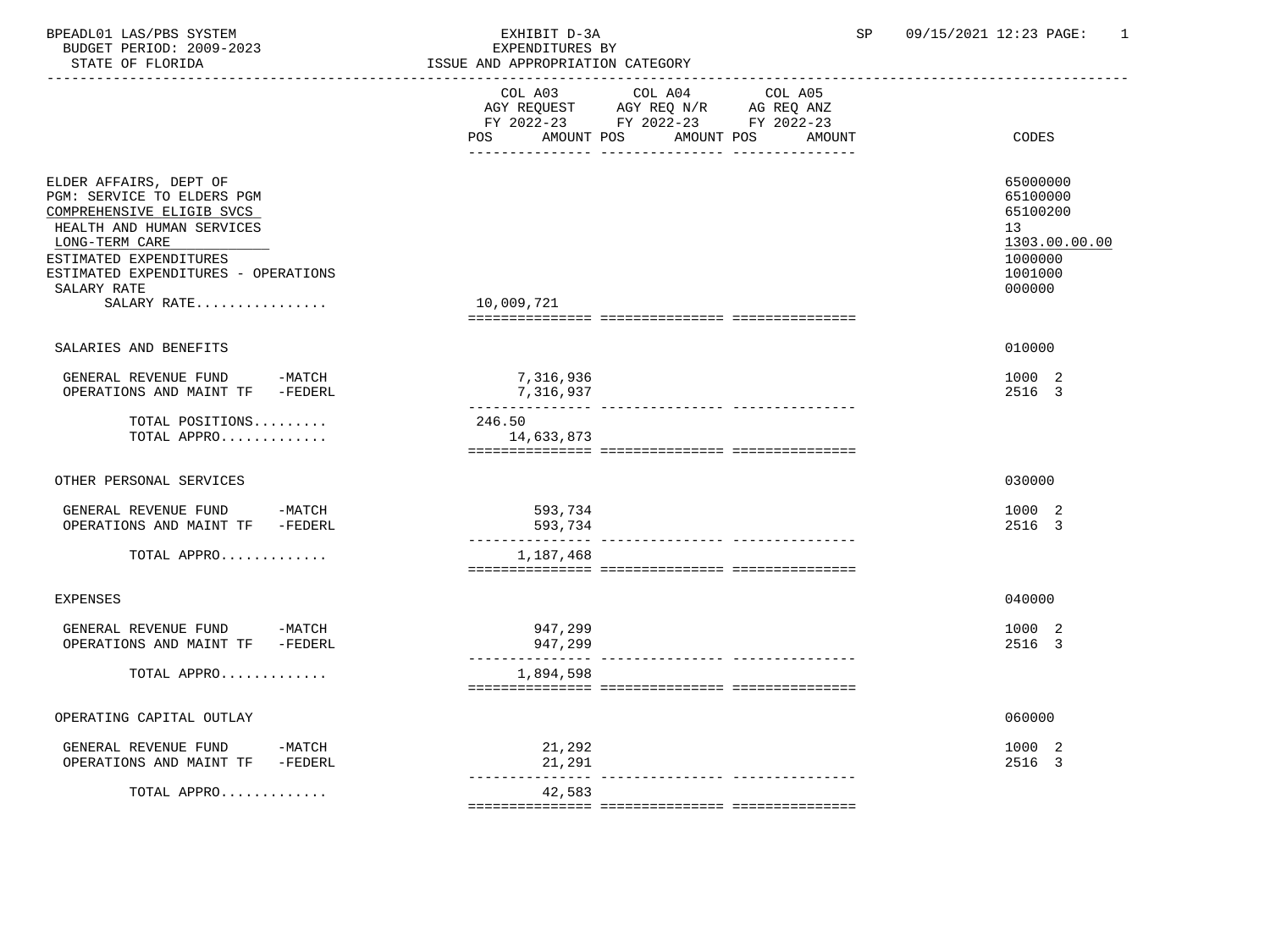BPEADL01 LAS/PBS SYSTEM EXHIBIT D-3A SP 09/15/2021 12:23 PAGE: 2 BUDGET PERIOD: 2009-2023<br>STATE OF FLORIDA

| STATE OF FLORIDA                                                                                                                                                                                                                               | ISSUE AND APPROPRIATION CATEGORY                                                                                                               |                                                                                                   |
|------------------------------------------------------------------------------------------------------------------------------------------------------------------------------------------------------------------------------------------------|------------------------------------------------------------------------------------------------------------------------------------------------|---------------------------------------------------------------------------------------------------|
|                                                                                                                                                                                                                                                | COL A03<br>COL A04<br>COL A05<br>AGY REQUEST AGY REQ N/R AG REQ ANZ<br>FY 2022-23 FY 2022-23 FY 2022-23<br>AMOUNT POS AMOUNT POS AMOUNT<br>POS | CODES                                                                                             |
| ELDER AFFAIRS, DEPT OF<br>PGM: SERVICE TO ELDERS PGM<br>COMPREHENSIVE ELIGIB SVCS<br>HEALTH AND HUMAN SERVICES<br>LONG-TERM CARE<br>ESTIMATED EXPENDITURES<br>ESTIMATED EXPENDITURES - OPERATIONS<br>SPECIAL CATEGORIES<br>CONTRACTED SERVICES |                                                                                                                                                | 65000000<br>65100000<br>65100200<br>13<br>1303.00.00.00<br>1000000<br>1001000<br>100000<br>100777 |
| GENERAL REVENUE FUND -MATCH<br>OPERATIONS AND MAINT TF -FEDERL                                                                                                                                                                                 | 102,665<br>102,664<br>_______________                                                                                                          | 1000 2<br>2516 3                                                                                  |
| TOTAL APPRO                                                                                                                                                                                                                                    | 205,329                                                                                                                                        |                                                                                                   |
| RISK MANAGEMENT INSURANCE                                                                                                                                                                                                                      |                                                                                                                                                | 103241                                                                                            |
| GENERAL REVENUE FUND -MATCH<br>OPERATIONS AND MAINT TF -FEDERL                                                                                                                                                                                 | 120,604<br>88,096                                                                                                                              | 1000 2<br>2516 3                                                                                  |
| TOTAL APPRO                                                                                                                                                                                                                                    | 208,700                                                                                                                                        |                                                                                                   |
| LEASE/PURCHASE/EQUIPMENT                                                                                                                                                                                                                       |                                                                                                                                                | 105281                                                                                            |
| GENERAL REVENUE FUND -MATCH<br>OPERATIONS AND MAINT TF -FEDERL                                                                                                                                                                                 | 70,731<br>70,732                                                                                                                               | 1000 2<br>2516 3                                                                                  |
| TOTAL APPRO                                                                                                                                                                                                                                    | 141,463                                                                                                                                        |                                                                                                   |
| TR/DMS/HR SVCS/STW CONTRCT                                                                                                                                                                                                                     |                                                                                                                                                | 107040                                                                                            |
| GENERAL REVENUE FUND -MATCH<br>OPERATIONS AND MAINT TF -FEDERL                                                                                                                                                                                 | 41,022<br>41,019                                                                                                                               | 1000 2<br>2516 3                                                                                  |
| TOTAL APPRO                                                                                                                                                                                                                                    | 82,041                                                                                                                                         |                                                                                                   |
| TOTAL: ESTIMATED EXPENDITURES - OPERATIONS<br>TOTAL POSITIONS<br>TOTAL ISSUE<br>TOTAL SALARY RATE                                                                                                                                              | 246.50<br>18,396,055<br>10,009,721                                                                                                             | 1001000                                                                                           |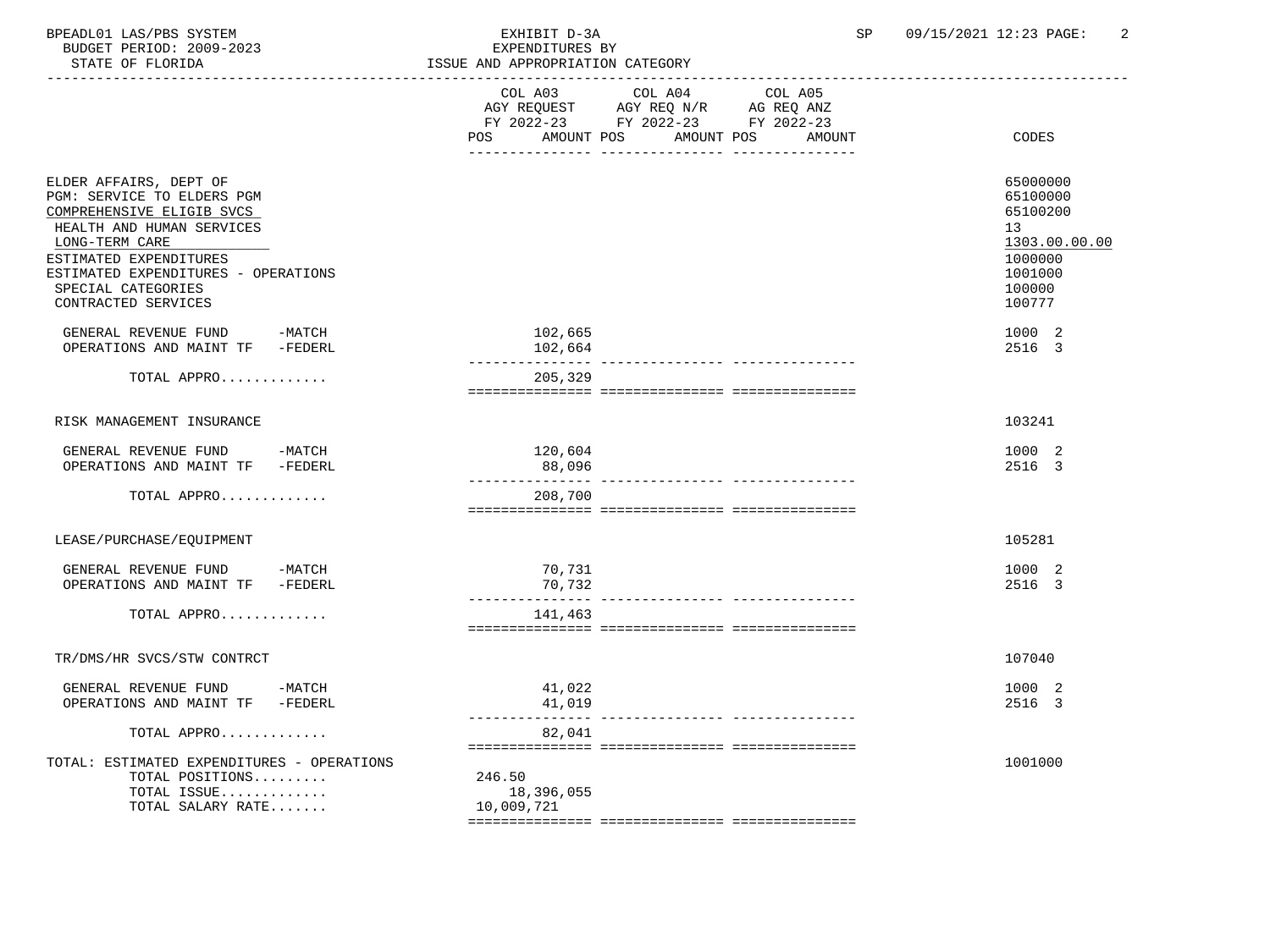| BPEADL01 LAS/PBS SYSTEM<br>BUDGET PERIOD: 2009-2023<br>STATE OF FLORIDA                                                                                                                                                        | EXHIBIT D-3A<br>EXPENDITURES BY<br>ISSUE AND APPROPRIATION CATEGORY<br>-----------------------                                                 | 09/15/2021 12:23 PAGE:<br>3<br>SP                                  |
|--------------------------------------------------------------------------------------------------------------------------------------------------------------------------------------------------------------------------------|------------------------------------------------------------------------------------------------------------------------------------------------|--------------------------------------------------------------------|
|                                                                                                                                                                                                                                | COL A04<br>COL A05<br>COL A03<br>AGY REQUEST AGY REQ N/R AG REQ ANZ<br>FY 2022-23 FY 2022-23 FY 2022-23<br>POS AMOUNT POS AMOUNT POS<br>AMOUNT | CODES                                                              |
| ELDER AFFAIRS, DEPT OF<br>PGM: SERVICE TO ELDERS PGM<br>COMPREHENSIVE ELIGIB SVCS<br>HEALTH AND HUMAN SERVICES<br>LONG-TERM CARE<br>ESTIMATED EXPENDITURES<br>SALARY INCREASES FOR FY 2021-22 -<br>STATE EMPLOYEE MINIMUM WAGE |                                                                                                                                                | 65000000<br>65100000<br>65100200<br>13<br>1303.00.00.00<br>1000000 |
| INCREASE - EFFECTIVE 7/1/2021<br>SALARY RATE<br>SALARY RATE                                                                                                                                                                    | 18,825                                                                                                                                         | 1001030<br>000000                                                  |
| SALARIES AND BENEFITS                                                                                                                                                                                                          |                                                                                                                                                | 010000                                                             |
| GENERAL REVENUE FUND -MATCH<br>OPERATIONS AND MAINT TF -FEDERL                                                                                                                                                                 | 11,128<br>11,128                                                                                                                               | 1000 2<br>2516 3                                                   |
| TOTAL APPRO                                                                                                                                                                                                                    | 22,256                                                                                                                                         |                                                                    |
| OTHER PERSONAL SERVICES                                                                                                                                                                                                        |                                                                                                                                                | 030000                                                             |
| GENERAL REVENUE FUND -MATCH<br>OPERATIONS AND MAINT TF -FEDERL                                                                                                                                                                 | 132<br>132<br>------------                                                                                                                     | 1000 2<br>2516 3                                                   |
| TOTAL APPRO                                                                                                                                                                                                                    | 264                                                                                                                                            |                                                                    |
| TOTAL: SALARY INCREASES FOR FY 2021-22 -<br>STATE EMPLOYEE MINIMUM WAGE<br>INCREASE - EFFECTIVE 7/1/2021<br>TOTAL ISSUE<br>TOTAL SALARY RATE                                                                                   | 22,520<br>18,825                                                                                                                               | 1001030                                                            |
| FLORIDA RETIREMENT SYSTEM<br>ADJUSTMENT - FY 2021-22 - NORMAL<br>COST AND UNFUNDED ACTUARIAL<br>LIABILITY<br>SALARIES AND BENEFITS                                                                                             |                                                                                                                                                | 1001070<br>010000                                                  |
| GENERAL REVENUE FUND<br>$-MATCH$<br>OPERATIONS AND MAINT TF<br>$-FEDERL$                                                                                                                                                       | 41,230<br>41,231<br>________ ________________                                                                                                  | 1000 2<br>2516 3                                                   |
| TOTAL APPRO                                                                                                                                                                                                                    | 82,461                                                                                                                                         |                                                                    |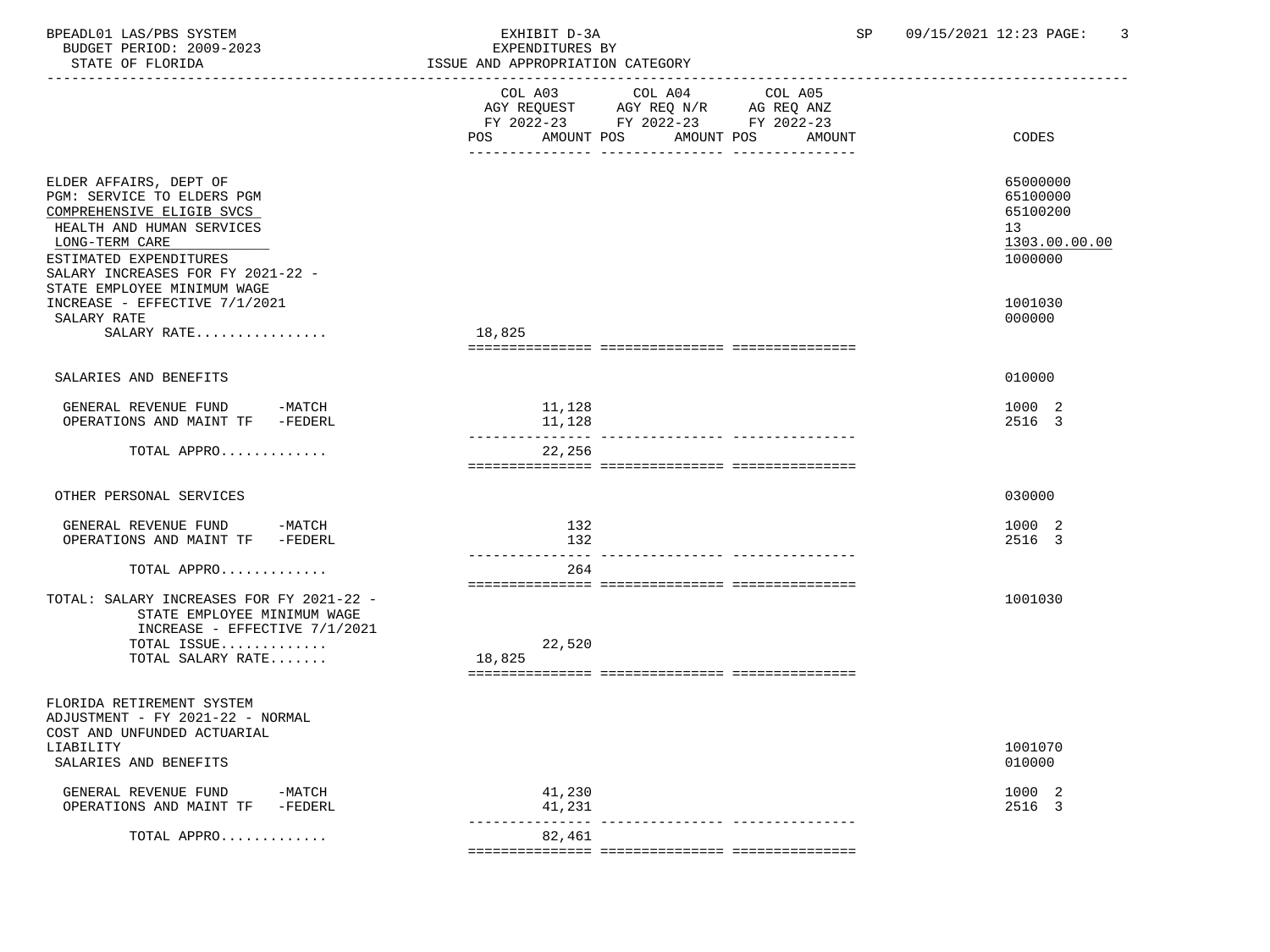BPEADL01 LAS/PBS SYSTEM EXHIBIT D-3A SP 09/15/2021 12:23 PAGE: 4 BUDGET PERIOD: 2009-2023

| STATE OF FLORIDA                                                                                                                                                                         | ISSUE AND APPROPRIATION CATEGORY                                                                                                               |                                                                    |
|------------------------------------------------------------------------------------------------------------------------------------------------------------------------------------------|------------------------------------------------------------------------------------------------------------------------------------------------|--------------------------------------------------------------------|
|                                                                                                                                                                                          | COL A03<br>COL A04<br>COL A05<br>AGY REQUEST AGY REQ N/R AG REQ ANZ<br>FY 2022-23 FY 2022-23 FY 2022-23<br>POS<br>AMOUNT POS AMOUNT POS AMOUNT | CODES                                                              |
| ELDER AFFAIRS, DEPT OF<br>PGM: SERVICE TO ELDERS PGM<br>COMPREHENSIVE ELIGIB SVCS<br>HEALTH AND HUMAN SERVICES<br>LONG-TERM CARE<br>ESTIMATED EXPENDITURES<br>CASUALTY INSURANCE PREMIUM |                                                                                                                                                | 65000000<br>65100000<br>65100200<br>13<br>1303.00.00.00<br>1000000 |
| ADJUSTMENT<br>SPECIAL CATEGORIES<br>RISK MANAGEMENT INSURANCE                                                                                                                            |                                                                                                                                                | 1001090<br>100000<br>103241                                        |
| GENERAL REVENUE FUND<br>-MATCH<br>OPERATIONS AND MAINT TF -FEDERL                                                                                                                        | 71,409-<br>$38,901 -$                                                                                                                          | 1000 2<br>2516 3                                                   |
| TOTAL APPRO                                                                                                                                                                              | $110, 310 -$                                                                                                                                   |                                                                    |
| REALLOCATION OF HUMAN RESOURCES<br>OUTSOURCING<br>SPECIAL CATEGORIES<br>TR/DMS/HR SVCS/STW CONTRCT<br>GENERAL REVENUE FUND -MATCH<br>OPERATIONS AND MAINT TF -FEDERL                     | $3,270-$<br>$3,270-$                                                                                                                           | 1005900<br>100000<br>107040<br>1000 2<br>2516 3                    |
| TOTAL APPRO                                                                                                                                                                              | $6,540-$                                                                                                                                       |                                                                    |
| TOTAL: LONG-TERM CARE<br>BY FUND TYPE<br>GENERAL REVENUE FUND<br>TRUST FUNDS                                                                                                             | 9,192,094<br>9,192,092                                                                                                                         | 1303.00.00.00<br>1000<br>2000                                      |
| TOTAL POSITIONS<br>TOTAL PROG COMP<br>TOTAL SALARY RATE                                                                                                                                  | 246.50<br>18,384,186<br>10,028,546                                                                                                             |                                                                    |
| TOTAL: COMPREHENSIVE ELIGIB SVCS<br>BY FUND                                                                                                                                              |                                                                                                                                                | 65100200                                                           |
| GENERAL REVENUE FUND -MATCH<br>OPERATIONS AND MAINT TF -FEDERL                                                                                                                           | 9,192,094<br>9,192,092<br>----------------                                                                                                     | 1000 2<br>2516 3                                                   |
| TOTAL POSITIONS<br>TOTAL BUREAU<br>TOTAL SALARY RATE                                                                                                                                     | 246.50<br>18,384,186<br>10,028,546                                                                                                             |                                                                    |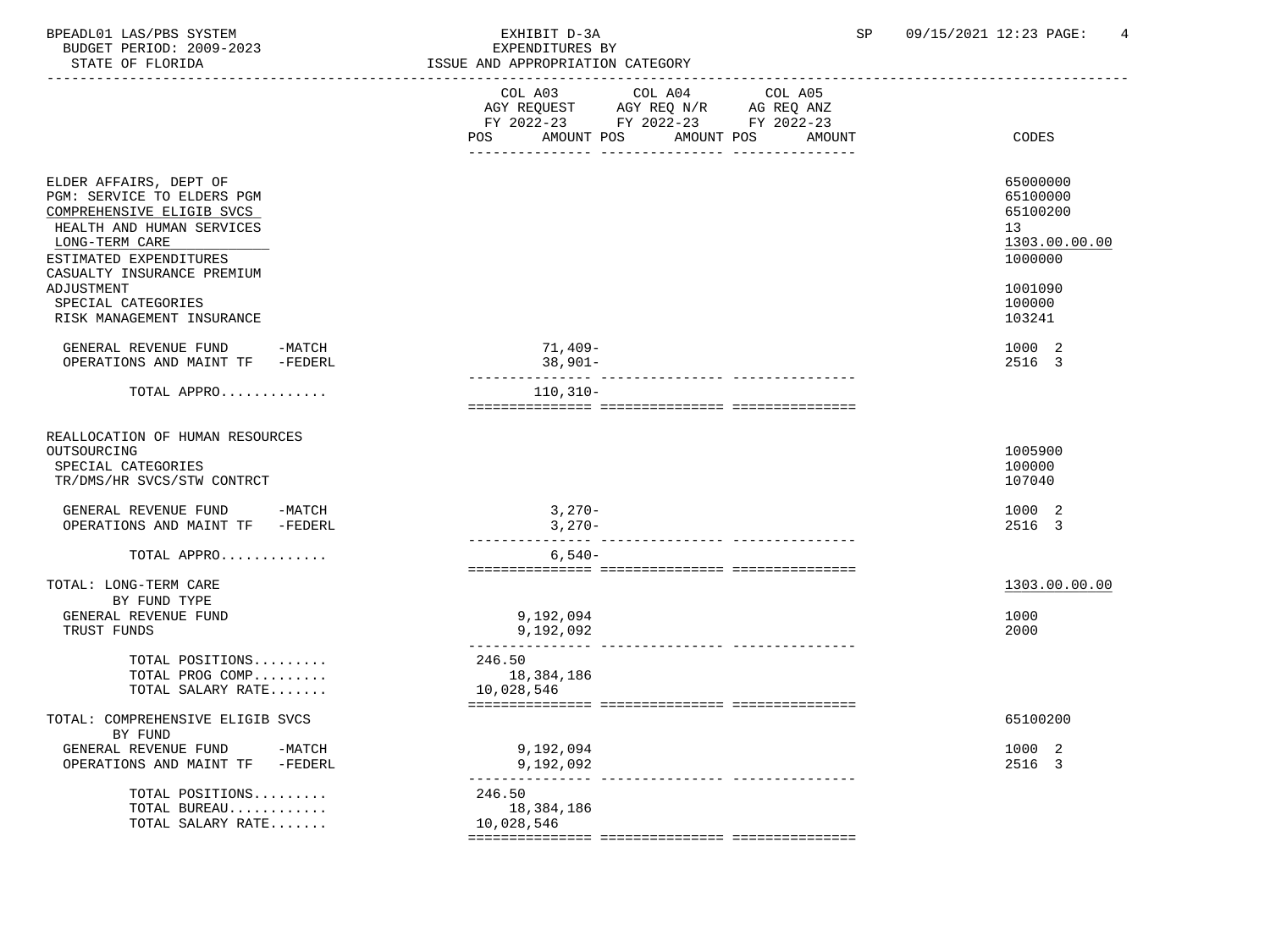| BPEADL01 LAS/PBS SYSTEM<br>BUDGET PERIOD: 2009-2023<br>STATE OF FLORIDA                                                                                                                                                         |                       | EXHIBIT D-3A<br>EXPENDITURES BY<br>ISSUE AND APPROPRIATION CATEGORY                                                                  | SP     | 09/15/2021 12:23 PAGE:<br>-5                                                            |
|---------------------------------------------------------------------------------------------------------------------------------------------------------------------------------------------------------------------------------|-----------------------|--------------------------------------------------------------------------------------------------------------------------------------|--------|-----------------------------------------------------------------------------------------|
|                                                                                                                                                                                                                                 |                       | COL A03<br>COL A04<br>COL A05<br>AGY REQUEST AGY REQ N/R AG REQ ANZ<br>FY 2022-23 FY 2022-23 FY 2022-23<br>POS AMOUNT POS AMOUNT POS | AMOUNT | CODES                                                                                   |
| ELDER AFFAIRS, DEPT OF<br>PGM: SERVICE TO ELDERS PGM<br>HOME & COMMUNITY SERVICES<br>HEALTH AND HUMAN SERVICES<br>LONG-TERM CARE<br>ESTIMATED EXPENDITURES<br>ESTIMATED EXPENDITURES - OPERATIONS<br>SALARY RATE<br>SALARY RATE |                       | 3,136,463                                                                                                                            |        | 65000000<br>65100000<br>65100400<br>13<br>1303.00.00.00<br>1000000<br>1001000<br>000000 |
| SALARIES AND BENEFITS                                                                                                                                                                                                           |                       |                                                                                                                                      |        | 010000                                                                                  |
| GENERAL REVENUE FUND                                                                                                                                                                                                            | $-$ STATE<br>$-MATCH$ | 159,941<br>1,426,118                                                                                                                 |        | 1000 1<br>1000 2                                                                        |
| TOTAL GENERAL REVENUE FUND                                                                                                                                                                                                      |                       | 1,586,059                                                                                                                            |        | 1000                                                                                    |
| FEDERAL GRANTS TRUST FUND -FEDERL                                                                                                                                                                                               |                       | 2,412,528                                                                                                                            |        | 2261 3                                                                                  |
| OPERATIONS AND MAINT TF -FEDERL                                                                                                                                                                                                 |                       | 956,635                                                                                                                              |        | 2516 3                                                                                  |
| TOTAL POSITIONS<br>TOTAL APPRO                                                                                                                                                                                                  |                       | 62.00<br>4,955,222                                                                                                                   |        |                                                                                         |
| OTHER PERSONAL SERVICES                                                                                                                                                                                                         |                       |                                                                                                                                      |        | 030000                                                                                  |
| GENERAL REVENUE FUND                                                                                                                                                                                                            | $-$ STATE<br>$-MATCH$ | 105,055<br>163,483                                                                                                                   |        | 1000 1<br>1000 2                                                                        |
| TOTAL GENERAL REVENUE FUND                                                                                                                                                                                                      |                       | 268,538                                                                                                                              |        | 1000                                                                                    |
| FEDERAL GRANTS TRUST FUND -FEDERL                                                                                                                                                                                               |                       | 841,341                                                                                                                              |        | 2261 3                                                                                  |
| OPERATIONS AND MAINT TF -FEDERL                                                                                                                                                                                                 |                       | 233,307                                                                                                                              |        | 2516 3                                                                                  |
| TOTAL APPRO                                                                                                                                                                                                                     |                       | 1,343,186                                                                                                                            |        |                                                                                         |
| <b>EXPENSES</b>                                                                                                                                                                                                                 |                       |                                                                                                                                      |        | 040000                                                                                  |
| GENERAL REVENUE FUND                                                                                                                                                                                                            | $-STATE$              | 92,247                                                                                                                               |        | 1000 1                                                                                  |

| FEDERAL GRANTS TRUST FUND -FEDERL |                  | 1,085,024             | 2261 3                                |  |
|-----------------------------------|------------------|-----------------------|---------------------------------------|--|
| TOTAL GENERAL REVENUE FUND        |                  | 394,099               | 1000                                  |  |
| GENERAL REVEROE FOND              | ىدىدىر<br>-MATCH | <i>,</i> 7<br>301,852 | $\bot$ $\cup$ $\cup$ $\bot$<br>1000 2 |  |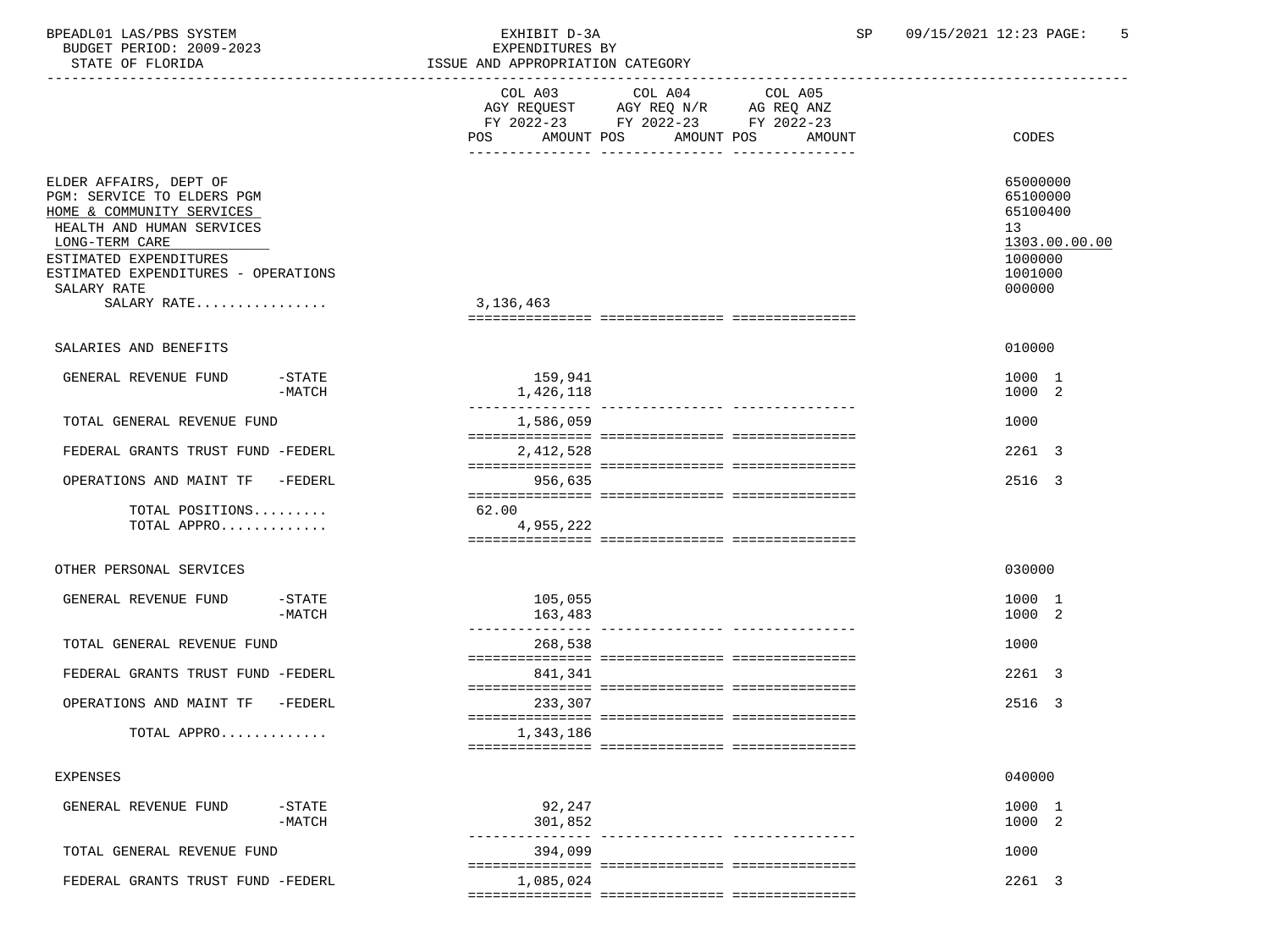| BPEADL01 LAS/PBS SYSTEM<br>BUDGET PERIOD: 2009-2023<br>STATE OF FLORIDA                                                                                                                                       | EXHIBIT D-3A<br>EXPENDITURES BY<br>ISSUE AND APPROPRIATION CATEGORY |                                                                                              | 09/15/2021 12:23 PAGE:<br>SP<br>6                                                                    |
|---------------------------------------------------------------------------------------------------------------------------------------------------------------------------------------------------------------|---------------------------------------------------------------------|----------------------------------------------------------------------------------------------|------------------------------------------------------------------------------------------------------|
|                                                                                                                                                                                                               | ----------------------------<br>COL A03                             | COL A04<br>COL A05<br>AGY REQUEST AGY REQ N/R AG REQ ANZ<br>FY 2022-23 FY 2022-23 FY 2022-23 |                                                                                                      |
|                                                                                                                                                                                                               |                                                                     | POS AMOUNT POS AMOUNT POS<br>AMOUNT                                                          | CODES                                                                                                |
| ELDER AFFAIRS, DEPT OF<br>PGM: SERVICE TO ELDERS PGM<br>HOME & COMMUNITY SERVICES<br>HEALTH AND HUMAN SERVICES<br>LONG-TERM CARE<br>ESTIMATED EXPENDITURES<br>ESTIMATED EXPENDITURES - OPERATIONS<br>EXPENSES |                                                                     |                                                                                              | 65000000<br>65100000<br>65100400<br>13 <sup>°</sup><br>1303.00.00.00<br>1000000<br>1001000<br>040000 |
| OPERATIONS AND MAINT TF -FEDERL                                                                                                                                                                               | 441,437                                                             |                                                                                              | 2516 3                                                                                               |
| TOTAL APPRO                                                                                                                                                                                                   | 1,920,560                                                           |                                                                                              |                                                                                                      |
| OPERATING CAPITAL OUTLAY                                                                                                                                                                                      |                                                                     |                                                                                              | 060000                                                                                               |
| GENERAL REVENUE FUND -STATE<br>FEDERAL GRANTS TRUST FUND -FEDERL<br>OPERATIONS AND MAINT TF -FEDERL                                                                                                           | 5,905<br>5,000<br>5,000                                             |                                                                                              | 1000 1<br>2261 3<br>2516 3                                                                           |
| TOTAL APPRO                                                                                                                                                                                                   | 15,905                                                              |                                                                                              |                                                                                                      |
| SPECIAL CATEGORIES<br>AAS TRAINING & EDUCATION                                                                                                                                                                |                                                                     |                                                                                              | 100000<br>100007                                                                                     |
| FEDERAL GRANTS TRUST FUND -FEDERL                                                                                                                                                                             | 119,493                                                             |                                                                                              | 2261 3                                                                                               |
| G/A-ALZHEIMER'S/SERVICES                                                                                                                                                                                      |                                                                     |                                                                                              | 100041                                                                                               |
| GENERAL REVENUE FUND<br>-STATE<br>$-MATCH$                                                                                                                                                                    | 37,263,224<br>2,010,000                                             |                                                                                              | 1000 1<br>1000 2                                                                                     |
| TOTAL GENERAL REVENUE FUND                                                                                                                                                                                    | 39, 273, 224                                                        |                                                                                              | 1000                                                                                                 |
| TOTAL APPRO                                                                                                                                                                                                   | 39, 273, 224                                                        |                                                                                              |                                                                                                      |
| G/A-COMMUNITY CARE/ELDERLY                                                                                                                                                                                    |                                                                     |                                                                                              | 100547                                                                                               |
| GENERAL REVENUE FUND<br>$-STATE$<br>$-MATCH$                                                                                                                                                                  | 75,503,991<br>7,218,765                                             |                                                                                              | 1000 1<br>1000 2                                                                                     |
| TOTAL GENERAL REVENUE FUND                                                                                                                                                                                    | 82,722,756                                                          | -------------- ------------                                                                  | 1000                                                                                                 |
| FEDERAL GRANTS TRUST FUND -FEDERL                                                                                                                                                                             | 269,851                                                             |                                                                                              | 2261 3                                                                                               |
| OPERATIONS AND MAINT TF<br>-FEDERL                                                                                                                                                                            | 3,965,056                                                           |                                                                                              | 2516 3                                                                                               |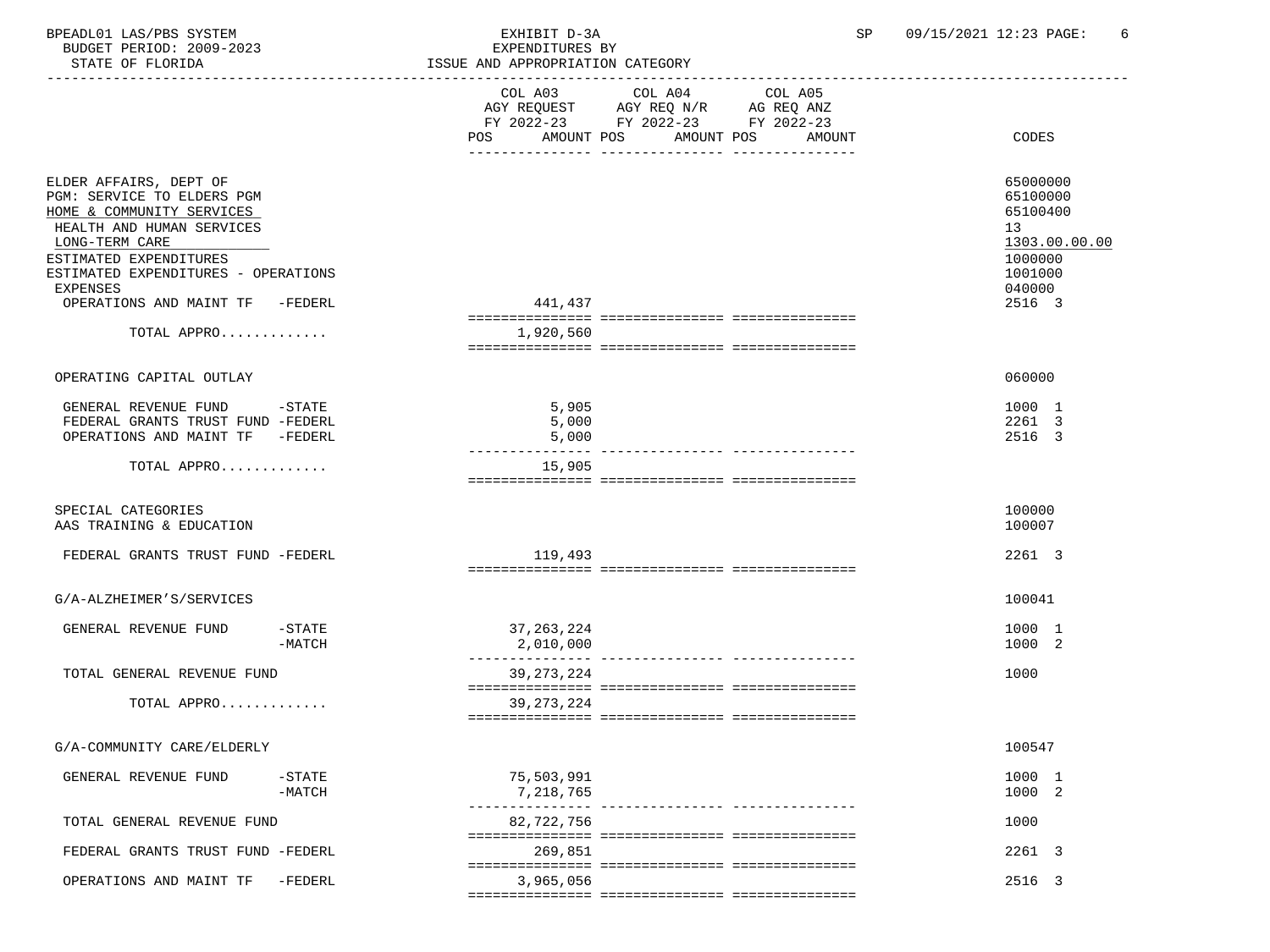BPEADL01 LAS/PBS SYSTEM EXHIBIT D-3A SP 09/15/2021 12:23 PAGE: 7 BUDGET PERIOD: 2009-2023<br>STATE OF FLORIDA

| STATE OF FLORIDA                                                                                                                                                                                                                                                     | ISSUE AND APPROPRIATION CATEGORY                                                                                                                  |                                                                                                   |
|----------------------------------------------------------------------------------------------------------------------------------------------------------------------------------------------------------------------------------------------------------------------|---------------------------------------------------------------------------------------------------------------------------------------------------|---------------------------------------------------------------------------------------------------|
|                                                                                                                                                                                                                                                                      | COL A03 COL A04<br>COL A05<br>AGY REQUEST AGY REQ N/R AG REQ ANZ<br>FY 2022-23 FY 2022-23 FY 2022-23<br>AMOUNT POS<br>AMOUNT POS<br>POS<br>AMOUNT | <b>CODES</b>                                                                                      |
|                                                                                                                                                                                                                                                                      |                                                                                                                                                   |                                                                                                   |
| ELDER AFFAIRS, DEPT OF<br>PGM: SERVICE TO ELDERS PGM<br>HOME & COMMUNITY SERVICES<br>HEALTH AND HUMAN SERVICES<br>LONG-TERM CARE<br>ESTIMATED EXPENDITURES<br>ESTIMATED EXPENDITURES - OPERATIONS<br>SPECIAL CATEGORIES<br>G/A-COMMUNITY CARE/ELDERLY<br>TOTAL APPRO | 86,957,663                                                                                                                                        | 65000000<br>65100000<br>65100400<br>13<br>1303.00.00.00<br>1000000<br>1001000<br>100000<br>100547 |
|                                                                                                                                                                                                                                                                      |                                                                                                                                                   |                                                                                                   |
| G/A-HOME ENERGY ASSISTANCE                                                                                                                                                                                                                                           |                                                                                                                                                   | 100570                                                                                            |
| FEDERAL GRANTS TRUST FUND -FEDERL                                                                                                                                                                                                                                    | 5,963,764                                                                                                                                         | 2261 3                                                                                            |
| G/A-OLDER AMERICANS ACT                                                                                                                                                                                                                                              |                                                                                                                                                   | 100604                                                                                            |
| $-$ STATE<br>GENERAL REVENUE FUND<br>-MATCH                                                                                                                                                                                                                          | 10,036,522<br>346,998                                                                                                                             | 1000 1<br>1000 2                                                                                  |
| TOTAL GENERAL REVENUE FUND                                                                                                                                                                                                                                           | 10,383,520                                                                                                                                        | 1000                                                                                              |
| FEDERAL GRANTS TRUST FUND -FEDERL                                                                                                                                                                                                                                    | 93,806,144                                                                                                                                        | 2261 3                                                                                            |
| TOTAL APPRO                                                                                                                                                                                                                                                          | 104,189,664                                                                                                                                       |                                                                                                   |
| CONTRACTED SERVICES                                                                                                                                                                                                                                                  |                                                                                                                                                   | 100777                                                                                            |
| GENERAL REVENUE FUND<br>$-MATCH$<br>FEDERAL GRANTS TRUST FUND -FEDERL<br>GRANTS AND DONATIONS TF<br>$-\mathtt{STATE}$<br>OPERATIONS AND MAINT TF -FEDERL<br>TOTAL APPRO                                                                                              | 114,710<br>458,925<br>22,700<br>53,564<br>---------------<br>649,899                                                                              | 1000 2<br>2261 3<br>2339 1<br>2516 3                                                              |
| G/A-CONTRACTED SERVICES                                                                                                                                                                                                                                              |                                                                                                                                                   | 100778                                                                                            |
| GENERAL REVENUE FUND<br>$-$ STATE<br>$-MATCH$                                                                                                                                                                                                                        | 1,207,035<br>796,510<br>------------- ----------------                                                                                            | 1000 1<br>1000 2                                                                                  |
| TOTAL GENERAL REVENUE FUND                                                                                                                                                                                                                                           | 2,003,545                                                                                                                                         | 1000                                                                                              |
| FEDERAL GRANTS TRUST FUND -FEDERL                                                                                                                                                                                                                                    | 10,135,359                                                                                                                                        | 2261 3                                                                                            |
| OPERATIONS AND MAINT TF<br>-FEDERL                                                                                                                                                                                                                                   | 796,511                                                                                                                                           | 2516 3                                                                                            |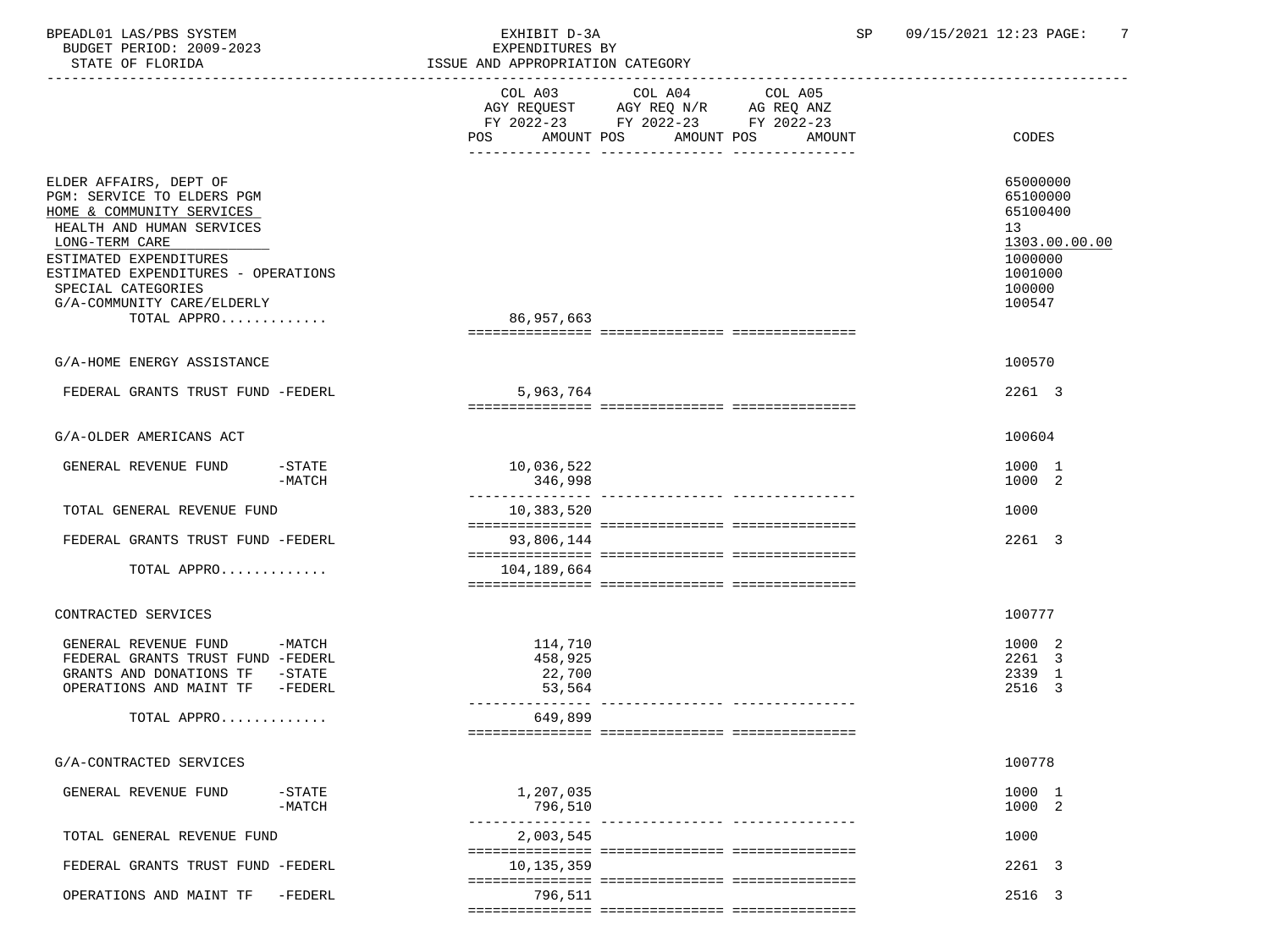| BPEADL01 LAS/PBS SYSTEM<br>BUDGET PERIOD: 2009-2023<br>STATE OF FLORIDA                                                                                                                                                                                           |                       | EXHIBIT D-3A<br>EXPENDITURES BY<br>ISSUE AND APPROPRIATION CATEGORY |                                                                                                                                 | SP. | 09/15/2021 12:23 PAGE:<br>8                                                                       |
|-------------------------------------------------------------------------------------------------------------------------------------------------------------------------------------------------------------------------------------------------------------------|-----------------------|---------------------------------------------------------------------|---------------------------------------------------------------------------------------------------------------------------------|-----|---------------------------------------------------------------------------------------------------|
|                                                                                                                                                                                                                                                                   |                       | COL A03<br>POS                                                      | COL A04 COL A05<br>AGY REQUEST AGY REQ N/R AG REQ ANZ<br>FY 2022-23 FY 2022-23 FY 2022-23<br>AMOUNT POS<br>AMOUNT POS<br>AMOUNT |     | CODES                                                                                             |
| ELDER AFFAIRS, DEPT OF<br>PGM: SERVICE TO ELDERS PGM<br>HOME & COMMUNITY SERVICES<br>HEALTH AND HUMAN SERVICES<br>LONG-TERM CARE<br>ESTIMATED EXPENDITURES<br>ESTIMATED EXPENDITURES - OPERATIONS<br>SPECIAL CATEGORIES<br>G/A-CONTRACTED SERVICES<br>TOTAL APPRO |                       | 12,935,415                                                          |                                                                                                                                 |     | 65000000<br>65100000<br>65100400<br>13<br>1303.00.00.00<br>1000000<br>1001000<br>100000<br>100778 |
| RISK MANAGEMENT INSURANCE                                                                                                                                                                                                                                         |                       |                                                                     |                                                                                                                                 |     | 103241                                                                                            |
| GENERAL REVENUE FUND                                                                                                                                                                                                                                              | $-MATCH$              | 26,149                                                              |                                                                                                                                 |     | 1000 2                                                                                            |
| LEASE/PURCHASE/EQUIPMENT                                                                                                                                                                                                                                          |                       |                                                                     |                                                                                                                                 |     | 105281                                                                                            |
| GENERAL REVENUE FUND                                                                                                                                                                                                                                              | -STATE<br>$-MATCH$    | 2,353<br>7,286                                                      |                                                                                                                                 |     | 1000 1<br>1000 2                                                                                  |
| TOTAL GENERAL REVENUE FUND                                                                                                                                                                                                                                        |                       | 9,639                                                               | --------------- ---------------                                                                                                 |     | 1000                                                                                              |
| FEDERAL GRANTS TRUST FUND -FEDERL                                                                                                                                                                                                                                 |                       | 6,635                                                               |                                                                                                                                 |     | 2261 3                                                                                            |
| OPERATIONS AND MAINT TF -FEDERL                                                                                                                                                                                                                                   |                       | 6,182                                                               |                                                                                                                                 |     | 2516 3                                                                                            |
| TOTAL APPRO                                                                                                                                                                                                                                                       |                       | 22,456                                                              |                                                                                                                                 |     |                                                                                                   |
| TR/DMS/HR SVCS/STW CONTRCT                                                                                                                                                                                                                                        |                       |                                                                     |                                                                                                                                 |     | 107040                                                                                            |
| GENERAL REVENUE FUND                                                                                                                                                                                                                                              | $-$ STATE<br>$-MATCH$ | 1,670<br>5,297<br>---------------                                   |                                                                                                                                 |     | 1000 1<br>1000 2                                                                                  |
| TOTAL GENERAL REVENUE FUND                                                                                                                                                                                                                                        |                       | 6,967                                                               |                                                                                                                                 |     | 1000                                                                                              |
| FEDERAL GRANTS TRUST FUND -FEDERL                                                                                                                                                                                                                                 |                       | 10,719                                                              |                                                                                                                                 |     | 2261 3                                                                                            |
| OPERATIONS AND MAINT TF                                                                                                                                                                                                                                           | -FEDERL               | 3,846                                                               |                                                                                                                                 |     | 2516 3                                                                                            |
| TOTAL APPRO                                                                                                                                                                                                                                                       |                       | 21,532                                                              |                                                                                                                                 |     |                                                                                                   |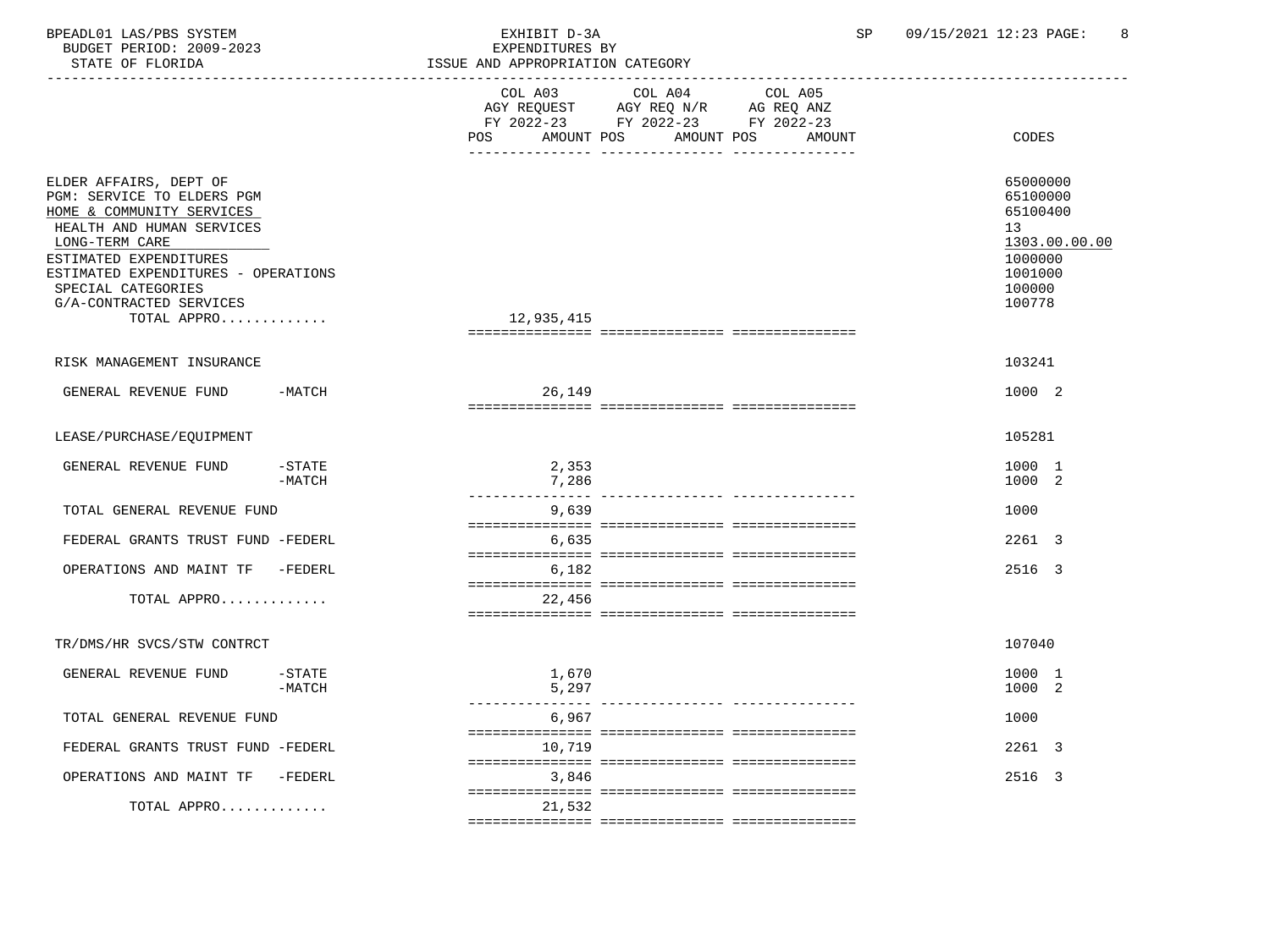BPEADL01 LAS/PBS SYSTEM EXHIBIT D-3A SP 09/15/2021 12:23 PAGE: 9 BUDGET PERIOD: 2009-2023

STATE OF FLORIDA ISSUE AND APPROPRIATION CATEGORY

| PIAIE OF FLORIDA                                                                                                                                                                                                                                     | ISSUE AND APPROPRIATION CATEGORY                                                                                                               |                                                                                                   |
|------------------------------------------------------------------------------------------------------------------------------------------------------------------------------------------------------------------------------------------------------|------------------------------------------------------------------------------------------------------------------------------------------------|---------------------------------------------------------------------------------------------------|
|                                                                                                                                                                                                                                                      | COL A03 COL A04 COL A05<br>AGY REQUEST AGY REQ N/R AG REQ ANZ<br>FY 2022-23 FY 2022-23 FY 2022-23<br>AMOUNT POS<br>AMOUNT POS<br>POS<br>AMOUNT | CODES                                                                                             |
| ELDER AFFAIRS, DEPT OF<br>PGM: SERVICE TO ELDERS PGM<br>HOME & COMMUNITY SERVICES<br>HEALTH AND HUMAN SERVICES<br>LONG-TERM CARE<br>ESTIMATED EXPENDITURES<br>ESTIMATED EXPENDITURES - OPERATIONS<br>SPECIAL CATEGORIES<br>PROG CARE FOR THE ELDERLY |                                                                                                                                                | 65000000<br>65100000<br>65100400<br>13<br>1303.00.00.00<br>1000000<br>1001000<br>100000<br>109971 |
| GENERAL REVENUE FUND -MATCH<br>OPERATIONS AND MAINT TF -RECPNT                                                                                                                                                                                       | 33,717,847<br>56,945,898                                                                                                                       | 1000 2<br>2516 9                                                                                  |
| TOTAL APPRO<br>TOTAL: ESTIMATED EXPENDITURES - OPERATIONS<br>TOTAL POSITIONS<br>TOTAL ISSUE<br>TOTAL SALARY RATE                                                                                                                                     | 90,663,745<br>62.00<br>349,057,877<br>3,136,463                                                                                                | 1001000                                                                                           |
| SALARY INCREASES FOR FY 2021-22 -<br>STATE EMPLOYEE MINIMUM WAGE<br>INCREASE - EFFECTIVE 7/1/2021<br>OTHER PERSONAL SERVICES                                                                                                                         |                                                                                                                                                | 1001030<br>030000                                                                                 |
| GENERAL REVENUE FUND<br>$-$ STATE<br>$-MATCH$                                                                                                                                                                                                        | 23<br>36                                                                                                                                       | 1000 1<br>1000 2                                                                                  |
| TOTAL GENERAL REVENUE FUND                                                                                                                                                                                                                           | 59                                                                                                                                             | 1000                                                                                              |
| FEDERAL GRANTS TRUST FUND -FEDERL                                                                                                                                                                                                                    | 187                                                                                                                                            | 2261 3                                                                                            |
| OPERATIONS AND MAINT TF -FEDERL<br>TOTAL APPRO                                                                                                                                                                                                       | 52<br>298                                                                                                                                      | 2516 3                                                                                            |
| FLORIDA RETIREMENT SYSTEM                                                                                                                                                                                                                            |                                                                                                                                                |                                                                                                   |
| ADJUSTMENT - FY 2021-22 - NORMAL<br>COST AND UNFUNDED ACTUARIAL<br>LIABILITY<br>SALARIES AND BENEFITS                                                                                                                                                |                                                                                                                                                | 1001070<br>010000                                                                                 |
| GENERAL REVENUE FUND<br>$-$ STATE<br>$-MATCH$                                                                                                                                                                                                        | 868<br>7,742                                                                                                                                   | 1000 1<br>1000 2                                                                                  |
| TOTAL GENERAL REVENUE FUND                                                                                                                                                                                                                           | 8,610                                                                                                                                          | 1000                                                                                              |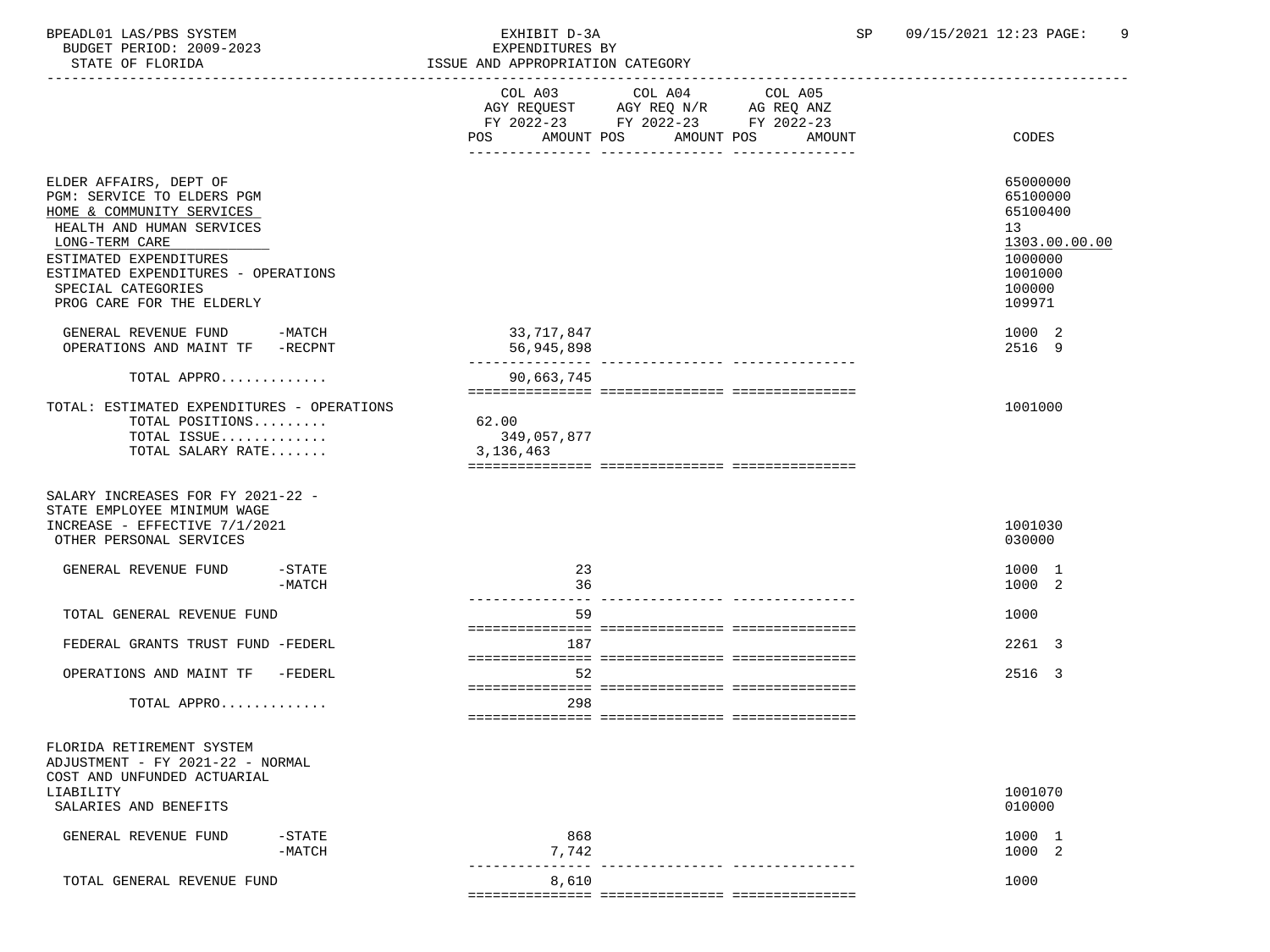BPEADL01 LAS/PBS SYSTEM EXHIBIT D-3A SP 09/15/2021 12:23 PAGE: 10 BUDGET PERIOD: 2009-2023<br>STATE OF FLORIDA

| STATE OF FLORIDA                                                                                                                                                                                                            |                       | ISSUE AND APPROPRIATION CATEGORY                                                                                                                     |                                                                    |
|-----------------------------------------------------------------------------------------------------------------------------------------------------------------------------------------------------------------------------|-----------------------|------------------------------------------------------------------------------------------------------------------------------------------------------|--------------------------------------------------------------------|
|                                                                                                                                                                                                                             |                       | COL A03<br>COL A04<br>COL A05<br>AGY REQUEST AGY REQ N/R AG REQ ANZ<br>FY 2022-23 FY 2022-23 FY 2022-23<br>AMOUNT POS<br>AMOUNT POS<br>POS<br>AMOUNT | <b>CODES</b>                                                       |
| ELDER AFFAIRS, DEPT OF<br>PGM: SERVICE TO ELDERS PGM<br>HOME & COMMUNITY SERVICES<br>HEALTH AND HUMAN SERVICES<br>LONG-TERM CARE<br>ESTIMATED EXPENDITURES<br>FLORIDA RETIREMENT SYSTEM<br>ADJUSTMENT - FY 2021-22 - NORMAL |                       |                                                                                                                                                      | 65000000<br>65100000<br>65100400<br>13<br>1303.00.00.00<br>1000000 |
| COST AND UNFUNDED ACTUARIAL<br>LIABILITY<br>SALARIES AND BENEFITS<br>FEDERAL GRANTS TRUST FUND -FEDERL<br>OPERATIONS AND MAINT TF -FEDERL                                                                                   |                       | 13,100<br>5,195                                                                                                                                      | 1001070<br>010000<br>2261 3<br>2516 3                              |
| TOTAL APPRO                                                                                                                                                                                                                 |                       | 26,905                                                                                                                                               |                                                                    |
| CASUALTY INSURANCE PREMIUM<br>ADJUSTMENT<br>SPECIAL CATEGORIES<br>RISK MANAGEMENT INSURANCE                                                                                                                                 |                       |                                                                                                                                                      | 1001090<br>100000<br>103241                                        |
| GENERAL REVENUE FUND -MATCH                                                                                                                                                                                                 |                       | 24,726                                                                                                                                               | 1000 2                                                             |
| REALLOCATION OF HUMAN RESOURCES<br>OUTSOURCING<br>SPECIAL CATEGORIES<br>TR/DMS/HR SVCS/STW CONTRCT                                                                                                                          |                       |                                                                                                                                                      | 1005900<br>100000<br>107040                                        |
| GENERAL REVENUE FUND                                                                                                                                                                                                        | $-$ STATE<br>$-MATCH$ | $133 -$<br>$422 -$                                                                                                                                   | 1000 1<br>1000 2                                                   |
| TOTAL GENERAL REVENUE FUND                                                                                                                                                                                                  |                       | $555 -$                                                                                                                                              | 1000                                                               |
| FEDERAL GRANTS TRUST FUND -FEDERL                                                                                                                                                                                           |                       | $854 -$                                                                                                                                              | 2261 3                                                             |
| OPERATIONS AND MAINT TF -FEDERL                                                                                                                                                                                             |                       | $307 -$                                                                                                                                              | 2516 3                                                             |
| TOTAL APPRO                                                                                                                                                                                                                 |                       | 1,716–                                                                                                                                               |                                                                    |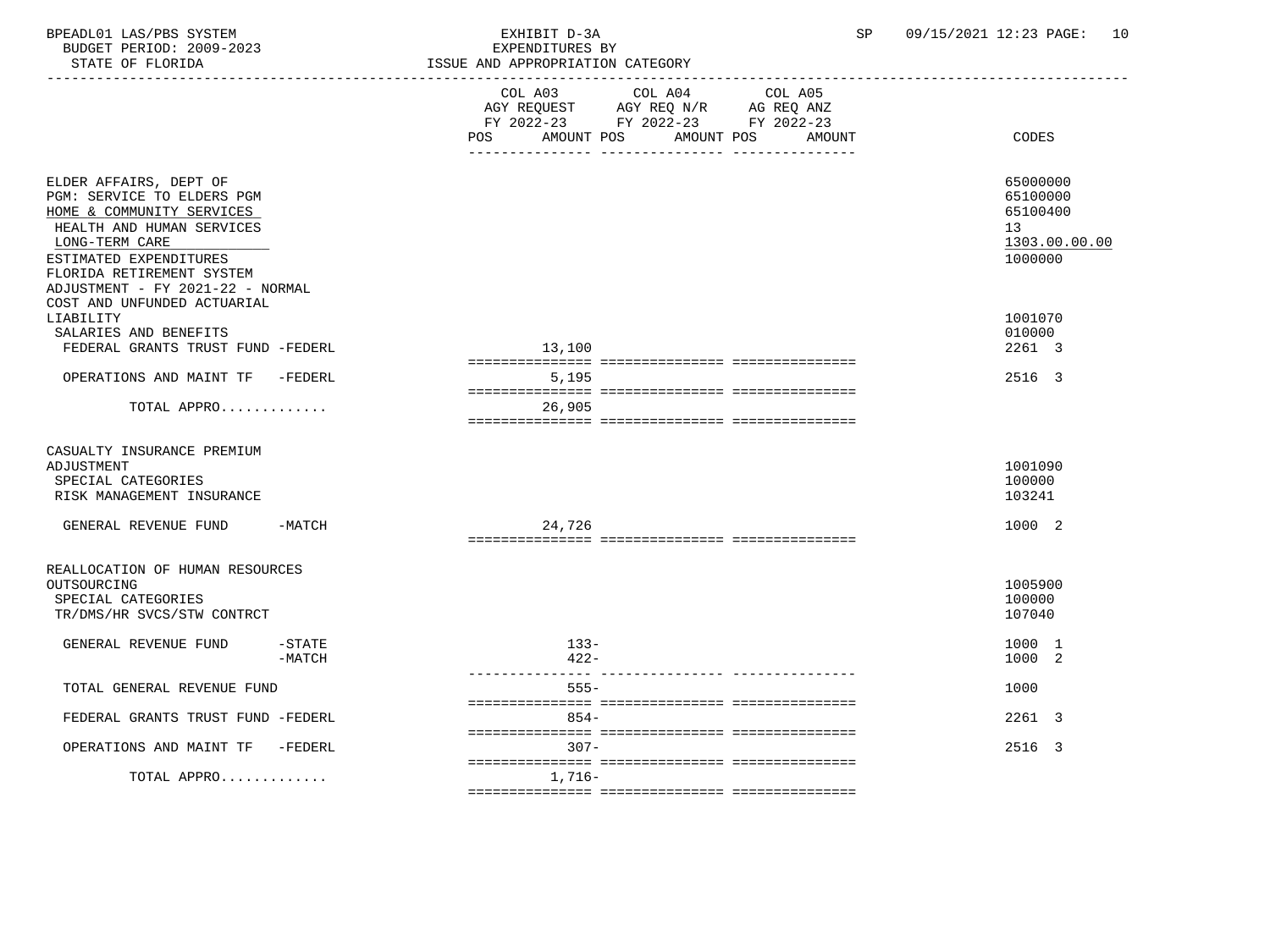BPEADL01 LAS/PBS SYSTEM EXHIBIT D-3A SP 09/15/2021 12:23 PAGE: 11 BUDGET PERIOD: 2009-2023<br>STATE OF FLORIDA

| STATE OF FLORIDA                                                                                                                                                                                                                           | ISSUE AND APPROPRIATION CATEGORY                                                                 |                                                                    |
|--------------------------------------------------------------------------------------------------------------------------------------------------------------------------------------------------------------------------------------------|--------------------------------------------------------------------------------------------------|--------------------------------------------------------------------|
|                                                                                                                                                                                                                                            | FY 2022-23 FY 2022-23 FY 2022-23<br>POS<br>AMOUNT POS<br>AMOUNT POS<br>AMOUNT<br>_______________ | CODES                                                              |
| ELDER AFFAIRS, DEPT OF<br>PGM: SERVICE TO ELDERS PGM<br>HOME & COMMUNITY SERVICES<br>HEALTH AND HUMAN SERVICES<br>LONG-TERM CARE<br>INTER-AGENCY REORGANIZATIONS<br>TRANSFER PROGRAM OF ALL-INCLUSIVE<br>CARE FOR THE ELDERLY FROM DEPT OF |                                                                                                  | 65000000<br>65100000<br>65100400<br>13<br>1303.00.00.00<br>1700000 |
| ELDER AFFAIRS TO AGENCY FOR HEALTH<br>CARE ADMINISTRATION - DEDUCT<br>SALARY RATE<br>SALARY RATE                                                                                                                                           | 83,126-                                                                                          | 1700420<br>000000                                                  |
| SALARIES AND BENEFITS                                                                                                                                                                                                                      |                                                                                                  | 010000                                                             |
| GENERAL REVENUE FUND<br>$-MATCH$<br>OPERATIONS AND MAINT TF -FEDERL                                                                                                                                                                        | 63,771-<br>$63,771-$                                                                             | 1000 2<br>2516 3                                                   |
| TOTAL POSITIONS<br>TOTAL APPRO                                                                                                                                                                                                             | $2.00 -$<br>$127,542-$                                                                           |                                                                    |
| EXPENSES                                                                                                                                                                                                                                   |                                                                                                  | 040000                                                             |
| GENERAL REVENUE FUND -MATCH<br>OPERATIONS AND MAINT TF -FEDERL                                                                                                                                                                             | $10,862-$ 4,492-<br>$10,862-$ 4,492-                                                             | 1000 2<br>2516 3                                                   |
| TOTAL APPRO                                                                                                                                                                                                                                | 21,724-<br>$8,984-$                                                                              |                                                                    |
| SPECIAL CATEGORIES<br>TR/DMS/HR SVCS/STW CONTRCT                                                                                                                                                                                           |                                                                                                  | 100000<br>107040                                                   |
| GENERAL REVENUE FUND<br>-MATCH<br>OPERATIONS AND MAINT TF -FEDERL                                                                                                                                                                          | $306 -$<br>$306 -$                                                                               | 1000 2<br>2516 3                                                   |
| TOTAL APPRO                                                                                                                                                                                                                                | $612 -$                                                                                          |                                                                    |
| PROG CARE FOR THE ELDERLY                                                                                                                                                                                                                  |                                                                                                  | 109971                                                             |
| GENERAL REVENUE FUND<br>-MATCH                                                                                                                                                                                                             | 33,717,847-                                                                                      | 1000 2                                                             |
| TOTAL: TRANSFER PROGRAM OF ALL-INCLUSIVE<br>CARE FOR THE ELDERLY FROM DEPT OF<br>ELDER AFFAIRS TO AGENCY FOR HEALTH<br>CARE ADMINISTRATION - DEDUCT                                                                                        |                                                                                                  | 1700420                                                            |

TOTAL POSITIONS.......... 2.00-<br>TOTAL ISSUE.............. 2.00-<br>33,867,725-TOTAL ISSUE............. 33,867,725- 8,984-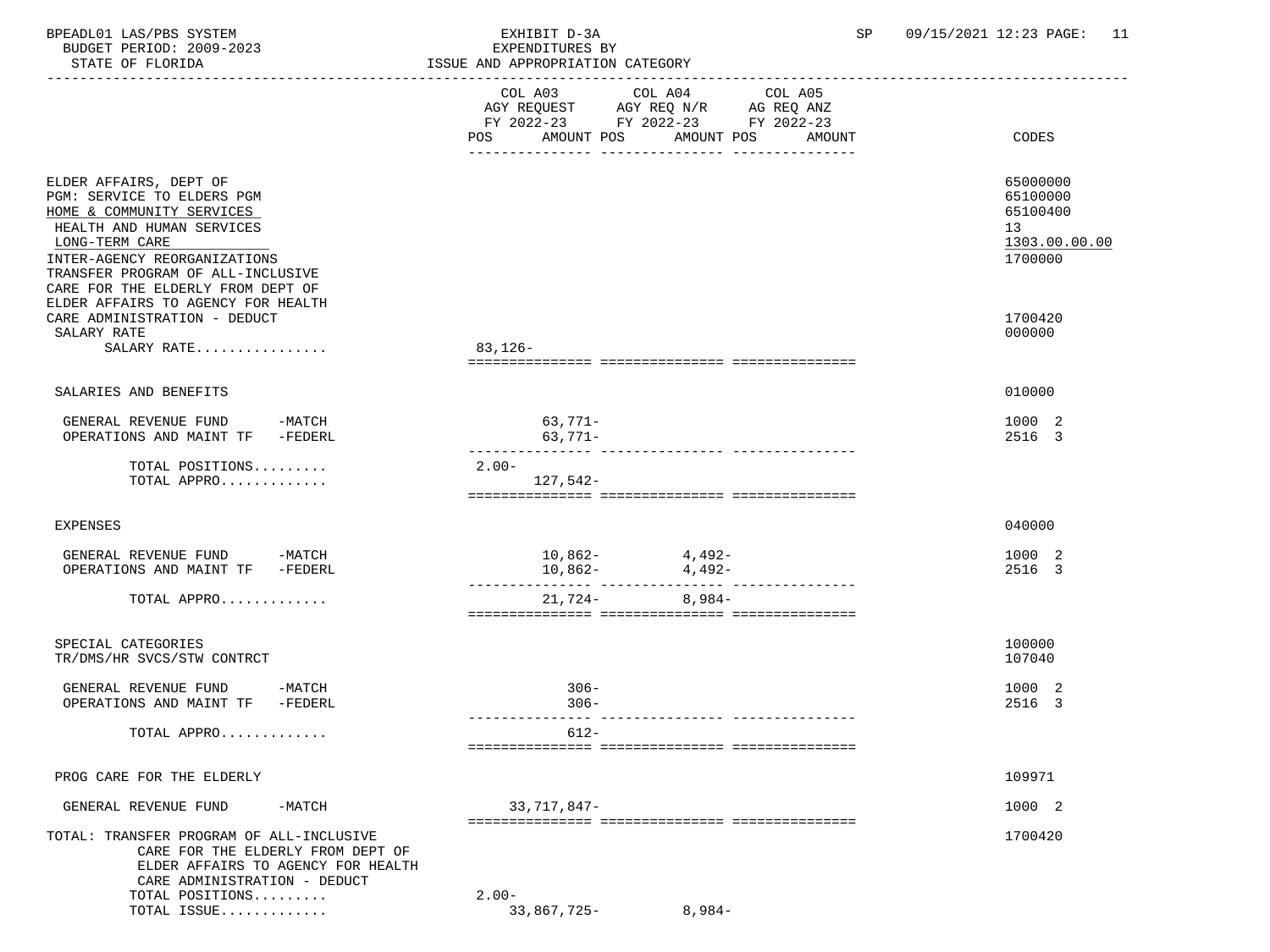BUDGET PERIOD: 2009-2023 EXPENDITURES BY STATE OF FLORIDA **ISSUE AND APPROPRIATION CATEGORY** 

|                                    |                          | COL A03 COL A04 COL A05 |        |               |
|------------------------------------|--------------------------|-------------------------|--------|---------------|
|                                    | AGY REQUEST              | AGY REQ N/R AG REQ ANZ  |        |               |
|                                    | FY 2022-23               | FY 2022-23 FY 2022-23   |        |               |
|                                    | AMOUNT POS<br><b>POS</b> | AMOUNT POS              | AMOUNT | CODES         |
|                                    |                          |                         |        |               |
| ELDER AFFAIRS, DEPT OF             |                          |                         |        | 65000000      |
| PGM: SERVICE TO ELDERS PGM         |                          |                         |        | 65100000      |
| HOME & COMMUNITY SERVICES          |                          |                         |        | 65100400      |
| HEALTH AND HUMAN SERVICES          |                          |                         |        | 13            |
|                                    |                          |                         |        | 1303.00.00.00 |
| LONG-TERM CARE                     |                          |                         |        |               |
| INTER-AGENCY REORGANIZATIONS       |                          |                         |        | 1700000       |
| TRANSFER PROGRAM OF ALL-INCLUSIVE  |                          |                         |        |               |
| CARE FOR THE ELDERLY FROM DEPT OF  |                          |                         |        |               |
| ELDER AFFAIRS TO AGENCY FOR HEALTH |                          |                         |        |               |
| CARE ADMINISTRATION - DEDUCT       |                          |                         |        | 1700420       |
| TOTAL SALARY RATE                  | $83,126-$                |                         |        |               |
|                                    |                          |                         |        |               |

\*\*\*\*\*\*\*\*\*\*\*\*\*\*\*\*\*\*\*\*\*\*\*\*\*\*\*\*\*\*\*\*\*\*\*\*\*\*\*\*\*\*\*\*\*\*\*\*\*\*\*\*\*\*\*\*\*\*\*\*\*\*\*\*\*\*\*\*\*\*\*\*\*\*\*\*\*\*\*\*\*\*\*\*\*\*\*\*\*\*\*\*\*\*\*\*\*\*\*\*\*\*\*\*\*\*\*\*\*\*\*\*\*\*\*\*\*\*\*\*\*\*\*\*\*\*\*

AGENCY ISSUE NARRATIVE:

 2022-2023 BUDGET YEAR NARRATIVE: IT COMPONENT? NO ISSUE TITLE: Transfer Program of All-Inclusive Care for the Elderly from Department of Elder Affairs to Agency for Health Care Administration - Deduct

 LINKAGE TO THE GOVERNOR'S PRIORITIES: Health Care - Promote innovation in healthcare that reduces the cost of medical procedures and services and increases access to care for Floridians.

 FLORIDA STRATEGIC PLAN FOR ECONOMIC DEVELOPMENT: (5.2) Improve the efficiency and effectiveness of government agencies at all levels; (5.3) Strengthen local, regional and statewide partnerships to accomplish Florida's economic and quality of life and quality places goals; and (6.2) Ensure Floridians in all communities and life stages have opportunities to achieve healthier outcomes and societal contributions.

 SUMMARY: This issue requests the transfer of \$33,717,847 in recurring budget authority from the Department of Elder Affairs to the Agency for Health Care Administration for direct claim payments for the Program of All-Inclusive Care for the Elderly services. This issue also requests the transfer of two full-time positions, the associated salary rate of 83,126 and a budget amount of \$149,878 in order to support and administer the program.

 BACKGROUND: The Department of Elder Affairs (DOEA) administers the Program of All-Inclusive Care for the Elderly (PACE) in consultation with the Agency for Health Care Administration (AHCA). PACE targets individuals who would otherwise qualify for Medicaid nursing home placement. The program provides a comprehensive array of home and community-based services at a cost less than nursing home care. Individuals who choose to enroll in PACE have both their medical and long-term care needs managed through a single provider.

 SOLUTION/JUSTIFICATION: This issue proposes to transfer PACE from DOEA by moving the budget authority solely to AHCA. This transfer will improve the process by the elimination of billing between the agencies thereby allowing for payment directly to the providers by AHCA.

 The shift will also allow for the forecasting of expenditures through the Social Services Estimating Conference (SSEC) for Medicaid Expenditures. AHCA is responsible for the administration of the Medicaid program (Title XIX of the Social Security Act). The Medicaid program provides health care coverage to certain persons who qualify as low-income children, elderly, disabled, or families with dependent children. The Medicaid program is jointly financed with state and federal funds. The caseload and expenditures for the program are forecasted through a consensus process by the principals of the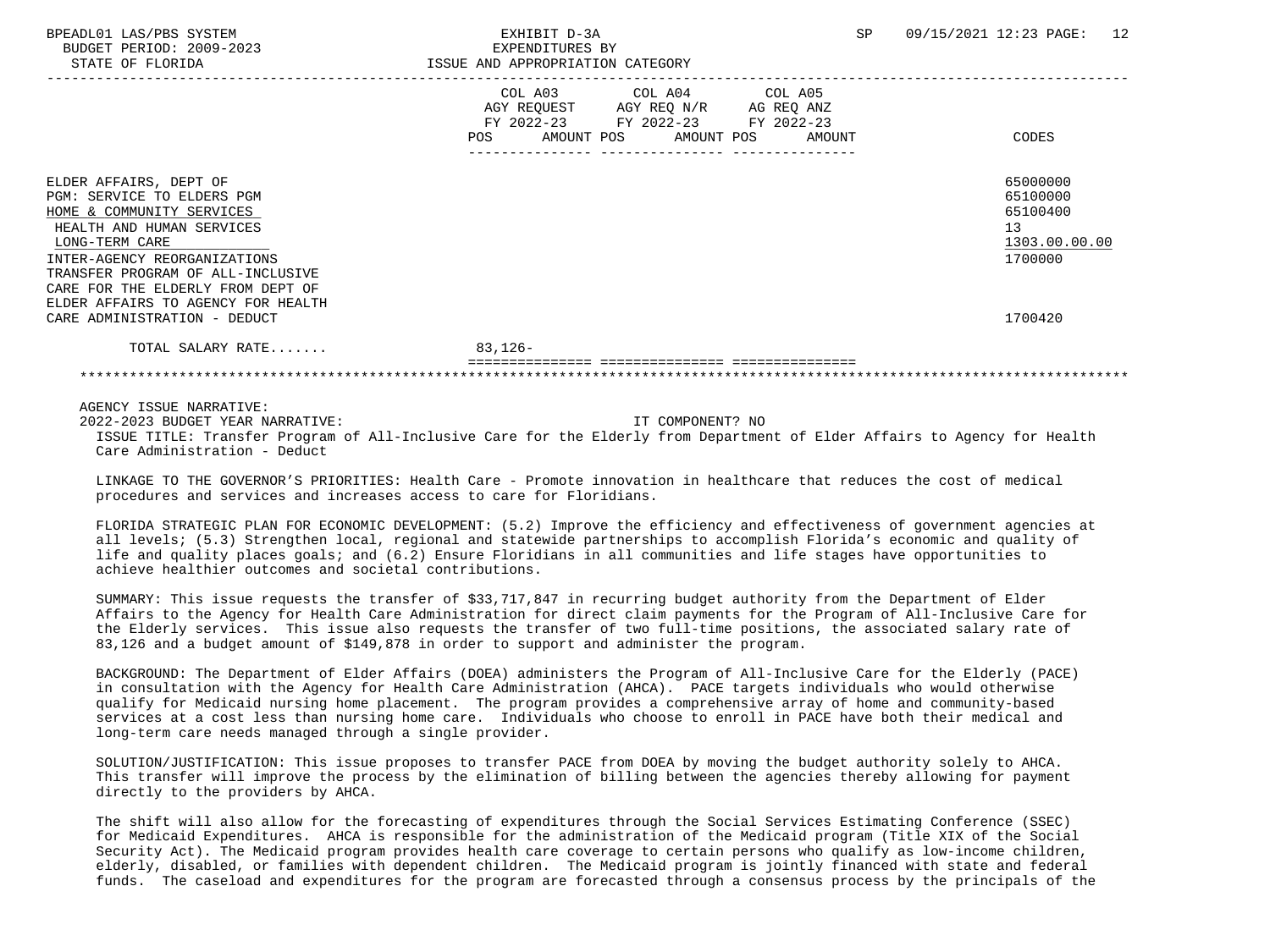BPEADL01 LAS/PBS SYSTEM SALL SALL STATES TO A SP 09/15/2021 12:23 PAGE: 13 BUDGET PERIOD: 2009-2023 EXPENDITURES BY STATE OF FLORIDA **ISSUE AND APPROPRIATION CATEGORY**  ----------------------------------------------------------------------------------------------------------------------------------- COL A03 COL A04 COL A05 AGY REQUEST AGY REQ N/R AG REQ ANZ FY 2022-23 FY 2022-23 FY 2022-23<br>POS AMOUNT POS AMOUNT POS AMOUNT POS AMOUNT POS AMOUNT POS AMOUNT CODES --------------- --------------- --------------- ELDER AFFAIRS, DEPT OF 65000000 PGM: SERVICE TO ELDERS PGM<br>HOME & COMMUNITY SERVICES 65100400 HOME & COMMUNITY SERVICES HEALTH AND HUMAN SERVICES 13  $\underline{\text{LONG-TERM CARE}}$   $\underline{\text{1303.00.00}}$  INTER-AGENCY REORGANIZATIONS 1700000 TRANSFER PROGRAM OF ALL-INCLUSIVE CARE FOR THE ELDERLY FROM DEPT OF ELDER AFFAIRS TO AGENCY FOR HEALTH CARE ADMINISTRATION - DEDUCT 1700420

SSEC. The inclusion of PACE in the SSEC will allow for price level and workload adjustments for the services provided.

 In order to support and administer PACE, two full-time positions will need to be transferred from DOEA to AHCA. Currently, the Division of Medicaid within AHCA has one full-time position which is dedicated to PACE as well as the Long-Term Care program despite recent and ongoing program growth. Therefore, two additional positions are necessary to support the proposed proviso to require PACE organizations to contract with AHCA and to keep up with the demands of this growing program. The positions will also be responsible for processing PACE applications, readiness reviews, audits, and all other assigned duties related to bringing the new PACE organization onboard as well as maintaining the current program.

 If the two full-time positions are not transferred, AHCA will be ill-equipped to manage the ongoing program's growth. Since 2020, AHCA has received five new PACE applications. Initial PACE application reviews generally take at least three months to complete and consist of a very intense review process between both AHCA and DOEA. As an application moves forward in the process, it continues to require active AHCA participation in any Centers for Medicare and Medicaid Services (CMS) requests for additional information, on-site readiness reviews, rate settings, and systematic implementation.

 BUDGET IMPACT: This issue requests the transfer of two full-time positions, the associated salary rate of 83,126 and a budget amount of \$149,878 [\$74,939 in the General Revenue Fund (1000) and \$74,939 in the Operations and Maintenance Trust Fund (2516)] in the Salaries and Benefits (010000), Expenses (040000) and Transfer/DMS/HR Services (107040) appropriation categories from DOEA in the Home and Community Services (65100400) budget entity to AHCA in the Executive Direction and Support Services (68500200) budget entity. This issue utilizes an other salary adjustment of (\$1) in order to reflect the correct amount transferred to AHCA.

 This issue also requests the transfer of \$33,717,847 in budget authority in the General Revenue Fund (1000) in the Program of All-Inclusive Care for the Elderly (109971) appropriation category from DOEA in the Home and Community Services (65100400) budget entity to AHCA in the Medicaid Long Term Care (68501500) budget entity. AHCA's companion issue is Issue Code 1700330. In addition, the associated double budget authority of \$56,945,898 in the Operations and Maintenance Trust Fund (2516) is eliminated in Issue Code 3202020.

 65100400 - Home and Community Services Budget Entity ACT4800 - Long Term Care Initiatives

| RECURRING  | NON-RECURRING    | TOTAL      | ZATION.<br>ANNUAL      |
|------------|------------------|------------|------------------------|
| FY 2022-23 | FY 2022-23<br>-- | FY 2022-23 | 2023-24<br><b>ਹਾ</b> ਰ |

Salaries and Benefits (010000)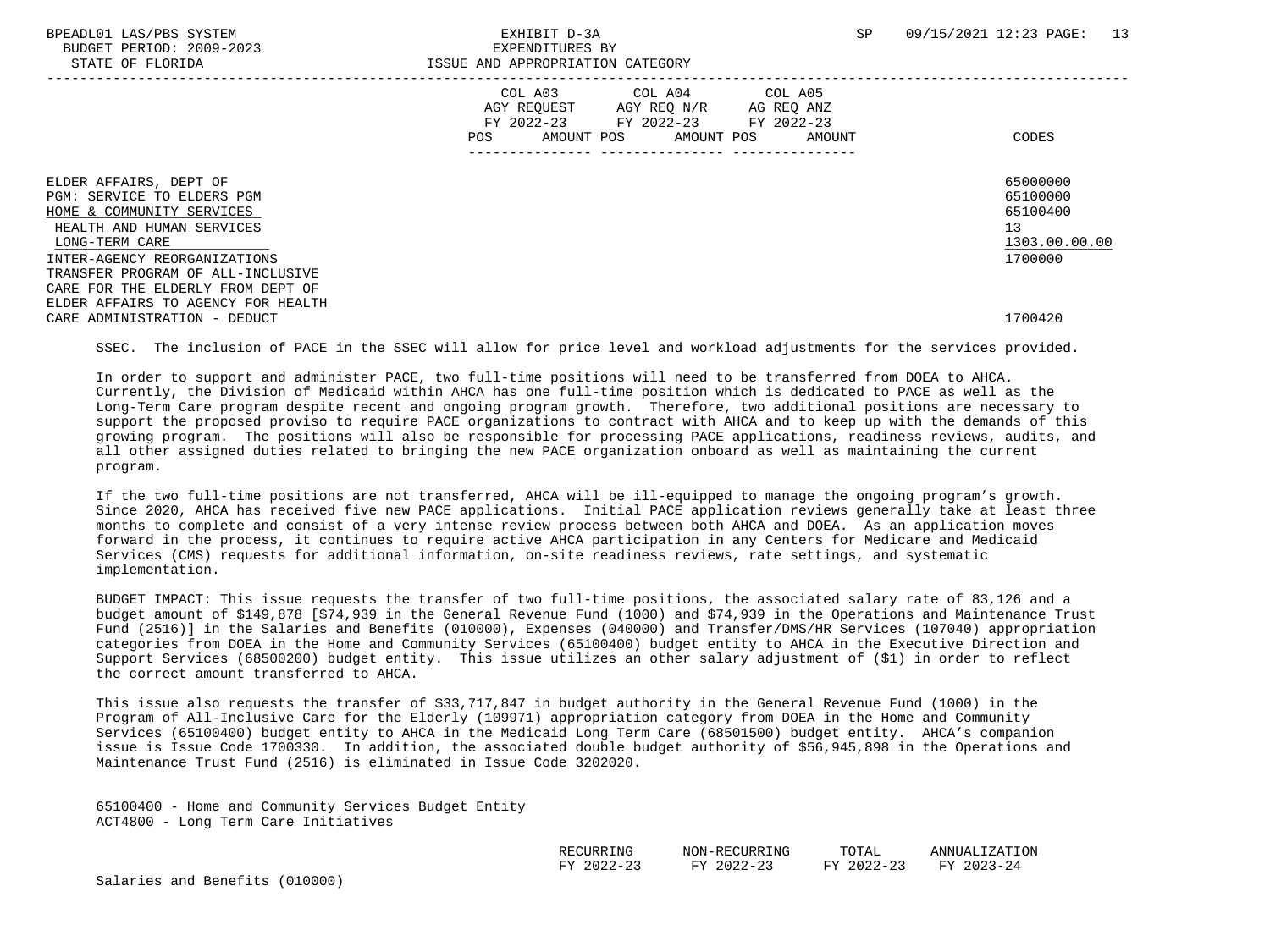| BPEADL01 LAS/PBS SYSTEM |                  |                          | EXHIBIT D-3A                     |  |
|-------------------------|------------------|--------------------------|----------------------------------|--|
|                         |                  | BUDGET PERIOD: 2009-2023 | EXPENDITURES BY                  |  |
|                         | STATE OF FLORIDA |                          | ISSUE AND APPROPRIATION CATEGORY |  |

|                                                                                                                                                                                                                                            |               | COL A03 COL A04 COL A05<br>AGY REQUEST AGY REQ N/R AG REQ ANZ<br>FY 2022-23 FY 2022-23 FY 2022-23 |                    |            |                                                                    |
|--------------------------------------------------------------------------------------------------------------------------------------------------------------------------------------------------------------------------------------------|---------------|---------------------------------------------------------------------------------------------------|--------------------|------------|--------------------------------------------------------------------|
|                                                                                                                                                                                                                                            |               | POS AMOUNT POS AMOUNT POS AMOUNT                                                                  |                    |            | CODES                                                              |
| ELDER AFFAIRS, DEPT OF<br>PGM: SERVICE TO ELDERS PGM<br>HOME & COMMUNITY SERVICES<br>HEALTH AND HUMAN SERVICES<br>LONG-TERM CARE<br>INTER-AGENCY REORGANIZATIONS<br>TRANSFER PROGRAM OF ALL-INCLUSIVE<br>CARE FOR THE ELDERLY FROM DEPT OF |               |                                                                                                   |                    |            | 65000000<br>65100000<br>65100400<br>13<br>1303.00.00.00<br>1700000 |
| ELDER AFFAIRS TO AGENCY FOR HEALTH<br>CARE ADMINISTRATION - DEDUCT                                                                                                                                                                         |               |                                                                                                   |                    |            | 1700420                                                            |
| General Revenue Fund (1000 - 2)<br>Operations and Maintenance Trust Fund $(2516 - 3)$ $($ \$ 63,771)                                                                                                                                       | $(\$$ 63,771) |                                                                                                   |                    | \$0<br>\$0 |                                                                    |
| Expenses $(040000)$<br>General Revenue Fund (1000 - 2)<br>Operations and Maintenance Trust Fund (2516 - 3) (\$ 6,370) (\$4,492) (\$                                                                                                        | (\$           | $(5, 370)$ $(54, 492)$ $(5, 10)$                                                                  | 10,862)<br>10,862) | \$0<br>\$0 |                                                                    |
| Transfer/DMS/HR Services (107040)<br>General Revenue Fund (1000 - 2)<br>Operations and Maintenance Trust Fund (2516 - 3) (\$ 306) \$0 (\$ )                                                                                                |               |                                                                                                   | 306)<br>306)       | \$0<br>\$0 |                                                                    |
| Program of All-Inclusive Care for the Elderly (109971)<br>General Revenue Fund (1000 - 2)                                                                                                                                                  |               | $( $33, 717, 847)$ $$0$ $( $33, 717, 847)$                                                        |                    | \$0        |                                                                    |
| Issue Total                                                                                                                                                                                                                                |               |                                                                                                   |                    |            |                                                                    |
| POSITION DETAIL OF SALARIES AND BENEFITS:                                                                                                                                                                                                  |               |                                                                                                   |                    |            | LAPSE LAPSED SALARIES                                              |
|                                                                                                                                                                                                                                            |               | FTE BASE RATE ADDITIVES BENEFITS                                                                  | SUBTOTAL           |            | % AND BENEFITS                                                     |
| A03 - AGY REQUEST FY 2022-23                                                                                                                                                                                                               |               |                                                                                                   |                    |            |                                                                    |
| CHANGES TO CURRENTLY AUTHORIZED POSITIONS                                                                                                                                                                                                  |               |                                                                                                   |                    |            |                                                                    |
| 5875 MEDICAL/HEALTH CARE PROGRAM ANALYST<br>$0.0146 \t0.01$<br>00419 002<br>00419 002<br>00419 002<br>00419 002                                                                                                                            |               |                                                                                                   |                    |            |                                                                    |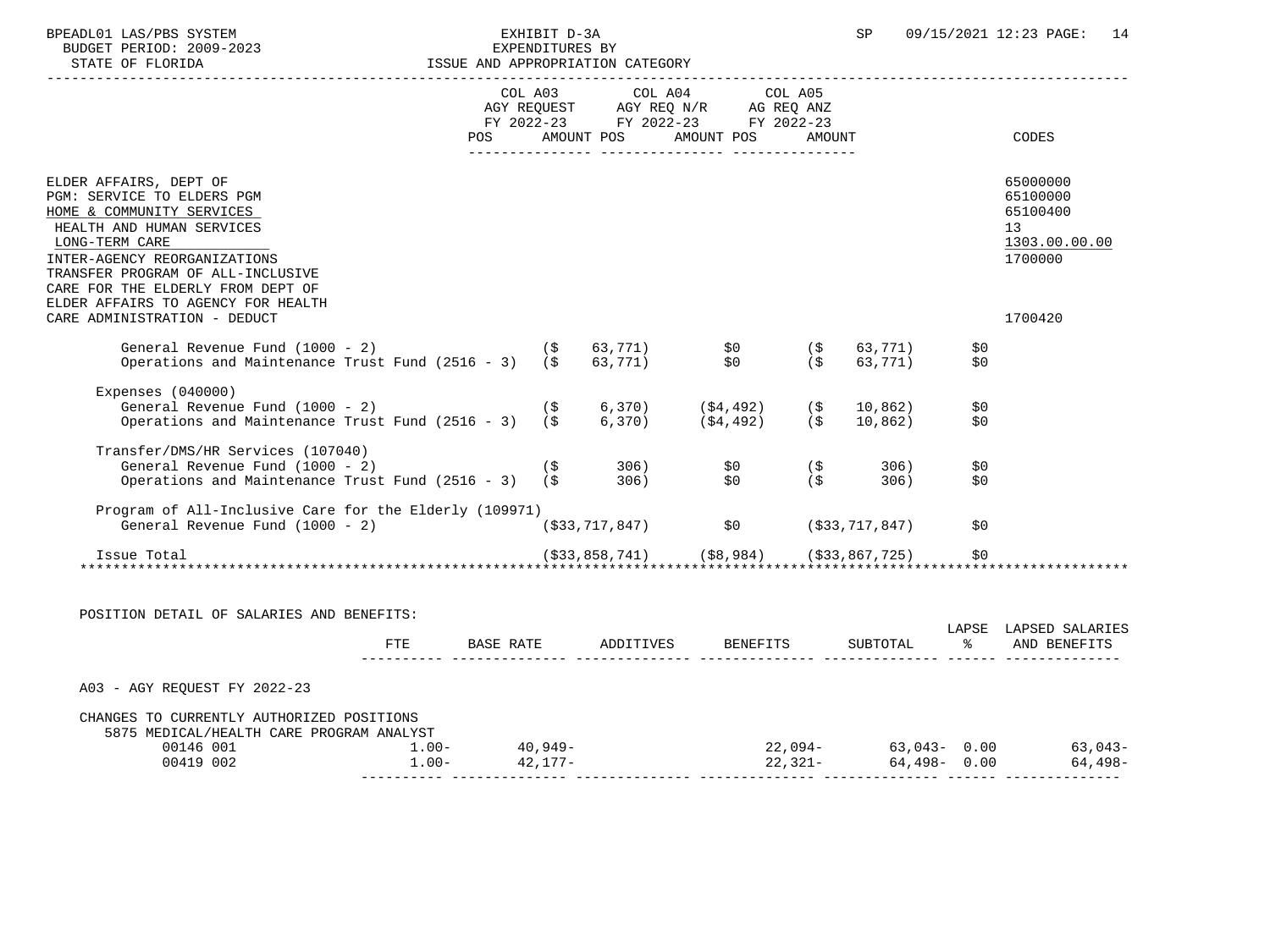| BPEADL01 LAS/PBS SYSTEM<br>BUDGET PERIOD: 2009-2023<br>STATE OF FLORIDA                                                                                                                                                                                                          |         | EXHIBIT D-3A<br>EXPENDITURES BY<br>ISSUE AND APPROPRIATION CATEGORY |                                                                                           |            | SP <sub>2</sub>      |       | 09/15/2021 12:23 PAGE: 15                                          |
|----------------------------------------------------------------------------------------------------------------------------------------------------------------------------------------------------------------------------------------------------------------------------------|---------|---------------------------------------------------------------------|-------------------------------------------------------------------------------------------|------------|----------------------|-------|--------------------------------------------------------------------|
|                                                                                                                                                                                                                                                                                  |         | COL A03<br>POS AMOUNT POS                                           | COL A04 COL A05<br>AGY REQUEST AGY REQ N/R AG REQ ANZ<br>FY 2022-23 FY 2022-23 FY 2022-23 | AMOUNT POS | AMOUNT               |       | CODES                                                              |
| ELDER AFFAIRS, DEPT OF<br>PGM: SERVICE TO ELDERS PGM<br>HOME & COMMUNITY SERVICES<br>HEALTH AND HUMAN SERVICES<br>LONG-TERM CARE<br>INTER-AGENCY REORGANIZATIONS<br>TRANSFER PROGRAM OF ALL-INCLUSIVE<br>CARE FOR THE ELDERLY FROM DEPT OF<br>ELDER AFFAIRS TO AGENCY FOR HEALTH |         |                                                                     |                                                                                           |            |                      |       | 65000000<br>65100000<br>65100400<br>13<br>1303.00.00.00<br>1700000 |
| CARE ADMINISTRATION - DEDUCT                                                                                                                                                                                                                                                     |         |                                                                     |                                                                                           |            |                      |       | 1700420                                                            |
| POSITION DETAIL OF SALARIES AND BENEFITS:<br>FTE                                                                                                                                                                                                                                 |         | BASE RATE                                                           | ADDITIVES BENEFITS                                                                        |            | SUBTOTAL             | ာ အော | LAPSE LAPSED SALARIES<br>AND BENEFITS                              |
| A03 - AGY REQUEST FY 2022-23                                                                                                                                                                                                                                                     |         |                                                                     |                                                                                           |            |                      |       |                                                                    |
| CHANGES TO CURRENTLY AUTHORIZED POSITIONS                                                                                                                                                                                                                                        |         |                                                                     |                                                                                           |            |                      |       |                                                                    |
| TOTALS FOR ISSUE BY FUND<br>1000 GENERAL REVENUE FUND<br>2516 OPERATIONS AND MAINT TF                                                                                                                                                                                            |         |                                                                     |                                                                                           |            |                      |       | $63,770-$<br>$63,771-$                                             |
|                                                                                                                                                                                                                                                                                  | $2.00-$ | $83,126-$                                                           |                                                                                           |            | $44.415 - 127.541 -$ |       | --------------<br>127,541-<br>==============                       |
| OTHER SALARY AMOUNT<br>1000 GENERAL REVENUE FUND                                                                                                                                                                                                                                 |         |                                                                     |                                                                                           |            |                      |       | $1 -$                                                              |
|                                                                                                                                                                                                                                                                                  |         |                                                                     |                                                                                           |            |                      |       | $127,542-$                                                         |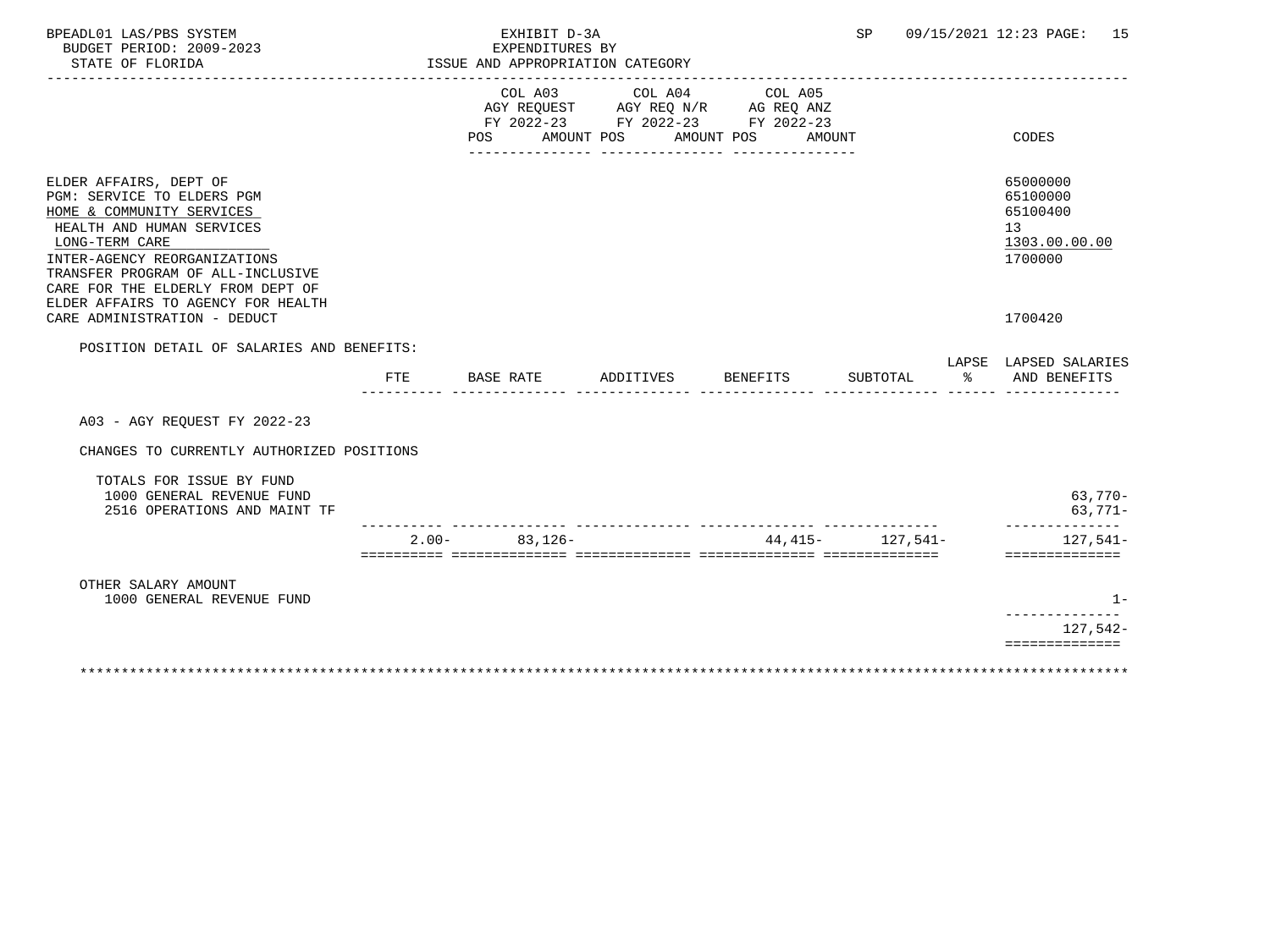BUDGET PERIOD: 2009-2023 EXPENDITURES BY STATE OF FLORIDA **ISSUE AND APPROPRIATION CATEGORY** 

|                                    |     | COL A03 COL A04 COL A05<br>AGY REQUEST | AGY REQ N/R AG REQ ANZ |        |               |
|------------------------------------|-----|----------------------------------------|------------------------|--------|---------------|
|                                    |     | FY 2022-23 FY 2022-23 FY 2022-23       |                        |        |               |
|                                    | POS | AMOUNT POS                             | AMOUNT POS             | AMOUNT | CODES         |
|                                    |     |                                        |                        |        |               |
| ELDER AFFAIRS, DEPT OF             |     |                                        |                        |        | 65000000      |
| PGM: SERVICE TO ELDERS PGM         |     |                                        |                        |        | 65100000      |
| HOME & COMMUNITY SERVICES          |     |                                        |                        |        | 65100400      |
| HEALTH AND HUMAN SERVICES          |     |                                        |                        |        | 13            |
| LONG-TERM CARE                     |     |                                        |                        |        | 1303.00.00.00 |
| ESTIMATED EXPENDITURES REALIGNMENT |     |                                        |                        |        | 2000000       |
| TRANSFER BUDGET AUTHORITY TO FUND  |     |                                        |                        |        |               |
| THE ENTERPRISE CLIENT INFORMATION  |     |                                        |                        |        |               |
| AND REGISTRATION TRACKING SYSTEM   |     |                                        |                        |        |               |
| PROJECT - DEDUCT                   |     |                                        |                        |        | 2000110       |
| SPECIAL CATEGORIES                 |     |                                        |                        |        | 100000        |
| G/A-OLDER AMERICANS ACT            |     |                                        |                        |        | 100604        |
|                                    |     |                                        |                        |        |               |
| FEDERAL GRANTS TRUST FUND -FEDERL  |     | 740,296- 740,296-                      |                        |        | 2261 3        |
|                                    |     |                                        |                        |        |               |

AGENCY ISSUE NARRATIVE:

2022-2023 BUDGET YEAR NARRATIVE: IT COMPONENT? NO

 ISSUE TITLE: Transfer Budget Authority to Fund the Enterprise Client Information and Registration Tracking System Project  $-$  Deduct

 LINKAGE TO THE GOVERNOR'S PRIORITIES: Health Care - Promote innovation in healthcare that reduces the cost of medical procedures and services and increases access to care for Floridians; and Public Integrity - Promote greater transparency at all levels of government.

 FLORIDA STRATEGIC PLAN FOR ECONOMIC DEVELOPMENT: (4.2) Ensure state, regional and local agencies provide collaborative and timely customer service to businesses and workers; (5.2) Improve the efficiency and effectiveness of government agencies at all levels; (5.3) Strengthen local, regional and statewide partnerships to accomplish Florida's economic and quality of life and quality places goals; and (6.2) Ensure Floridians in all communities and life stages have opportunities to achieve healthier outcomes and societal contributions.

 SUMMARY: This issue requests the transfer of non-recurring budget in the amount of \$740,296 from the Grants and Aids - Older Americans Act Program appropriation category in the Home and Community Services budget entity to the Enterprise System appropriation category in the Executive Direction and Support Services budget entity for the Enterprise Client Information and Registration Tracking System Project.

 BACKGROUND: The current Client Information and Registration Tracking System (CIRTS), which is over 25 years old, no longer meets the business needs of the Department of Elder Affairs (Department/DOEA) and its clients due to changes in industry standards and federal reporting requirements. The Department needs a cohesive system that will support all of the goals of DOEA and the Aging Network with the scalability to meet the future demands of the growing elder population.

 CIRTS is the main client management system, along with eight other standalone systems, that DOEA utilizes to provide services and to manage the elder population under its care. CIRTS was created, was developed, and is maintained by DOEA staff. CARES staff use CIRTS as a case management tool in order to record assessments, level of care determinations, follow-ups, referrals and case notes. The 11 Aging and Disability Resource Centers (ADRCs) and direct service providers also utilize CIRTS as a client management tool for assessments, enrollments, care plans and services provided to clients. CIRTS tracks the unit reimbursement rates for these services as well as the budgeted contract amounts.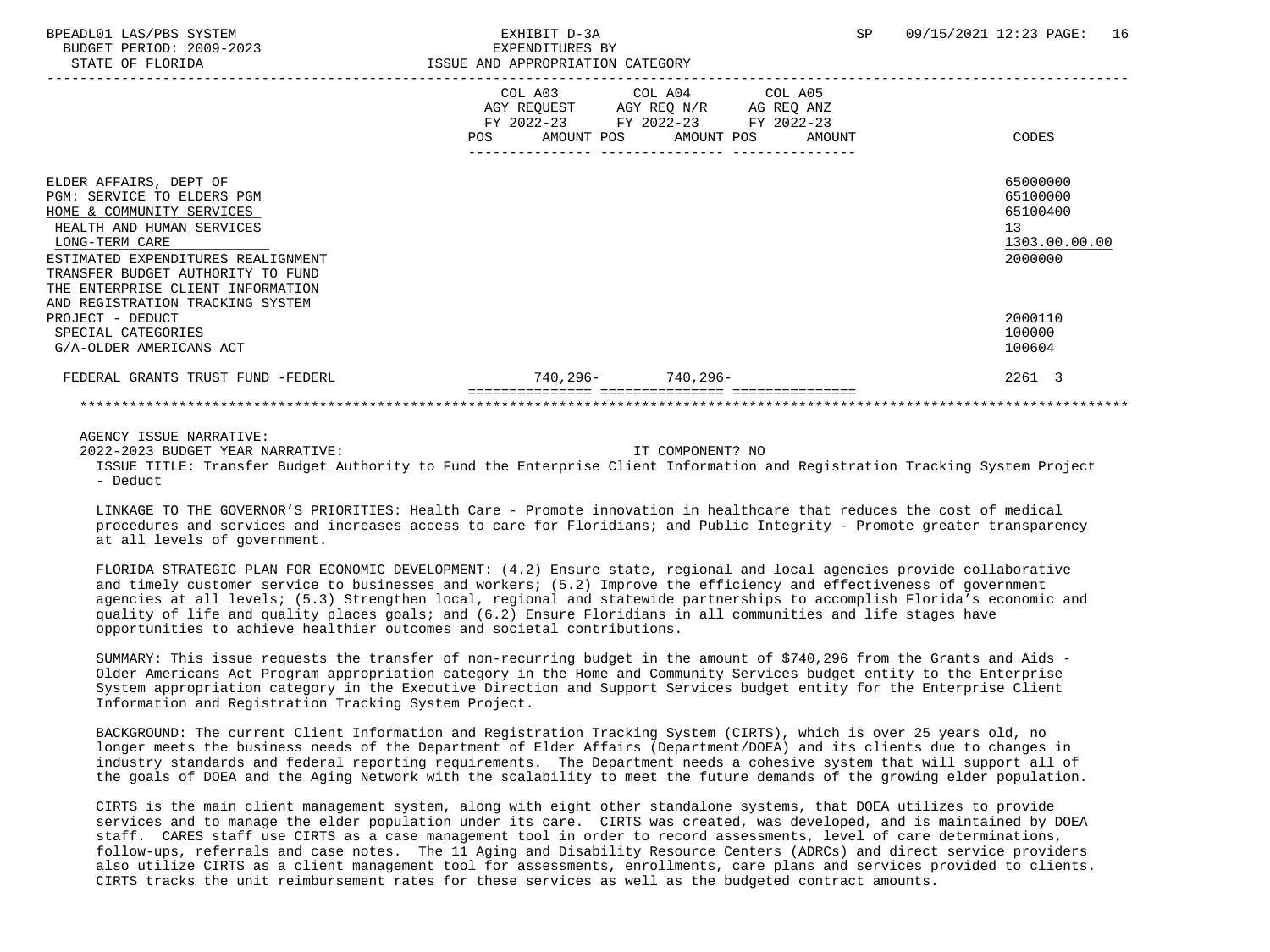BPEADL01 LAS/PBS SYSTEM SALL SERVICES TO THE SEXHIBIT D-3A SP 09/15/2021 12:23 PAGE: 17 BUDGET PERIOD: 2009-2023 EXPENDITURES BY STATE OF FLORIDA **ISSUE AND APPROPRIATION CATEGORY**  ----------------------------------------------------------------------------------------------------------------------------------- COL A03 COL A04 COL A05 AGY REQUEST AGY REQ N/R AG REQ ANZ FY 2022-23 FY 2022-23 FY 2022-23 POS AMOUNT POS AMOUNT POS AMOUNT CODES --------------- --------------- --------------- ELDER AFFAIRS, DEPT OF 65000000 ELDER AFFAIRS, DEPT OF 65000000 ELDER AFFAIRS, DEPT OF 65000000 ELDER AFFAIRS<br>PGM: SERVICE TO ELDERS PGM PGM: SERVICE TO ELDERS PGM<br>HOME & COMMUNITY SERVICES 65100000 HOME & COMMUNITY SERVICES HEALTH AND HUMAN SERVICES 13  $\underline{\text{LONG-TERM CARE}}$   $\underline{\text{1303.00.00}}$  ESTIMATED EXPENDITURES REALIGNMENT 2000000 TRANSFER BUDGET AUTHORITY TO FUND THE ENTERPRISE CLIENT INFORMATION AND REGISTRATION TRACKING SYSTEM PROJECT - DEDUCT 2000110

 SOLUTION/JUSTIFICATION: The purpose of the Enterprise Client Information and Registration Tracking System (eCIRTS) project is to replace the current legacy CIRTS with a flexible, cloud-based, statewide client management system that will allow DOEA and its partner organizations to better organize, define and standardize its client services processes. The Department has selected a Cloud Solution Partner from the Department of Management Services Cloud Solutions Contract #43230000-NASPO-16-ACS to accomplish this goal.

 eCIRTS is central to DOEA's process improvement strategy. The new system, combined with business process improvements, will eliminate or reduce manual processes, increase staff efficiencies, enhance client access, and provide better analytics and reporting capabilities for workforce management and planning.

 In order to ensure there is appropriate funding, an adjustment in the Federal Grants Trust Fund is necessary. This adjustment will allow the Department to continue the maintenance and operation of a statewide system for the management, reporting and trending of data for its clients. On March 23, 2021, the Department received approval from the Centers for Medicare and Medicaid Services (CMS) to provide up to a 90 percent match on design, development and implementation activities and a 75 percent match on maintenance and operations activities. In addition, the Department submitted a cost allocation methodology based on the client populations supported by the current CIRTS. The identified populations that will benefit from the new eCIRTS functionalities consist of clients in the Florida General Revenue, Older Americans Act (OAA) and Medicaid programs. The cost allocation methodology was also approved by CMS.

 BUDGET IMPACT: This issue requests a non-recurring budget transfer in the amount of \$740,296 in the Federal Grants Trust Fund (2261) from the Grants and Aids - Older Americans Act Program (100604) appropriation category in the Home and Community Services (65100400) budget entity to the Enterprise System (100799) appropriation category in the Executive Direction and Support Services (65100600) budget entity since DOEA currently anticipates the utilization of its base budget for the OAA programs that will benefit from the system. The offset for this issue is in Issue Code 2000120.

 65100400 - Home and Community Services Budget Entity ACT4000 - Meals, Nutrition Education, and Nutrition Counseling ACT4100 - Intervention/Prevention ACT4200 - Caregiver Support ACT4400 - Supportive Community Care

|                                              | RECURRING  | NON-RECURRING | TOTAL       | ANNUALIZATION |
|----------------------------------------------|------------|---------------|-------------|---------------|
|                                              | FY 2022-23 | FY 2022-23    | FY 2022-23  | FY 2023-24    |
| $G/A$ - Older Americans Act Program (100604) |            |               |             |               |
| Federal Grants Trust Fund (2261 - 3)         | SO.        | (5740.296)    | (S740, 296) | SO.           |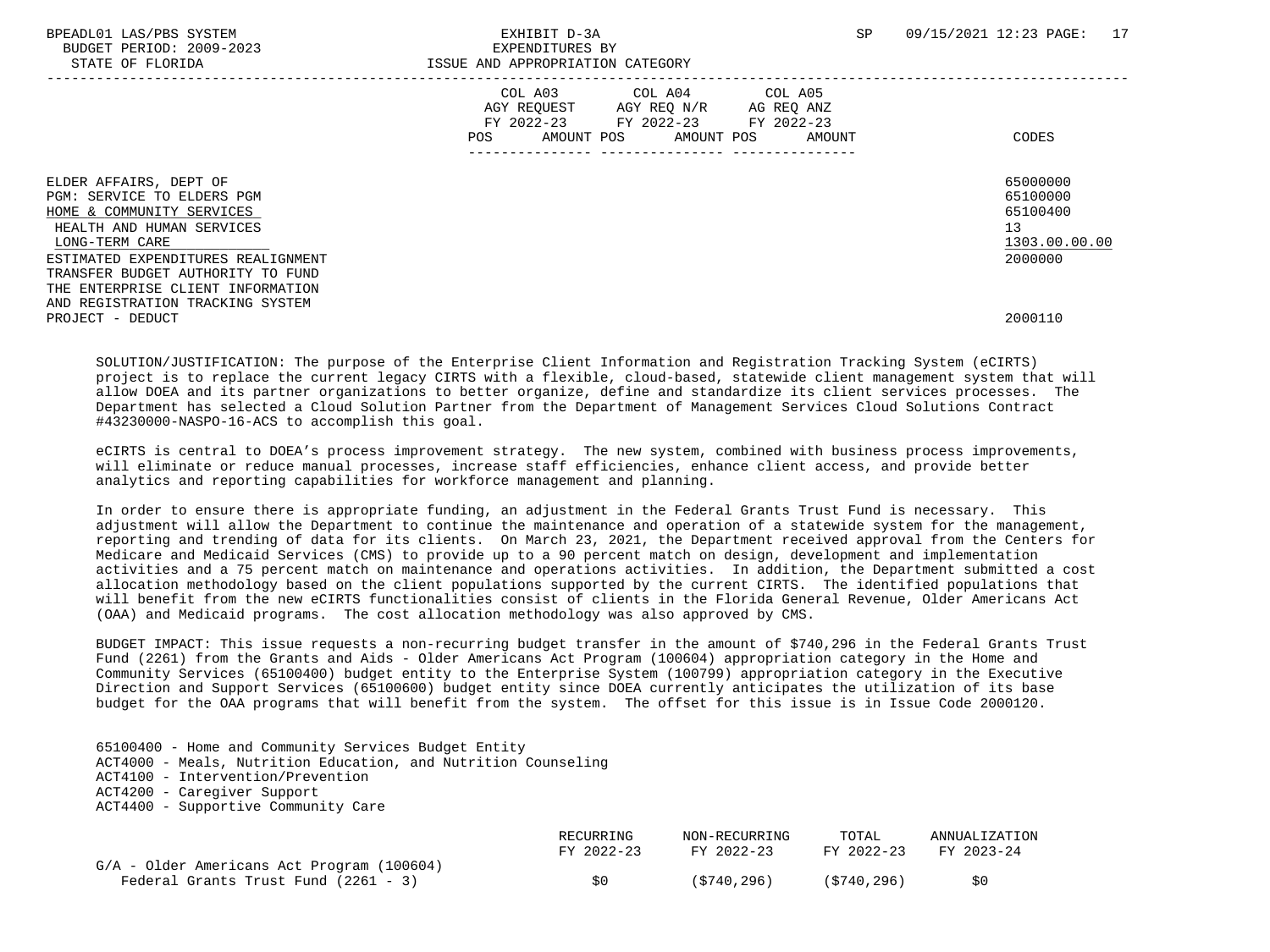| BPEADL01 LAS/PBS SYSTEM<br>BUDGET PERIOD: 2009-2023<br>STATE OF FLORIDA<br>--------------------                                                                                                                                                  | SP<br>EXHIBIT D-3A<br>EXPENDITURES BY<br>ISSUE AND APPROPRIATION CATEGORY                            | 09/15/2021 12:23 PAGE:<br>18                                       |
|--------------------------------------------------------------------------------------------------------------------------------------------------------------------------------------------------------------------------------------------------|------------------------------------------------------------------------------------------------------|--------------------------------------------------------------------|
|                                                                                                                                                                                                                                                  | COL A03<br>COL A04 COL A05<br>AGY REQUEST AGY REQ N/R AG REQ ANZ<br>FY 2022-23 FY 2022-23 FY 2022-23 |                                                                    |
|                                                                                                                                                                                                                                                  | AMOUNT POS<br>AMOUNT POS<br>POS<br>AMOUNT                                                            | CODES                                                              |
| ELDER AFFAIRS, DEPT OF<br>PGM: SERVICE TO ELDERS PGM<br>HOME & COMMUNITY SERVICES<br>HEALTH AND HUMAN SERVICES<br>LONG-TERM CARE<br>ESTIMATED EXPENDITURES REALIGNMENT<br>TRANSFER BUDGET AUTHORITY TO FUND<br>THE ENTERPRISE CLIENT INFORMATION |                                                                                                      | 65000000<br>65100000<br>65100400<br>13<br>1303.00.00.00<br>2000000 |
| AND REGISTRATION TRACKING SYSTEM<br>PROJECT - DEDUCT                                                                                                                                                                                             |                                                                                                      | 2000110                                                            |
| Issue Total                                                                                                                                                                                                                                      | $(\$740, 296)$ $(\$740, 296)$<br>\$0<br>\$0                                                          |                                                                    |
|                                                                                                                                                                                                                                                  |                                                                                                      |                                                                    |
| NONRECURRING EXPENDITURES<br>ALZHEIMER'S COMMUNITY CARE, INC.<br>SPECIAL CATEGORIES<br>G/A-ALZHEIMER'S/SERVICES                                                                                                                                  |                                                                                                      | 2100000<br>2103005<br>100000<br>100041                             |
| GENERAL REVENUE FUND<br>$-$ STATE                                                                                                                                                                                                                | $250,000-$                                                                                           | 1000 1                                                             |
| CITY OF HIALEAH GARDENS - HOT MEALS<br>SPECIAL CATEGORIES<br>G/A-OLDER AMERICANS ACT                                                                                                                                                             |                                                                                                      | 2103018<br>100000<br>100604                                        |
| $-$ STATE<br>GENERAL REVENUE FUND                                                                                                                                                                                                                | $292,000-$                                                                                           | 1000 1                                                             |
| CITY OF HIALEAH - MEALS PROGRAM<br>SPECIAL CATEGORIES<br>G/A-OLDER AMERICANS ACT                                                                                                                                                                 |                                                                                                      | 2103019<br>100000<br>100604                                        |
| GENERAL REVENUE FUND<br>$-$ STATE                                                                                                                                                                                                                | $1,650,000-$                                                                                         | 1000 1                                                             |
| NORTH MIAMI FOUNDATION FOR SENIOR<br>CITIZENS SERVICES, INC.<br>SPECIAL CATEGORIES<br>G/A-OLDER AMERICANS ACT                                                                                                                                    |                                                                                                      | 2103038<br>100000<br>100604                                        |
| GENERAL REVENUE FUND<br>$-$ STATE                                                                                                                                                                                                                | $250,000-$                                                                                           | 1000 1                                                             |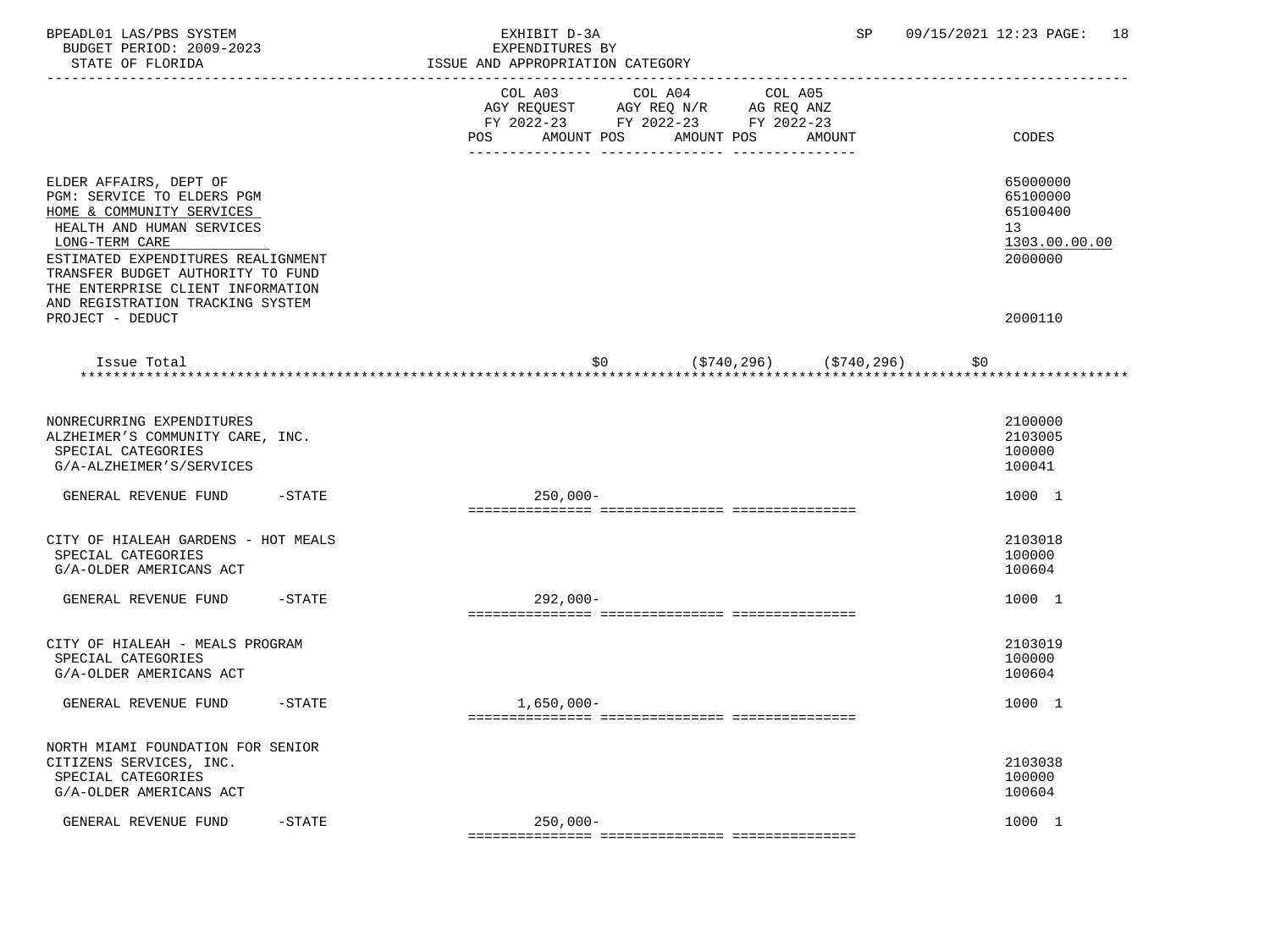BPEADL01 LAS/PBS SYSTEM EXHIBIT D-3A SP 09/15/2021 12:23 PAGE: 19 BUDGET PERIOD: 2009-2023<br>STATE OF FLORIDA STATE OF FLORIDA ISSUE AND APPROPRIATION CATEGORY

|                                                                                                                                                                                                                                              |           | ISSUE AND APPROPRIATION CAIEGORI                                                                                                                     |                                                                                                   |
|----------------------------------------------------------------------------------------------------------------------------------------------------------------------------------------------------------------------------------------------|-----------|------------------------------------------------------------------------------------------------------------------------------------------------------|---------------------------------------------------------------------------------------------------|
|                                                                                                                                                                                                                                              |           | COL A04<br>COL A03<br>COL A05<br>AGY REQUEST AGY REQ N/R AG REQ ANZ<br>FY 2022-23 FY 2022-23 FY 2022-23<br>AMOUNT POS<br>AMOUNT POS<br>POS<br>AMOUNT | CODES                                                                                             |
|                                                                                                                                                                                                                                              |           |                                                                                                                                                      |                                                                                                   |
| ELDER AFFAIRS, DEPT OF<br>PGM: SERVICE TO ELDERS PGM<br>HOME & COMMUNITY SERVICES<br>HEALTH AND HUMAN SERVICES<br>LONG-TERM CARE<br>NONRECURRING EXPENDITURES<br>ALZHEIMER'S MEMORY MOBILE<br>SPECIAL CATEGORIES<br>G/A-ALZHEIMER'S/SERVICES |           |                                                                                                                                                      | 65000000<br>65100000<br>65100400<br>13<br>1303.00.00.00<br>2100000<br>2103040<br>100000<br>100041 |
| GENERAL REVENUE FUND                                                                                                                                                                                                                         | $-$ STATE | $319,000-$                                                                                                                                           | 1000 1                                                                                            |
| TRANSFER BUDGET AUTHORITY TO FUND<br>THE ENTERPRISE CLIENT INFORMATION<br>AND REGISTRATION TRACKING SYSTEM<br>PROJECT - DEDUCT<br>SPECIAL CATEGORIES<br>G/A-OLDER AMERICANS ACT                                                              |           |                                                                                                                                                      | 2103045<br>100000<br>100604                                                                       |
| FEDERAL GRANTS TRUST FUND -FEDERL                                                                                                                                                                                                            |           | 937,584                                                                                                                                              | 2261 3                                                                                            |
| DEERFIELD BEACH DAY CARE CENTER<br>SPECIAL CATEGORIES<br>G/A-ALZHEIMER'S/SERVICES                                                                                                                                                            |           |                                                                                                                                                      | 2103058<br>100000<br>100041                                                                       |
| GENERAL REVENUE FUND                                                                                                                                                                                                                         | $-$ STATE | $250,000-$                                                                                                                                           | 1000 1                                                                                            |
| NORTH EAST FLORIDA SENIOR HOME<br>DELIVERED MEALS PROGRAM<br>SPECIAL CATEGORIES<br>G/A-OLDER AMERICANS ACT                                                                                                                                   |           |                                                                                                                                                      | 2103059<br>100000<br>100604                                                                       |
| GENERAL REVENUE FUND                                                                                                                                                                                                                         | $-STATE$  | $400,000 -$                                                                                                                                          | 1000 1                                                                                            |
| DAVID POSNACK JEWISH COMMUNITY<br>CENTER - SENIOR KOSHER MEAL<br>PROGRAM<br>SPECIAL CATEGORIES<br>G/A-OLDER AMERICANS ACT                                                                                                                    |           |                                                                                                                                                      | 2103067<br>100000<br>100604                                                                       |
| GENERAL REVENUE FUND                                                                                                                                                                                                                         | $-$ STATE | $149,537-$                                                                                                                                           | 1000 1                                                                                            |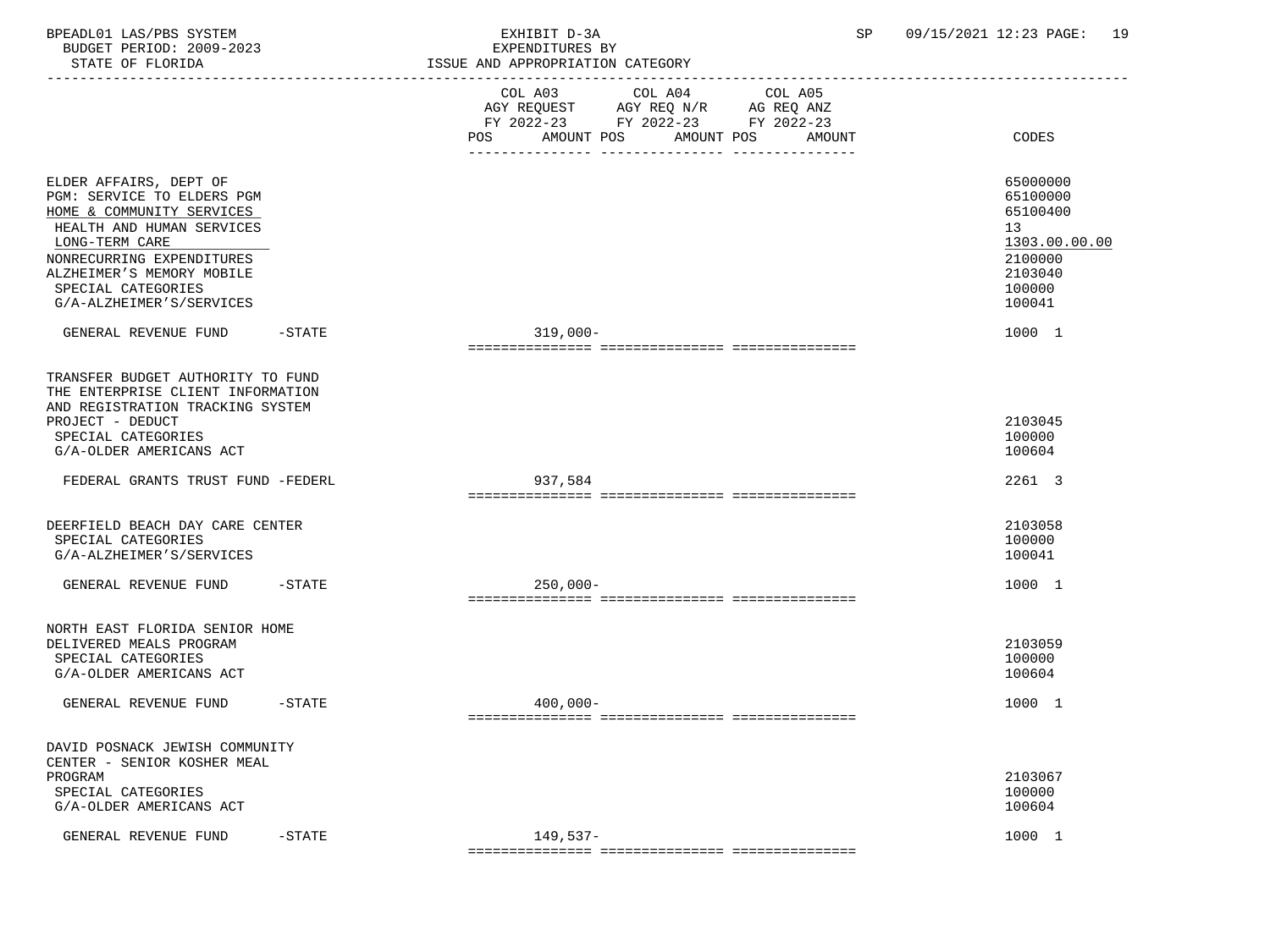BPEADL01 LAS/PBS SYSTEM EXHIBIT D-3A SP 09/15/2021 12:23 PAGE: 20 BUDGET PERIOD: 2009-2023<br>STATE OF FLORIDA

| STATE OF FLORIDA                                                                                                                                                                                                                                      |           | ISSUE AND APPROPRIATION CATEGORY                                                                                                                                                         |                                                                                                   |
|-------------------------------------------------------------------------------------------------------------------------------------------------------------------------------------------------------------------------------------------------------|-----------|------------------------------------------------------------------------------------------------------------------------------------------------------------------------------------------|---------------------------------------------------------------------------------------------------|
|                                                                                                                                                                                                                                                       |           | --------------------------------<br>COL A03<br>COL A04<br>COL A05<br>AGY REQUEST AGY REQ N/R AG REQ ANZ<br>FY 2022-23 FY 2022-23 FY 2022-23<br>AMOUNT POS<br>AMOUNT POS<br>POS<br>AMOUNT | CODES                                                                                             |
| ELDER AFFAIRS, DEPT OF<br>PGM: SERVICE TO ELDERS PGM<br>HOME & COMMUNITY SERVICES<br>HEALTH AND HUMAN SERVICES<br>LONG-TERM CARE<br>NONRECURRING EXPENDITURES<br>CITY OF MIAMI SPRINGS SENIOR CENTER<br>SPECIAL CATEGORIES<br>G/A-OLDER AMERICANS ACT |           |                                                                                                                                                                                          | 65000000<br>65100000<br>65100400<br>13<br>1303.00.00.00<br>2100000<br>2103068<br>100000<br>100604 |
| GENERAL REVENUE FUND                                                                                                                                                                                                                                  | $-STATE$  | $215,000-$                                                                                                                                                                               | 1000 1                                                                                            |
| CITY OF WEST PARK - SENIOR<br>PROGRAMMING<br>SPECIAL CATEGORIES<br>G/A-OLDER AMERICANS ACT                                                                                                                                                            |           |                                                                                                                                                                                          | 2103069<br>100000<br>100604                                                                       |
| GENERAL REVENUE FUND                                                                                                                                                                                                                                  | $-$ STATE | $100,000-$                                                                                                                                                                               | 1000 1                                                                                            |
| LAUDERDALE LAKES ALZHEIMER'S CARE<br><b>CENTER</b><br>SPECIAL CATEGORIES<br>G/A-ALZHEIMER'S/SERVICES                                                                                                                                                  |           |                                                                                                                                                                                          | 2103073<br>100000<br>100041                                                                       |
| GENERAL REVENUE FUND                                                                                                                                                                                                                                  | $-STATE$  | $250,000 -$                                                                                                                                                                              | 1000 1                                                                                            |
| NAPLES SENIOR CENTER DEMENTIA<br>RESPITE SUPPORT PROGRAM<br>SPECIAL CATEGORIES<br>G/A-ALZHEIMER'S/SERVICES                                                                                                                                            |           |                                                                                                                                                                                          | 2103075<br>100000<br>100041                                                                       |
| GENERAL REVENUE FUND                                                                                                                                                                                                                                  | $-$ STATE | $75.000 -$                                                                                                                                                                               | 1000 1                                                                                            |
| BRAIN BANK - ALZHEIMER'S DISEASE<br>RESEARCH - MOUNT SINAI<br>SPECIAL CATEGORIES<br>G/A-ALZHEIMER'S/SERVICES                                                                                                                                          |           |                                                                                                                                                                                          | 2103079<br>100000<br>100041                                                                       |
| GENERAL REVENUE FUND                                                                                                                                                                                                                                  | $-STATE$  | $500,000 -$                                                                                                                                                                              | 1000 1                                                                                            |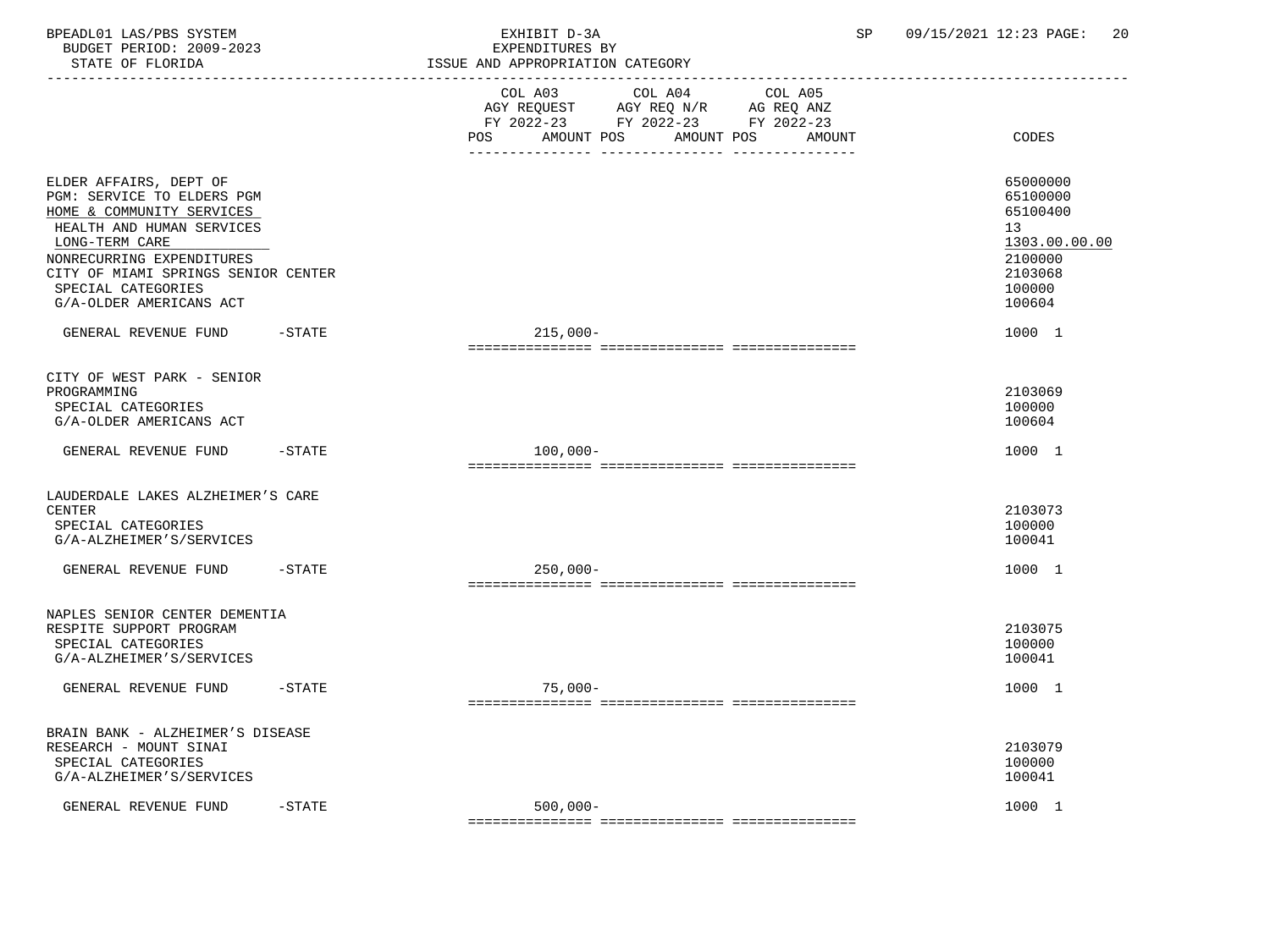| BPEADL01 LAS/PBS SYSTEM<br>BUDGET PERIOD: 2009-2023<br>STATE OF FLORIDA                                                                                                                   |        | EXHIBIT D-3A<br>EXPENDITURES BY<br>ISSUE AND APPROPRIATION CATEGORY                                                                        | SP     | 09/15/2021 12:23 PAGE:<br>21                                                    |
|-------------------------------------------------------------------------------------------------------------------------------------------------------------------------------------------|--------|--------------------------------------------------------------------------------------------------------------------------------------------|--------|---------------------------------------------------------------------------------|
|                                                                                                                                                                                           |        | COL A03<br>COL A04<br>COL A05<br>AGY REQUEST AGY REQ N/R AG REQ ANZ<br>FY 2022-23 FY 2022-23 FY 2022-23<br>AMOUNT POS<br>AMOUNT POS<br>POS | AMOUNT | CODES                                                                           |
| ELDER AFFAIRS, DEPT OF<br>PGM: SERVICE TO ELDERS PGM<br>HOME & COMMUNITY SERVICES<br>HEALTH AND HUMAN SERVICES<br>LONG-TERM CARE<br>NONRECURRING EXPENDITURES<br>CITY OF OPA-LOCKA SENIOR |        |                                                                                                                                            |        | 65000000<br>65100000<br>65100400<br>13 <sup>°</sup><br>1303.00.00.00<br>2100000 |
| PROGRAMMING<br>SPECIAL CATEGORIES<br>G/A-OLDER AMERICANS ACT                                                                                                                              |        |                                                                                                                                            |        | 2103091<br>100000<br>100604                                                     |
| GENERAL REVENUE FUND -STATE                                                                                                                                                               |        | $100,000 -$                                                                                                                                |        | 1000 1                                                                          |
| JEWISH COMMUNITY SERVICES OF<br>SOUTH FLORIDA<br>SPECIAL CATEGORIES<br>G/A-OLDER AMERICANS ACT                                                                                            |        |                                                                                                                                            |        | 2103092<br>100000<br>100604                                                     |
| GENERAL REVENUE FUND                                                                                                                                                                      | -STATE | $400,000 -$                                                                                                                                |        | 1000 1                                                                          |
| VETO CITY OF OPA-LOCKA SENIOR<br>PROGRAMMING (SENATE FORM 1208)<br>SPECIAL CATEGORIES<br>G/A-OLDER AMERICANS ACT                                                                          |        |                                                                                                                                            |        | 2103093<br>100000<br>100604                                                     |
| GENERAL REVENUE FUND -STATE                                                                                                                                                               |        | 100,000                                                                                                                                    |        | 1000 1                                                                          |
| FEDERAL FUNDING REDUCTIONS<br>ELIMINATE DOUBLE BUDGET AUTHORITY<br>SPECIAL CATEGORIES<br>PROG CARE FOR THE ELDERLY                                                                        |        |                                                                                                                                            |        | 3200000<br>3202020<br>100000<br>109971                                          |
| OPERATIONS AND MAINT TF -RECPNT                                                                                                                                                           |        | $56,945,898-$                                                                                                                              |        | 2516 9                                                                          |
|                                                                                                                                                                                           |        |                                                                                                                                            |        |                                                                                 |
|                                                                                                                                                                                           |        |                                                                                                                                            |        |                                                                                 |

 AGENCY ISSUE NARRATIVE: 2022-2023 BUDGET YEAR NARRATIVE: IT COMPONENT? NO ISSUE TITLE: Eliminate Double Budget Authority

 LINKAGE TO THE GOVERNOR'S PRIORITIES: Health Care - Promote innovation in healthcare that reduces the cost of medical procedures and services and increases access to care for Floridians.

 FLORIDA STRATEGIC PLAN FOR ECONOMIC DEVELOPMENT: (5.2) Improve the efficiency and effectiveness of government agencies at all levels; (5.3) Strengthen local, regional and statewide partnerships to accomplish Florida's economic and quality of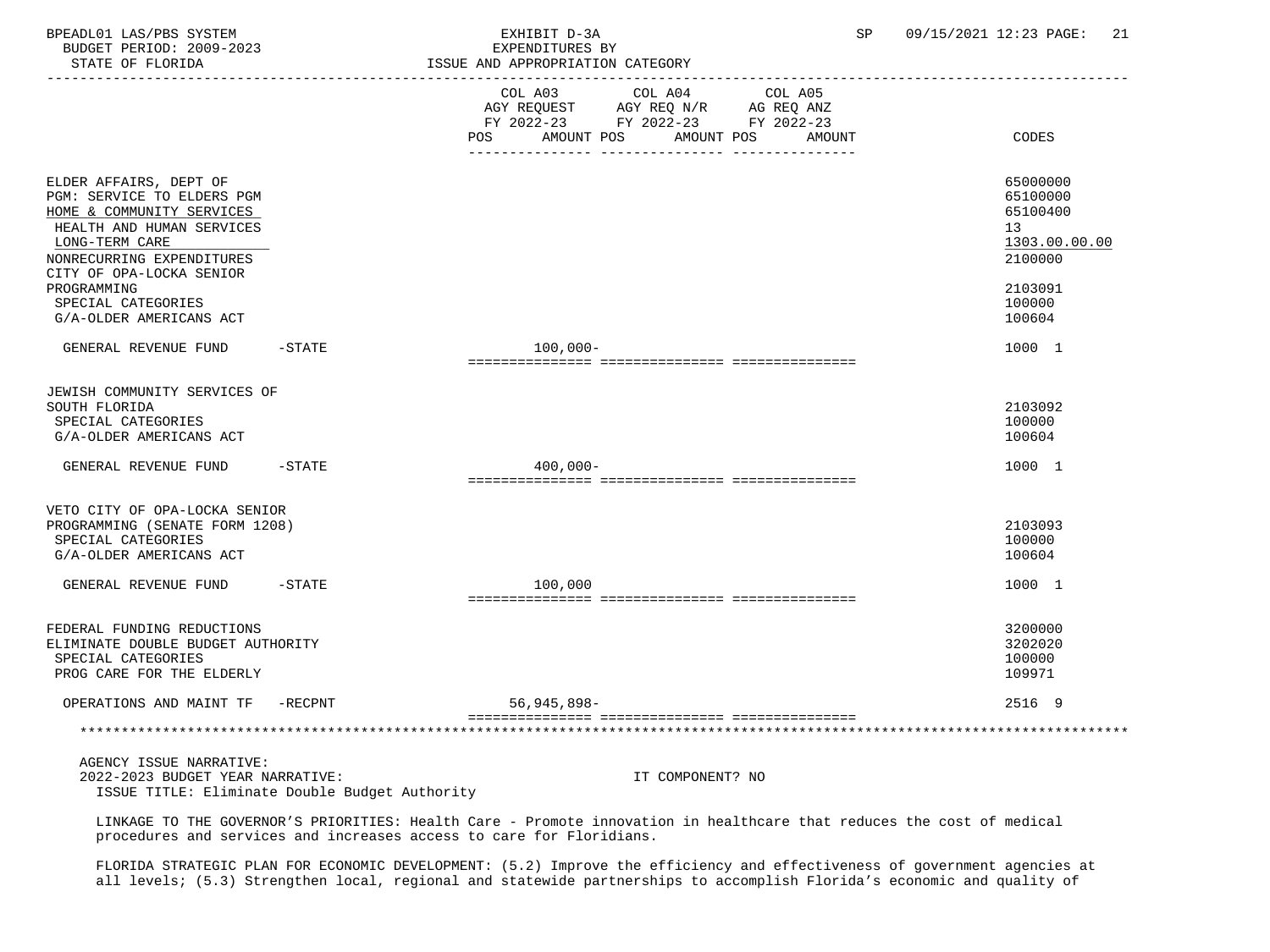BUDGET PERIOD: 2009-2023 EXPENDITURES BY STATE OF FLORIDA **ISSUE AND APPROPRIATION CATEGORY** 

|                                                                                                                                                                                                     | COL A03<br>COL A04<br>COL A05<br>AGY REQUEST<br>AGY REO N/R<br>AG REQ ANZ<br>FY 2022-23<br>FY 2022-23<br>FY 2022-23<br>AMOUNT POS<br>POS.<br>AMOUNT POS<br>AMOUNT | CODES                                                                         |
|-----------------------------------------------------------------------------------------------------------------------------------------------------------------------------------------------------|-------------------------------------------------------------------------------------------------------------------------------------------------------------------|-------------------------------------------------------------------------------|
| ELDER AFFAIRS, DEPT OF<br>PGM: SERVICE TO ELDERS PGM<br>HOME & COMMUNITY SERVICES<br>HEALTH AND HUMAN SERVICES<br>LONG-TERM CARE<br>FEDERAL FUNDING REDUCTIONS<br>ELIMINATE DOUBLE BUDGET AUTHORITY |                                                                                                                                                                   | 65000000<br>65100000<br>65100400<br>13<br>1303.00.00.00<br>3200000<br>3202020 |

 life and quality places goals; and (6.2) Ensure Floridians in all communities and life stages have opportunities to achieve healthier outcomes and societal contributions.

 SUMMARY: This issue requests the elimination of recurring double budget authority of \$56,945,898 in the Operations and Maintenance Trust Fund from the Department of Elder Affairs for the Program of All-Inclusive Care for the Elderly.

 BACKGROUND: The Department of Elder Affairs (DOEA) administers the Program of All-Inclusive Care for the Elderly (PACE) in consultation with the Agency for Health Care Administration (AHCA). PACE targets individuals who would otherwise qualify for Medicaid nursing home placement. The program provides a comprehensive array of home and community-based services at a cost less than nursing home care. Individuals who choose to enroll in PACE have both their medical and long-term care needs managed through a single provider.

 SOLUTION/JUSTIFICATION: DOEA's Issue Code 1700420 and AHCA's Issue Code 1700330 propose the transfer of PACE from DOEA by moving the budget authority in the General Revenue Fund solely to AHCA. This transfer will improve the process by the elimination of billing between the agencies thereby allowing for payment directly to the providers by AHCA.

 The shift will also allow for the forecasting of expenditures through the Social Services Estimating Conference (SSEC) for Medicaid Expenditures. AHCA is responsible for the administration of the Medicaid program (Title XIX of the Social Security Act). The Medicaid program provides health care coverage to certain persons who qualify as low-income children, elderly, disabled, or families with dependent children. The Medicaid program is jointly financed with state and federal funds. The caseload and expenditures for the program are forecasted through a consensus process by the principals of the SSEC. The inclusion of PACE in the SSEC will allow for price level and workload adjustments for the services provided.

 Since the General Revenue budget authority will be transferred to AHCA, DOEA will no longer need the double budget authority appropriated in the Operations and Maintenance Trust Fund for PACE.

 BUDGET IMPACT: This issue requests the elimination of \$56,945,898 in budget authority in the Operations and Maintenance Trust Fund (2516) in the Program of All-Inclusive Care for the Elderly (109971) appropriation category in the Home and Community Services (65100400) budget entity. The related issues are Issue Code 1700420 for DOEA and Issue Code 1700330 for AHCA.

 65100400 - Home and Community Services Budget Entity ACT4800 - Long Term Care Initiatives

|                                                        | RECURRING      | NON-RECURRING | TOTAL          | ANNUALIZATION |
|--------------------------------------------------------|----------------|---------------|----------------|---------------|
|                                                        | $FY$ 2022-23   | FY 2022-23    | FY 2022-23     | FY 2023-24    |
| Program of All-Inclusive Care for the Elderly (109971) |                |               |                |               |
| Operations and Maintenance Trust Fund (2516 - 9)       | (\$56,945,898) | SO.           | (\$56,945,898) | S0            |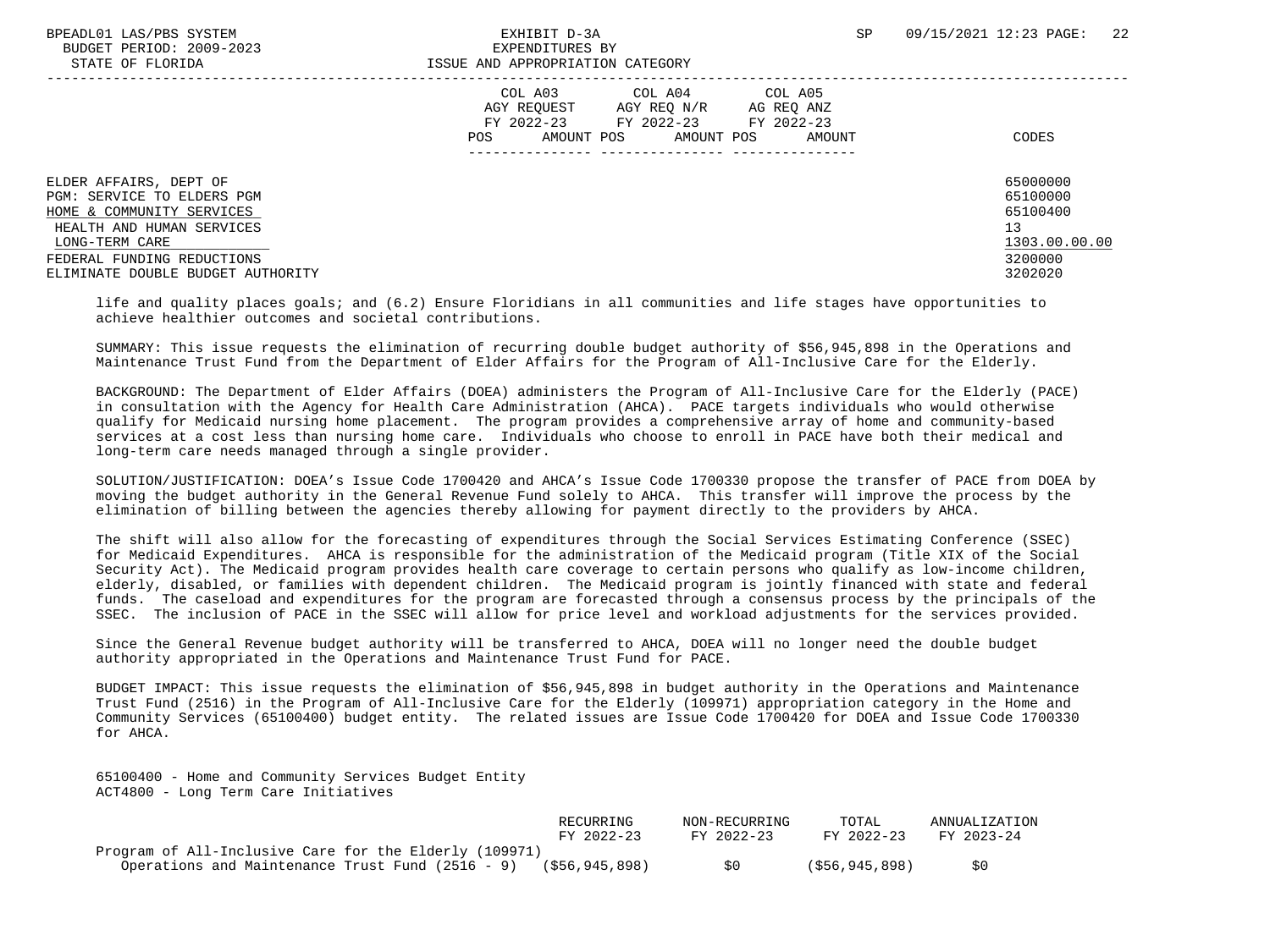| BPEADL01 LAS/PBS SYSTEM<br>BUDGET PERIOD: 2009-2023<br>STATE OF FLORIDA                                                                                                                             |                     | EXHIBIT D-3A<br>EXPENDITURES BY<br>ISSUE AND APPROPRIATION CATEGORY | ------------------------------------                                              | SP      | 09/15/2021 12:23 PAGE:<br>-23                                                 |
|-----------------------------------------------------------------------------------------------------------------------------------------------------------------------------------------------------|---------------------|---------------------------------------------------------------------|-----------------------------------------------------------------------------------|---------|-------------------------------------------------------------------------------|
|                                                                                                                                                                                                     |                     | COL A03<br>POS AMOUNT POS AMOUNT POS AMOUNT                         | COL A04<br>AGY REQUEST AGY REQ N/R AG REQ ANZ<br>FY 2022-23 FY 2022-23 FY 2022-23 | COL A05 | CODES                                                                         |
|                                                                                                                                                                                                     |                     |                                                                     |                                                                                   |         |                                                                               |
| ELDER AFFAIRS, DEPT OF<br>PGM: SERVICE TO ELDERS PGM<br>HOME & COMMUNITY SERVICES<br>HEALTH AND HUMAN SERVICES<br>LONG-TERM CARE<br>FEDERAL FUNDING REDUCTIONS<br>ELIMINATE DOUBLE BUDGET AUTHORITY |                     |                                                                     |                                                                                   |         | 65000000<br>65100000<br>65100400<br>13<br>1303.00.00.00<br>3200000<br>3202020 |
|                                                                                                                                                                                                     |                     |                                                                     |                                                                                   |         |                                                                               |
| TOTAL: LONG-TERM CARE                                                                                                                                                                               |                     |                                                                     |                                                                                   |         | 1303.00.00.00                                                                 |
| BY FUND TYPE<br>GENERAL REVENUE FUND<br>TRUST FUNDS                                                                                                                                                 |                     |                                                                     | $131,652,475$ 4,492-<br>121, 738, 743 744, 788-                                   |         | 1000<br>2000                                                                  |
| TOTAL POSITIONS<br>TOTAL PROG COMP<br>TOTAL SALARY RATE                                                                                                                                             |                     | 60.00<br>3,053,337                                                  | 253,391,218 749,280-                                                              |         |                                                                               |
| TOTAL: HOME & COMMUNITY SERVICES<br>BY FUND                                                                                                                                                         |                     |                                                                     |                                                                                   |         | 65100400                                                                      |
| GENERAL REVENUE FUND                                                                                                                                                                                | $-$ STATE<br>-MATCH | 119,278,164<br>12,374,311                                           | $4,492-$                                                                          |         | 1000 1<br>1000 2                                                              |
| TOTAL GENERAL REVENUE FUND                                                                                                                                                                          |                     |                                                                     | 131,652,475 4,492-                                                                |         | 1000                                                                          |
| FEDERAL GRANTS TRUST FUND -FEDERL                                                                                                                                                                   |                     |                                                                     | 115, 324, 504 740, 296-                                                           |         | 2261 3                                                                        |
| GRANTS AND DONATIONS TF                                                                                                                                                                             | -STATE              | 22,700                                                              |                                                                                   |         | 2339 1                                                                        |
| OPERATIONS AND MAINT TF -FEDERL                                                                                                                                                                     |                     |                                                                     | $6.391.539$ $4.492-$                                                              |         | 2516 3                                                                        |
| TOTAL POSITIONS<br>TOTAL BUREAU<br>TOTAL SALARY RATE                                                                                                                                                |                     | 60.00<br>3,053,337                                                  | 253, 391, 218 749, 280-                                                           |         |                                                                               |
|                                                                                                                                                                                                     |                     |                                                                     |                                                                                   |         |                                                                               |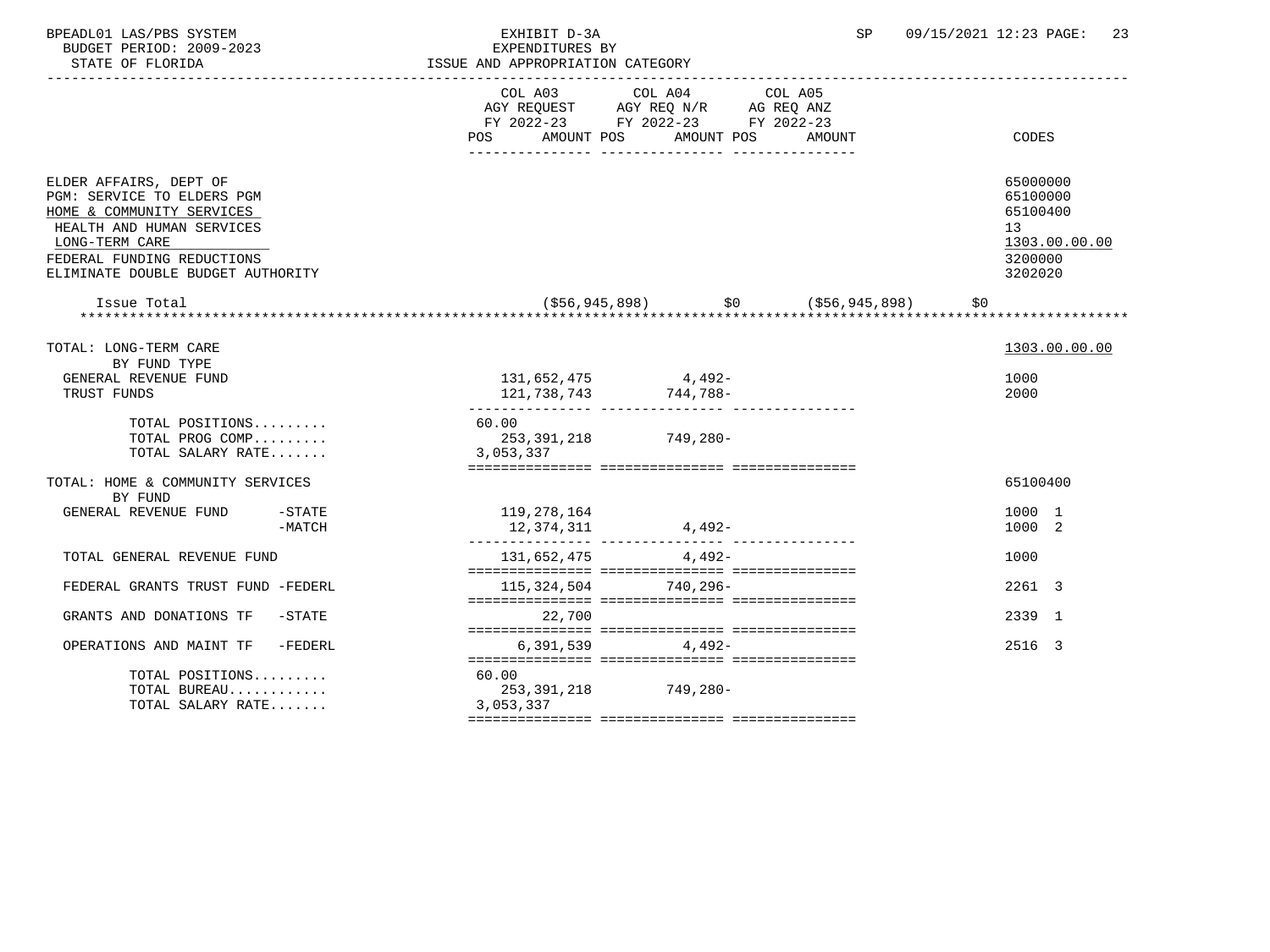| BPEADL01 LAS/PBS SYSTEM<br>BUDGET PERIOD: 2009-2023<br>STATE OF FLORIDA                                                                                                                                                              | EXHIBIT D-3A<br>EXPENDITURES BY<br>ISSUE AND APPROPRIATION CATEGORY<br>------------------------ | -------------                                                                                                                   | 09/15/2021 12:23 PAGE:<br>24<br>SP                                                                   |
|--------------------------------------------------------------------------------------------------------------------------------------------------------------------------------------------------------------------------------------|-------------------------------------------------------------------------------------------------|---------------------------------------------------------------------------------------------------------------------------------|------------------------------------------------------------------------------------------------------|
|                                                                                                                                                                                                                                      | COL A03<br>POS                                                                                  | COL A04<br>COL A05<br>AGY REQUEST AGY REQ N/R AG REQ ANZ<br>FY 2022-23 FY 2022-23 FY 2022-23<br>AMOUNT POS AMOUNT POS<br>AMOUNT | CODES                                                                                                |
| ELDER AFFAIRS, DEPT OF<br>PGM: SERVICE TO ELDERS PGM<br>EXECUTIVE DIR/SUPPORT SVCS<br>PUBLIC PROTECTION<br>EMERGENCY PREV/PREP/RESPNS<br>ESTIMATED EXPENDITURES<br>ESTIMATED EXPENDITURES - OPERATIONS<br>SALARY RATE<br>SALARY RATE | 55,176                                                                                          |                                                                                                                                 | 65000000<br>65100000<br>65100600<br>12 <sup>°</sup><br>1208.00.00.00<br>1000000<br>1001000<br>000000 |
| SALARIES AND BENEFITS                                                                                                                                                                                                                |                                                                                                 |                                                                                                                                 | 010000                                                                                               |
| -STATE<br>GENERAL REVENUE FUND<br>$-MATCH$                                                                                                                                                                                           | 2,691<br>77,485                                                                                 |                                                                                                                                 | 1000 1<br>1000 2                                                                                     |
| TOTAL GENERAL REVENUE FUND                                                                                                                                                                                                           | 80,176                                                                                          |                                                                                                                                 | 1000                                                                                                 |
| FEDERAL GRANTS TRUST FUND -FEDERL                                                                                                                                                                                                    | 1,431                                                                                           |                                                                                                                                 | 2261 3                                                                                               |
| TOTAL POSITIONS<br>TOTAL APPRO                                                                                                                                                                                                       | 1.00<br>81,607                                                                                  |                                                                                                                                 |                                                                                                      |
| EXPENSES                                                                                                                                                                                                                             |                                                                                                 |                                                                                                                                 | 040000                                                                                               |
| $-$ STATE<br>GENERAL REVENUE FUND<br>$-MATCH$                                                                                                                                                                                        | 962<br>24,769                                                                                   |                                                                                                                                 | 1000 1<br>1000 2                                                                                     |
| TOTAL GENERAL REVENUE FUND                                                                                                                                                                                                           | 25,731                                                                                          |                                                                                                                                 | 1000                                                                                                 |
| FEDERAL GRANTS TRUST FUND -FEDERL<br>TOTAL APPRO                                                                                                                                                                                     | 10,000<br>35,731                                                                                |                                                                                                                                 | 2261 3                                                                                               |
| SPECIAL CATEGORIES<br>CONTRACTED SERVICES                                                                                                                                                                                            |                                                                                                 |                                                                                                                                 | 100000<br>100777                                                                                     |
| GENERAL REVENUE FUND<br>$-MATCH$                                                                                                                                                                                                     | 1,800                                                                                           |                                                                                                                                 | 1000 2                                                                                               |
| TR/DMS/HR SVCS/STW CONTRCT                                                                                                                                                                                                           |                                                                                                 |                                                                                                                                 | 107040                                                                                               |
| GENERAL REVENUE FUND<br>$-MATCH$                                                                                                                                                                                                     | 555                                                                                             |                                                                                                                                 | 1000 2                                                                                               |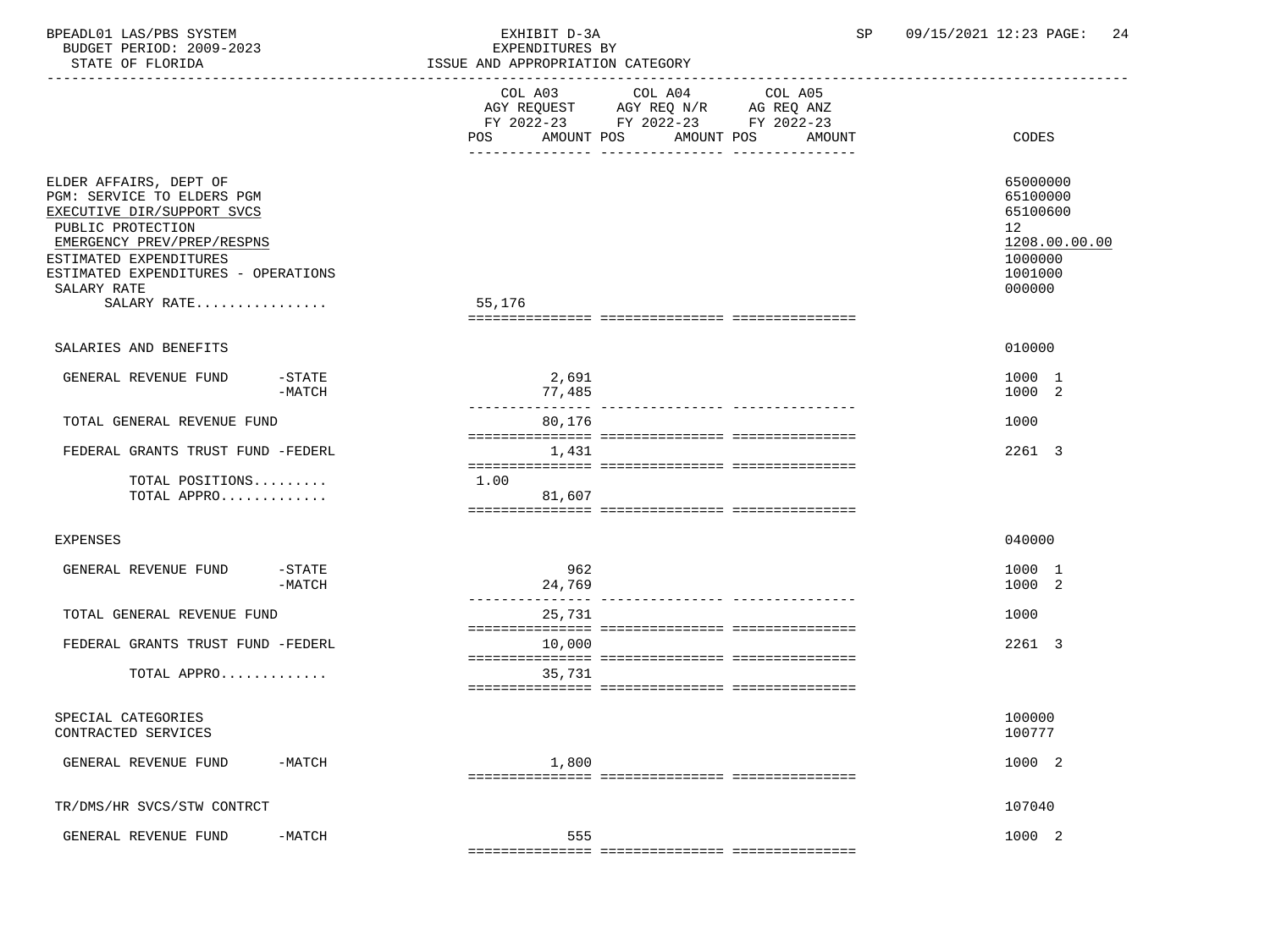| BPEADL01 LAS/PBS SYSTEM<br>BUDGET PERIOD: 2009-2023<br>STATE OF FLORIDA                                                                                                                                | EXHIBIT D-3A<br>SP.<br>EXPENDITURES BY<br>ISSUE AND APPROPRIATION CATEGORY                                                                        | 09/15/2021 12:23 PAGE:<br>-25                                                 |
|--------------------------------------------------------------------------------------------------------------------------------------------------------------------------------------------------------|---------------------------------------------------------------------------------------------------------------------------------------------------|-------------------------------------------------------------------------------|
|                                                                                                                                                                                                        | COL A04 COL A05<br>COL A03<br>AGY REQUEST AGY REQ N/R AG REQ ANZ<br>FY 2022-23 FY 2022-23 FY 2022-23<br>AMOUNT POS<br>AMOUNT POS<br>POS<br>AMOUNT | CODES                                                                         |
| ELDER AFFAIRS, DEPT OF<br>PGM: SERVICE TO ELDERS PGM<br>EXECUTIVE DIR/SUPPORT SVCS<br>PUBLIC PROTECTION<br>EMERGENCY PREV/PREP/RESPNS<br>ESTIMATED EXPENDITURES<br>ESTIMATED EXPENDITURES - OPERATIONS |                                                                                                                                                   | 65000000<br>65100000<br>65100600<br>12<br>1208.00.00.00<br>1000000<br>1001000 |
| TOTAL: ESTIMATED EXPENDITURES - OPERATIONS<br>TOTAL POSITIONS<br>TOTAL ISSUE<br>TOTAL SALARY RATE                                                                                                      | 1.00<br>119,693<br>55,176                                                                                                                         | 1001000                                                                       |
| FLORIDA RETIREMENT SYSTEM<br>ADJUSTMENT - FY 2021-22 - NORMAL<br>COST AND UNFUNDED ACTUARIAL<br>LIABILITY<br>SALARIES AND BENEFITS                                                                     |                                                                                                                                                   | 1001070<br>010000                                                             |
| $-$ STATE<br>GENERAL REVENUE FUND<br>$-MATCH$                                                                                                                                                          | 23<br>651                                                                                                                                         | 1000 1<br>1000 2                                                              |
| TOTAL GENERAL REVENUE FUND                                                                                                                                                                             | 674                                                                                                                                               | 1000                                                                          |
| FEDERAL GRANTS TRUST FUND -FEDERL<br>TOTAL APPRO                                                                                                                                                       | 12<br>686                                                                                                                                         | 2261 3                                                                        |
| REALLOCATION OF HUMAN RESOURCES<br>OUTSOURCING<br>SPECIAL CATEGORIES<br>TR/DMS/HR SVCS/STW CONTRCT                                                                                                     |                                                                                                                                                   | 1005900<br>100000<br>107040                                                   |
| $-MATCH$<br>GENERAL REVENUE FUND                                                                                                                                                                       | $44 -$                                                                                                                                            | 1000 2                                                                        |
| TOTAL: EMERGENCY PREV/PREP/RESPNS<br>BY FUND TYPE<br>GENERAL REVENUE FUND<br>TRUST FUNDS                                                                                                               | 108,892<br>11,443                                                                                                                                 | 1208.00.00.00<br>1000<br>2000                                                 |
| TOTAL POSITIONS<br>TOTAL PROG COMP<br>TOTAL SALARY RATE                                                                                                                                                | 1.00<br>120,335<br>55,176                                                                                                                         |                                                                               |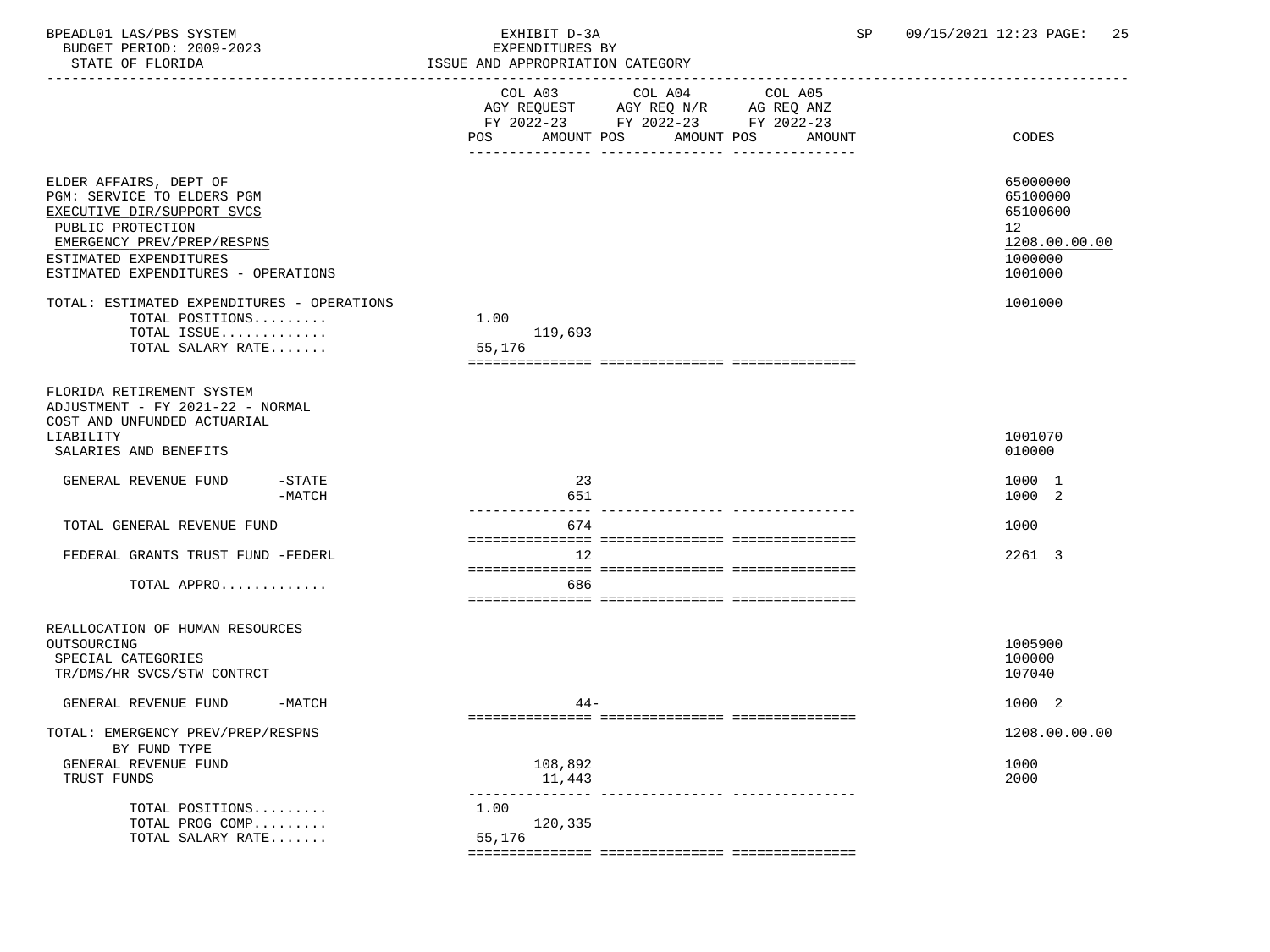| BPEADL01 LAS/PBS SYSTEM<br>BUDGET PERIOD: 2009-2023<br>STATE OF FLORIDA                                                                                                                                                                   | EXHIBIT D-3A<br>EXPENDITURES BY<br>ISSUE AND APPROPRIATION CATEGORY | SP                                                                                                                        | 09/15/2021 12:23 PAGE:<br>-26                                                           |  |  |
|-------------------------------------------------------------------------------------------------------------------------------------------------------------------------------------------------------------------------------------------|---------------------------------------------------------------------|---------------------------------------------------------------------------------------------------------------------------|-----------------------------------------------------------------------------------------|--|--|
|                                                                                                                                                                                                                                           | ----------------------------<br>AMOUNT POS<br>POS                   | COL A03 COL A04 COL A05<br>AGY REQUEST AGY REQ N/R AG REQ ANZ<br>FY 2022-23 FY 2022-23 FY 2022-23<br>AMOUNT POS<br>AMOUNT | CODES                                                                                   |  |  |
| ELDER AFFAIRS, DEPT OF<br>PGM: SERVICE TO ELDERS PGM<br>EXECUTIVE DIR/SUPPORT SVCS<br>GOV OPERATIONS/SUPPORT<br>EXEC LEADERSHIP/SUPPRT SVC<br>ESTIMATED EXPENDITURES<br>ESTIMATED EXPENDITURES - OPERATIONS<br>SALARY RATE<br>SALARY RATE | 2,895,575                                                           |                                                                                                                           | 65000000<br>65100000<br>65100600<br>16<br>1602.00.00.00<br>1000000<br>1001000<br>000000 |  |  |
| SALARIES AND BENEFITS                                                                                                                                                                                                                     |                                                                     |                                                                                                                           | 010000                                                                                  |  |  |
| GENERAL REVENUE FUND<br>$-$ STATE<br>$-MATCH$                                                                                                                                                                                             | 1,389,773<br>372,547                                                |                                                                                                                           | 1000 1<br>1000 2                                                                        |  |  |
| TOTAL GENERAL REVENUE FUND                                                                                                                                                                                                                | 1,762,320                                                           |                                                                                                                           | 1000                                                                                    |  |  |
| ADMINISTRATIVE TRUST FUND -FEDERL                                                                                                                                                                                                         | 1,578,467                                                           |                                                                                                                           | 2021 3                                                                                  |  |  |
| FEDERAL GRANTS TRUST FUND -FEDERL                                                                                                                                                                                                         | 1,034,377                                                           |                                                                                                                           | 2261 3                                                                                  |  |  |
| TOTAL POSITIONS<br>TOTAL APPRO                                                                                                                                                                                                            | 50.50<br>4,375,164                                                  |                                                                                                                           |                                                                                         |  |  |
| OTHER PERSONAL SERVICES                                                                                                                                                                                                                   |                                                                     |                                                                                                                           | 030000                                                                                  |  |  |
| $-$ STATE<br>GENERAL REVENUE FUND<br>$-MATCH$                                                                                                                                                                                             | 17,486<br>69,123                                                    |                                                                                                                           | 1000 1<br>1000 2                                                                        |  |  |
| TOTAL GENERAL REVENUE FUND                                                                                                                                                                                                                | 86,609                                                              |                                                                                                                           | 1000                                                                                    |  |  |
| ADMINISTRATIVE TRUST FUND -FEDERL                                                                                                                                                                                                         | 93,423                                                              |                                                                                                                           | 2021 3                                                                                  |  |  |
| FEDERAL GRANTS TRUST FUND -FEDERL                                                                                                                                                                                                         | 498,814                                                             |                                                                                                                           | 2261 3                                                                                  |  |  |
| TOTAL APPRO                                                                                                                                                                                                                               | 678,846                                                             |                                                                                                                           |                                                                                         |  |  |
| <b>EXPENSES</b>                                                                                                                                                                                                                           |                                                                     |                                                                                                                           | 040000                                                                                  |  |  |
| GENERAL REVENUE FUND<br>$-STATE$<br>$-MATCH$                                                                                                                                                                                              | 136,157<br>71,723                                                   |                                                                                                                           | 1000 1<br>1000 2                                                                        |  |  |
| TOTAL GENERAL REVENUE FUND                                                                                                                                                                                                                | 207,880                                                             |                                                                                                                           | 1000                                                                                    |  |  |
| ADMINISTRATIVE TRUST FUND -FEDERL                                                                                                                                                                                                         | 275,655                                                             |                                                                                                                           | 2021 3                                                                                  |  |  |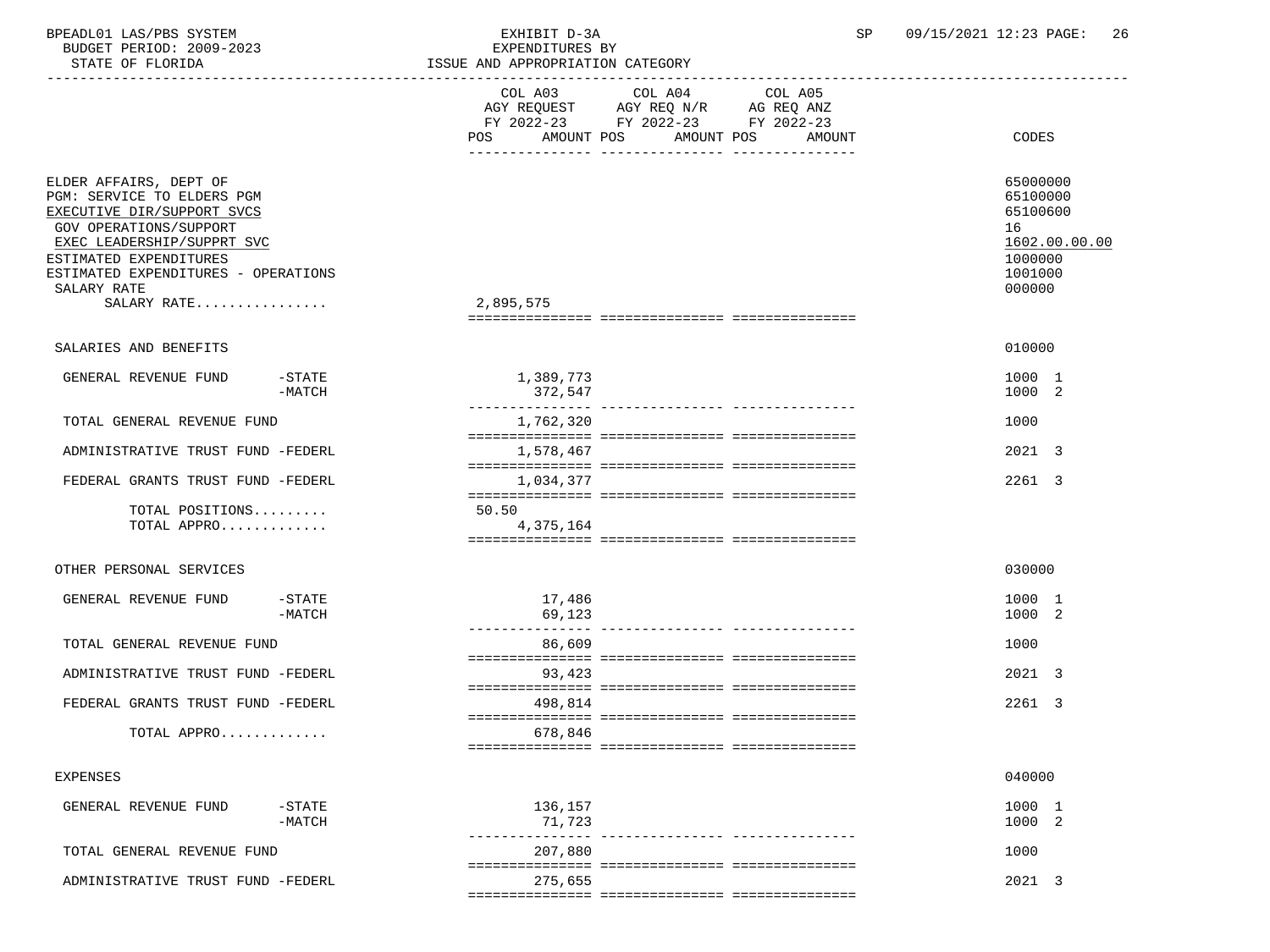BPEADL01 LAS/PBS SYSTEM EXHIBIT D-3A SP 09/15/2021 12:23 PAGE: 27 BUDGET PERIOD: 2009-2023<br>STATE OF FLORIDA

| STATE OF FLORIDA                                                                                                                                                                                                                                                                   | ISSUE AND APPROPRIATION CATEGORY                                                                                            |                                                                                                   |  |  |  |  |
|------------------------------------------------------------------------------------------------------------------------------------------------------------------------------------------------------------------------------------------------------------------------------------|-----------------------------------------------------------------------------------------------------------------------------|---------------------------------------------------------------------------------------------------|--|--|--|--|
|                                                                                                                                                                                                                                                                                    | ----------------------<br>FY 2022-23 FY 2022-23 FY 2022-23<br>POS<br>AMOUNT POS<br>AMOUNT POS<br>AMOUNT<br>-- ------------- | CODES                                                                                             |  |  |  |  |
| ELDER AFFAIRS, DEPT OF<br>PGM: SERVICE TO ELDERS PGM<br>EXECUTIVE DIR/SUPPORT SVCS<br><b>GOV OPERATIONS/SUPPORT</b><br>EXEC LEADERSHIP/SUPPRT SVC<br>ESTIMATED EXPENDITURES<br>ESTIMATED EXPENDITURES - OPERATIONS<br>EXPENSES<br>FEDERAL GRANTS TRUST FUND -FEDERL<br>TOTAL APPRO | 663,982<br>1,147,517                                                                                                        | 65000000<br>65100000<br>65100600<br>16<br>1602.00.00.00<br>1000000<br>1001000<br>040000<br>2261 3 |  |  |  |  |
|                                                                                                                                                                                                                                                                                    |                                                                                                                             |                                                                                                   |  |  |  |  |
| OPERATING CAPITAL OUTLAY                                                                                                                                                                                                                                                           |                                                                                                                             | 060000                                                                                            |  |  |  |  |
| FEDERAL GRANTS TRUST FUND -FEDERL                                                                                                                                                                                                                                                  | 2,000                                                                                                                       | 2261 3                                                                                            |  |  |  |  |
| SPECIAL CATEGORIES<br>CONTRACTED SERVICES                                                                                                                                                                                                                                          |                                                                                                                             | 100000<br>100777                                                                                  |  |  |  |  |
| GENERAL REVENUE FUND<br>$-$ STATE<br>$-MATCH$                                                                                                                                                                                                                                      | 2,485<br>1,200<br>------------- ----------------                                                                            | 1000 1<br>1000 2                                                                                  |  |  |  |  |
| TOTAL GENERAL REVENUE FUND                                                                                                                                                                                                                                                         | 3,685                                                                                                                       | 1000                                                                                              |  |  |  |  |
| ADMINISTRATIVE TRUST FUND -FEDERL                                                                                                                                                                                                                                                  | 100,012                                                                                                                     | 2021 3                                                                                            |  |  |  |  |
|                                                                                                                                                                                                                                                                                    |                                                                                                                             |                                                                                                   |  |  |  |  |
| FEDERAL GRANTS TRUST FUND -FEDERL                                                                                                                                                                                                                                                  | 94,966                                                                                                                      | 2261 3                                                                                            |  |  |  |  |
| TOTAL APPRO                                                                                                                                                                                                                                                                        | 198,663                                                                                                                     |                                                                                                   |  |  |  |  |
| RISK MANAGEMENT INSURANCE                                                                                                                                                                                                                                                          |                                                                                                                             | 103241                                                                                            |  |  |  |  |
| GENERAL REVENUE FUND<br>$-$ STATE                                                                                                                                                                                                                                                  | 64,536                                                                                                                      | 1000 1                                                                                            |  |  |  |  |
| LEASE/PURCHASE/EQUIPMENT                                                                                                                                                                                                                                                           |                                                                                                                             | 105281                                                                                            |  |  |  |  |
| GENERAL REVENUE FUND<br>$-$ STATE<br>$-MATCH$                                                                                                                                                                                                                                      | 2,713<br>2,309                                                                                                              | 1000 1<br>1000 2                                                                                  |  |  |  |  |
| TOTAL GENERAL REVENUE FUND                                                                                                                                                                                                                                                         | 5,022                                                                                                                       | 1000                                                                                              |  |  |  |  |
| ADMINISTRATIVE TRUST FUND -FEDERL                                                                                                                                                                                                                                                  | 4,159                                                                                                                       | 2021 3                                                                                            |  |  |  |  |
| FEDERAL GRANTS TRUST FUND -FEDERL                                                                                                                                                                                                                                                  | 7,016                                                                                                                       | 2261 3                                                                                            |  |  |  |  |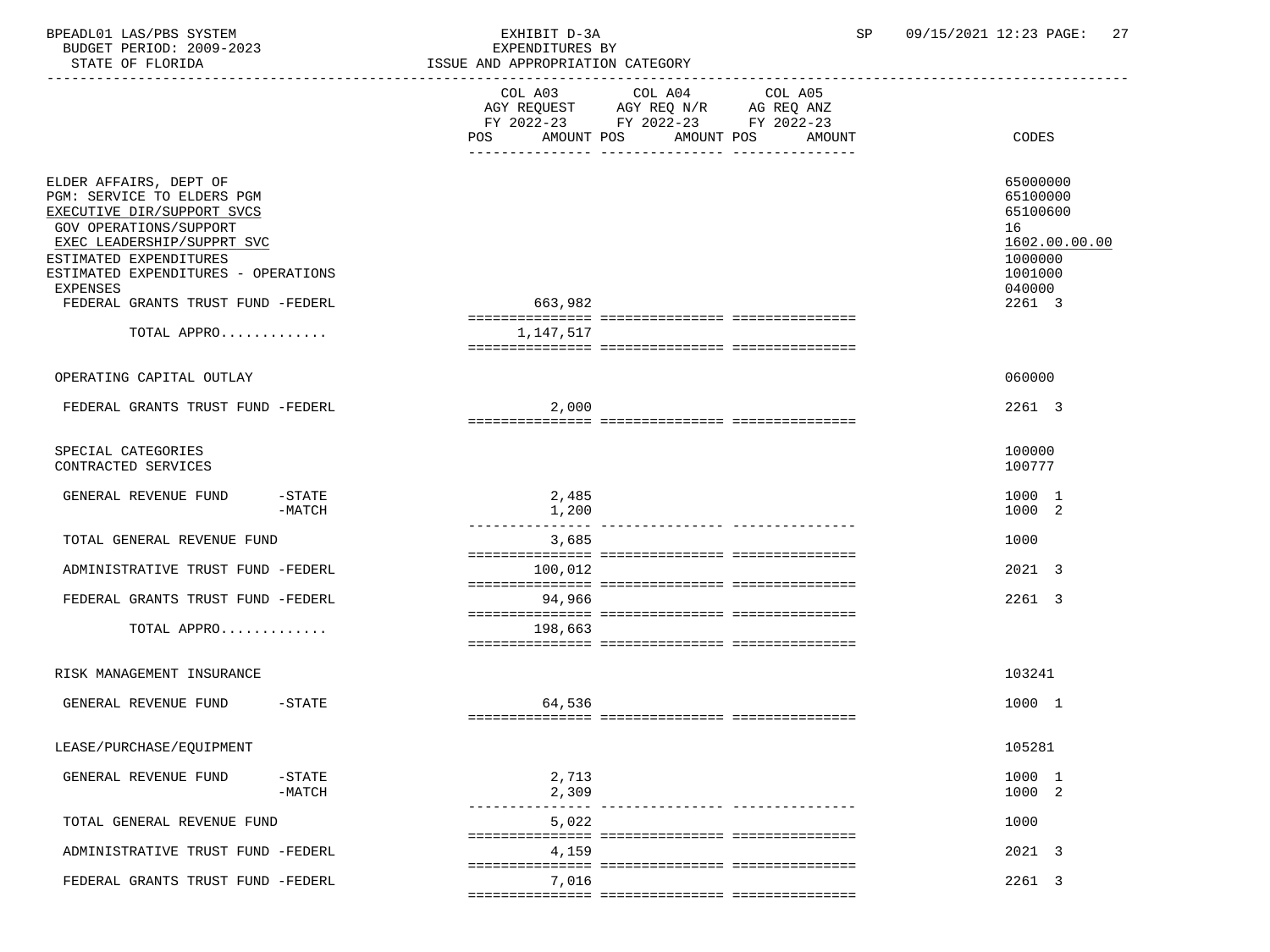| BPEADL01 LAS/PBS SYSTEM<br>BUDGET PERIOD: 2009-2023<br>STATE OF FLORIDA                                                                                                                                                                                                      |                       | EXHIBIT D-3A<br>EXPENDITURES BY<br>ISSUE AND APPROPRIATION CATEGORY                                                                     | SP     | 09/15/2021 12:23 PAGE:<br>28                                                                      |
|------------------------------------------------------------------------------------------------------------------------------------------------------------------------------------------------------------------------------------------------------------------------------|-----------------------|-----------------------------------------------------------------------------------------------------------------------------------------|--------|---------------------------------------------------------------------------------------------------|
|                                                                                                                                                                                                                                                                              |                       | COL A03<br>COL A04 COL A05<br>AGY REQUEST AGY REQ N/R AG REQ ANZ<br>FY 2022-23 FY 2022-23 FY 2022-23<br>AMOUNT POS<br>AMOUNT POS<br>POS | AMOUNT | CODES                                                                                             |
| ELDER AFFAIRS, DEPT OF<br>PGM: SERVICE TO ELDERS PGM<br>EXECUTIVE DIR/SUPPORT SVCS<br>GOV OPERATIONS/SUPPORT<br>EXEC LEADERSHIP/SUPPRT SVC<br>ESTIMATED EXPENDITURES<br>ESTIMATED EXPENDITURES - OPERATIONS<br>SPECIAL CATEGORIES<br>LEASE/PURCHASE/EQUIPMENT<br>TOTAL APPRO |                       | 16,197                                                                                                                                  |        | 65000000<br>65100000<br>65100600<br>16<br>1602.00.00.00<br>1000000<br>1001000<br>100000<br>105281 |
| TR/DMS/HR SVCS/STW CONTRCT                                                                                                                                                                                                                                                   |                       |                                                                                                                                         |        | 107040                                                                                            |
| GENERAL REVENUE FUND                                                                                                                                                                                                                                                         | $-$ STATE<br>$-MATCH$ | 7,395<br>143                                                                                                                            |        | 1000 1<br>1000 2                                                                                  |
| TOTAL GENERAL REVENUE FUND                                                                                                                                                                                                                                                   |                       | 7,538                                                                                                                                   |        | 1000                                                                                              |
| ADMINISTRATIVE TRUST FUND -FEDERL<br>TOTAL APPRO                                                                                                                                                                                                                             |                       | 8,941<br>16,479                                                                                                                         |        | 2021 3                                                                                            |
| TOTAL: ESTIMATED EXPENDITURES - OPERATIONS<br>TOTAL POSITIONS<br>TOTAL ISSUE<br>TOTAL SALARY RATE                                                                                                                                                                            |                       | 50.50<br>6,499,402<br>2,895,575                                                                                                         |        | 1001000                                                                                           |
| SALARY INCREASES FOR FY 2021-22 -<br>STATE EMPLOYEE MINIMUM WAGE<br>INCREASE - EFFECTIVE 7/1/2021<br>OTHER PERSONAL SERVICES                                                                                                                                                 |                       |                                                                                                                                         |        | 1001030<br>030000                                                                                 |
| GENERAL REVENUE FUND                                                                                                                                                                                                                                                         | $-$ STATE<br>$-MATCH$ | 3<br>15                                                                                                                                 |        | 1000 1<br>1000 2                                                                                  |
| TOTAL GENERAL REVENUE FUND                                                                                                                                                                                                                                                   |                       | 18                                                                                                                                      |        | 1000                                                                                              |
| ADMINISTRATIVE TRUST FUND -FEDERL                                                                                                                                                                                                                                            |                       | 20                                                                                                                                      |        | 2021 3                                                                                            |
| FEDERAL GRANTS TRUST FUND -FEDERL                                                                                                                                                                                                                                            |                       | 111                                                                                                                                     |        | 2261 3                                                                                            |
| TOTAL APPRO                                                                                                                                                                                                                                                                  |                       | 149                                                                                                                                     |        |                                                                                                   |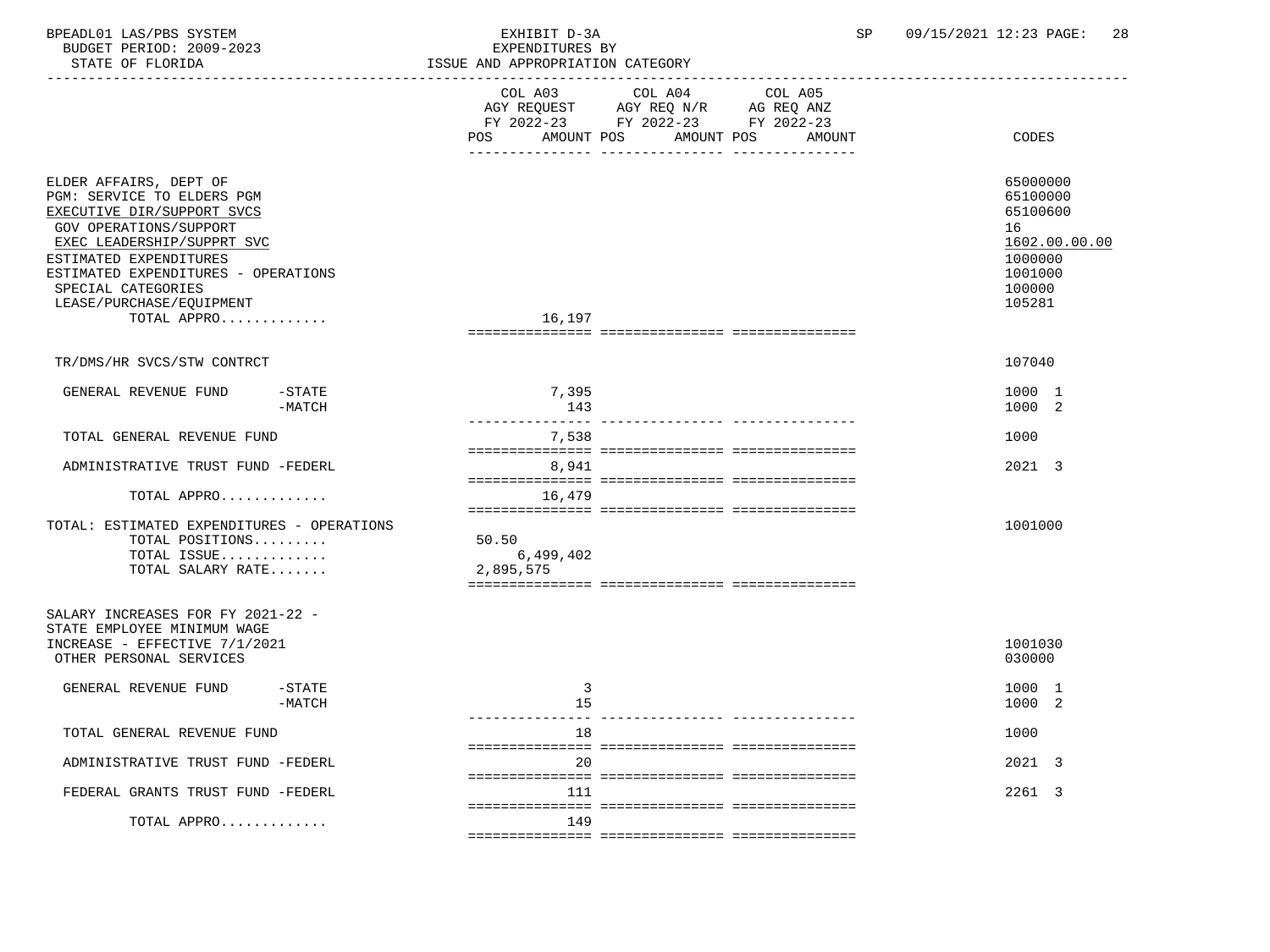| BPEADL01 LAS/PBS SYSTEM<br>BUDGET PERIOD: 2009-2023<br>STATE OF FLORIDA                                                                                                                                  |                             | EXHIBIT D-3A<br>SP<br>EXPENDITURES BY<br>ISSUE AND APPROPRIATION CATEGORY<br>---------------------------- |                                                                                           |                                  | 09/15/2021 12:23 PAGE:<br>-29                                      |
|----------------------------------------------------------------------------------------------------------------------------------------------------------------------------------------------------------|-----------------------------|-----------------------------------------------------------------------------------------------------------|-------------------------------------------------------------------------------------------|----------------------------------|--------------------------------------------------------------------|
|                                                                                                                                                                                                          |                             | COL A03                                                                                                   | COL A04 COL A05<br>AGY REQUEST AGY REQ N/R AG REQ ANZ<br>FY 2022-23 FY 2022-23 FY 2022-23 |                                  |                                                                    |
|                                                                                                                                                                                                          |                             |                                                                                                           |                                                                                           | POS AMOUNT POS AMOUNT POS AMOUNT | CODES                                                              |
| ELDER AFFAIRS, DEPT OF<br>PGM: SERVICE TO ELDERS PGM<br>EXECUTIVE DIR/SUPPORT SVCS<br>GOV OPERATIONS/SUPPORT<br>EXEC LEADERSHIP/SUPPRT SVC<br>ESTIMATED EXPENDITURES<br>SALARY INCREASE FOR FY 2021-22 - |                             |                                                                                                           |                                                                                           |                                  | 65000000<br>65100000<br>65100600<br>16<br>1602.00.00.00<br>1000000 |
| AGENCY HEADS PAY INCREASE -<br>EFFECTIVE 7/1/2021<br>SALARY RATE                                                                                                                                         |                             |                                                                                                           |                                                                                           |                                  | 1001050<br>000000                                                  |
| SALARY RATE                                                                                                                                                                                              |                             | 3,740                                                                                                     |                                                                                           |                                  |                                                                    |
| SALARIES AND BENEFITS                                                                                                                                                                                    |                             |                                                                                                           |                                                                                           |                                  | 010000                                                             |
| GENERAL REVENUE FUND                                                                                                                                                                                     | $-\mathtt{STATE}$<br>-MATCH | 1,423<br>382                                                                                              |                                                                                           |                                  | 1000 1<br>1000 2                                                   |
| TOTAL GENERAL REVENUE FUND                                                                                                                                                                               |                             | 1,805                                                                                                     |                                                                                           |                                  | 1000                                                               |
| ADMINISTRATIVE TRUST FUND -FEDERL                                                                                                                                                                        |                             | 1,617                                                                                                     |                                                                                           |                                  | 2021 3                                                             |
| FEDERAL GRANTS TRUST FUND -FEDERL                                                                                                                                                                        |                             | 1,060                                                                                                     |                                                                                           |                                  | 2261 3                                                             |
| TOTAL APPRO                                                                                                                                                                                              |                             | 4,482                                                                                                     |                                                                                           |                                  |                                                                    |
| TOTAL: SALARY INCREASE FOR FY 2021-22 -<br>AGENCY HEADS PAY INCREASE -<br>EFFECTIVE 7/1/2021<br>TOTAL ISSUE                                                                                              |                             | 4,482                                                                                                     |                                                                                           |                                  | 1001050                                                            |
| TOTAL SALARY RATE                                                                                                                                                                                        |                             | 3,740                                                                                                     |                                                                                           |                                  |                                                                    |
| FLORIDA RETIREMENT SYSTEM<br>ADJUSTMENT - FY 2021-22 - NORMAL<br>COST AND UNFUNDED ACTUARIAL<br>LIABILITY<br>SALARIES AND BENEFITS                                                                       |                             |                                                                                                           |                                                                                           |                                  | 1001070<br>010000                                                  |
| GENERAL REVENUE FUND                                                                                                                                                                                     | $-$ STATE<br>$-MATCH$       | 9,844<br>2,639                                                                                            |                                                                                           |                                  | 1000 1<br>1000 2                                                   |
| TOTAL GENERAL REVENUE FUND                                                                                                                                                                               |                             | 12,483                                                                                                    |                                                                                           | ------------- ---------------    | 1000                                                               |
| ADMINISTRATIVE TRUST FUND -FEDERL                                                                                                                                                                        |                             | 11,181                                                                                                    |                                                                                           |                                  | 2021 3                                                             |
| FEDERAL GRANTS TRUST FUND -FEDERL                                                                                                                                                                        |                             | 7,326                                                                                                     |                                                                                           |                                  | 2261 3                                                             |
|                                                                                                                                                                                                          |                             |                                                                                                           |                                                                                           |                                  |                                                                    |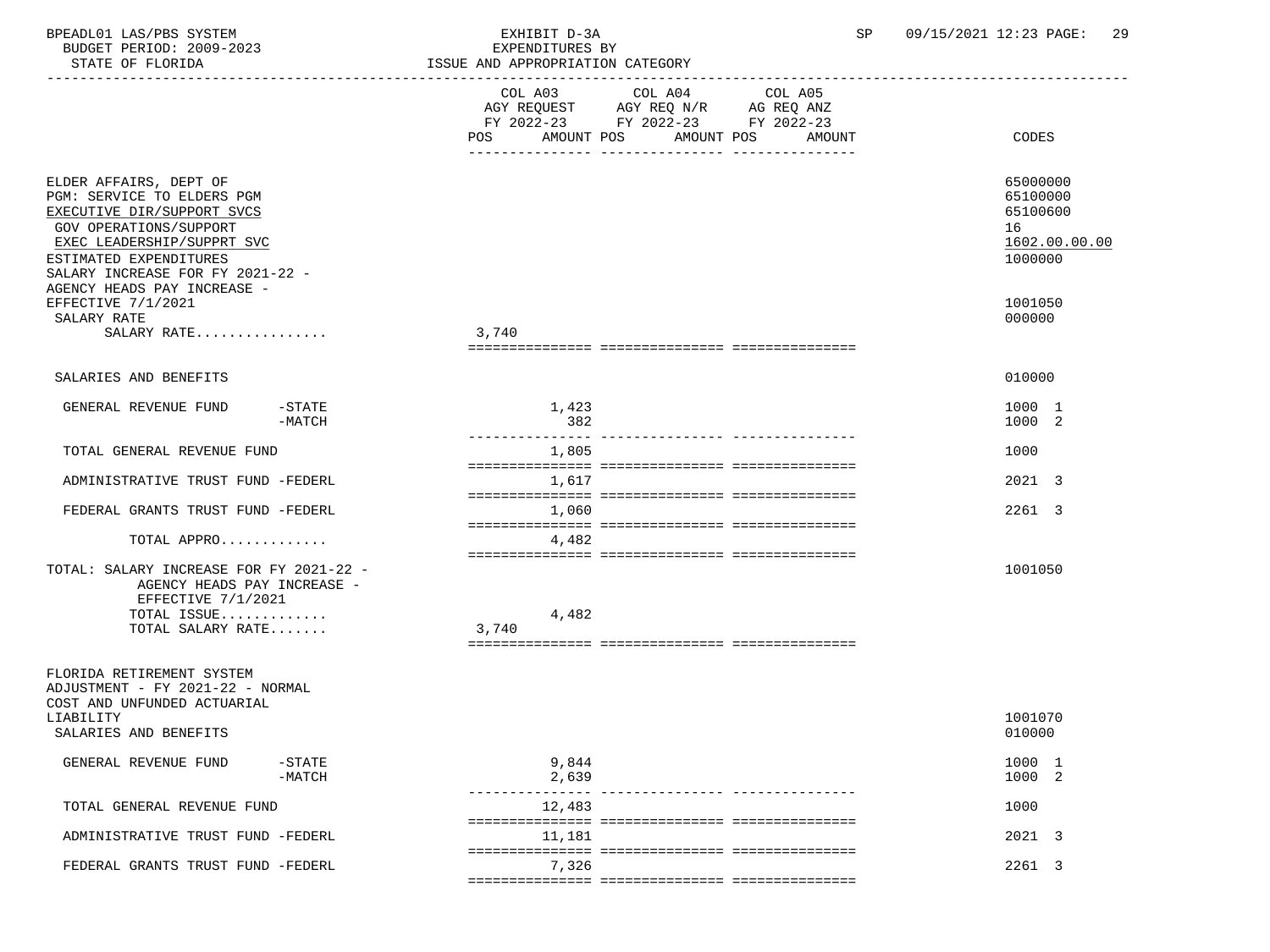| BPEADL01 LAS/PBS SYSTEM<br>BUDGET PERIOD: 2009-2023<br>STATE OF FLORIDA                                                                                                                                                                                              |                      | EXHIBIT D-3A<br>EXPENDITURES BY<br>ISSUE AND APPROPRIATION CATEGORY<br>________________________                                             | 09/15/2021 12:23 PAGE:<br>SP<br>30                                 |
|----------------------------------------------------------------------------------------------------------------------------------------------------------------------------------------------------------------------------------------------------------------------|----------------------|---------------------------------------------------------------------------------------------------------------------------------------------|--------------------------------------------------------------------|
|                                                                                                                                                                                                                                                                      |                      | COL A03 COL A04 COL A05<br>AGY REQUEST AGY REQ N/R AG REQ ANZ<br>FY 2022-23 FY 2022-23 FY 2022-23<br>AMOUNT POS AMOUNT POS<br>POS<br>AMOUNT | CODES                                                              |
| ELDER AFFAIRS, DEPT OF<br>PGM: SERVICE TO ELDERS PGM<br>EXECUTIVE DIR/SUPPORT SVCS<br>GOV OPERATIONS/SUPPORT<br>EXEC LEADERSHIP/SUPPRT SVC<br>ESTIMATED EXPENDITURES<br>FLORIDA RETIREMENT SYSTEM<br>ADJUSTMENT - FY 2021-22 - NORMAL<br>COST AND UNFUNDED ACTUARIAL |                      |                                                                                                                                             | 65000000<br>65100000<br>65100600<br>16<br>1602.00.00.00<br>1000000 |
| LIABILITY<br>SALARIES AND BENEFITS<br>TOTAL APPRO                                                                                                                                                                                                                    |                      | 30,990                                                                                                                                      | 1001070<br>010000                                                  |
| CASUALTY INSURANCE PREMIUM<br>ADJUSTMENT<br>SPECIAL CATEGORIES<br>RISK MANAGEMENT INSURANCE                                                                                                                                                                          |                      |                                                                                                                                             | 1001090<br>100000<br>103241                                        |
| GENERAL REVENUE FUND                                                                                                                                                                                                                                                 | $-STATE$             | $14,361-$                                                                                                                                   | 1000 1                                                             |
| REALLOCATION OF HUMAN RESOURCES<br>OUTSOURCING<br>SPECIAL CATEGORIES<br>TR/DMS/HR SVCS/STW CONTRCT                                                                                                                                                                   |                      |                                                                                                                                             | 1005900<br>100000<br>107040                                        |
| GENERAL REVENUE FUND                                                                                                                                                                                                                                                 | $-STATE$<br>$-MATCH$ | $589-$<br>$11 -$                                                                                                                            | 1000 1<br>1000 2                                                   |
| TOTAL GENERAL REVENUE FUND                                                                                                                                                                                                                                           |                      | $600 -$                                                                                                                                     | 1000                                                               |
| ADMINISTRATIVE TRUST FUND -FEDERL                                                                                                                                                                                                                                    |                      | $713-$                                                                                                                                      | 2021 3                                                             |
| TOTAL APPRO                                                                                                                                                                                                                                                          |                      | $1,313-$                                                                                                                                    |                                                                    |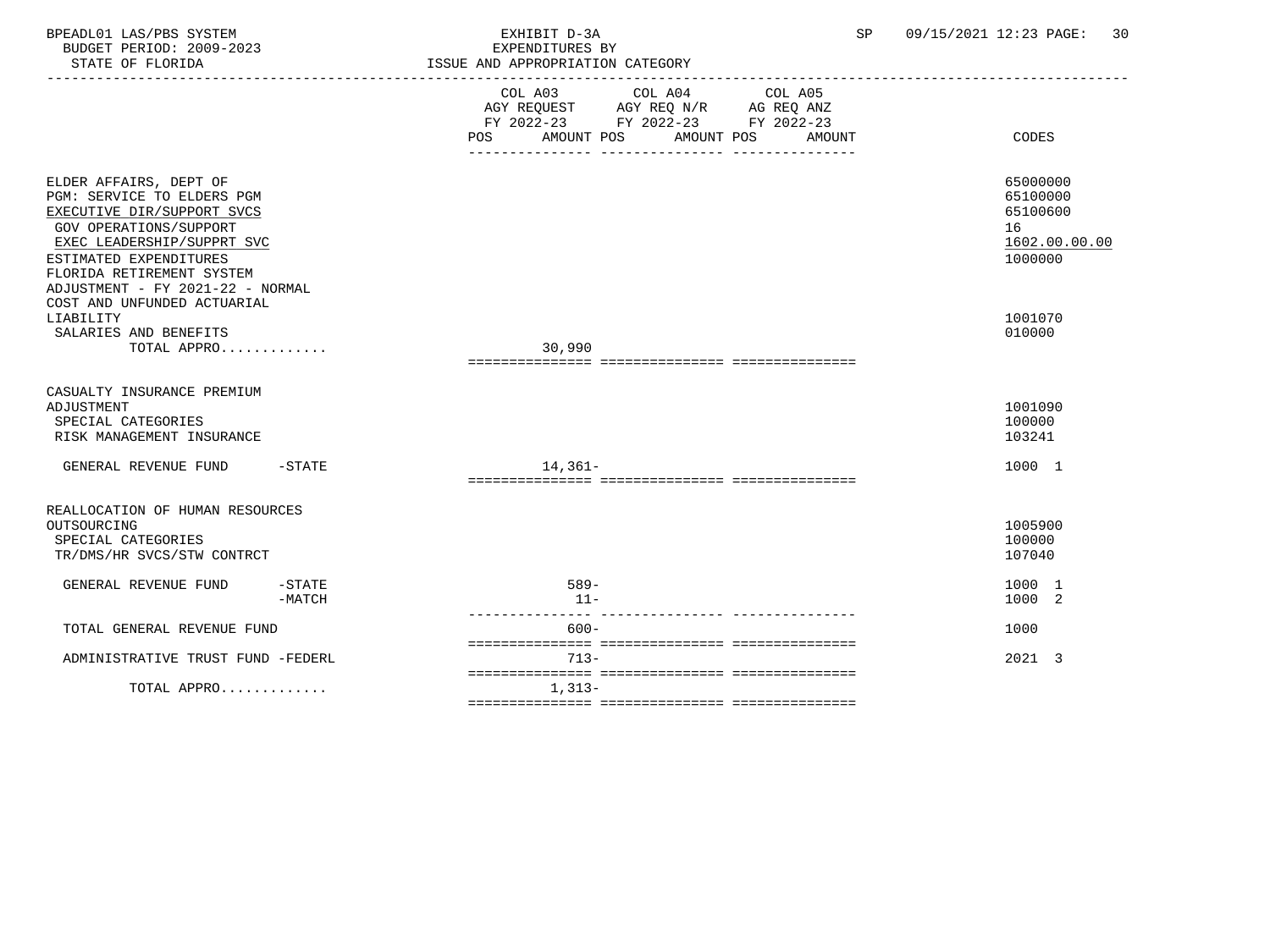| BPEADL01 LAS/PBS SYSTEM<br>BUDGET PERIOD: 2009-2023<br>STATE OF FLORIDA                                                                                                           | EXHIBIT D-3A<br>EXPENDITURES BY<br>ISSUE AND APPROPRIATION CATEGORY<br>-----------------------                                       | SP     | 09/15/2021 12:23 PAGE:<br>-31                           |
|-----------------------------------------------------------------------------------------------------------------------------------------------------------------------------------|--------------------------------------------------------------------------------------------------------------------------------------|--------|---------------------------------------------------------|
|                                                                                                                                                                                   | COL A03<br>COL A04<br>COL A05<br>AGY REQUEST AGY REQ N/R AG REQ ANZ<br>FY 2022-23 FY 2022-23 FY 2022-23<br>POS AMOUNT POS AMOUNT POS | AMOUNT | CODES                                                   |
| ELDER AFFAIRS, DEPT OF<br>PGM: SERVICE TO ELDERS PGM<br>EXECUTIVE DIR/SUPPORT SVCS<br>GOV OPERATIONS/SUPPORT<br>EXEC LEADERSHIP/SUPPRT SVC<br>MANAGEMENT & PROGRAM ADMINISTRATIVE |                                                                                                                                      |        | 65000000<br>65100000<br>65100600<br>16<br>1602.00.00.00 |
| DIRECTION<br>DEPARTMENT OF ELDER AFFAIRS<br>EXECUTIVE LEADERSHIP<br>SALARY RATE<br>SALARY RATE                                                                                    | 115,000                                                                                                                              |        | 4900000<br>4900090<br>000000                            |
| SALARIES AND BENEFITS<br>GENERAL REVENUE FUND<br>$-$ STATE                                                                                                                        | 1.00<br>151,967                                                                                                                      |        | 010000<br>1000 1                                        |
| EXPENSES                                                                                                                                                                          |                                                                                                                                      |        | 040000                                                  |
| GENERAL REVENUE FUND<br>$-STATE$                                                                                                                                                  | 10,907 4,537                                                                                                                         |        | 1000 1                                                  |
| SPECIAL CATEGORIES<br>TR/DMS/HR SVCS/STW CONTRCT                                                                                                                                  |                                                                                                                                      |        | 100000<br>107040                                        |
| GENERAL REVENUE FUND<br>$-STATE$                                                                                                                                                  | 306                                                                                                                                  |        | 1000 1                                                  |
| TOTAL: DEPARTMENT OF ELDER AFFAIRS<br>EXECUTIVE LEADERSHIP<br>TOTAL POSITIONS<br>TOTAL ISSUE<br>TOTAL SALARY RATE                                                                 | 1.00<br>4,537<br>163,180                                                                                                             |        | 4900090                                                 |
| AGENCY ISSUE NARRATIVE:                                                                                                                                                           | 115,000                                                                                                                              |        |                                                         |

 2022-2023 BUDGET YEAR NARRATIVE: IT COMPONENT? NO ISSUE TITLE: Department of Elder Affairs Executive Leadership

 LINKAGE TO THE GOVERNOR'S PRIORITIES: Health Care - Promote innovation in healthcare that reduces the cost of medical procedures and services and increases access to care for Floridians; and Public Integrity - Promote greater transparency at all levels of government.

 FLORIDA STRATEGIC PLAN FOR ECONOMIC DEVELOPMENT: (5.2) Improve the efficiency and effectiveness of government agencies at all levels; (5.3) Strengthen local, regional and statewide partnerships to accomplish Florida's economic and quality of life and quality places goals; (6.1) Create and sustain vibrant, safe, healthy and resilient communities that attract workers, residents, businesses and visitors; and (6.2) Ensure Floridians in all communities and life stages have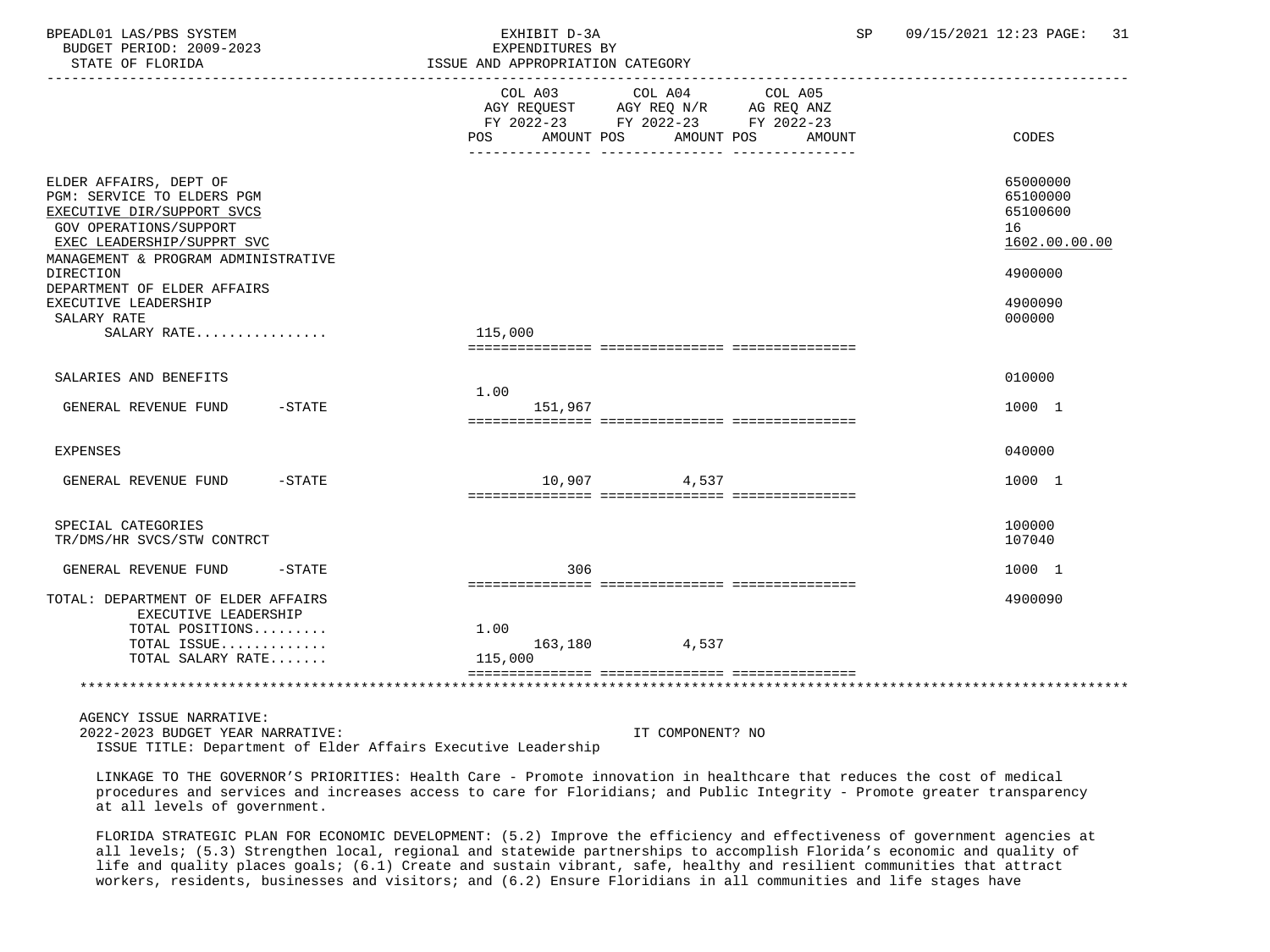BUDGET PERIOD: 2009-2023 EXPENDITURES BY

|                                                                                                                                                                                   | COL A03<br>COL A04<br>COL A05<br>AGY REQUEST<br>AGY REO N/R<br>AG REQ ANZ<br>FY 2022-23 FY 2022-23 FY 2022-23<br>AMOUNT POS<br><b>POS</b><br>AMOUNT POS<br>AMOUNT | CODES                                                   |
|-----------------------------------------------------------------------------------------------------------------------------------------------------------------------------------|-------------------------------------------------------------------------------------------------------------------------------------------------------------------|---------------------------------------------------------|
| ELDER AFFAIRS, DEPT OF<br>PGM: SERVICE TO ELDERS PGM<br>EXECUTIVE DIR/SUPPORT SVCS<br>GOV OPERATIONS/SUPPORT<br>EXEC LEADERSHIP/SUPPRT SVC<br>MANAGEMENT & PROGRAM ADMINISTRATIVE |                                                                                                                                                                   | 65000000<br>65100000<br>65100600<br>16<br>1602.00.00.00 |
| DIRECTION                                                                                                                                                                         |                                                                                                                                                                   | 4900000                                                 |
| DEPARTMENT OF ELDER AFFAIRS<br>EXECUTIVE LEADERSHIP                                                                                                                               |                                                                                                                                                                   | 4900090                                                 |
|                                                                                                                                                                                   |                                                                                                                                                                   |                                                         |

opportunities to achieve healthier outcomes and societal contributions.

 SUMMARY: This issue requests one full-time position, the associated salary rate of 115,000 and a budget amount of \$163,180, of which \$4,537 is non-recurring funds, for the creation of a Deputy Secretary position within the Department of Elder Affairs.

 BACKGROUND: In accordance with Section 20.41, Florida Statutes, the Department of Elder Affairs (Department/DOEA) is the state unit on aging as defined in the federal Older Americans Act of 1965, as amended, and shall exercise all responsibilities pursuant to that act. DOEA is responsible for designating planning and services areas and contracting with Area Agencies on Aging (AAAs) in each of these areas thereby establishing an Aging Network in order to meet the Department's mission to promote the well-being, safety, and independence of Florida's seniors, their families and caregivers. As the over 60 population continues to grow in the state thus increasing the level of services provided, DOEA is at a disadvantage in Executive Leadership. Currently, the Executive Leadership at the Department consists of the Secretary and Chief of Staff.

 SOLUTION/JUSTIFICATION: In order for the Department to streamline its activities, function effectively and efficiently to adhere to the mission, and adequately address the growing needs of the over 60 population in our state, a Deputy Secretary position is necessary. The Deputy Secretary position will serve as the Secretary's representative at meetings and presentations with constituents, the Executive Office of the Governor, the Legislature or volunteers. The Deputy Secretary will also bridge strong external partnerships with the AAAs, Aging Network, and other partners and stakeholders, will attend legislative briefings at the Capitol, and will assist in coordinating work with other state agencies and local governments in activities related to older people.

 In addition, the creation of a Deputy Secretary position will allow the Chief of Staff to focus on the coordination of multi-office projects as needed as well as assist and act as liaison with all divisions within the Department on various matters, oversee the budget for the Office of the Secretary, oversee property management, approve the hiring, retention and promotion of employees, and other human resource matters. With this additional resource in Executive Leadership, DOEA will be able to manage operations, address the needs of the Aging Network in a timely manner, and focus on new initiatives as the landscape continues to change for the over 60 population in which the Department serves.

 BUDGET IMPACT: This issue requests one full-time position, the associated salary rate of 115,000 and a budget amount of \$163,180, of which \$4,537 is non-recurring funds, in the General Revenue Fund (1000) in the Salaries and Benefits (010000), Expenses (040000), and Transfer/DMS/HR Services (107040) appropriation categories in the Executive Direction and Support Services (65100600) budget entity. Hiring above the pay grade minimum is necessary due to the duties and responsibilities for the Deputy Secretary position.

65100600 - Executive Direction and Support Services Budget Entity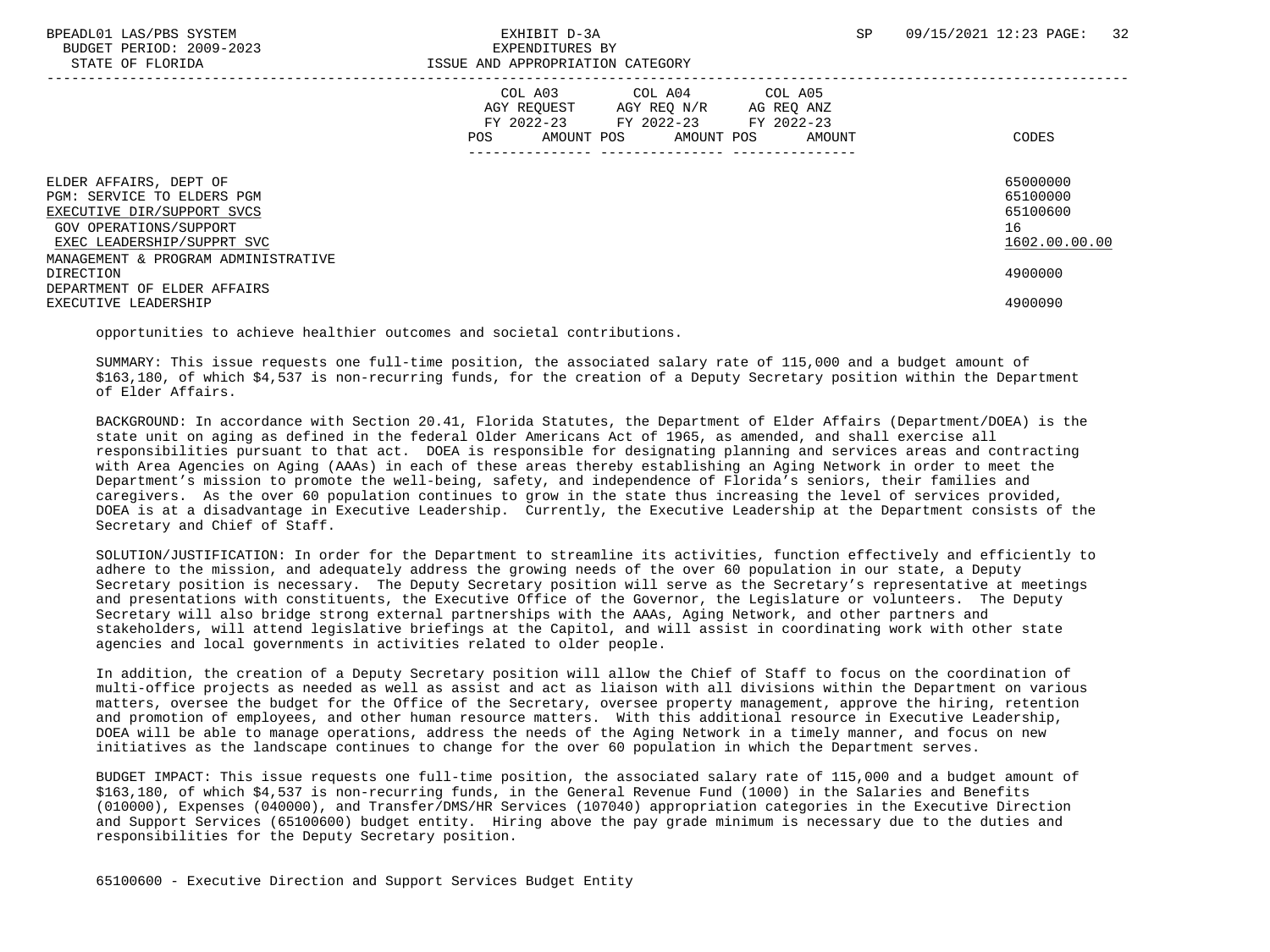| BPEADL01 LAS/PBS SYSTEM<br>BUDGET PERIOD: 2009-2023                                                                                                                                            |      | EXHIBIT D-3A | EXPENDITURES BY<br>ISSUE AND APPROPRIATION CATEGORY |                                                                                                                                       | SP and the set of the set of the set of the set of the set of the set of the set of the set of the set of the set of the set of the set of the set of the set of the set of the set of the set of the set of the set of the se |      | 09/15/2021 12:23 PAGE: 33                                          |
|------------------------------------------------------------------------------------------------------------------------------------------------------------------------------------------------|------|--------------|-----------------------------------------------------|---------------------------------------------------------------------------------------------------------------------------------------|--------------------------------------------------------------------------------------------------------------------------------------------------------------------------------------------------------------------------------|------|--------------------------------------------------------------------|
| STATE OF FLORIDA                                                                                                                                                                               |      |              |                                                     |                                                                                                                                       |                                                                                                                                                                                                                                |      |                                                                    |
|                                                                                                                                                                                                |      |              |                                                     | COL A03 COL A04 COL A05<br>AGY REQUEST AGY REQ N/R AG REQ ANZ<br>FY 2022-23 FY 2022-23 FY 2022-23<br>POS AMOUNT POS AMOUNT POS AMOUNT |                                                                                                                                                                                                                                |      | CODES                                                              |
| ELDER AFFAIRS, DEPT OF<br>PGM: SERVICE TO ELDERS PGM<br>EXECUTIVE DIR/SUPPORT SVCS<br>GOV OPERATIONS/SUPPORT<br>EXEC LEADERSHIP/SUPPRT SVC<br>MANAGEMENT & PROGRAM ADMINISTRATIVE<br>DIRECTION |      |              |                                                     |                                                                                                                                       |                                                                                                                                                                                                                                |      | 65000000<br>65100000<br>65100600<br>16<br>1602.00.00.00<br>4900000 |
| DEPARTMENT OF ELDER AFFAIRS<br>EXECUTIVE LEADERSHIP                                                                                                                                            |      |              |                                                     |                                                                                                                                       |                                                                                                                                                                                                                                |      | 4900090                                                            |
| ACT0010 - Executive Direction                                                                                                                                                                  |      |              |                                                     |                                                                                                                                       |                                                                                                                                                                                                                                |      |                                                                    |
|                                                                                                                                                                                                |      |              |                                                     | RECURRING NON-RECURRING TOTAL ANNUALIZATION<br>FY 2022-23 FY 2022-23 FY 2022-23 FY 2023-24                                            |                                                                                                                                                                                                                                |      |                                                                    |
| Salaries and Benefits (010000)<br>General Revenue Fund (1000 - 1)                                                                                                                              |      |              |                                                     | $$151,967$ \$0                                                                                                                        | \$151,967                                                                                                                                                                                                                      | \$0  |                                                                    |
| Expenses $(040000)$<br>General Revenue Fund $(1000 - 1)$                                                                                                                                       |      |              |                                                     | $$6,370$ $$4,537$                                                                                                                     | \$10,907                                                                                                                                                                                                                       | \$0  |                                                                    |
| Transfer/DMS/HR Services (107040)<br>General Revenue Fund $(1000 - 1)$                                                                                                                         |      |              | \$306                                               | \$0                                                                                                                                   | \$306                                                                                                                                                                                                                          | \$0  |                                                                    |
| Issue Total                                                                                                                                                                                    |      |              |                                                     | $$158,643$ $$4,537$ $$163,180$                                                                                                        |                                                                                                                                                                                                                                | \$0  |                                                                    |
|                                                                                                                                                                                                |      |              |                                                     |                                                                                                                                       |                                                                                                                                                                                                                                |      |                                                                    |
| POSITION DETAIL OF SALARIES AND BENEFITS:                                                                                                                                                      |      |              |                                                     |                                                                                                                                       |                                                                                                                                                                                                                                |      | LAPSE LAPSED SALARIES                                              |
|                                                                                                                                                                                                |      |              |                                                     | FTE BASE RATE ADDITIVES BENEFITS SUBTOTAL $\frac{1}{2}$ and BENEFITS                                                                  |                                                                                                                                                                                                                                |      |                                                                    |
| A03 - AGY REQUEST FY 2022-23                                                                                                                                                                   |      |              |                                                     |                                                                                                                                       |                                                                                                                                                                                                                                |      |                                                                    |
| NEW POSITIONS<br>9487 DEPUTY SECRETARY                                                                                                                                                         |      |              |                                                     |                                                                                                                                       |                                                                                                                                                                                                                                |      |                                                                    |
| N1001 001                                                                                                                                                                                      | 1.00 | 115,000      |                                                     | 36,967                                                                                                                                | 151,967                                                                                                                                                                                                                        | 0.00 | 151,967                                                            |
| TOTALS FOR ISSUE BY FUND<br>1000 GENERAL REVENUE FUND                                                                                                                                          |      |              |                                                     |                                                                                                                                       |                                                                                                                                                                                                                                |      | 151,967                                                            |
|                                                                                                                                                                                                | 1.00 | 115,000      |                                                     |                                                                                                                                       | 36,967 151,967                                                                                                                                                                                                                 |      | 151,967                                                            |
|                                                                                                                                                                                                |      |              |                                                     |                                                                                                                                       |                                                                                                                                                                                                                                |      | ==============                                                     |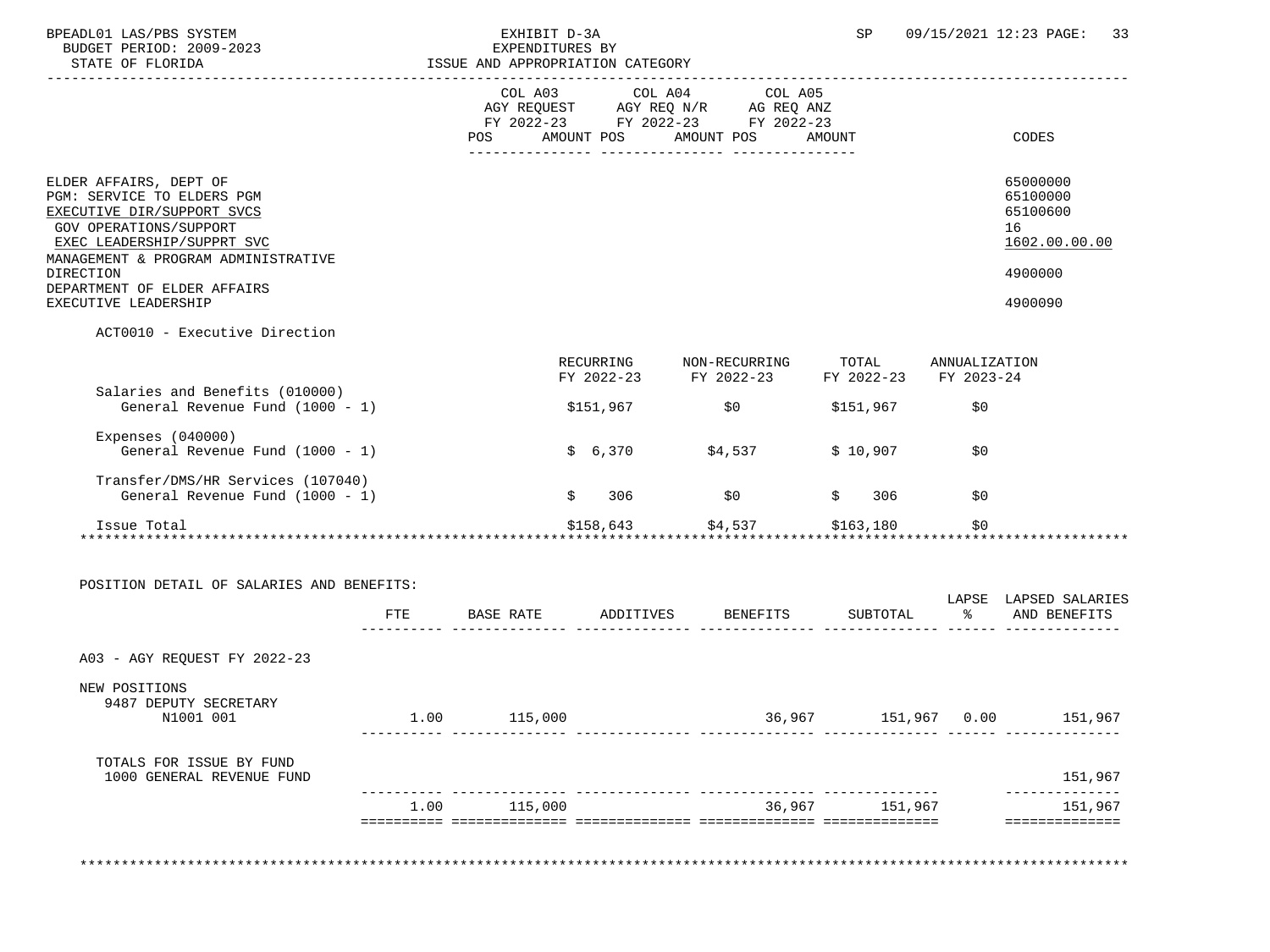| BPEADL01 LAS/PBS SYSTEM<br>BUDGET PERIOD: 2009-2023<br>STATE OF FLORIDA                                                                    | EXHIBIT D-3A<br>EXPENDITURES BY<br>ISSUE AND APPROPRIATION CATEGORY |                                                                                                                                       | SP | 09/15/2021 12:23 PAGE:<br>34                            |
|--------------------------------------------------------------------------------------------------------------------------------------------|---------------------------------------------------------------------|---------------------------------------------------------------------------------------------------------------------------------------|----|---------------------------------------------------------|
|                                                                                                                                            |                                                                     | COL A03 COL A04 COL A05<br>AGY REQUEST AGY REQ N/R AG REQ ANZ<br>FY 2022-23 FY 2022-23 FY 2022-23<br>POS AMOUNT POS AMOUNT POS AMOUNT |    | CODES                                                   |
| ELDER AFFAIRS, DEPT OF<br>PGM: SERVICE TO ELDERS PGM<br>EXECUTIVE DIR/SUPPORT SVCS<br>GOV OPERATIONS/SUPPORT<br>EXEC LEADERSHIP/SUPPRT SVC |                                                                     |                                                                                                                                       |    | 65000000<br>65100000<br>65100600<br>16<br>1602.00.00.00 |
| TOTAL: EXEC LEADERSHIP/SUPPRT SVC<br>BY FUND TYPE<br>GENERAL REVENUE FUND<br>TRUST FUNDS                                                   | 2,300,115 4,537<br>4,382,414                                        |                                                                                                                                       |    | 1602.00.00.00<br>1000<br>2000                           |
| TOTAL POSITIONS<br>TOTAL PROG COMP<br>TOTAL SALARY RATE                                                                                    | 51.50<br>6,682,529<br>3,014,315                                     | 4,537                                                                                                                                 |    |                                                         |
|                                                                                                                                            |                                                                     |                                                                                                                                       |    |                                                         |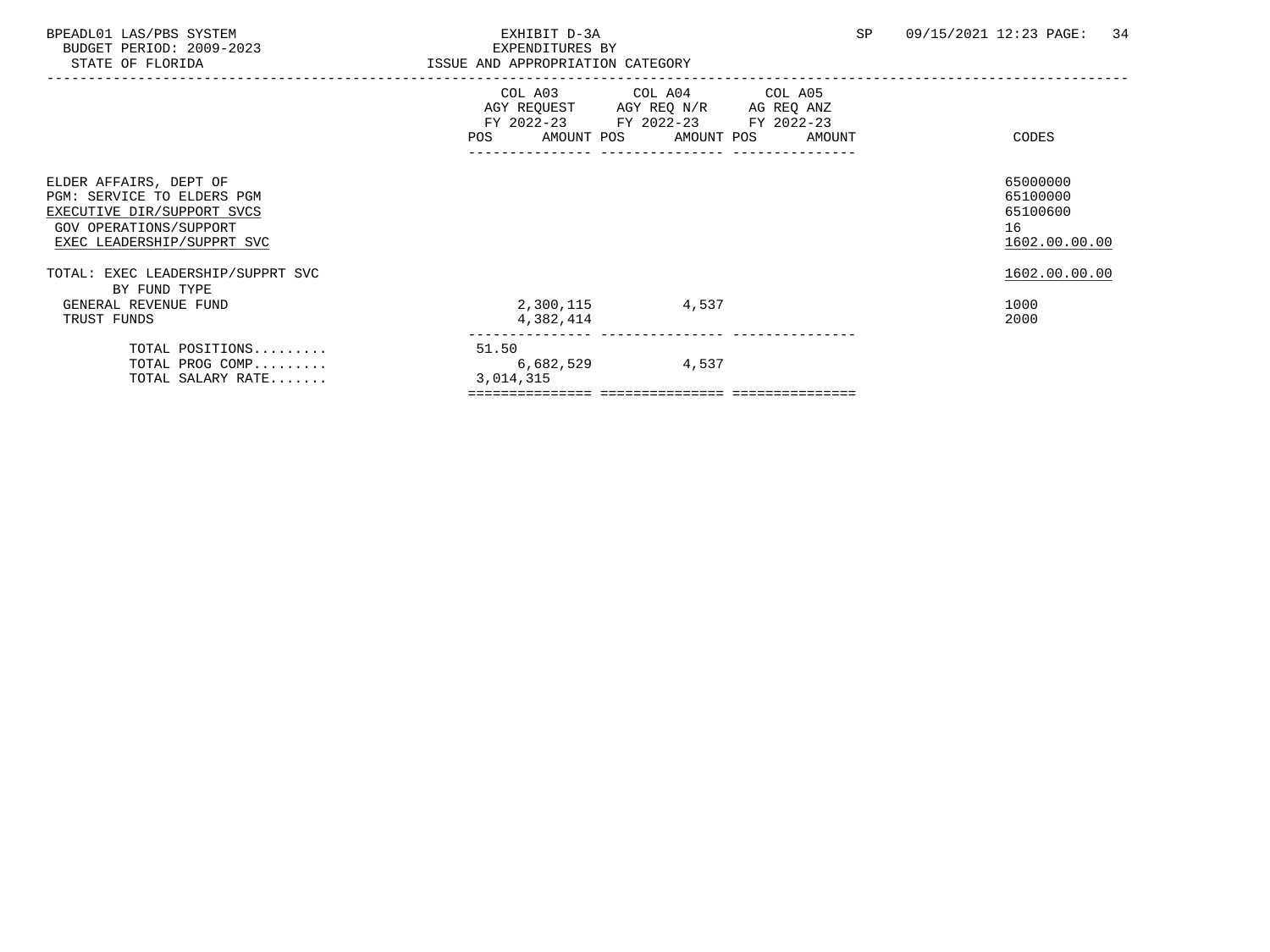| BPEADL01 LAS/PBS SYSTEM<br>BUDGET PERIOD: 2009-2023<br>STATE OF FLORIDA                                                                                                                                                               | EXHIBIT D-3A<br>EXPENDITURES BY<br>ISSUE AND APPROPRIATION CATEGORY                                                                            | SP | 09/15/2021 12:23 PAGE:<br>35                                                            |
|---------------------------------------------------------------------------------------------------------------------------------------------------------------------------------------------------------------------------------------|------------------------------------------------------------------------------------------------------------------------------------------------|----|-----------------------------------------------------------------------------------------|
|                                                                                                                                                                                                                                       | COL A03<br>COL A04<br>COL A05<br>AGY REQUEST AGY REQ N/R AG REQ ANZ<br>FY 2022-23 FY 2022-23 FY 2022-23<br>POS AMOUNT POS AMOUNT POS<br>AMOUNT |    | CODES                                                                                   |
| ELDER AFFAIRS, DEPT OF<br>PGM: SERVICE TO ELDERS PGM<br>EXECUTIVE DIR/SUPPORT SVCS<br>GOV OPERATIONS/SUPPORT<br>INFORMATION TECHNOLOGY<br>ESTIMATED EXPENDITURES<br>ESTIMATED EXPENDITURES - OPERATIONS<br>SALARY RATE<br>SALARY RATE | 648,009                                                                                                                                        |    | 65000000<br>65100000<br>65100600<br>16<br>1603.00.00.00<br>1000000<br>1001000<br>000000 |
| SALARIES AND BENEFITS                                                                                                                                                                                                                 |                                                                                                                                                |    | 010000                                                                                  |
| GENERAL REVENUE FUND<br>$-$ STATE<br>$-MATCH$                                                                                                                                                                                         | 62,201<br>67,374<br>---------------                                                                                                            |    | 1000 1<br>1000 2                                                                        |
| TOTAL GENERAL REVENUE FUND                                                                                                                                                                                                            | 129,575                                                                                                                                        |    | 1000                                                                                    |
| ADMINISTRATIVE TRUST FUND -FEDERL                                                                                                                                                                                                     | 284,535                                                                                                                                        |    | 2021 3                                                                                  |
| FEDERAL GRANTS TRUST FUND -FEDERL                                                                                                                                                                                                     | 407,230                                                                                                                                        |    | 2261 3                                                                                  |
| TOTAL POSITIONS<br>TOTAL APPRO                                                                                                                                                                                                        | 12.00<br>821,340                                                                                                                               |    |                                                                                         |
| OTHER PERSONAL SERVICES                                                                                                                                                                                                               |                                                                                                                                                |    | 030000                                                                                  |
| GENERAL REVENUE FUND -MATCH<br>ADMINISTRATIVE TRUST FUND -FEDERL<br>FEDERAL GRANTS TRUST FUND -FEDERL                                                                                                                                 | 8,607<br>309,552<br>159,312                                                                                                                    |    | 1000 2<br>2021 3<br>2261 3                                                              |
| TOTAL APPRO                                                                                                                                                                                                                           | 477,471                                                                                                                                        |    |                                                                                         |
| <b>EXPENSES</b>                                                                                                                                                                                                                       |                                                                                                                                                |    | 040000                                                                                  |
| ADMINISTRATIVE TRUST FUND -FEDERL<br>FEDERAL GRANTS TRUST FUND -FEDERL                                                                                                                                                                | 108,652<br>127,246                                                                                                                             |    | 2021 3<br>2261 3                                                                        |
| TOTAL APPRO                                                                                                                                                                                                                           | 235,898                                                                                                                                        |    |                                                                                         |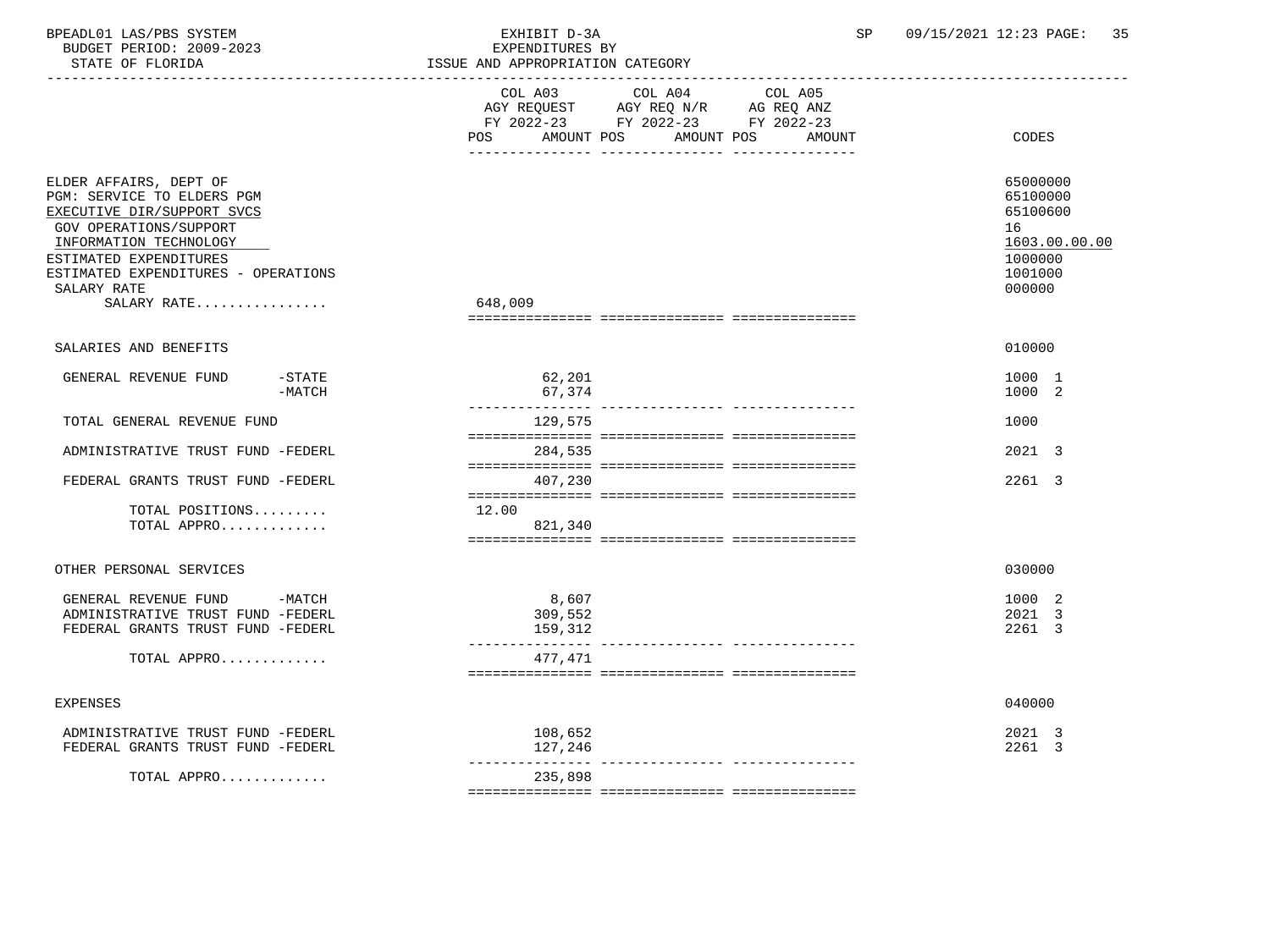BPEADL01 LAS/PBS SYSTEM EXHIBIT D-3A SP 09/15/2021 12:23 PAGE: 36 BUDGET PERIOD: 2000-2023

TOTAL  $APPRO$ .............

| RODGET PERTOD: 2009-2023<br>STATE OF FLORIDA                                                                                                                                                                                                                                                                                   |                    | EXPENDITURES BY<br>ISSUE AND APPROPRIATION CATEGORY                                                                                                      |                                                                                                                       |  |  |
|--------------------------------------------------------------------------------------------------------------------------------------------------------------------------------------------------------------------------------------------------------------------------------------------------------------------------------|--------------------|----------------------------------------------------------------------------------------------------------------------------------------------------------|-----------------------------------------------------------------------------------------------------------------------|--|--|
|                                                                                                                                                                                                                                                                                                                                |                    | COL A03 COL A04<br>COL A05<br>AGY REQUEST AGY REQ N/R AG REQ ANZ<br>FY 2022-23 FY 2022-23 FY 2022-23<br>AMOUNT POS<br>AMOUNT POS<br><b>AMOUNT</b><br>POS | CODES                                                                                                                 |  |  |
| ELDER AFFAIRS, DEPT OF<br>PGM: SERVICE TO ELDERS PGM<br>EXECUTIVE DIR/SUPPORT SVCS<br>GOV OPERATIONS/SUPPORT<br>INFORMATION TECHNOLOGY<br>ESTIMATED EXPENDITURES<br>ESTIMATED EXPENDITURES - OPERATIONS<br>SPECIAL CATEGORIES<br>CONTRACTED SERVICES<br>ADMINISTRATIVE TRUST FUND -FEDERL<br>FEDERAL GRANTS TRUST FUND -FEDERL |                    | 12,777<br>110,823                                                                                                                                        | 65000000<br>65100000<br>65100600<br>16<br>1603.00.00.00<br>1000000<br>1001000<br>100000<br>100777<br>2021 3<br>2261 3 |  |  |
| TOTAL APPRO                                                                                                                                                                                                                                                                                                                    |                    | 123,600                                                                                                                                                  |                                                                                                                       |  |  |
|                                                                                                                                                                                                                                                                                                                                |                    |                                                                                                                                                          |                                                                                                                       |  |  |
| ENTERPRISE SYSTEM (ECIRTS)                                                                                                                                                                                                                                                                                                     |                    |                                                                                                                                                          | 100799                                                                                                                |  |  |
| GENERAL REVENUE FUND                                                                                                                                                                                                                                                                                                           | -STATE<br>$-MATCH$ | 432,007<br>430,913                                                                                                                                       | 1000 1<br>1000 2                                                                                                      |  |  |
| TOTAL GENERAL REVENUE FUND                                                                                                                                                                                                                                                                                                     |                    | 862,920                                                                                                                                                  | 1000                                                                                                                  |  |  |
| FEDERAL GRANTS TRUST FUND -FEDERL                                                                                                                                                                                                                                                                                              |                    | 937,584                                                                                                                                                  | 2261 3                                                                                                                |  |  |
| OPERATIONS AND MAINT TF -FEDERL                                                                                                                                                                                                                                                                                                |                    | 887,779                                                                                                                                                  | 2516 3                                                                                                                |  |  |
| TOTAL APPRO                                                                                                                                                                                                                                                                                                                    |                    | 2,688,283                                                                                                                                                |                                                                                                                       |  |  |
| TR/DMS/HR SVCS/STW CONTRCT                                                                                                                                                                                                                                                                                                     |                    |                                                                                                                                                          | 107040                                                                                                                |  |  |
| GENERAL REVENUE FUND -STATE<br>ADMINISTRATIVE TRUST FUND -FEDERL                                                                                                                                                                                                                                                               |                    | 1,030<br>5,833                                                                                                                                           | 1000 1<br>2021 3                                                                                                      |  |  |
| TOTAL APPRO                                                                                                                                                                                                                                                                                                                    |                    | 6,863                                                                                                                                                    |                                                                                                                       |  |  |
| DATA PROCESSING SERVICES<br>DP ASSESSMENT (DMS)                                                                                                                                                                                                                                                                                |                    |                                                                                                                                                          | 210000<br>210004                                                                                                      |  |  |
| GENERAL REVENUE FUND -MATCH<br>ADMINISTRATIVE TRUST FUND -FEDERL<br>FEDERAL GRANTS TRUST FUND -FEDERL<br>OPERATIONS AND MAINT TF -FEDERL                                                                                                                                                                                       |                    | 34,506<br>54,442<br>187,103<br>375,001                                                                                                                   | 1000 2<br>2021 3<br>2261 3<br>2516 3                                                                                  |  |  |

--------------- --------------- ---------------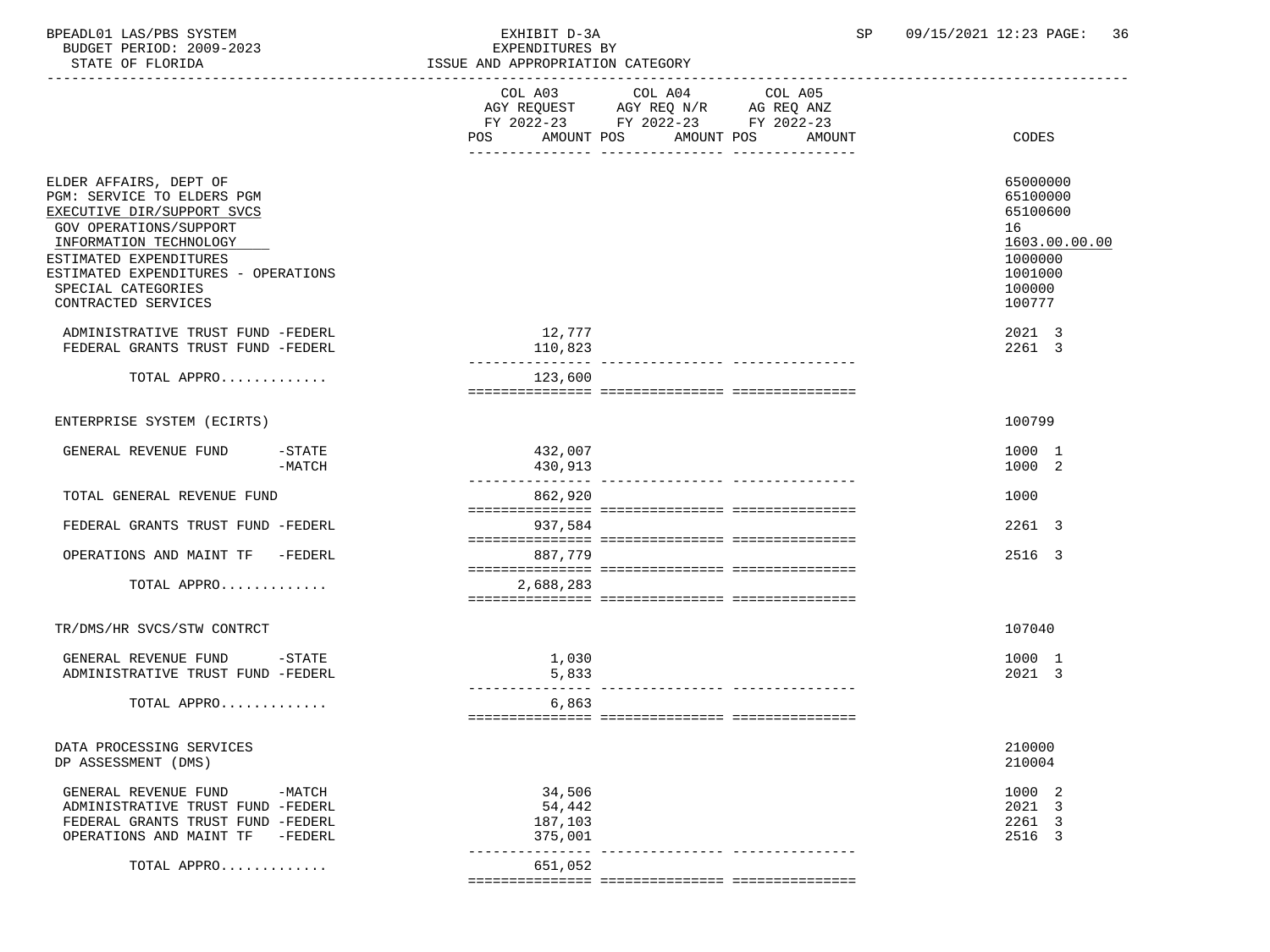| BPEADL01 LAS/PBS SYSTEM |                  |                          |  | EXHIBIT D-3A            |  |
|-------------------------|------------------|--------------------------|--|-------------------------|--|
|                         |                  | BUDGET PERIOD: 2009-2023 |  | EXPENDITURES BY         |  |
|                         | STATE OF FLORIDA |                          |  | ISSUE AND APPROPRIATION |  |

| STATE OF FLORIDA                                                                                                                                                                                        | ISSUE AND APPROPRIATION CATEGORY<br>______________                                                                                                |                                                                               |
|---------------------------------------------------------------------------------------------------------------------------------------------------------------------------------------------------------|---------------------------------------------------------------------------------------------------------------------------------------------------|-------------------------------------------------------------------------------|
|                                                                                                                                                                                                         | COL A04<br>COL A03<br>COL A05<br>AGY REQUEST AGY REQ N/R AG REQ ANZ<br>FY 2022-23 FY 2022-23 FY 2022-23<br>AMOUNT POS AMOUNT POS<br>POS<br>AMOUNT | CODES                                                                         |
| ELDER AFFAIRS, DEPT OF<br>PGM: SERVICE TO ELDERS PGM<br>EXECUTIVE DIR/SUPPORT SVCS<br>GOV OPERATIONS/SUPPORT<br>INFORMATION TECHNOLOGY<br>ESTIMATED EXPENDITURES<br>ESTIMATED EXPENDITURES - OPERATIONS |                                                                                                                                                   | 65000000<br>65100000<br>65100600<br>16<br>1603.00.00.00<br>1000000<br>1001000 |
| TOTAL: ESTIMATED EXPENDITURES - OPERATIONS<br>TOTAL POSITIONS<br>TOTAL ISSUE<br>TOTAL SALARY RATE                                                                                                       | 12.00<br>5,004,507<br>648,009                                                                                                                     | 1001000                                                                       |
| SALARY INCREASES FOR FY 2021-22 -<br>STATE EMPLOYEE MINIMUM WAGE<br>INCREASE - EFFECTIVE 7/1/2021<br>OTHER PERSONAL SERVICES                                                                            |                                                                                                                                                   | 1001030<br>030000                                                             |
| GENERAL REVENUE FUND -MATCH<br>ADMINISTRATIVE TRUST FUND -FEDERL<br>FEDERAL GRANTS TRUST FUND -FEDERL                                                                                                   | <sup>1</sup><br>69<br>35                                                                                                                          | 1000 2<br>2021 3<br>2261 3                                                    |
| TOTAL APPRO                                                                                                                                                                                             | 105                                                                                                                                               |                                                                               |
| FLORIDA RETIREMENT SYSTEM<br>ADJUSTMENT - FY 2021-22 - NORMAL<br>COST AND UNFUNDED ACTUARIAL<br>LIABILITY<br>SALARIES AND BENEFITS                                                                      |                                                                                                                                                   | 1001070<br>010000                                                             |
| GENERAL REVENUE FUND<br>-STATE<br>$-MATCH$                                                                                                                                                              | 382<br>413                                                                                                                                        | 1000 1<br>1000 2                                                              |
| TOTAL GENERAL REVENUE FUND                                                                                                                                                                              | 795                                                                                                                                               | 1000                                                                          |
| ADMINISTRATIVE TRUST FUND -FEDERL                                                                                                                                                                       | 1,746                                                                                                                                             | 2021 3                                                                        |
| FEDERAL GRANTS TRUST FUND -FEDERL                                                                                                                                                                       | 2,498                                                                                                                                             | 2261 3                                                                        |
| TOTAL APPRO                                                                                                                                                                                             | 5,039                                                                                                                                             |                                                                               |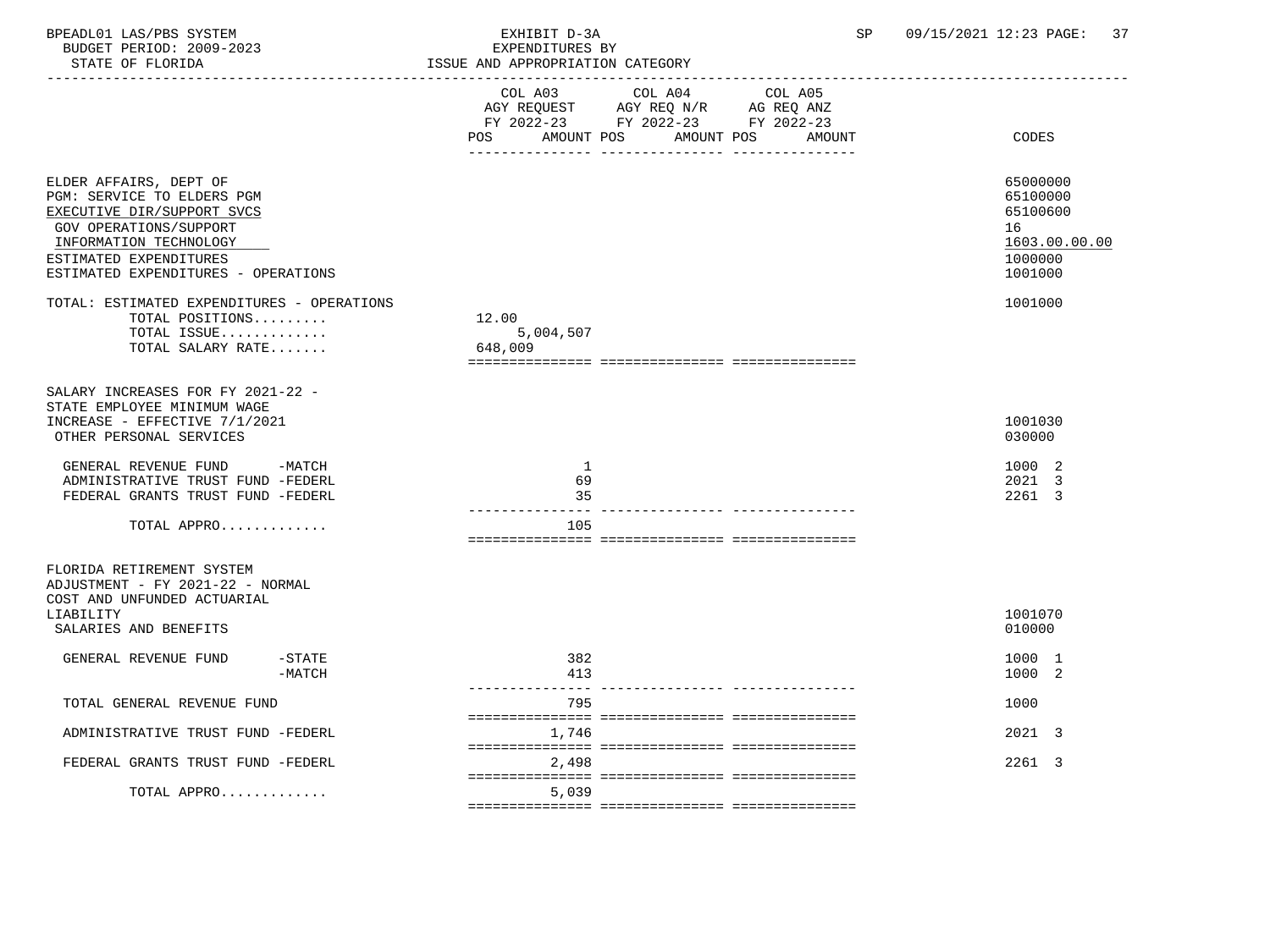BPEADL01 LAS/PBS SYSTEM EXHIBIT D-3A SP 09/15/2021 12:23 PAGE: 38 BUDGET PERIOD: 2009-2023<br>STATE OF FLORIDA

ISSUE AND APPROPRIATION CATEGORY

|                                                                                                                                                                                                                                   | COL A03 COL A04 COL A05<br>AGY REQUEST AGY REQ N/R AG REQ ANZ<br>FY 2022-23 FY 2022-23 FY 2022-23<br>AMOUNT POS<br>AMOUNT POS<br>POS<br>AMOUNT | CODES                                                              |
|-----------------------------------------------------------------------------------------------------------------------------------------------------------------------------------------------------------------------------------|------------------------------------------------------------------------------------------------------------------------------------------------|--------------------------------------------------------------------|
| ELDER AFFAIRS, DEPT OF<br>PGM: SERVICE TO ELDERS PGM<br>EXECUTIVE DIR/SUPPORT SVCS<br>GOV OPERATIONS/SUPPORT<br>INFORMATION TECHNOLOGY<br>ESTIMATED EXPENDITURES<br>FLORIDA RETIREMENT SYSTEM<br>ADJUSTMENT - FY 2021-22 - NORMAL |                                                                                                                                                | 65000000<br>65100000<br>65100600<br>16<br>1603.00.00.00<br>1000000 |
| COST AND UNFUNDED ACTUARIAL                                                                                                                                                                                                       |                                                                                                                                                |                                                                    |
| LIABILITY<br>DATA PROCESSING SERVICES<br>DP ASSESSMENT (DMS)                                                                                                                                                                      |                                                                                                                                                | 1001070<br>210000<br>210004                                        |
| GENERAL REVENUE FUND<br>$-MATCH$<br>ADMINISTRATIVE TRUST FUND -FEDERL<br>FEDERAL GRANTS TRUST FUND -FEDERL<br>OPERATIONS AND MAINT TF -FEDERL                                                                                     | 34<br>54<br>187<br>374                                                                                                                         | 1000 2<br>2021 3<br>2261 3<br>2516 3                               |
| TOTAL APPRO                                                                                                                                                                                                                       | 649                                                                                                                                            |                                                                    |
| TOTAL: FLORIDA RETIREMENT SYSTEM<br>ADJUSTMENT - FY 2021-22 - NORMAL<br>COST AND UNFUNDED ACTUARIAL<br>LIABILITY                                                                                                                  |                                                                                                                                                | 1001070                                                            |
| TOTAL ISSUE                                                                                                                                                                                                                       | 5,688                                                                                                                                          |                                                                    |
|                                                                                                                                                                                                                                   |                                                                                                                                                |                                                                    |
| REALLOCATION OF HUMAN RESOURCES<br>OUTSOURCING<br>SPECIAL CATEGORIES<br>TR/DMS/HR SVCS/STW CONTRCT                                                                                                                                |                                                                                                                                                | 1005900<br>100000<br>107040                                        |
| GENERAL REVENUE FUND -STATE<br>ADMINISTRATIVE TRUST FUND -FEDERL                                                                                                                                                                  | $82 -$<br>$465 -$                                                                                                                              | 1000 1<br>2021 3                                                   |
| TOTAL APPRO                                                                                                                                                                                                                       | $547-$                                                                                                                                         |                                                                    |
| STATE ENTERPRISE INFORMATION<br>TECHNOLOGY DISTRIBUTION<br>DATA PROCESSING SERVICES<br>DP ASSESSMENT (DMS)                                                                                                                        |                                                                                                                                                | 1006600<br>210000<br>210004                                        |
| GENERAL REVENUE FUND<br>$-MATCH$<br>ADMINISTRATIVE TRUST FUND -FEDERL<br>FEDERAL GRANTS TRUST FUND -FEDERL<br>OPERATIONS AND MAINT TF<br>$-FEDERL$                                                                                | $458 -$<br>$723 -$<br>$2,485-$<br>$4,981-$                                                                                                     | 1000 2<br>2021 3<br>2261 3<br>2516 3                               |

--------------- --------------- ---------------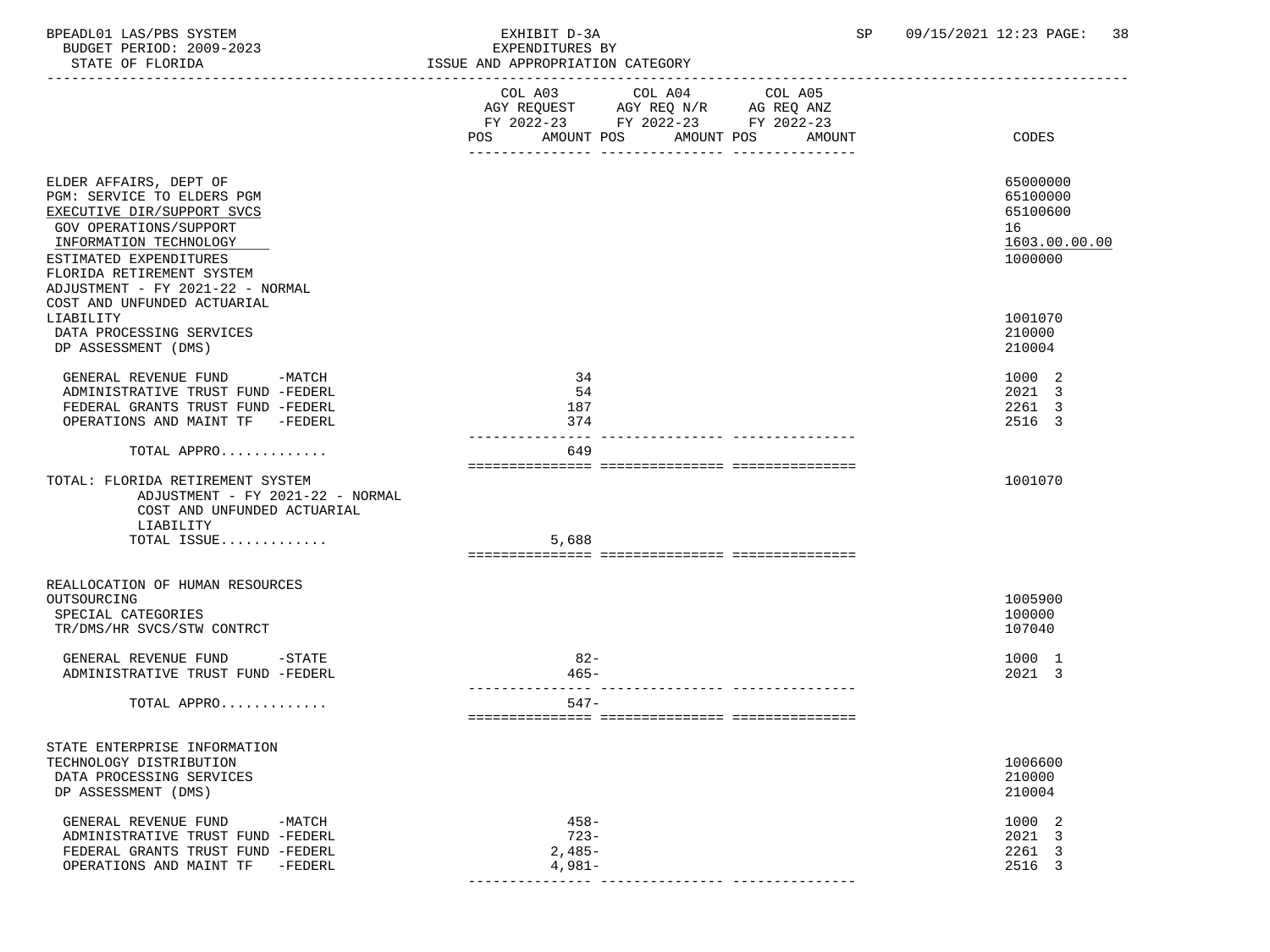BPEADL01 LAS/PBS SYSTEM SALL SALL SEXHIBIT D-3A SP 09/15/2021 12:23 PAGE: 39 BUDGET PERIOD: 2009-2023 EXPENDITURES BY STATE OF FLORIDA **ISSUE AND APPROPRIATION CATEGORY**  ----------------------------------------------------------------------------------------------------------------------------------- COL A03 COL A04 COL A05 AGY REQUEST AGY REQ N/R AG REQ ANZ FY 2022-23 FY 2022-23 FY 2022-23 POS AMOUNT POS AMOUNT POS AMOUNT CODES --------------- --------------- --------------- ELDER AFFAIRS, DEPT OF 65000000 PGM: SERVICE TO ELDERS PGM 65100000 EXECUTIVE DIR/SUPPORT SVCS GOV OPERATIONS/SUPPORT 16<br>
INFORMATION TECHNOLOGY 1603.00.00 POLOGY 1603.00.00 POLOGY 1603.00.00 POLOGY 1603.00.00  $\frac{\text{INFORMATION Technology}}{\text{IOD1} \text{IOD} } \text{IOD} \text{IOD} \text{IOD} \text{IOD} \text{IOD} \text{IOD} \text{IOD} \text{IOD} \text{IOD} \text{IOD} \text{IOD} \text{IOD} \text{IOD} \text{IOD} \text{IOD} \text{IOD} \text{IOD} \text{IOD} \text{IOD} \text{IOD} \text{IOD} \text{IOD} \text{IOD} \text{IOD} \text{IOD} \text{IOD} \text{IOD} \text{IOD} \text{IOD} \text{IOD} \text{IOD} \text{IOD} \text{IOD$ ESTIMATED EXPENDITURES STATE ENTERPRISE INFORMATION TECHNOLOGY DISTRIBUTION 1006600<br>DATA PROCESSING SERVICES 210000 DATA PROCESSING SERVICES 210000 DP ASSESSMENT (DMS) TOTAL APPRO............. 8,647- =============== =============== =============== DATA PROCESSING ASSESSMENT BASE BUDGET ADJUSTMENT 1006800<br>DATA PROCESSING SERVICES 10000 DATA PROCESSING SERVICES 210000 PROCESSING SERVICES 210000 PROCESSING SERVICES 210000 PROCESSING SERVICES 210000 PROCESSING SERVICES 210004 DP ASSESSMENT (DMS) GENERAL REVENUE FUND -MATCH 13,388- 1000 2 ADMINISTRATIVE TRUST FUND -FEDERL 21,123- 2021 3 FEDERAL GRANTS TRUST FUND -FEDERL 72,593- 2261 3 OPERATIONS AND MAINT TF -FEDERL 2516 3 --------------- --------------- --------------- TOTAL APPRO............. 252,600- =============== =============== =============== ESTIMATED EXPENDITURES REALIGNMENT 2000000 TRANSFER BUDGET AUTHORITY TO FUND THE ENTERPRISE CLIENT INFORMATION AND REGISTRATION TRACKING SYSTEM PROJECT - ADD 2000120 SPECIAL CATEGORIES 100000 PHOTOS (SPECIAL CATEGORIES 100000 PHOTOS) 200000 PHOTOS (SPECIAL CATEGORIES 100000 P<br>ENTERPRISE SYSTEM (ECIRTS) ENTERPRISE SYSTEM (ECIRTS) FEDERAL GRANTS TRUST FUND -FEDERL 740,296 740,296 2261 3 =============== =============== =============== \*\*\*\*\*\*\*\*\*\*\*\*\*\*\*\*\*\*\*\*\*\*\*\*\*\*\*\*\*\*\*\*\*\*\*\*\*\*\*\*\*\*\*\*\*\*\*\*\*\*\*\*\*\*\*\*\*\*\*\*\*\*\*\*\*\*\*\*\*\*\*\*\*\*\*\*\*\*\*\*\*\*\*\*\*\*\*\*\*\*\*\*\*\*\*\*\*\*\*\*\*\*\*\*\*\*\*\*\*\*\*\*\*\*\*\*\*\*\*\*\*\*\*\*\*\*\* AGENCY ISSUE NARRATIVE: 2022-2023 BUDGET YEAR NARRATIVE: IT COMPONENT? YES ISSUE TITLE: Transfer Budget Authority to Fund the Enterprise Client Information and Registration Tracking System Project - Add

 LINKAGE TO THE GOVERNOR'S PRIORITIES: Health Care - Promote innovation in healthcare that reduces the cost of medical procedures and services and increases access to care for Floridians; and Public Integrity - Promote greater transparency at all levels of government.

FLORIDA STRATEGIC PLAN FOR ECONOMIC DEVELOPMENT: (4.2) Ensure state, regional and local agencies provide collaborative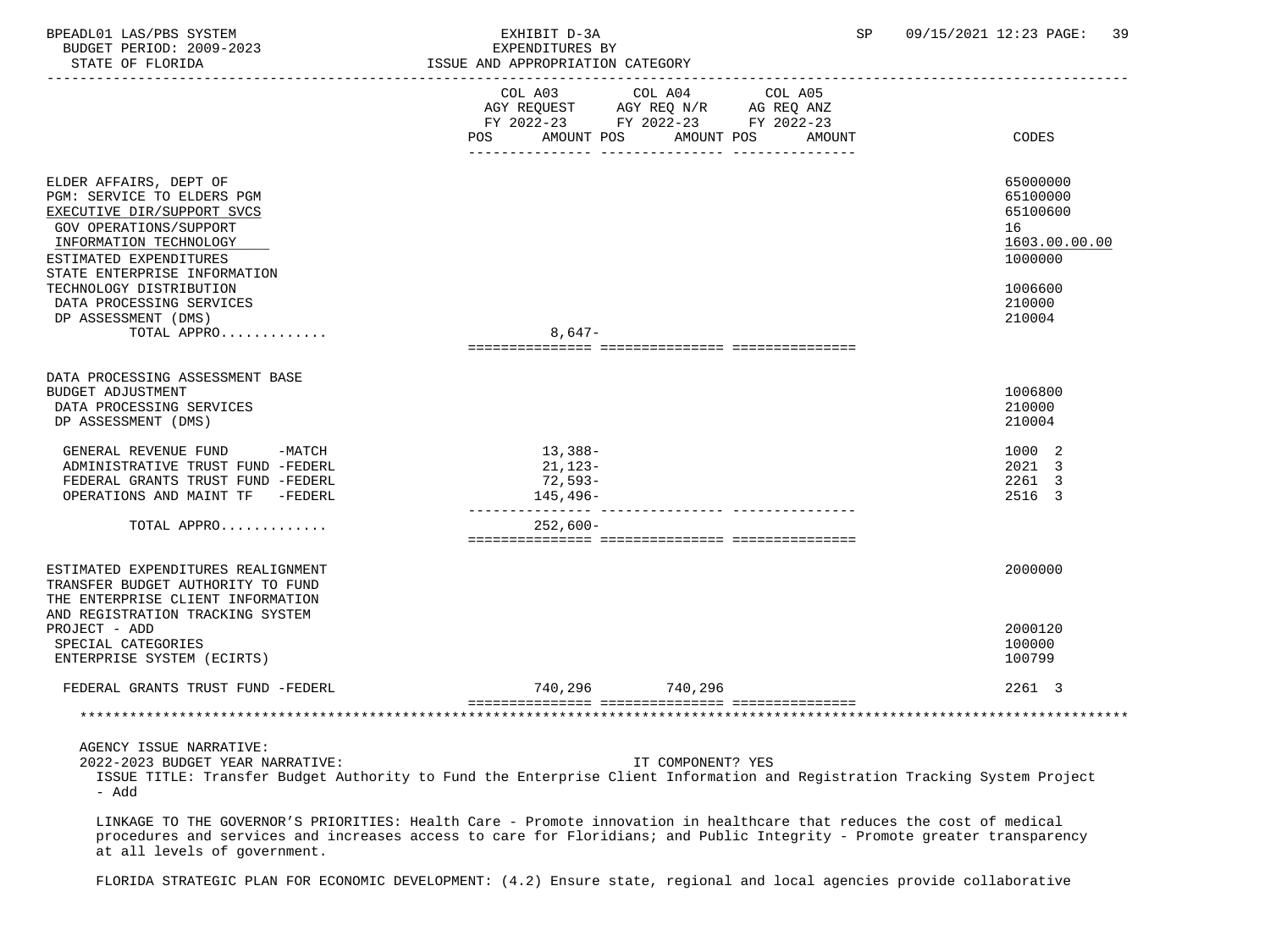|                                                                                                                                                                                                                                                        | COL A03<br>COL A04<br>COL A05<br>AGY REQUEST<br>AGY REQ N/R<br>AG REQ ANZ<br>FY 2022-23 FY 2022-23<br>FY 2022-23<br>AMOUNT POS<br>AMOUNT<br><b>POS</b><br>AMOUNT POS | CODES                                                              |
|--------------------------------------------------------------------------------------------------------------------------------------------------------------------------------------------------------------------------------------------------------|----------------------------------------------------------------------------------------------------------------------------------------------------------------------|--------------------------------------------------------------------|
| ELDER AFFAIRS, DEPT OF<br>PGM: SERVICE TO ELDERS PGM<br>EXECUTIVE DIR/SUPPORT SVCS<br>GOV OPERATIONS/SUPPORT<br>INFORMATION TECHNOLOGY<br>ESTIMATED EXPENDITURES REALIGNMENT<br>TRANSFER BUDGET AUTHORITY TO FUND<br>THE ENTERPRISE CLIENT INFORMATION |                                                                                                                                                                      | 65000000<br>65100000<br>65100600<br>16<br>1603.00.00.00<br>2000000 |
| AND REGISTRATION TRACKING SYSTEM<br>PROJECT - ADD                                                                                                                                                                                                      |                                                                                                                                                                      | 2000120                                                            |

 and timely customer service to businesses and workers; (5.2) Improve the efficiency and effectiveness of government agencies at all levels; (5.3) Strengthen local, regional and statewide partnerships to accomplish Florida's economic and quality of life and quality places goals; and (6.2) Ensure Floridians in all communities and life stages have opportunities to achieve healthier outcomes and societal contributions.

 SUMMARY: This issue requests the transfer of non-recurring budget in the amount of \$740,296 from the Grants and Aids - Older Americans Act Program appropriation category in the Home and Community Services budget entity to the Enterprise System appropriation category in the Executive Direction and Support Services budget entity for the Enterprise Client Information and Registration Tracking System Project.

 BACKGROUND: The current Client Information and Registration Tracking System (CIRTS), which is over 25 years old, no longer meets the business needs of the Department of Elder Affairs (Department/DOEA) and its clients due to changes in industry standards and federal reporting requirements. The Department needs a cohesive system that will support all of the goals of DOEA and the Aging Network with the scalability to meet the future demands of the growing elder population.

 CIRTS is the main client management system, along with eight other standalone systems, that DOEA utilizes to provide services and to manage the elder population under its care. CIRTS was created, was developed, and is maintained by DOEA staff. CARES staff use CIRTS as a case management tool in order to record assessments, level of care determinations, follow-ups, referrals and case notes. The 11 Aging and Disability Resource Centers (ADRCs) and direct service providers also utilize CIRTS as a client management tool for assessments, enrollments, care plans and services provided to clients. CIRTS tracks the unit reimbursement rates for these services as well as the budgeted contract amounts.

 SOLUTION/JUSTIFICATION: The purpose of the Enterprise Client Information and Registration Tracking System (eCIRTS) project is to replace the current legacy CIRTS with a flexible, cloud-based, statewide client management system that will allow DOEA and its partner organizations to better organize, define and standardize its client services processes. The Department has selected a Cloud Solution Partner from the Department of Management Services Cloud Solutions Contract #43230000-NASPO-16-ACS to accomplish this goal.

 eCIRTS is central to DOEA's process improvement strategy. The new system, combined with business process improvements, will eliminate or reduce manual processes, increase staff efficiencies, enhance client access, and provide better analytics and reporting capabilities for workforce management and planning.

 In order to ensure there is appropriate funding, an adjustment in the Federal Grants Trust Fund is necessary. This adjustment will allow the Department to continue the maintenance and operation of a statewide system for the management, reporting and trending of data for its clients. On March 23, 2021, the Department received approval from the Centers for Medicare and Medicaid Services (CMS) to provide up to a 90 percent match on design, development and implementation activities and a 75 percent match on maintenance and operations activities. In addition, the Department submitted a cost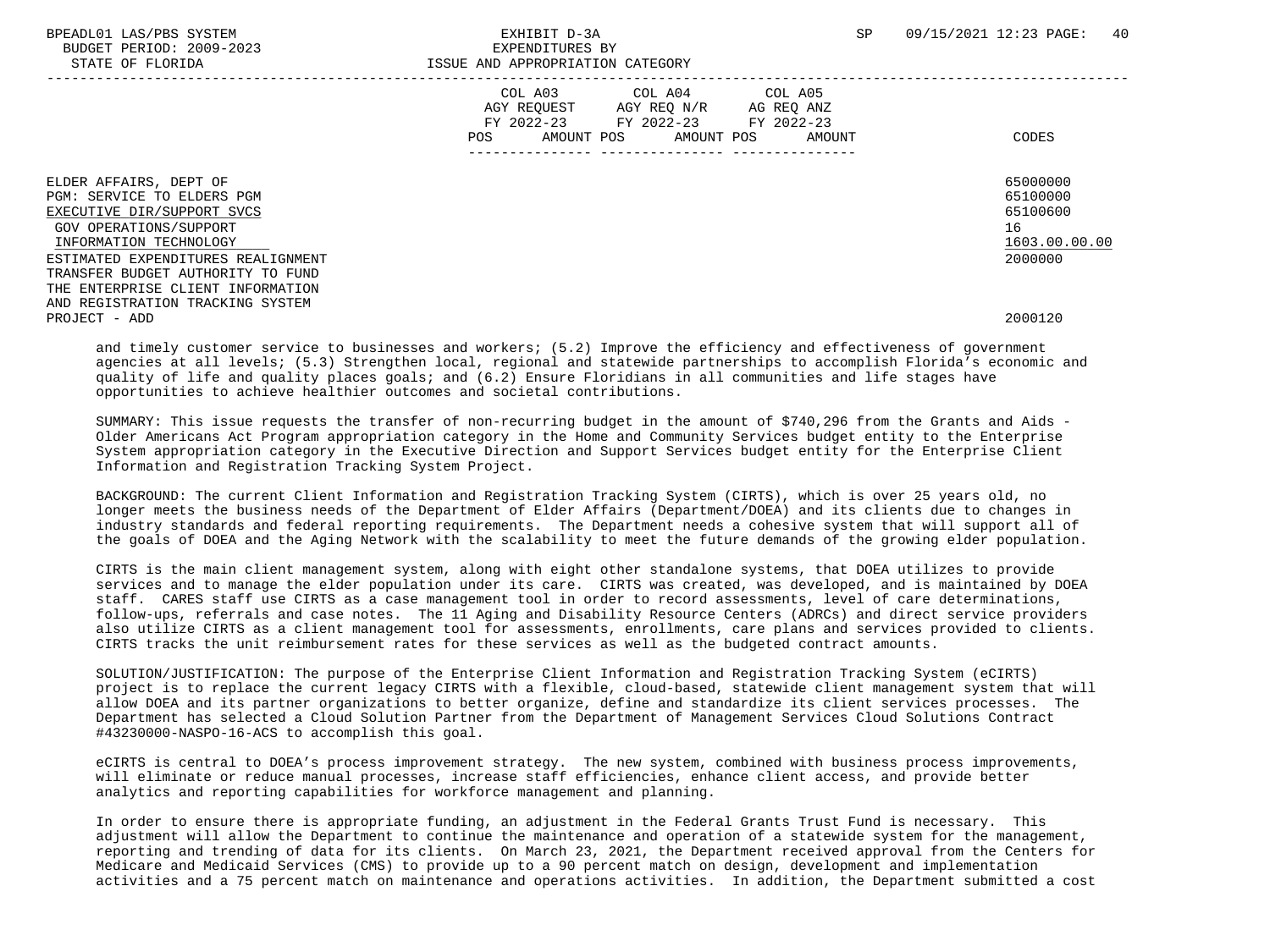BPEADL01 LAS/PBS SYSTEM  $\blacksquare$  EXHIBIT D-3A SP 09/15/2021 12:23 PAGE: 41 BUDGET PERIOD: 2009-2023 EXPENDITURES BY STATE OF FLORIDA **ISSUE AND APPROPRIATION CATEGORY**  ----------------------------------------------------------------------------------------------------------------------------------- COL A03 COL A04 AGY REQUEST AGY REQ N/R AG REQ ANZ FY 2022-23 FY 2022-23 FY 2022-23 POS AMOUNT POS AMOUNT POS AMOUNT CODES --------------- --------------- --------------- ELDER AFFAIRS, DEPT OF 65000000 ELDER AFFAIRS, DEPT OF 65000000 ENGLACIÓN EN ARTE OF 1999 EN 1999 EN 1999 EN 1<br>PGM: SERVICE TO ELDERS PGM PGM: SERVICE TO ELDERS PGM<br>EXECUTIVE DIR/SUPPORT SVCS 65100000<br>EXECUTIVE DIR/SUPPORT SVCS EXECUTIVE DIR/SUPPORT SVCS GOV OPERATIONS/SUPPORT 16  $\frac{\text{INFORMATION Technology}}{\text{1000000}}~~\frac{1603.00}{2000000}~~\frac{1603.00}{2000000}~~\frac{1603.00}{2000000}~~\frac{1603.00}{2000000}~~\frac{1603.00}{2000000}~~\frac{1603.00}{2000000}~~\frac{1603.00}{2000000}~~\frac{1603.00}{2000000}~~\frac{1603.00}{200000}~~\frac{1603.00}{200000}~~\$ ESTIMATED EXPENDITURES REALIGNMENT TRANSFER BUDGET AUTHORITY TO FUND THE ENTERPRISE CLIENT INFORMATION AND REGISTRATION TRACKING SYSTEM PROJECT - ADD 2000120

 allocation methodology based on the client populations supported by the current CIRTS. The identified populations that will benefit from the new eCIRTS functionalities consist of clients in the Florida General Revenue, Older Americans Act (OAA) and Medicaid programs. The cost allocation methodology was also approved by CMS.

 BUDGET IMPACT: This issue requests a non-recurring budget transfer in the amount of \$740,296 in the Federal Grants Trust Fund (2261) from the Grants and Aids - Older Americans Act Program (100604) appropriation category in the Home and Community Services (65100400) budget entity to the Enterprise System (100799) appropriation category in the Executive Direction and Support Services (65100600) budget entity since DOEA currently anticipates the utilization of its base budget for the OAA programs that will benefit from the system. The offset for this issue is in Issue Code 2000110.

## 65100600 - Executive Direction and Support Services Budget Entity ACT0340 - Information Technology - Network Operations

|                                                                    | RECURRING<br>FY 2022-23 | NON-RECURRING<br>FY 2022-23 | TOTAL<br>FY 2022-23 | ANNUALIZATION<br>FY 2023-24 |  |
|--------------------------------------------------------------------|-------------------------|-----------------------------|---------------------|-----------------------------|--|
| Enterprise System (100799)<br>Federal Grants Trust Fund (2261 - 3) | SO.                     | \$740.296                   | \$740.296           | \$0                         |  |
|                                                                    |                         |                             |                     |                             |  |
| Issue Total                                                        | SO.                     | \$740.296                   | \$740.296           | \$0                         |  |

| NONRECURRING EXPENDITURES<br>CLIENT INFORMATION AND REGISTRATION<br>TRACKING SYSTEM PROJECT |          |             | 2100000      |
|---------------------------------------------------------------------------------------------|----------|-------------|--------------|
| IMPLEMENTATION                                                                              |          |             | 2103071      |
| SPECIAL CATEGORIES                                                                          |          |             | 100000       |
| ENTERPRISE SYSTEM (ECIRTS)                                                                  |          |             | 100799       |
| GENERAL REVENUE FUND                                                                        | $-STATE$ | $432.007 -$ | 1000         |
|                                                                                             | $-MATCH$ | 430,913-    | 1000<br>- 2. |
| TOTAL GENERAL REVENUE FUND                                                                  |          | $862.920 -$ | 1000         |
|                                                                                             |          |             |              |
| OPERATIONS AND MAINT TF                                                                     | -FEDERL  | 887,779-    | 2516         |
|                                                                                             |          |             |              |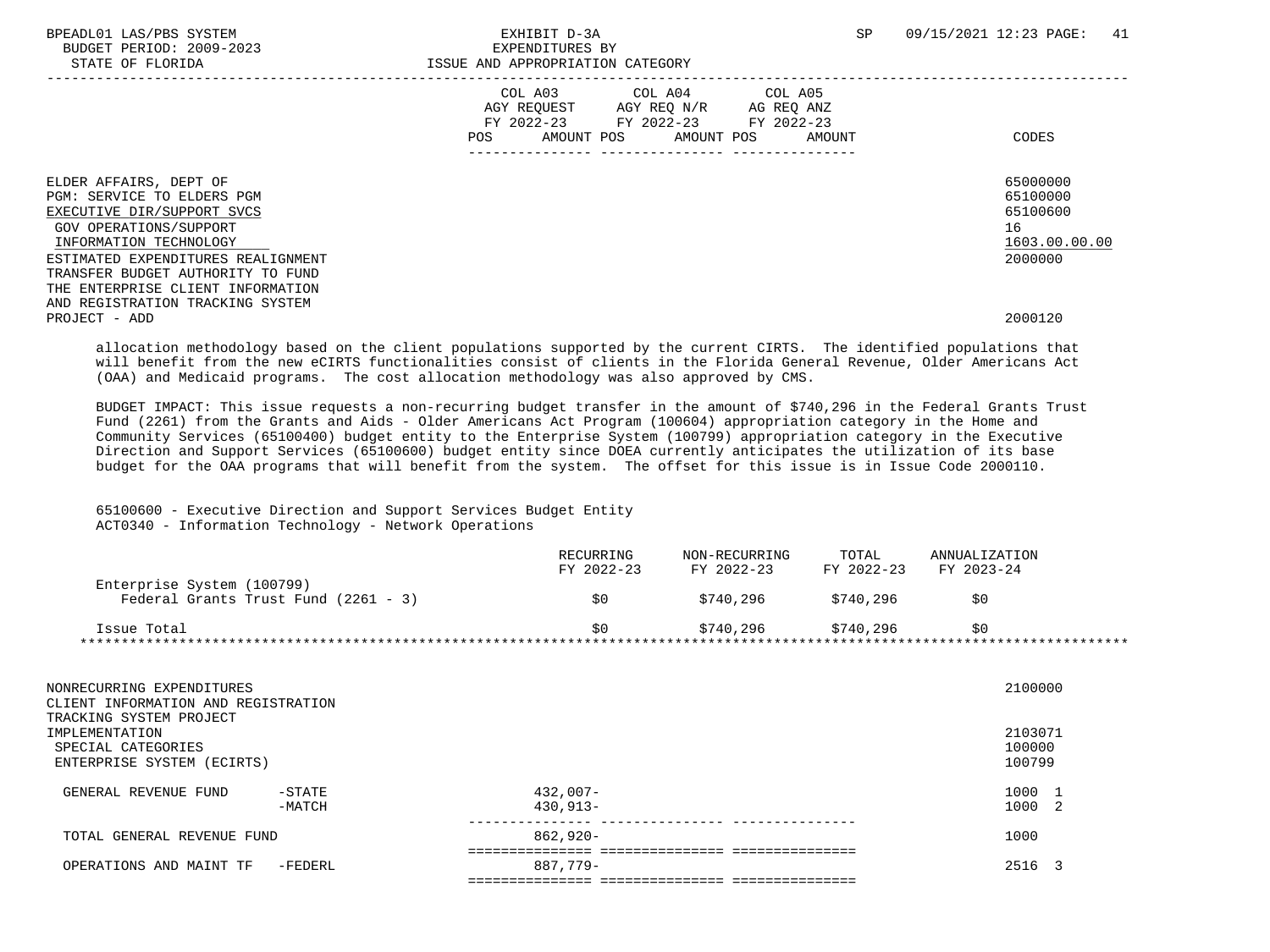BPEADL01 LAS/PBS SYSTEM EXHIBIT D-3A SP 09/15/2021 12:23 PAGE: 42 BUDGET PERIOD: 2009-2023 EXPENDITURES BY STATE OF FLORIDA **ISSUE AND APPROPRIATION CATEGORY**  ----------------------------------------------------------------------------------------------------------------------------------- COL A03 COL A04 COL A05 AGY REQUEST AGY REQ N/R AG REQ ANZ FY 2022-23 FY 2022-23 FY 2022-23 POS AMOUNT POS AMOUNT POS AMOUNT CODES --------------- --------------- ---------------

ELDER AFFAIRS, DEPT OF 65000000 ELDER AFFAIRS, DEPT OF 65000000 ENGLACIÓN EN ARTE OF 1999 EN 1999 EN 1999 EN 1<br>PGM: SERVICE TO ELDERS PGM PGM: SERVICE TO ELDERS PGM 65100000 EXECUTIVE DIR/SUPPORT SVCS GOV OPERATIONS/SUPPORT 16  $\frac{\text{INFORMATION}~\text{TECHNOLOGY}}{2100000} \qquad \qquad \frac{1603.00}{2100000}$ NONRECURRING EXPENDITURES CLIENT INFORMATION AND REGISTRATION TRACKING SYSTEM PROJECT IMPLEMENTATION 2103071 SPECIAL CATEGORIES 100000 PHOTOS (100000 PHOTOS SPECIAL CATEGORIES 100000 PHOTOS 100000 PHOTOS 100000 PHOTOS 100000 PHOTOS 100799 ENTERPRISE SYSTEM (ECIRTS) 100799 TOTAL APPRO............ =============== =============== ===============

|         |                                                            | 2103094                                                                          |
|---------|------------------------------------------------------------|----------------------------------------------------------------------------------|
|         |                                                            | 100000                                                                           |
|         |                                                            | 100799                                                                           |
|         |                                                            |                                                                                  |
|         |                                                            | 2261 3                                                                           |
|         |                                                            |                                                                                  |
|         |                                                            | 3620000                                                                          |
|         |                                                            |                                                                                  |
|         |                                                            | 36207C0                                                                          |
|         |                                                            | 100000                                                                           |
|         |                                                            | 100799                                                                           |
|         |                                                            |                                                                                  |
|         |                                                            | 1000 1                                                                           |
|         |                                                            | 1000 2                                                                           |
|         |                                                            | 1000                                                                             |
|         |                                                            |                                                                                  |
| 700,971 |                                                            | 2516 3                                                                           |
|         |                                                            |                                                                                  |
|         |                                                            |                                                                                  |
|         |                                                            |                                                                                  |
|         | $937,584-$<br>848,366<br>700,971<br>1,549,337<br>1,549,337 | 367,944 367,944<br>480,422 480,422<br>848,366<br>=============================== |

AGENCY ISSUE NARRATIVE:

TRANSFER BUDGET AUTHORITY TO FUND

2022-2023 BUDGET YEAR NARRATIVE: IT COMPONENT? YES

ISSUE TITLE: Enterprise Client Information and Registration Tracking System (eCIRTS) Project

 LINKAGE TO THE GOVERNOR'S PRIORITIES: Health Care - Promote innovation in healthcare that reduces the cost of medical procedures and services and increases access to care for Floridians; and Public Integrity - Promote greater transparency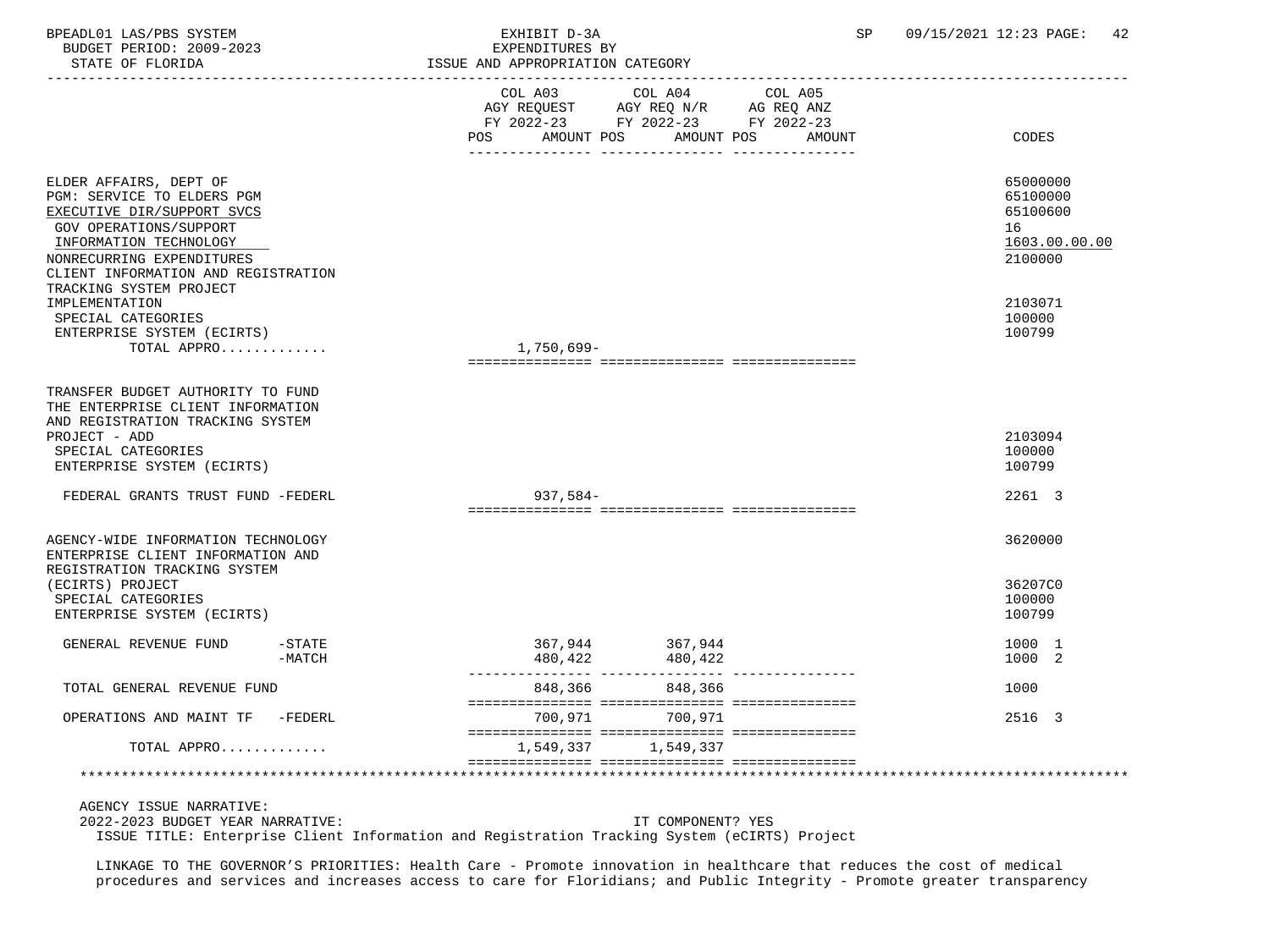BUDGET PERIOD: 2009-2023 EXPENDITURES BY

|                                                                                                                                                                                                                                                   | COL A03<br>COL A04<br>COL A05<br>AGY REQUEST<br>AGY REQ N/R<br>AG REQ ANZ<br>FY 2022-23<br>FY 2022-23<br>FY 2022-23<br>AMOUNT POS<br>AMOUNT POS<br>AMOUNT<br><b>POS</b> | CODES                                                              |
|---------------------------------------------------------------------------------------------------------------------------------------------------------------------------------------------------------------------------------------------------|-------------------------------------------------------------------------------------------------------------------------------------------------------------------------|--------------------------------------------------------------------|
| ELDER AFFAIRS, DEPT OF<br>PGM: SERVICE TO ELDERS PGM<br>EXECUTIVE DIR/SUPPORT SVCS<br>GOV OPERATIONS/SUPPORT<br>INFORMATION TECHNOLOGY<br>AGENCY-WIDE INFORMATION TECHNOLOGY<br>ENTERPRISE CLIENT INFORMATION AND<br>REGISTRATION TRACKING SYSTEM |                                                                                                                                                                         | 65000000<br>65100000<br>65100600<br>16<br>1603.00.00.00<br>3620000 |
| (ECIRTS) PROJECT                                                                                                                                                                                                                                  |                                                                                                                                                                         | 36207C0                                                            |

ISSUE AND APPROPRIATION CATEGORY

at all levels of government.

 FLORIDA STRATEGIC PLAN FOR ECONOMIC DEVELOPMENT: (4.2) Ensure state, regional and local agencies provide collaborative and timely customer service to businesses and workers; (5.2) Improve the efficiency and effectiveness of government agencies at all levels; (5.3) Strengthen local, regional and statewide partnerships to accomplish Florida's economic and quality of life and quality places goals; and (6.2) Ensure Floridians in all communities and life stages have opportunities to achieve healthier outcomes and societal contributions.

 SUMMARY: This issue requests \$1,549,337 in non-recurring funds for the fourth year of the Enterprise Client Information and Registration Tracking System project. The funding will allow the Department of Elder Affairs to continue with the replacement of a statewide system for the management, reporting and trending of data for its clients.

 BACKGROUND: The Department of Elder Affairs (Department/DOEA) provides services through the Aging Network which consists of the state's 11 Area Agencies on Aging (AAAs)/Aging and Disability Resource Centers (ADRCs) (AAA/ADRC), Lead Agencies, and local service providers. The Department also administers a wide range of programs, such as the Long-Term Care Ombudsman Program (LTCOP), Office of Public and Professional Guardians, Communities for a Lifetime, SHINE (Serving Health Insurance Needs of Elders), and CARES (Comprehensive Assessment and Review for Long-Term Care Services).

 Impeding DOEA's ability to meet a significant portion of its goals and objectives was a reliance on a preponderance of manual processes as well as antiquated hardware and software technologies, software design methodologies, and data exchange interfaces with external agencies. In addition, differing processes and associated data sets existed that were unique to divisions, AAAs/ADRCs, and Lead Agencies and operated without centralized enterprise standardization. This environment produced non-uniform, inefficient processes resulting in redundant, non-standardized data to stakeholders thereby creating a challenging environment within which to effectively collaborate and communicate information throughout DOEA and its partner agencies.

Overlying the issues of the current systems, the Department also identified four key strategic challenges.

- The proliferation of inefficient and redundant processes (manual and automated), along with the disparate supporting systems, databases and spreadsheets, exposed DOEA to operational challenges which have increased administrative and support costs while decreasing operational efficiency and effectiveness.
- The existing systems lacked efficient functionality that is available in current technologies and are insufficient to meet the changing needs and demands of staff and clients. This is primarily due to outdated, unsupported, and difficult to modify, enhance, and maintain technologies.
- The age of existing automated processes and the impact of a siloed implementation and operation have made these systems difficult to continue to support and less than ideal in terms of cost-effectiveness to maintain, change and operate.
- From an external perspective, state and federal legislative changes require DOEA to make frequent system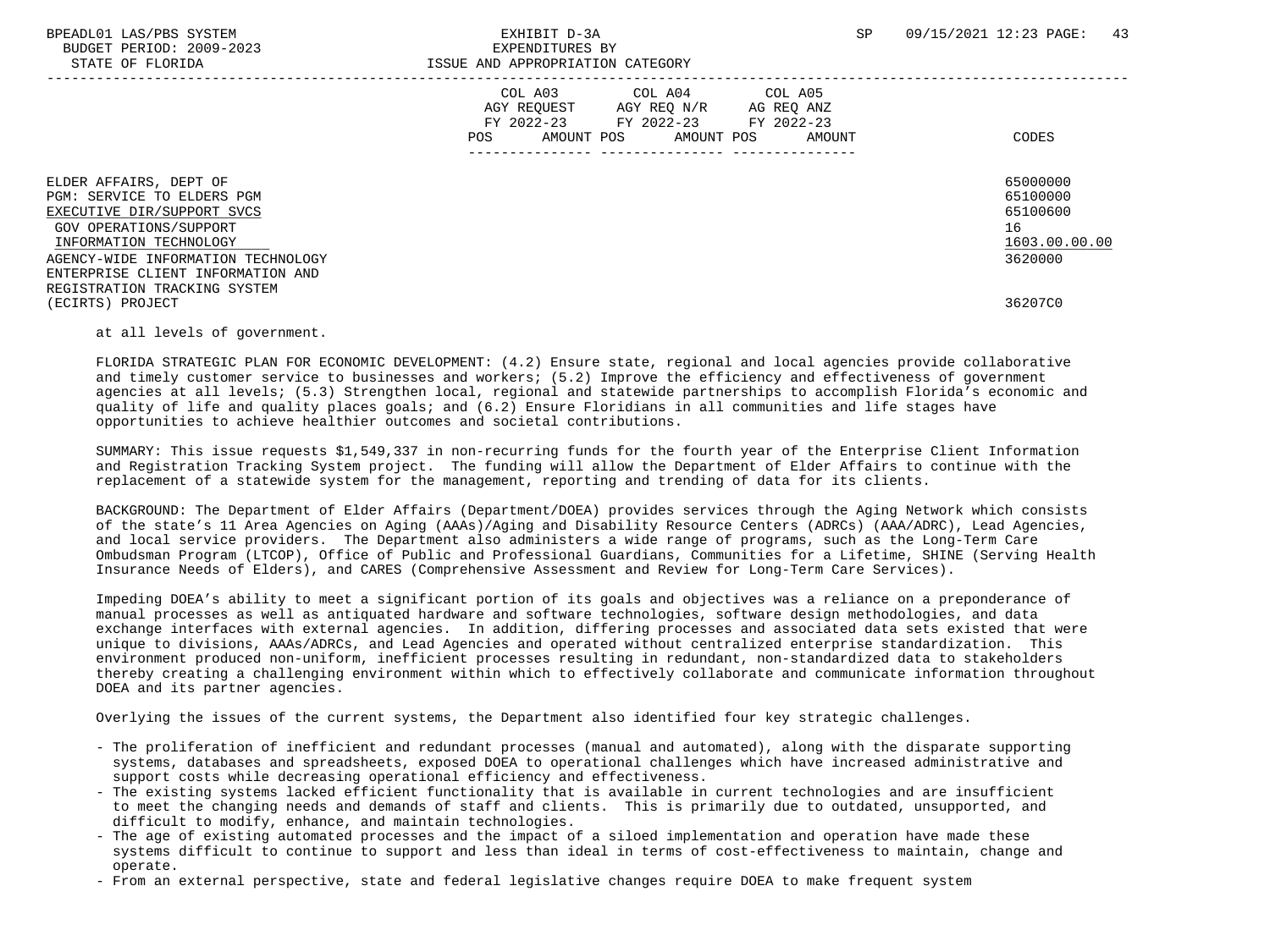|                                                                                                                                                                                                                   | COL A03<br>COL A04<br>AGY REQUEST<br>AGY REQ N/R<br>FY 2022-23<br>FY 2022-23 FY 2022-23<br>AMOUNT POS<br>AMOUNT POS<br>POS | COL A05<br>AG REQ ANZ<br>AMOUNT<br>CODES                           |
|-------------------------------------------------------------------------------------------------------------------------------------------------------------------------------------------------------------------|----------------------------------------------------------------------------------------------------------------------------|--------------------------------------------------------------------|
| ELDER AFFAIRS, DEPT OF<br>PGM: SERVICE TO ELDERS PGM<br>EXECUTIVE DIR/SUPPORT SVCS<br>GOV OPERATIONS/SUPPORT<br>INFORMATION TECHNOLOGY<br>AGENCY-WIDE INFORMATION TECHNOLOGY<br>ENTERPRISE CLIENT INFORMATION AND |                                                                                                                            | 65000000<br>65100000<br>65100600<br>16<br>1603.00.00.00<br>3620000 |
| REGISTRATION TRACKING SYSTEM<br>(ECIRTS) PROJECT                                                                                                                                                                  |                                                                                                                            | 36207C0                                                            |

 modifications. It has been difficult for the Department to be agile enough to address these changes with outdated, inflexible and expensive-to-modify technologies.

 In order to overcome the aforementioned system issues, to provide a foundation for future needs, and to effectively serve the elder population of Florida, DOEA is replacing its antiquated, siloed architecture with an enterprise-class system by leveraging business process reengineering that enables:

- Seamless sharing of data as appropriate among partners in the Aging Network;
- Real-time or near real-time exchange and processing of data;
- Implementation of an enterprise system that relies more on configuration than custom coding;
- Standardized workflow for DOEA and contractor staff; and
- Enhanced security for protection of sensitive or confidential data.

 The current Client Information and Registration Tracking System (CIRTS), which is over 25 years old, no longer meets the business needs of DOEA and its clients due to changes in industry standards and federal reporting requirements. The Department needs a cohesive system that will support all of the goals of DOEA and the Aging Network with the scalability to meet the future demands of the growing elder population.

 CIRTS is the main client management system, along with eight other standalone systems, that DOEA utilizes to provide services and to manage the elder population under its care. CIRTS was created, was developed, and is maintained by DOEA staff. CARES staff use CIRTS as a case management tool in order to record assessments, level of care determinations, follow-ups, referrals and case notes. The 11 ADRCs and direct service providers also utilize CIRTS as a client management tool for assessments, enrollments, care plans and services provided to clients. CIRTS tracks the unit reimbursement rates for these services as well as the budgeted contract amounts.

A recent CIRTS survey to the Aging Network revealed that the top three unmet needs for CIRTS were:

- Enhanced functionality such as the improved ability to search fields or to make the application mobile device-friendly;
- Capturing and sharing additional data; and
- Making the system more user-friendly.

 In addition to collecting client data, the system is needed to measure program performance, quality, and cost-effectiveness and to ensure the effective and efficient delivery of high-quality services to clients. For example, there is no systematic confirmation of service authorizations or alerts provided to DOEA or the consumer if a provider fails to provide services which can possibly indicate fraudulent activity. The potential for additional fraud, waste and abuse are also of concern in other areas in which the Department must be able to effectively address, manage and resolve. Finally, the tracking of provider delivery of services via data reporting is essential to ensure that providers' invoices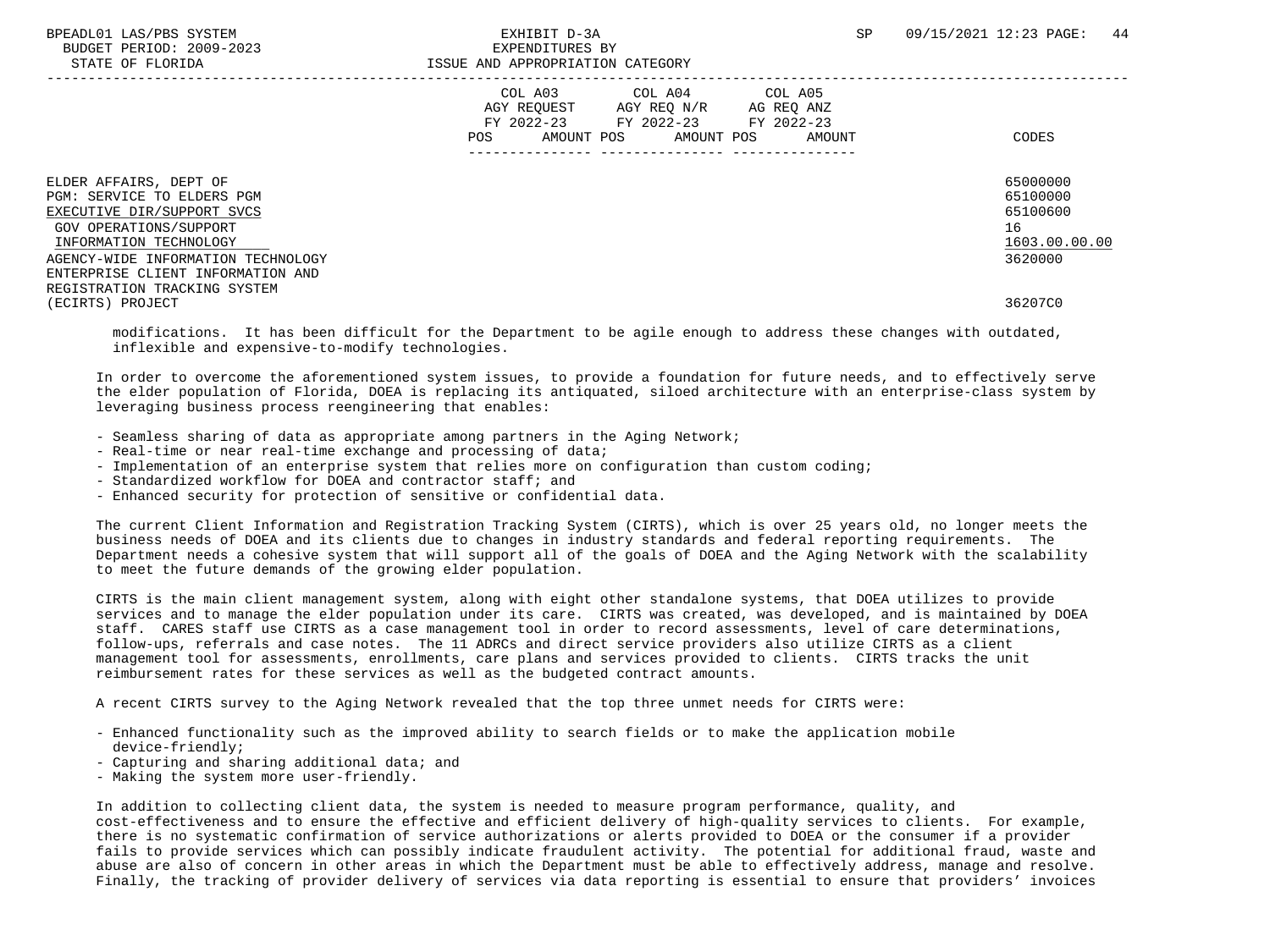|                                                                                                                                                                                                                   | COL A03 COL A04<br>COL A05<br>AGY REQUEST AGY REQ N/R<br>AG REQ ANZ<br>FY 2022-23 FY 2022-23 FY 2022-23<br>AMOUNT POS<br>POS<br>AMOUNT POS<br>AMOUNT<br>----------------------------------- | CODES                                                              |
|-------------------------------------------------------------------------------------------------------------------------------------------------------------------------------------------------------------------|---------------------------------------------------------------------------------------------------------------------------------------------------------------------------------------------|--------------------------------------------------------------------|
| ELDER AFFAIRS, DEPT OF<br>PGM: SERVICE TO ELDERS PGM<br>EXECUTIVE DIR/SUPPORT SVCS<br>GOV OPERATIONS/SUPPORT<br>INFORMATION TECHNOLOGY<br>AGENCY-WIDE INFORMATION TECHNOLOGY<br>ENTERPRISE CLIENT INFORMATION AND |                                                                                                                                                                                             | 65000000<br>65100000<br>65100600<br>16<br>1603.00.00.00<br>3620000 |
| REGISTRATION TRACKING SYSTEM<br>(ECIRTS) PROJECT                                                                                                                                                                  |                                                                                                                                                                                             | 36207C0                                                            |

and expected improvements in the clients' skills and abilities are tracked and analyzed.

 SOLUTION/JUSTIFICATION: The purpose of the Enterprise Client Information and Registration Tracking System (eCIRTS) project is to replace the current legacy CIRTS with a flexible, cloud-based, statewide client management system that will allow DOEA and its partner organizations to better organize, define and standardize its client services processes. The Department has selected a Cloud Solution Partner from the Department of Management Services Cloud Solutions Contract #43230000-NASPO-16-ACS to accomplish this goal.

 The overall scope of the eCIRTS project includes encompassing core Older Americans Act and General Revenue funded programs, such as the Alzheimer's Disease Initiative (ADI), Community Care for the Elderly (CCE) and Home Care for the Elderly (HCE), as well as data migration for clients in these programs. The scope also entails delivering the remaining eCIRTS functionalities which include:

- CARES processes;

- Replacement of the ADRC integrated resource searching and public facing online resource directory;
- Quality and contract monitoring;
- Automated AAA Area Plans;
- Operational reporting; and
- Integrations with other state data systems.

 eCIRTS is central to DOEA's process improvement strategy. The new system, combined with business process improvements, will eliminate or reduce manual processes, increase staff efficiencies, enhance client access, and provide better analytics and reporting capabilities for workforce management and planning.

 The Department anticipates an overall net tangible benefit for this project, and the benefits realized by the State of Florida are reflected in the Fiscal Year 2022-2023 Schedule IV-B. At a high level, the benefits to implementing eCIRTS are:

- Implementation of a centralized client data management system with master data management;
- Enhanced functionality for mobile access to systems and information;
- Enhanced workflow and workforce management capabilities that increase intra- and inter-departmental collaboration;
- Addition of advanced reporting and analytics functionality; and
- Improved system scalability to accommodate increased resource capacity needs, improved system modularity, and extensibility with a business rules engine to expand system functionality.

 The eCIRTS project will be implemented in two stages. The first stage has already been completed and primarily consisted of analyzing the process flows; validating system interfaces; performing a market analysis for a "best value" solution; and recommending a solution.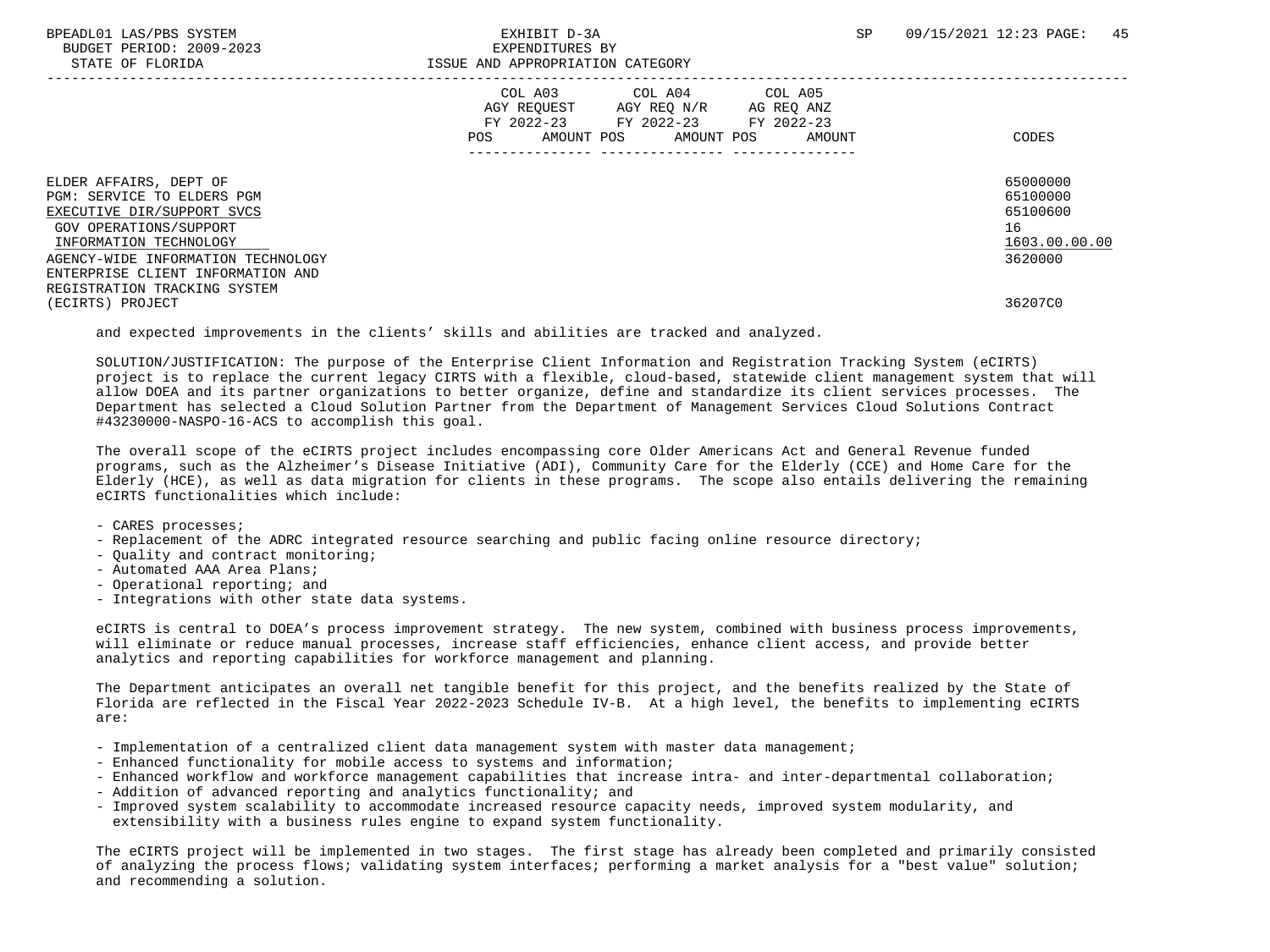BPEADL01 LAS/PBS SYSTEM  $\blacksquare$  SA SPEADL01 LAS/PBS SYSTEM  $\blacksquare$  46 BUDGET PERIOD: 2009-2023 EXPENDITURES BY STATE OF FLORIDA **ISSUE AND APPROPRIATION CATEGORY**  ----------------------------------------------------------------------------------------------------------------------------------- COL A03 COL A04 AGY REQUEST AGY REQ N/R AG REQ ANZ FY 2022-23 FY 2022-23 FY 2022-23 POS AMOUNT POS AMOUNT POS AMOUNT CODES --------------- --------------- --------------- ELDER AFFAIRS, DEPT OF 65000000 ELDER AFFAIRS, DEPT OF 65000000 ELDER AFFAIRS, DEPT OF 65000000 ELDER AFFAIRS<br>PGM: SERVICE TO ELDERS PGM PGM: SERVICE TO ELDERS PGM<br>EXECUTIVE DIR/SUPPORT SVCS 65100000<br>EXECUTIVE DIR/SUPPORT SVCS EXECUTIVE DIR/SUPPORT SVCS GOV OPERATIONS/SUPPORT 16  $\frac{\text{INFORMATION Technology}}{\text{111}\qquad \text{1603.00}} \qquad \qquad \frac{1603.00}{3620000} \qquad \qquad \frac{1603.00}{3620000}$ AGENCY-WIDE INFORMATION TECHNOLOGY ENTERPRISE CLIENT INFORMATION AND REGISTRATION TRACKING SYSTEM (ECIRTS) PROJECT 36207C0

 The second stage consists of two phases. Phase I of the project is estimated to be completed during Fiscal Year 2021-2022 and mainly includes documenting the requirements; completing the development phase; migrating the data; and performing an end to end testing. Approval of the solution design for Phase II is also planned for Fiscal Year 2021-2022.

 The completion of Phase II of the project is scheduled for Fiscal Year 2022-2023. The main milestones consist of completing the development phase; configuring the remaining solution components; deploying the system's interface; and performing an end to end testing. In more detail, the planned activities for this issue will follow.

- \$1,887,508.00 Annual Cloud Services Fees: Includes the annual subscription fee to the selected vendor's software suite that is delivered as Software as a Service (SaaS). Cloud Services also include hosting services, disaster recovery, client support and ongoing software enhancements.
- \$ 137,500.00 Annual Managed Support Services Fees: Provides DOEA with a set number of the selected vendor's professional service hours annually (post-go-live) to use to address the Department's requests for assistance. These related tasks can include custom report development, system administration, system configuration/ongoing optimization, consultation, periodic "refresher" training, assistance deploying new software versions, and other tasks as requested by DOEA.
- \$ 103,125.00 Annual Interface Assurance Fees: Provides DOEA with a set number of the selected vendor's professional service hours annually to update the various integrations as ongoing changes and updates are required for maintenance purposes.
- \$ 5,500.00 Cloud Services Advanced Reporting: Provides report writers with access to full report writing capabilities in order to create custom, ad-hoc reports. Access is granted by the Advanced Reporting Module, which is a fully integrated ad-hoc/custom report development tool, and is provided as part of the selected vendor's cloud services.
- \$ 156,000.00 Project Manager: Responsible for working with DOEA and project staff to address organizational change management issues. The individual will coordinate with the Department on any needed business process engineering efforts, which include designing any new business processes in support of the system and assisting with the integration of the process changes into the organization.

Providing funds for this issue will allow the Department to:

 - Meet the deadline for new reporting and data sets established by the federal Administration for Community Living;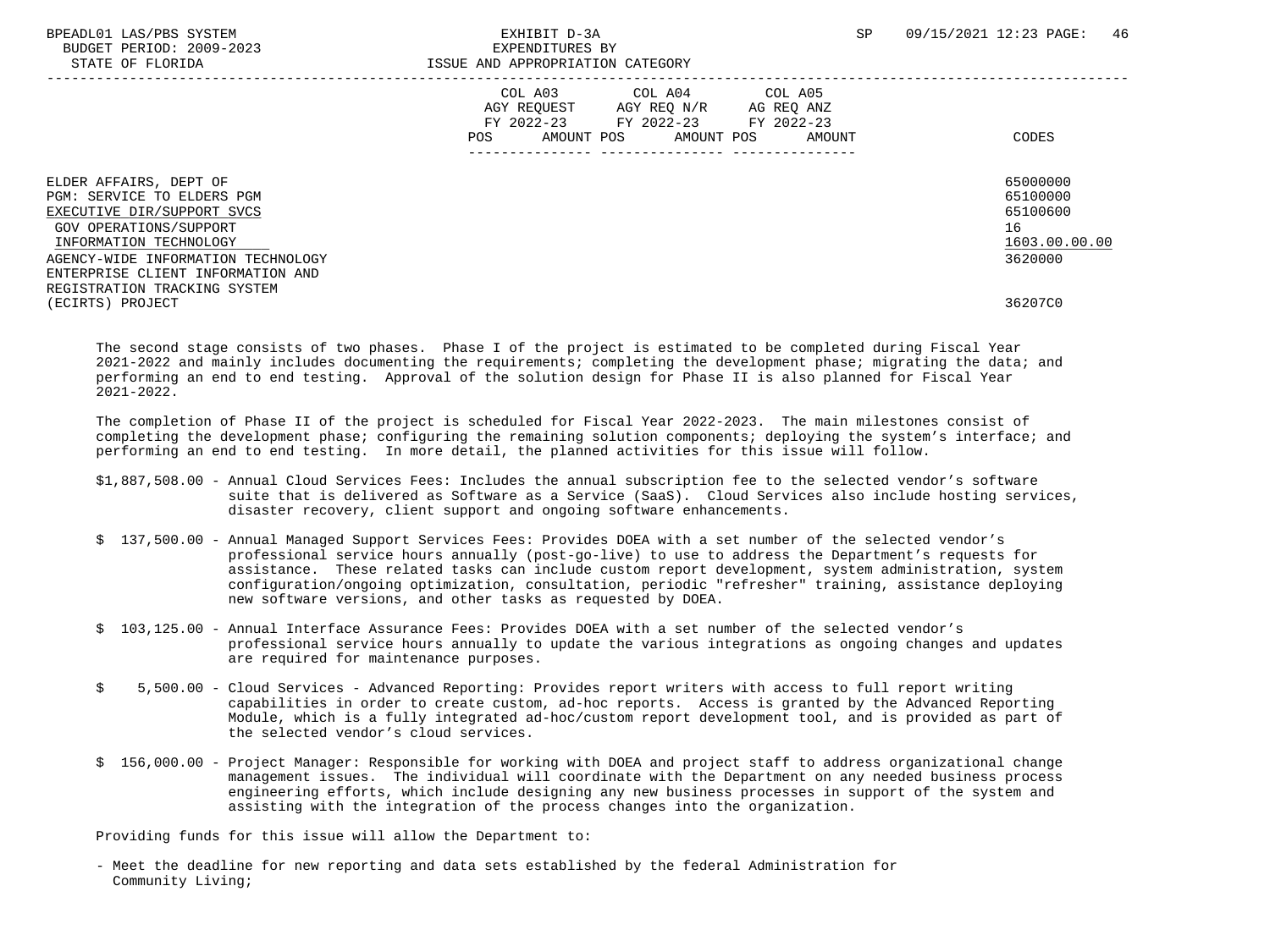|                                                                                                                                                                                                                                                   | COL A03<br>COL A04<br>COL A05<br>AGY REQUEST AGY REQ N/R<br>AG REQ ANZ<br>FY 2022-23<br>FY 2022-23<br>FY 2022-23<br>AMOUNT POS<br>AMOUNT POS<br>POS.<br>AMOUNT | CODES                                                              |
|---------------------------------------------------------------------------------------------------------------------------------------------------------------------------------------------------------------------------------------------------|----------------------------------------------------------------------------------------------------------------------------------------------------------------|--------------------------------------------------------------------|
| ELDER AFFAIRS, DEPT OF<br>PGM: SERVICE TO ELDERS PGM<br>EXECUTIVE DIR/SUPPORT SVCS<br>GOV OPERATIONS/SUPPORT<br>INFORMATION TECHNOLOGY<br>AGENCY-WIDE INFORMATION TECHNOLOGY<br>ENTERPRISE CLIENT INFORMATION AND<br>REGISTRATION TRACKING SYSTEM |                                                                                                                                                                | 65000000<br>65100000<br>65100600<br>16<br>1603.00.00.00<br>3620000 |
| (ECIRTS) PROJECT                                                                                                                                                                                                                                  |                                                                                                                                                                | 36207C0                                                            |
| - Enhance intra-departmental and interagency workflow functionality;<br>- Decrease data entry processing time;                                                                                                                                    |                                                                                                                                                                |                                                                    |

- Eliminate duplicate data entry within disparate systems;
- Consolidate client central records;
- Improve data reporting and analytics;
- Migrate towards paperless processes; and
- Increase the ability for staff efficiencies and accountability.

 BUDGET IMPACT: This issue requests non-recurring funds in the amount of \$1,549,337 [\$848,366 in the General Revenue Fund (1000) and \$700,971 in the Operations and Maintenance Trust Fund (2516)] in the Enterprise System (100799) appropriation category in the Executive Direction and Support Services (65100600) budget entity. On March 23, 2021, the Department received approval from the Centers for Medicare and Medicaid Services (CMS) to provide up to a 90 percent match on design, development and implementation activities and a 75 percent match on maintenance and operations activities. In addition, the Department submitted a cost allocation methodology based on the client populations supported by the current CIRTS. The identified populations that will benefit from the new eCIRTS functionalities consist of clients in the Florida General Revenue, Older Americans Act (OAA) and Medicaid programs. The cost allocation methodology was also approved by CMS.

 The additional non-recurring budget of \$740,296, which is needed for the maintenance and operation of the system, is transferred from the Grants and Aids - Older Americans Act Program (100604) appropriation category in the Home and Community Services (65100400) budget entity to the Enterprise System (100799) appropriation category in the Executive Direction and Support Services (65100600) budget entity in Issue Codes 2000110 and 2000120, respectively, since DOEA currently anticipates the utilization of its base budget for the OAA programs that will benefit from the system.

 65100600 - Executive Direction and Support Services Budget Entity ACT0340 - Information Technology - Network Operations

|                                                  | RECURRING<br>FY 2022-23 | NON-RECURRING<br>FY 2022-23 | TOTAL<br>FY 2022-23 | ANNUALIZATION<br>FY 2023-24 |
|--------------------------------------------------|-------------------------|-----------------------------|---------------------|-----------------------------|
| Enterprise System (100799)                       |                         |                             |                     |                             |
| General Revenue Fund (1000 - 1)                  | S0                      | 367.944                     | \$367.944           | S0                          |
| General Revenue Fund (1000 - 2)                  | \$0                     | 480,422<br>S.               | \$480.422           | \$0                         |
| Operations and Maintenance Trust Fund (2516 - 3) | \$0                     | 700,971                     | \$ 700.971          | S0                          |
| Issue Total                                      | S0                      | \$1,549,337                 | \$1,549,337         | \$0                         |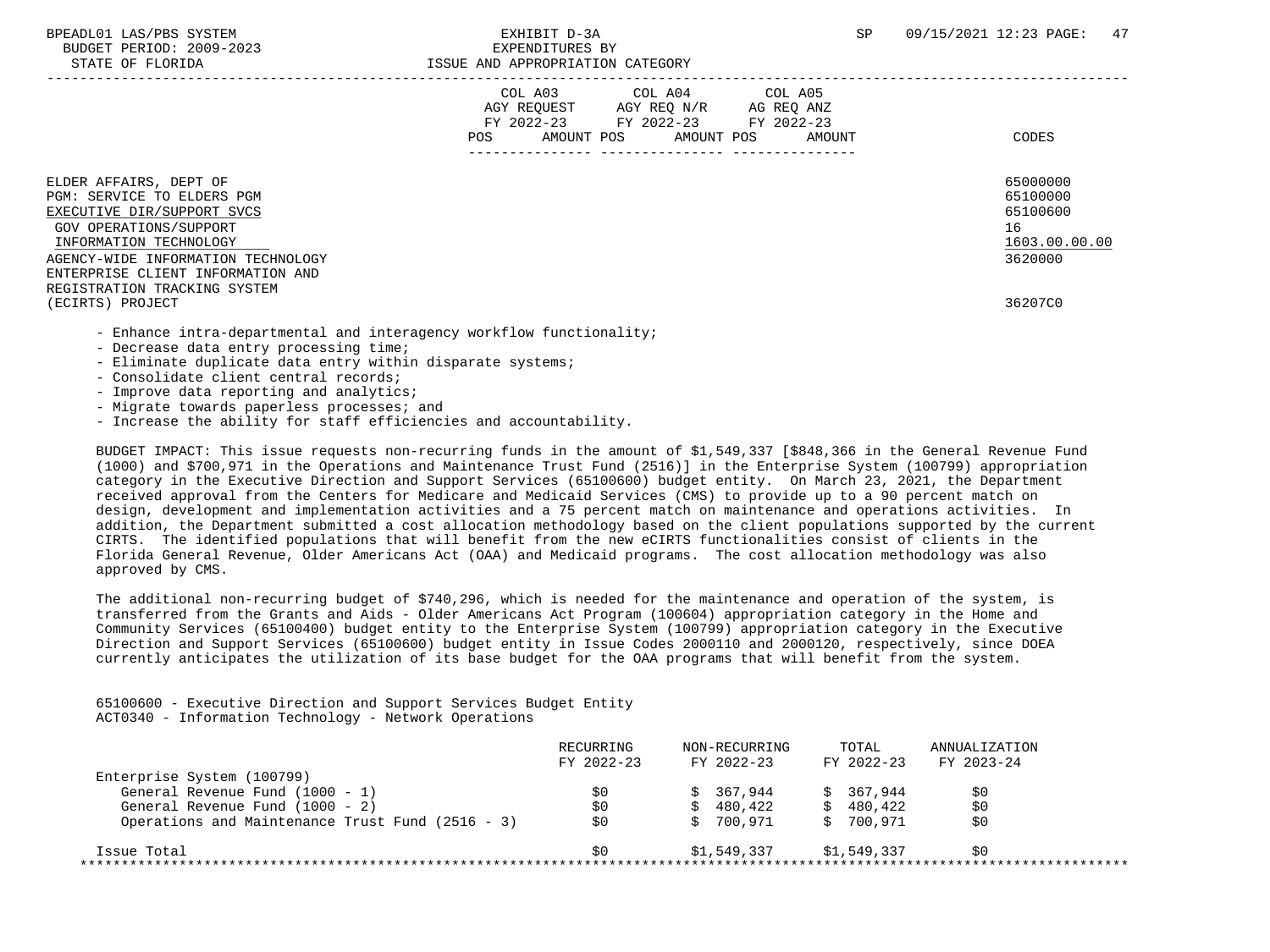BPEADL01 LAS/PBS SYSTEM  $\blacksquare$  SPEADL01 LAS/PBS SYSTEM  $\blacksquare$  3A SP 09/15/2021 12:23 PAGE: 48 BUDGET PERIOD: 2009-2023 EXPENDITURES BY STATE OF FLORIDA **ISSUE AND APPROPRIATION CATEGORY**  ----------------------------------------------------------------------------------------------------------------------------------- COL A03 COL A04 AGY REQUEST AGY REQ N/R AG REQ ANZ FY 2022-23 FY 2022-23 FY 2022-23 POS AMOUNT POS AMOUNT POS AMOUNT CODES --------------- --------------- --------------- ELDER AFFAIRS, DEPT OF 65000000 ELDER AFFAIRS, DEPT OF 65000000 ELDER AFFAIRS, DEPT OF 65000000 ELDER AFFAIRS<br>PGM: SERVICE TO ELDERS PGM PGM: SERVICE TO ELDERS PGM<br>EXECUTIVE DIR/SUPPORT SVCS 65100000 CONSUMING THE SUPPORT OF STATES OF STATES AND RESERVED ASSESSED AND RESIDU EXECUTIVE DIR/SUPPORT SVCS GOV OPERATIONS/SUPPORT 16<br>
INFORMATION TECHNOLOGY 1603.00.00 POLOGY 1603.00.00 POLOGY 1603.00.00 POLOGY 1603.00.00  $\frac{\text{INFORMATION TECHNOLOGY}}{\text{GENCY-WIDE INFORMATION TECHNOLOGY}}$ AGENCY-WIDE INFORMATION TECHNOLOGY CYBERSECURITY - CLOUD-FIRST - ENTERPRISE BANDWIDTH INCREASE **1999 - 1999 - 1999 - 1999 - 1999 - 1999 - 1999 - 1999 - 1999 - 1999 - 1999 - 199**<br>Spectal Categories 100000 SPECIAL CATEGORIES 100000 POSTAGORIES AND SERVICES AND SERVICES AND SERVICES AND SERVICES AND SERVICES AND SERVICES CONTRACTED SERVICES 100777 GENERAL REVENUE FUND -STATE  $243,000$  10,000 1000 1000 1 =============== =============== ===============

 AGENCY ISSUE NARRATIVE: 2022-2023 BUDGET YEAR NARRATIVE: IT COMPONENT? YES

ISSUE TITLE: Cybersecurity - Cloud-First - Enterprise Bandwidth Increase

 LINKAGE TO THE GOVERNOR'S PRIORITIES: Health Care - Promote innovation in healthcare that reduces the cost of medical procedures and services and increases access to care for Floridians; and Public Integrity - Promote greater transparency at all levels of government.

\*\*\*\*\*\*\*\*\*\*\*\*\*\*\*\*\*\*\*\*\*\*\*\*\*\*\*\*\*\*\*\*\*\*\*\*\*\*\*\*\*\*\*\*\*\*\*\*\*\*\*\*\*\*\*\*\*\*\*\*\*\*\*\*\*\*\*\*\*\*\*\*\*\*\*\*\*\*\*\*\*\*\*\*\*\*\*\*\*\*\*\*\*\*\*\*\*\*\*\*\*\*\*\*\*\*\*\*\*\*\*\*\*\*\*\*\*\*\*\*\*\*\*\*\*\*\*

 FLORIDA STRATEGIC PLAN FOR ECONOMIC DEVELOPMENT: (4.2) Ensure state, regional and local agencies provide collaborative and timely customer service to businesses and workers; (5.2) Improve the efficiency and effectiveness of government agencies at all levels; (5.3) Strengthen local, regional and statewide partnerships to accomplish Florida's economic and quality of life and quality places goals; and (6.2) Ensure Floridians in all communities and life stages have opportunities to achieve healthier outcomes and societal contributions.

 SUMMARY: This issue requests \$243,000, of which \$10,000 is non-recurring funds, to increase the bandwidth for the Department of Elder Affairs in order to comply with information technology standards as outlined in Chapter 282, Florida Statutes, and Chapter 60GG-2, Florida Administrative Code.

 BACKGROUND: The purpose of the Bureau of Information Technology (BIT) within the Department of Elder Affairs (Department/DOEA) is to develop, maintain, and procure information technology resources for DOEA. One way in which this is accomplished is by analyzing and refining business processes; automating business processes; supporting and managing the computing environment; developing computer software, computer hardware, and software procurement; ensuring that federal and state security and compliance standards are met; and ensuring that the Department's information technology resources are cloud-centric and interoperable.

 Currently, the Department's bandwidth is insufficient to support a proactive cybersecurity posture as well as ongoing initiatives to serve and protect older Floridians efficiently and effectively. Insufficient bandwidth creates cybersecurity risks by hindering the appropriate management of technology resources, delivery of an acceptable end-user experience, and assurance of network resilience. In addition, insufficient bandwidth contributes to a loss of productivity thereby delaying screening, assessment, service delivery, and support to Florida's older adults as well as their families and caregivers; it has also prevented DOEA from upgrading other mission-critical technology resources.

SOLUTION/JUSTIFICATION: The current appropriation level for the Department does not support the necessary bandwidth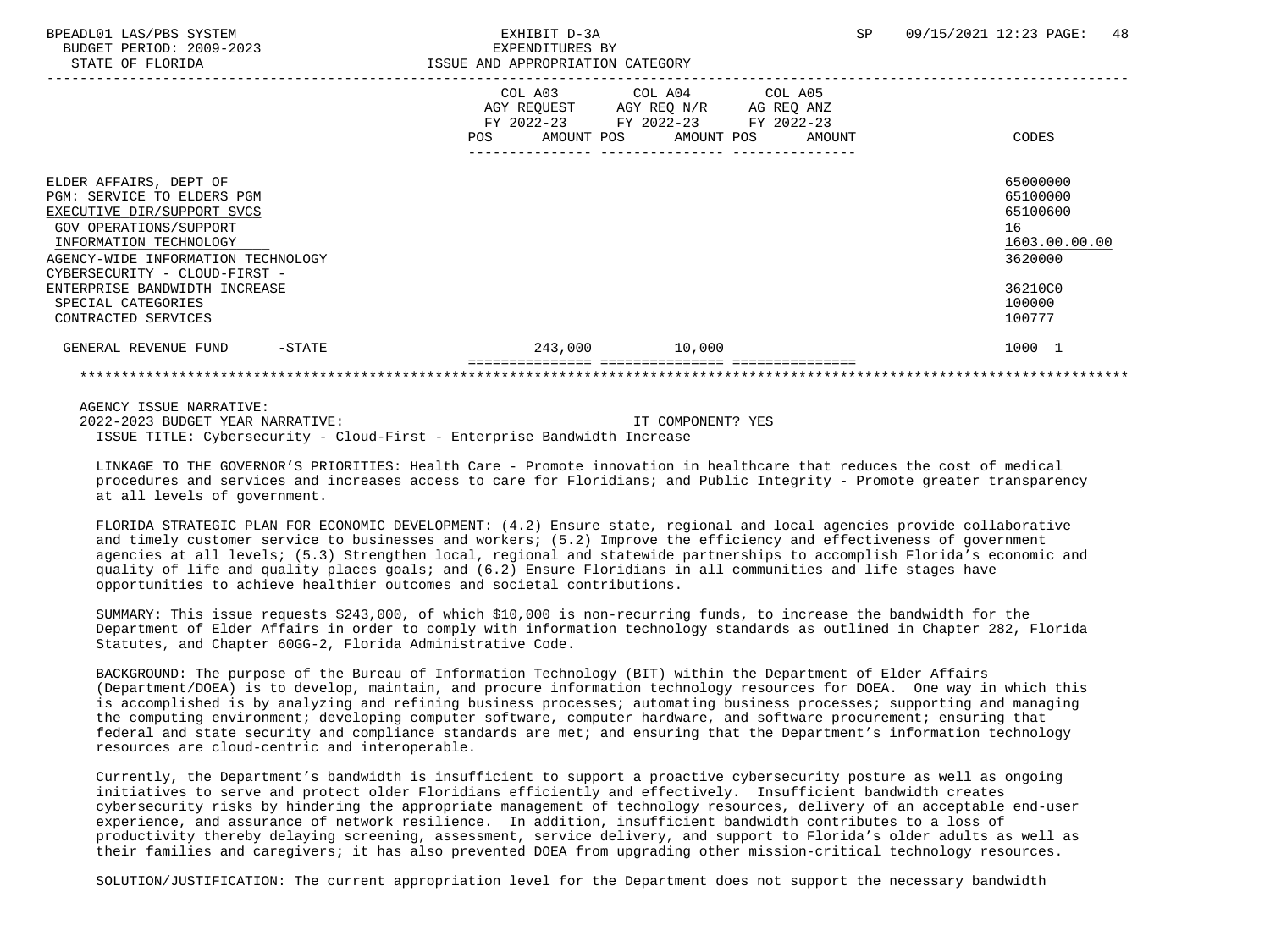BUDGET PERIOD: 2009-2023 EXPENDITURES BY

|                                                                                                                                                                                                               | COL A03<br>COL A04<br>COL A05<br>AGY REQUEST<br>AGY REQ N/R<br>AG REQ ANZ<br>FY 2022-23<br>FY 2022-23<br>FY 2022-23<br>AMOUNT POS<br>AMOUNT POS<br>AMOUNT<br>POS. | CODES                                                              |
|---------------------------------------------------------------------------------------------------------------------------------------------------------------------------------------------------------------|-------------------------------------------------------------------------------------------------------------------------------------------------------------------|--------------------------------------------------------------------|
| ELDER AFFAIRS, DEPT OF<br>PGM: SERVICE TO ELDERS PGM<br>EXECUTIVE DIR/SUPPORT SVCS<br>GOV OPERATIONS/SUPPORT<br>INFORMATION TECHNOLOGY<br>AGENCY-WIDE INFORMATION TECHNOLOGY<br>CYBERSECURITY - CLOUD-FIRST - |                                                                                                                                                                   | 65000000<br>65100000<br>65100600<br>16<br>1603.00.00.00<br>3620000 |
| ENTERPRISE BANDWIDTH INCREASE                                                                                                                                                                                 |                                                                                                                                                                   | 36210C0                                                            |

 increase. Therefore, DOEA is requesting additional budget authority for the increase which will create a proactive cybersecurity posture, facilitate efficient and effective service and protection of older Floridians, and support the upgrade of other mission-critical technology resources.

 A bandwidth increase for the Department will support one megabyte (MB) per allocated position. This per position allocation will ensure that DOEA's network has sufficient bandwidth to relieve the current operational interruptions, mitigate cybersecurity risks through appropriate management of technology resources, support the expansion of cloud-centric, digital processes and resources, and support the implementation of a statewide unified communications (UC) telecommunications solution. This request takes into account the historical evolution of operations and the upward trend in complaints regarding network performance over the past five years. The request of one MB per position is calculated based on usage trends for: the appropriate management of technology resources, uploading and downloading of information stored in the cloud, accessing cloud-hosted systems, and recommended capacity to support the UC telecommunications.

The breakdown of the cost for this request will follow.

\$233,000 - Annual recurring cost for the bandwidth upgrade.

\$ 10,000 - Non-recurring cost to establish services at DOEA's south Florida locations.

 The return on investment for this issue will be realized by a decrease in the exposure to incidents of breach, loss, or misuse of older Floridians and State of Florida employees protected information; financial liability associated with incidents of breach, loss, or misuse; ongoing operational degradation; and delays in screening, assessment, service, and support of Florida's older adults.

 BUDGET IMPACT: This issue requests \$243,000, of which \$10,000 is non-recurring funds, in the Contracted Services (100777) appropriation category in the General Revenue Fund (1000) in the Executive Direction and Support Services (65100600) budget entity. Two issues are dependent on this request; they are Issue Code 36220C0 (Network Infrastructure Upgrade and Managed Services) and Issue Code 36225C0 (Statewide Unified Communications - Voice Over Internet Protocol Upgrade).

 65100600 - Executive Direction and Support Services Budget Entity ACT0340 - Information Technology - Network Operations

|                                                                 | RECURRING<br>FY 2022-23 | NON-RECURRING<br>FY 2022-23 | TOTAL<br>FY 2022-23 | ANNUALIZATION<br>FY 2023-24 |
|-----------------------------------------------------------------|-------------------------|-----------------------------|---------------------|-----------------------------|
| Contracted Services (100777)<br>General Revenue Fund (1000 - 1) | \$233,000               | \$10,000                    | \$243,000           | \$0                         |
| Issue Total                                                     | \$233.000               | \$10.000                    | \$243.000           | \$0                         |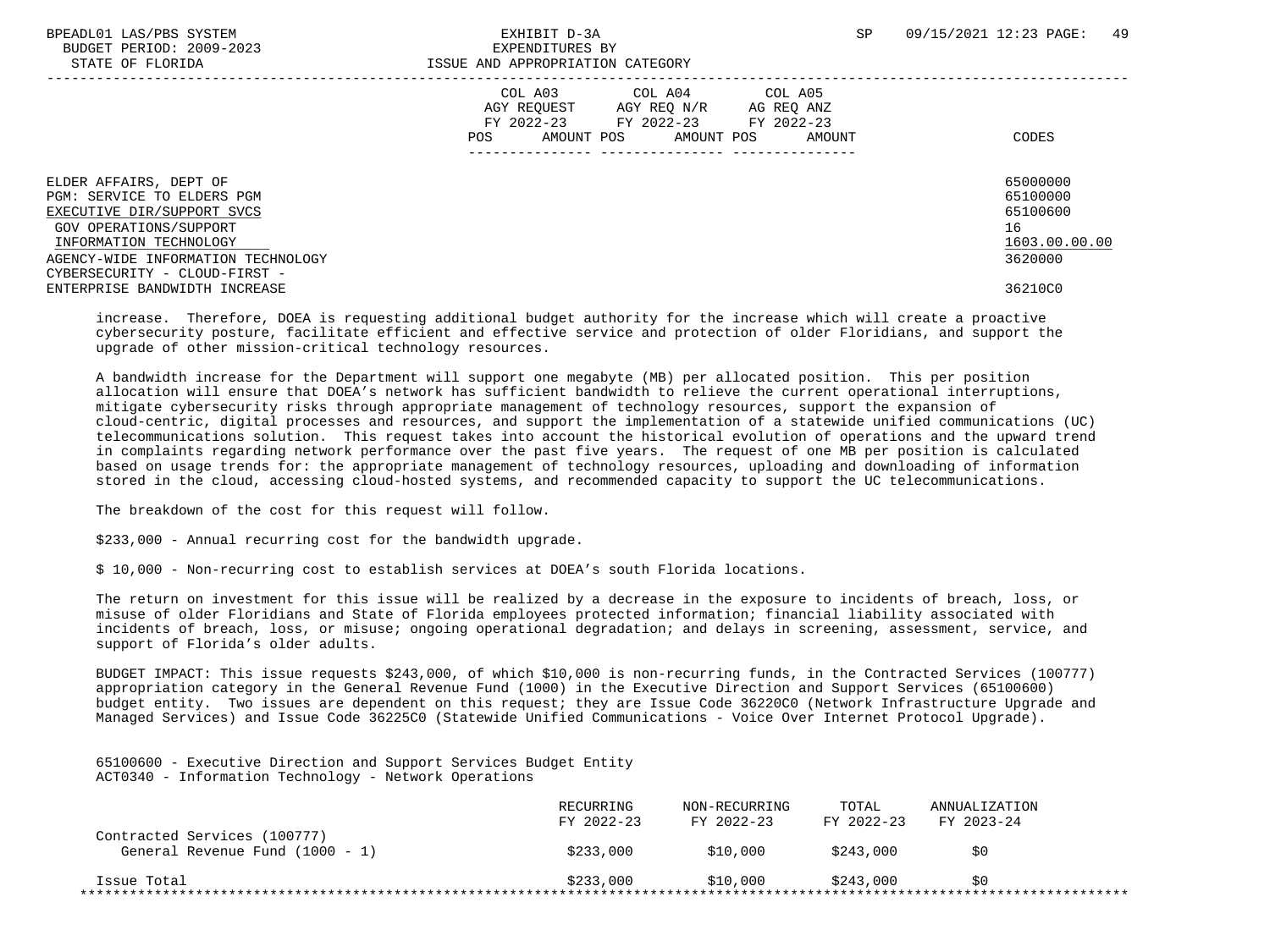BPEADL01 LAS/PBS SYSTEM EXHIBIT D-3A SP 09/15/2021 12:23 PAGE: 50 BUDGET PERIOD: 2009-2023 EXPENDITURES BY STATE OF FLORIDA **ISSUE AND APPROPRIATION CATEGORY**  ----------------------------------------------------------------------------------------------------------------------------------- COL A03 COL A04 COL A05 AGY REQUEST AGY REQ N/R AG REQ ANZ FY 2022-23 FY 2022-23 FY 2022-23 POS AMOUNT POS AMOUNT POS AMOUNT CODES --------------- --------------- --------------- ELDER AFFAIRS, DEPT OF 65000000 PGM: SERVICE TO ELDERS PGM<br>EXECUTIVE DIR/SUPPORT SVCS 65100000 CONSUMING THE SUPPORT OF STATES OF STATES AND RESERVED ASSESSED AND RESIDU EXECUTIVE DIR/SUPPORT SVCS GOV OPERATIONS/SUPPORT 16<br>
INFORMATION TECHNOLOGY 1603.00.00 POLOGY 1603.00.00 POLOGY 1603.00.00 POLOGY 1603.00.00 INFORMATION TECHNOLOGY 1603.00.00.00 \_\_\_\_\_\_\_\_\_\_\_\_\_\_\_\_\_\_\_\_\_\_\_\_\_\_ \_\_\_\_\_\_\_\_\_\_\_\_\_ AGENCY-WIDE INFORMATION TECHNOLOGY INCREMENTAL HARDWARE REFRESH 36215C0 EXPENSES 040000 GENERAL REVENUE FUND -STATE  $227,000$   $20,000$   $20,000$   $1000$   $1$  =============== =============== =============== \*\*\*\*\*\*\*\*\*\*\*\*\*\*\*\*\*\*\*\*\*\*\*\*\*\*\*\*\*\*\*\*\*\*\*\*\*\*\*\*\*\*\*\*\*\*\*\*\*\*\*\*\*\*\*\*\*\*\*\*\*\*\*\*\*\*\*\*\*\*\*\*\*\*\*\*\*\*\*\*\*\*\*\*\*\*\*\*\*\*\*\*\*\*\*\*\*\*\*\*\*\*\*\*\*\*\*\*\*\*\*\*\*\*\*\*\*\*\*\*\*\*\*\*\*\*\*

 AGENCY ISSUE NARRATIVE: 2022-2023 BUDGET YEAR NARRATIVE: IT COMPONENT? YES ISSUE TITLE: Incremental Hardware Refresh

 LINKAGE TO THE GOVERNOR'S PRIORITIES: Health Care - Promote innovation in healthcare that reduces the cost of medical procedures and services and increases access to care for Floridians; and Public Integrity - Promote greater transparency at all levels of government.

 FLORIDA STRATEGIC PLAN FOR ECONOMIC DEVELOPMENT: (4.2) Ensure state, regional and local agencies provide collaborative and timely customer service to businesses and workers; (5.2) Improve the efficiency and effectiveness of government agencies at all levels; (5.3) Strengthen local, regional and statewide partnerships to accomplish Florida's economic and quality of life and quality places goals; and (6.2) Ensure Floridians in all communities and life stages have opportunities to achieve healthier outcomes and societal contributions.

 SUMMARY: This issue requests \$227,000, of which \$20,000 is non-recurring funds, to replace the hardware at the Department of Elder Affairs in order to comply with information technology standards as outlined in Chapter 282, Florida Statutes, and Chapter 60GG-2, Florida Administrative Code.

 BACKGROUND: The purpose of the Bureau of Information Technology (BIT) within the Department of Elder Affairs (Department/DOEA) is to develop, maintain, and procure information technology resources for DOEA. One way in which this is accomplished is by providing Tier 1 and Tier 2 support of the Department's information technology resources, including but not limited to, hardware, software, and various peripherals; diagnosing and resolving reported issues or escalating support requests to the appropriate resource(s) in order to resolve the reported issues; and ensuring that federal and state security and compliance standards are met. This technical support is provided to the Department's Headquarters and field offices as well as to the 11 Area Agencies on Aging and their provider networks.

 Currently, the Department has information technology hardware in circulation beyond the useful life of the equipment thus resulting in poor performance for end-users, an increased number of support calls, and an increased work effort to manage the functionality of the equipment. Therefore, all desktops, laptops, tablets and peripherals are due for replacement.

 Due to the age of the equipment, there is an increased security risk which can impact the efficient, effective and secure support of Florida's older adults as well as their families and caregivers. Equipment beyond its useful life significantly contributes to operational interruptions; security vulnerabilities; and inefficiencies in the input, output, processing, assessing, medical determination, and referral of client, family and caregiver information for services and support.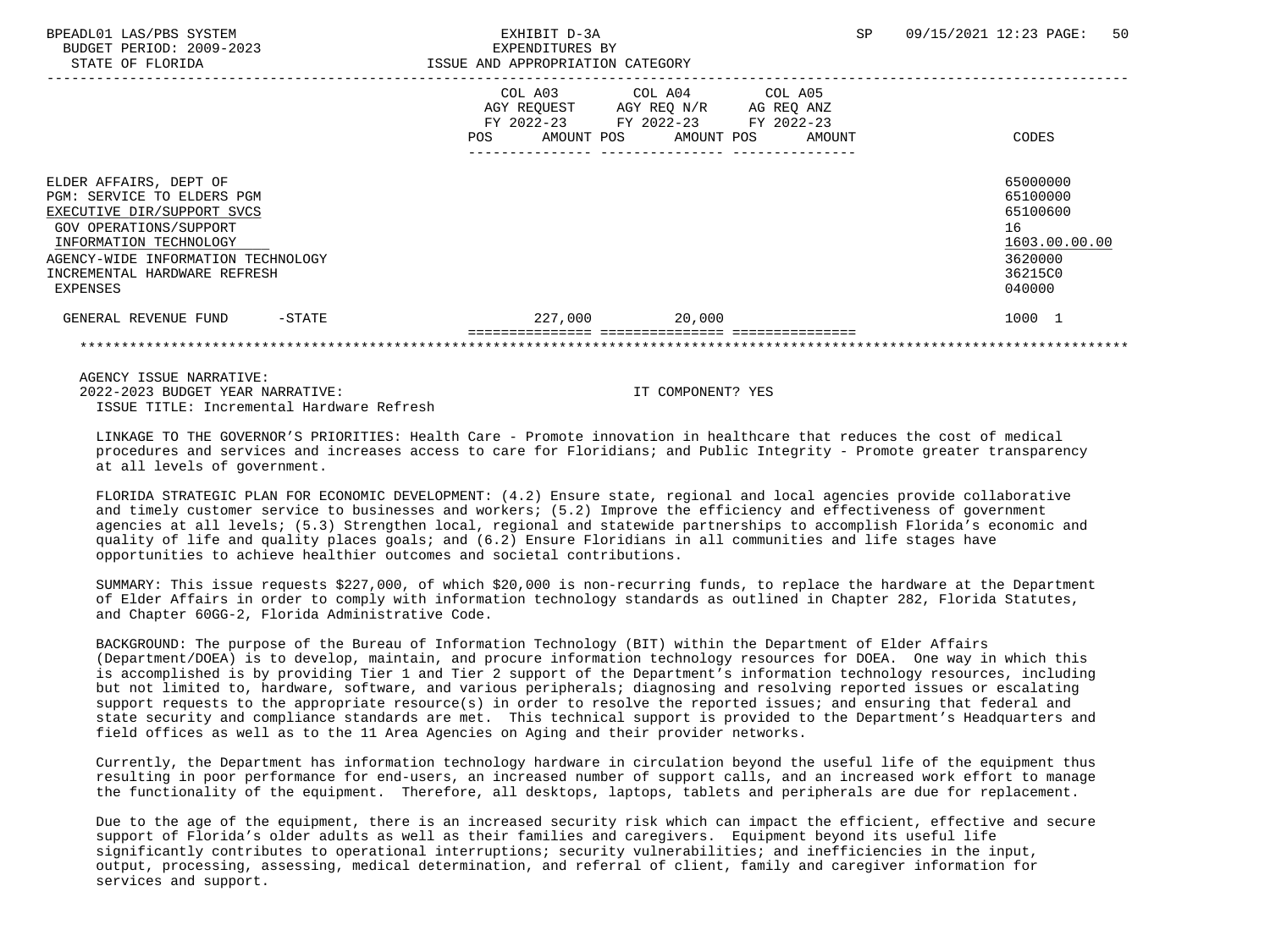|                                                                                                                                                                                                              | COL A03<br>COL A04<br>COL A05<br>AGY REQUEST<br>AGY REO N/R<br>AG REO ANZ<br>FY 2022-23<br>FY 2022-23<br>FY 2022-23<br>AMOUNT POS<br>AMOUNT<br><b>POS</b><br>AMOUNT POS | CODES                                                                         |
|--------------------------------------------------------------------------------------------------------------------------------------------------------------------------------------------------------------|-------------------------------------------------------------------------------------------------------------------------------------------------------------------------|-------------------------------------------------------------------------------|
| ELDER AFFAIRS, DEPT OF<br>PGM: SERVICE TO ELDERS PGM<br>EXECUTIVE DIR/SUPPORT SVCS<br>GOV OPERATIONS/SUPPORT<br>INFORMATION TECHNOLOGY<br>AGENCY-WIDE INFORMATION TECHNOLOGY<br>INCREMENTAL HARDWARE REFRESH |                                                                                                                                                                         | 65000000<br>65100000<br>65100600<br>16<br>1603.00.00.00<br>3620000<br>36215C0 |

 SOLUTION/JUSTIFICATION: In order to address the security risks and inefficiencies, replacement of the Department's hardware is necessary. The requested funding will enable DOEA to purchase equipment with the necessary specifications in order to support a proactive computing performance for its end-users. The Department will also be able to establish and maintain a technology hardware replacement schedule which will start over at Year 1 after Year 3. An outline of the schedule will follow.

- Year 1: \$227,000 \$60,000 is requested to support the purchase of hardware requiring advanced specifications (40 units). \$167,000 is requested to support the purchase of hardware requiring standard specifications to support DOEA's end-users (164 units) along with any necessary peripherals.
- Year 2: \$207,000 \$207,000 is requested to support the purchase of hardware requiring standard specifications to support DOEA's end-users (204 units) along with any necessary peripherals.
- Year 3: \$207,000 \$207,000 is requested to support the purchase of hardware requiring standard specifications to support DOEA's end-users (204 units) along with any necessary peripherals.
- Total: \$641,000 An incremental replacement approach will cost \$641,000 during each 3-year cycle.

 The return on investment for this issue will be realized by an increase in the effectiveness and efficiency of technology resources, greater productivity of end-users, a reduction in support calls, and delivery of services to Florida's senior population, the Aging Network and other stakeholders in a timely manner.

 BUDGET IMPACT: This issue requests \$227,000, of which \$20,000 is non-recurring funds, in the Expenses (040000) appropriation category in the General Revenue Fund (1000) in the Executive Direction and Support Services (65100600) budget entity.

 65100600 - Executive Direction and Support Services Budget Entity ACT0350 - Information Technology - Desktop Support

|                                                        | RECURRING<br>FY 2022-23 | NON-RECURRING<br>FY 2022-23 | TOTAL<br>FY 2022-23 | ANNUALIZATION<br>FY 2023-24 |  |
|--------------------------------------------------------|-------------------------|-----------------------------|---------------------|-----------------------------|--|
| Expenses $(040000)$<br>General Revenue Fund (1000 - 1) | \$207,000               | \$20,000                    | \$227,000           | \$0                         |  |
| Issue Total                                            | \$207,000               | \$20,000                    | \$227,000           | SO                          |  |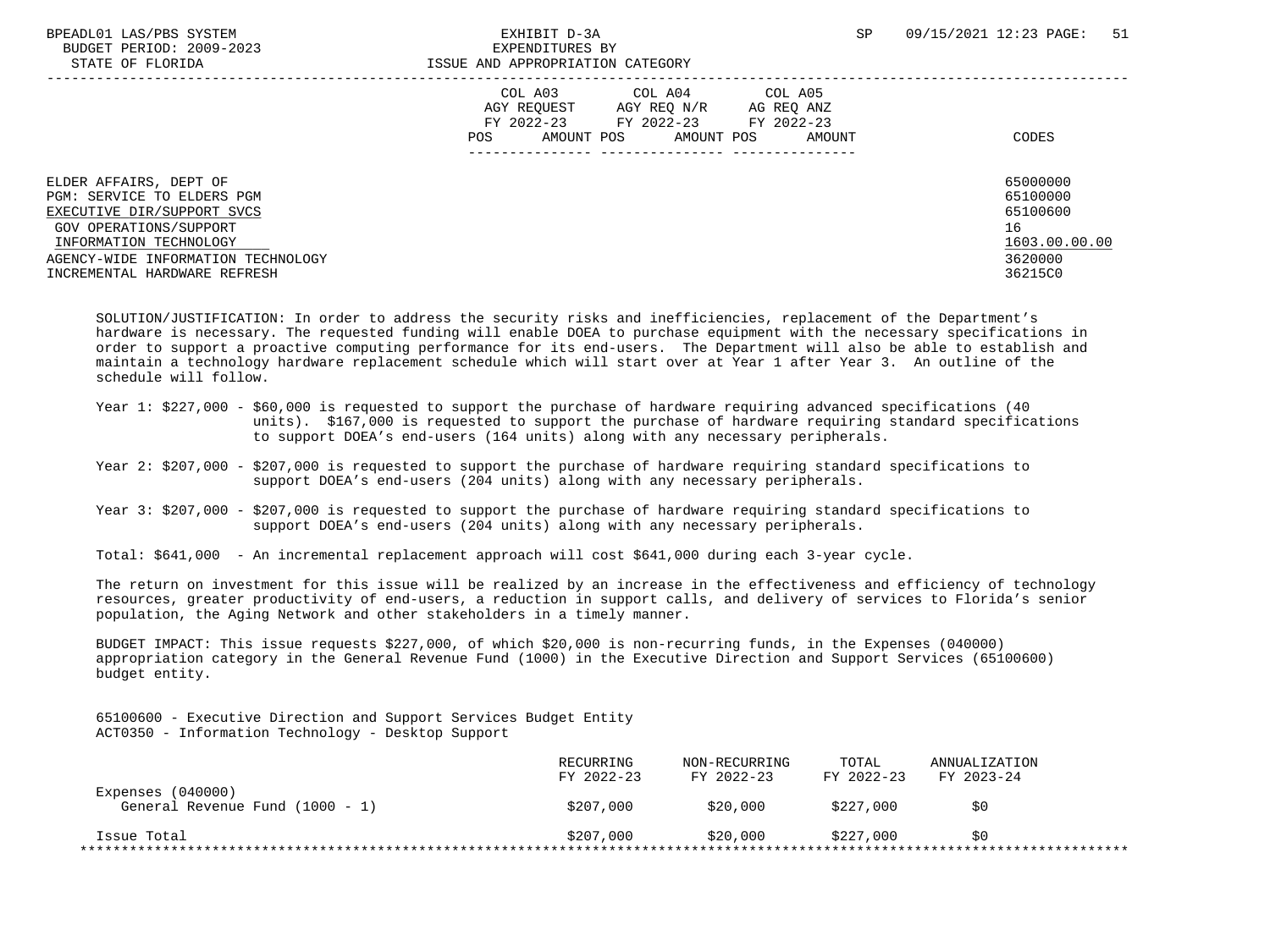|                                    | AGY REQUEST<br>FY 2022-23 FY 2022-23 | COL A03 COL A04 COL A05<br>AGY REQ N/R AG REQ ANZ<br>FY 2022-23 |        |               |
|------------------------------------|--------------------------------------|-----------------------------------------------------------------|--------|---------------|
|                                    | <b>POS</b><br>AMOUNT POS             | AMOUNT POS                                                      | AMOUNT | CODES         |
|                                    |                                      |                                                                 |        |               |
| ELDER AFFAIRS, DEPT OF             |                                      |                                                                 |        | 65000000      |
| PGM: SERVICE TO ELDERS PGM         |                                      |                                                                 |        | 65100000      |
| EXECUTIVE DIR/SUPPORT SVCS         |                                      |                                                                 |        | 65100600      |
| GOV OPERATIONS/SUPPORT             |                                      |                                                                 |        | 16            |
| INFORMATION TECHNOLOGY             |                                      |                                                                 |        | 1603.00.00.00 |
| AGENCY-WIDE INFORMATION TECHNOLOGY |                                      |                                                                 |        | 3620000       |
| NETWORK INFRASTRUCTURE UPGRADE AND |                                      |                                                                 |        |               |
| MANAGED SERVICES                   |                                      |                                                                 |        | 36220C0       |
| SPECIAL CATEGORIES                 |                                      |                                                                 |        | 100000        |
| CONTRACTED SERVICES                |                                      |                                                                 |        | 100777        |
| GENERAL REVENUE FUND<br>$-$ STATE  | 517,600                              | 517,600                                                         |        | 1000 1        |
|                                    |                                      |                                                                 |        |               |

 AGENCY ISSUE NARRATIVE: 2022-2023 BUDGET YEAR NARRATIVE: IT COMPONENT? YES ISSUE TITLE: Network Infrastructure Upgrade and Managed Services

 LINKAGE TO THE GOVERNOR'S PRIORITIES: Health Care - Promote innovation in healthcare that reduces the cost of medical procedures and services and increases access to care for Floridians; and Public Integrity - Promote greater transparency at all levels of government.

 FLORIDA STRATEGIC PLAN FOR ECONOMIC DEVELOPMENT: (4.2) Ensure state, regional and local agencies provide collaborative and timely customer service to businesses and workers; (5.2) Improve the efficiency and effectiveness of government agencies at all levels; (5.3) Strengthen local, regional and statewide partnerships to accomplish Florida's economic and quality of life and quality places goals; and (6.2) Ensure Floridians in all communities and life stages have opportunities to achieve healthier outcomes and societal contributions.

 SUMMARY: This issue requests \$517,600 in non-recurring funds for a network infrastructure upgrade and managed services at the Department of Elder Affairs in order to comply with information technology standards as outlined in Chapter 282, Florida Statutes, and Chapter 60GG-2, Florida Administrative Code.

 BACKGROUND: The purpose of the Bureau of Information Technology (BIT) within the Department of Elder Affairs (Department/DOEA) is to develop, maintain, and procure information technology resources for DOEA. One way in which this is accomplished is by analyzing and refining business processes; automating business processes; supporting and managing the computing environment; developing computer software, computer hardware, and software procurement; ensuring that federal and state security and compliance standards are met; and ensuring that the Department's information technology resources are cloud-centric and interoperable.

 The Department's network infrastructure, which includes firewalls, switches, wireless access points, and uninterruptible power supplies, has reached the end of support life (EOSL), no longer supports DOEA's current and future business needs, and is no longer in compliance with the National Institute of Standards and Technology (NIST) controls which are:

- PR.AC-5: Protect network integrity while incorporating network segregation and segmentation where appropriate;
- PR.IP-1: Create and maintain a baseline configuration of information technology and industrial control systems which incorporates security principles;
- PR.MA-2: Approve, encrypt, log and perform remote maintenance of organizational assets in a manner that prevents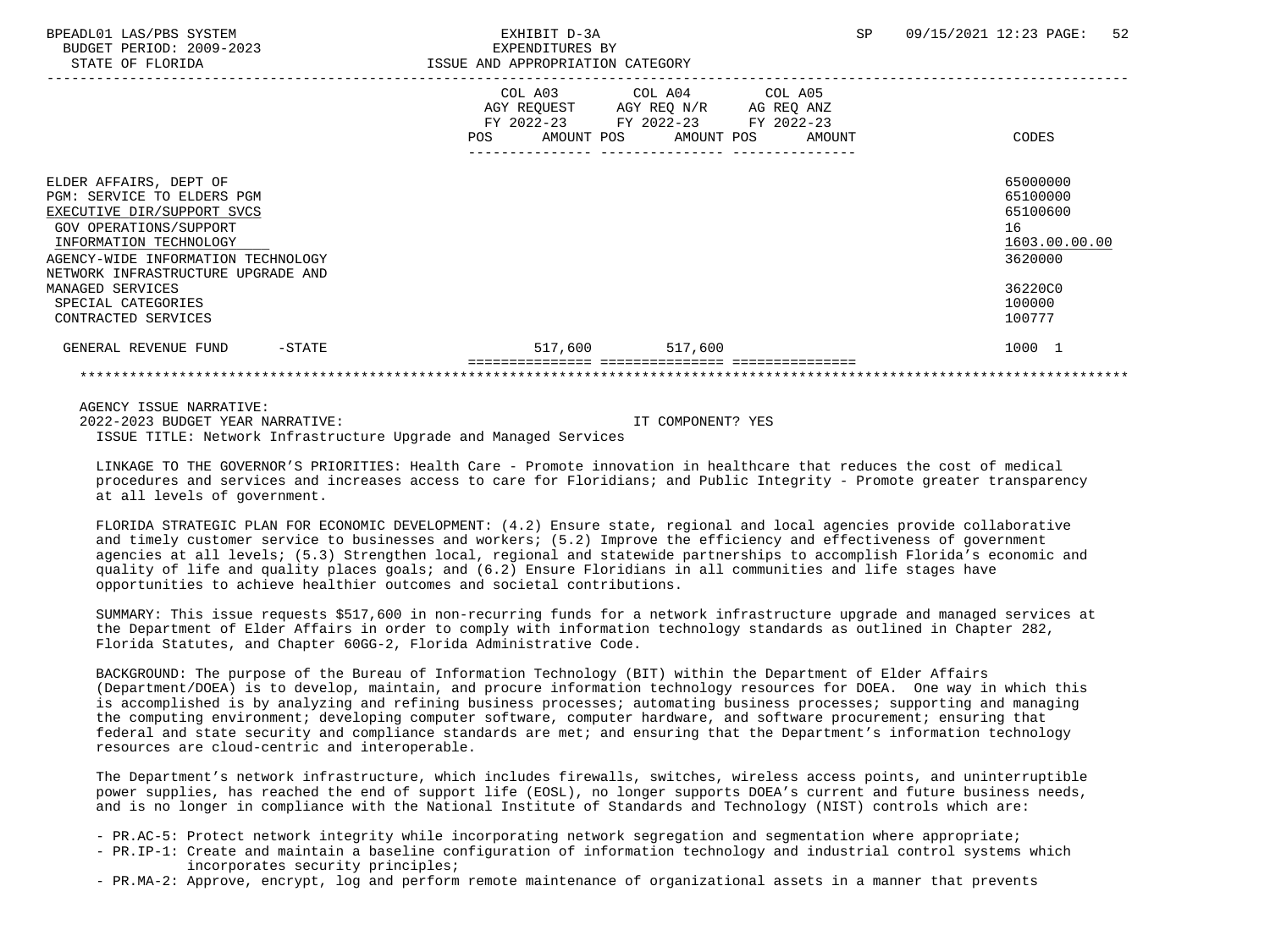BUDGET PERIOD: 2009-2023<br>
STATE OF FLORIDA

|                                                                                                                                                                                                                    | COL A03<br>AGY REQUEST<br>FY 2022-23<br>AMOUNT POS<br>POS. | COL A04<br>AGY REO N/R<br>FY 2022-23<br>AMOUNT POS | COL A05<br>AG REQ ANZ<br>FY 2022-23<br>AMOUNT | CODES                                                              |
|--------------------------------------------------------------------------------------------------------------------------------------------------------------------------------------------------------------------|------------------------------------------------------------|----------------------------------------------------|-----------------------------------------------|--------------------------------------------------------------------|
| ELDER AFFAIRS, DEPT OF<br>PGM: SERVICE TO ELDERS PGM<br>EXECUTIVE DIR/SUPPORT SVCS<br>GOV OPERATIONS/SUPPORT<br>INFORMATION TECHNOLOGY<br>AGENCY-WIDE INFORMATION TECHNOLOGY<br>NETWORK INFRASTRUCTURE UPGRADE AND |                                                            |                                                    |                                               | 65000000<br>65100000<br>65100600<br>16<br>1603.00.00.00<br>3620000 |
| MANAGED SERVICES                                                                                                                                                                                                   |                                                            |                                                    |                                               | 36220C0                                                            |

unauthorized access; and

 - PR.PT-4: Protect communications and control networks by establishing perimeter security measures to prevent unauthorized connections to resources.

 SOLUTION/JUSTIFICATION: In order to resolve the Department's current situation, a network infrastructure upgrade and managed services are necessary to maximize up-time and optimize performance; implement the Health Insurance Portability and Accountability Act (HIPAA), Criminal Justice Information Services (CJIS), and NIST security standards; implement disaster recovery plans and a service level agreement in order to minimize interruption to business operations; and reduce DOEA's risk related to turnover within BIT.

An outline of the network infrastructure upgrade and managed services will follow.

- Five-year contractual engagement with a full-service, third-party information technology services provider. Options to renew or extend the initial 5-year term will be available contingent upon the Department's determination of satisfactory service delivery and appropriated funding.
- Installation of new firewalls and switches at all DOEA locations.
- Installation and expansion of wireless access points at all DOEA locations.
- Installation and expansion of uninterruptible power supplies at all DOEA locations.
- Implementation of management/support dashboards that will facilitate BIT proactively by managing and monitoring the DOEA network and equipment against cybersecurity threats.
- Network wiring evaluation and replacement. This service is included in the request due to the age of the infrastructure at each location. Network wiring will be replaced if required to support the overall infrastructure upgrade and the implementation of a statewide unified communications (UC) solution.

 This equipment lease and managed services model ensures that the DOEA network performs optimally, minimizes downtime, significantly reduces risk related to service interruptions and employee turnover, facilitates equipment replacement without additional cost, and allows DOEA to easily scale infrastructure up or down based on business needs.

The breakdown of the cost for this request will follow.

- \$ 517,600 Annual payment for the 5-year term. Licensing for all equipment, software, and monitoring tools is included in the annual payment. Twenty hours per month of contracted hours for managed services are also included in the annual payment. Contracted hours for managed services include but are not limited to: regular software updates as required; quarterly configuration checks; quarterly health checks; move/add/changes as requested by DOEA; troubleshooting in case of issues; remote and/or on-site support for hardware failures; changes for any new features that are offered by the manufacturer and purchased by DOEA; and any reporting changes requested by DOEA.
- \$2,588,000 Total cost of the 5-year contractual engagement.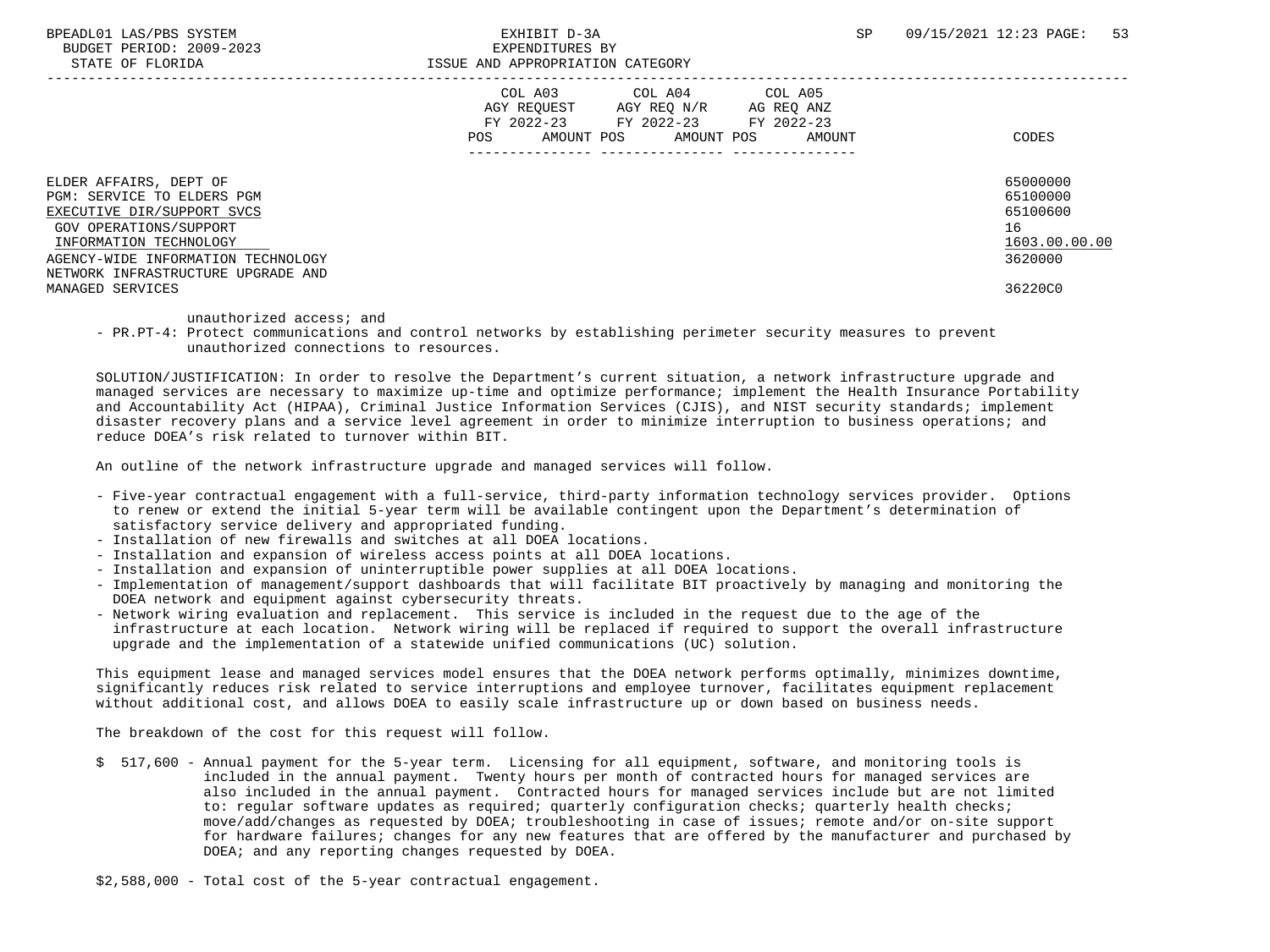BPEADL01 LAS/PBS SYSTEM EXHIBIT D-3A SP 09/15/2021 12:23 PAGE: 54 BUDGET PERIOD: 2009-2023 EXPENDITURES BY STATE OF FLORIDA **ISSUE AND APPROPRIATION CATEGORY**  ----------------------------------------------------------------------------------------------------------------------------------- COL A03 COL A04 COL A05 AGY REQUEST AGY REQ N/R AG REQ ANZ FY 2022-23 FY 2022-23 FY 2022-23 POS AMOUNT POS AMOUNT POS AMOUNT CODES --------------- --------------- --------------- ELDER AFFAIRS, DEPT OF 65000000 ELDER AFFAIRS, DEPT OF 65000000 ELDER AFFAIRS, DEPT OF 65000000 ELDER AFFAIRS, DEPT OF 65100000 ELDER AFFAIRS POWER AT LOCAL AND SELLER AT LOCAL AND SELLER AT LOCAL AND SELLER AT LOCAL AT LO PGM: SERVICE TO ELDERS PGM<br>EXECUTIVE DIR/SUPPORT SVCS 65100000 CONSUMING THE SUPPORT OF STATES OF STATES AND RESERVED ASSESSED AND RESIDU EXECUTIVE DIR/SUPPORT SVCS GOV OPERATIONS/SUPPORT 16  $\frac{\text{INFORMATION Technology}}{\text{111}\qquad \text{1603.00}} \qquad \qquad \frac{1603.00}{3620000} \qquad \qquad \frac{1603.00}{3620000}$ AGENCY-WIDE INFORMATION TECHNOLOGY NETWORK INFRASTRUCTURE UPGRADE AND MANAGED SERVICES 36220C0

 The return on investment for this issue will be realized by no significant impact to the continuity of operations related to cybersecurity threats through the exploitation of EOSL equipment and no interruption of screening, assessment, service, and support of Florida's older adults.

 BUDGET IMPACT: This issue requests \$517,600 in non-recurring funds in the Contracted Services (100777) appropriation category in the General Revenue Fund (1000) in the Executive Direction and Support Services (65100600) budget entity. This issue is dependent on one other request; it is Issue Code 36210C0 (Cybersecurity - Cloud-First - Enterprise Bandwidth Increase).

 65100600 - Executive Direction and Support Services Budget Entity ACT0340 - Information Technology - Network Operations

|                                 | RECURRING<br>FY 2022-23 | NON-RECURRING<br>FY 2022-23 | TOTAL<br>FY 2022-23 | ANNUALIZATION<br>FY 2023-24 |  |
|---------------------------------|-------------------------|-----------------------------|---------------------|-----------------------------|--|
| Contracted Services (100777)    |                         |                             |                     |                             |  |
| General Revenue Fund (1000 - 1) | S0                      | \$517,600                   | \$517,600           | \$0                         |  |
| Issue Total                     | \$0                     | \$517.600                   | \$517.600           | 50                          |  |

 STATEWIDE UNIFIED COMMUNICATIONS - VOICE OVER INTERNET PROTOCOL UPGRADE 36225C0 SPECIAL CATEGORIES 100000 CONTRACTED SERVICES GENERAL REVENUE FUND -STATE  $425,000$  36,000 36000 1000 1 =============== =============== =============== \*\*\*\*\*\*\*\*\*\*\*\*\*\*\*\*\*\*\*\*\*\*\*\*\*\*\*\*\*\*\*\*\*\*\*\*\*\*\*\*\*\*\*\*\*\*\*\*\*\*\*\*\*\*\*\*\*\*\*\*\*\*\*\*\*\*\*\*\*\*\*\*\*\*\*\*\*\*\*\*\*\*\*\*\*\*\*\*\*\*\*\*\*\*\*\*\*\*\*\*\*\*\*\*\*\*\*\*\*\*\*\*\*\*\*\*\*\*\*\*\*\*\*\*\*\*\*

AGENCY ISSUE NARRATIVE:

2022-2023 BUDGET YEAR NARRATIVE: IT COMPONENT? YES

ISSUE TITLE: Statewide Unified Communications - Voice Over Internet Protocol Upgrade

 LINKAGE TO THE GOVERNOR'S PRIORITIES: Health Care - Promote innovation in healthcare that reduces the cost of medical procedures and services and increases access to care for Floridians; and Public Integrity - Promote greater transparency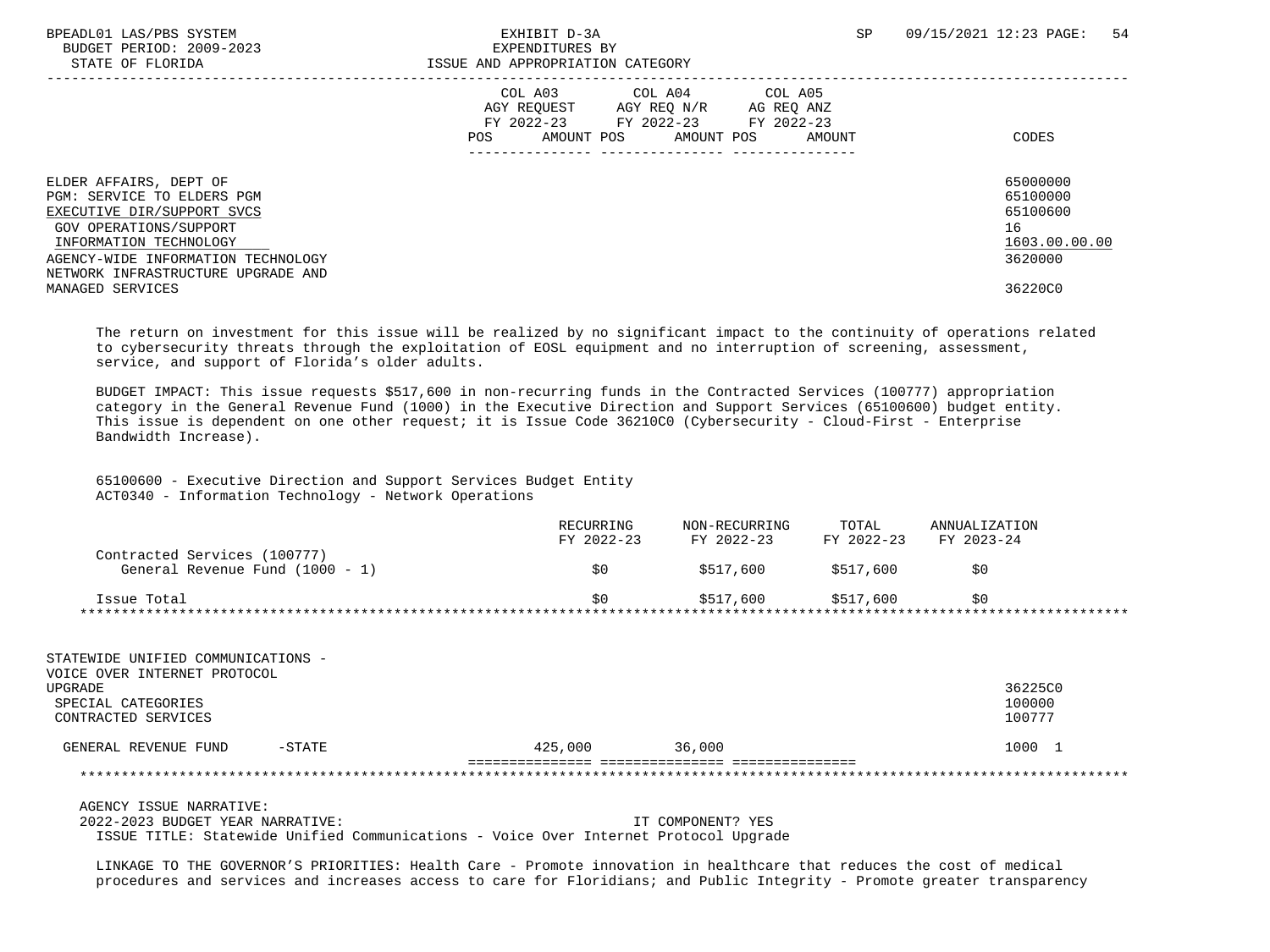|                                                                                                                                                                                                                    | AGY REQUEST<br>FY 2022-23<br>FY 2022-23<br><b>POS</b><br>AMOUNT POS | COL A03 COL A04 COL A05<br>AGY REQ N/R<br>AG REQ ANZ<br>FY 2022-23<br>AMOUNT POS<br>AMOUNT | CODES                                                              |
|--------------------------------------------------------------------------------------------------------------------------------------------------------------------------------------------------------------------|---------------------------------------------------------------------|--------------------------------------------------------------------------------------------|--------------------------------------------------------------------|
| ELDER AFFAIRS, DEPT OF<br>PGM: SERVICE TO ELDERS PGM<br>EXECUTIVE DIR/SUPPORT SVCS<br>GOV OPERATIONS/SUPPORT<br>INFORMATION TECHNOLOGY<br>AGENCY-WIDE INFORMATION TECHNOLOGY<br>STATEWIDE UNIFIED COMMUNICATIONS - |                                                                     |                                                                                            | 65000000<br>65100000<br>65100600<br>16<br>1603.00.00.00<br>3620000 |
| VOICE OVER INTERNET PROTOCOL<br><b>UPGRADE</b>                                                                                                                                                                     |                                                                     |                                                                                            | 36225C0                                                            |

## at all levels of government.

 FLORIDA STRATEGIC PLAN FOR ECONOMIC DEVELOPMENT: (4.2) Ensure state, regional and local agencies provide collaborative and timely customer service to businesses and workers; (5.2) Improve the efficiency and effectiveness of government agencies at all levels; (5.3) Strengthen local, regional and statewide partnerships to accomplish Florida's economic and quality of life and quality places goals; and (6.2) Ensure Floridians in all communities and life stages have opportunities to achieve healthier outcomes and societal contributions.

 SUMMARY: This issue requests \$425,000, of which \$36,000 is non-recurring funds, for a unified communications/voice over internet protocol upgrade for the Department of Elder Affairs in order to comply with information technology standards as outlined in Chapter 282, Florida Statutes, and Chapter 60GG-2, Florida Administrative Code.

 BACKGROUND: The purpose of the Bureau of Information Technology (BIT) within the Department of Elder Affairs (Department/DOEA) is to develop, maintain, and procure information technology resources for DOEA. One way in which this is accomplished is by analyzing and refining business processes; automating business processes; supporting and managing the computing environment; developing computer software, computer hardware, and software procurement; ensuring that federal and state security and compliance standards are met; and ensuring that the Department's information technology resources are cloud-centric and interoperable.

 The Department's telecommunications infrastructure and services have aged out, have reached the end of support life (EOSL), and no longer meet DOEA's current and future business needs. Inadequate performance, lack of redundancy, resource complexity, and failing resources interfere with DOEA's ability to communicate with Florida's older adults, their families, caregivers, and partner organizations effectively and efficiently.

 SOLUTION/JUSTIFICATION: In order to resolve the Department's current situation, a unified communications (UC)/voice over internet protocol (VOIP) upgrade is necessary. An outline of the upgrade and unification of telecommunications infrastructure and services will follow.

- There will be a transition from a customer-owned, on-premises model to a cloud-centric, leased model.
- Infrastructure required for this solution will be hosted in DOEA's existing cloud environment.
- Desk phones for all DOEA positions will be replaced with leased equipment that can be easily replaced as needed at no additional cost and can be easily scaled up or down based on business needs.
- Resources and licensing for multiple call centers are included in the request and can be easily scaled up or down based on business needs.
- All conference room phones will be replaced with leased equipment that can be easily replaced as needed at no additional cost.
- UC licensing and services are included in this request in order to support existing and changing business operations. UC support telecommunications interoperability between the desk phone, smartphone, email, and computer-based soft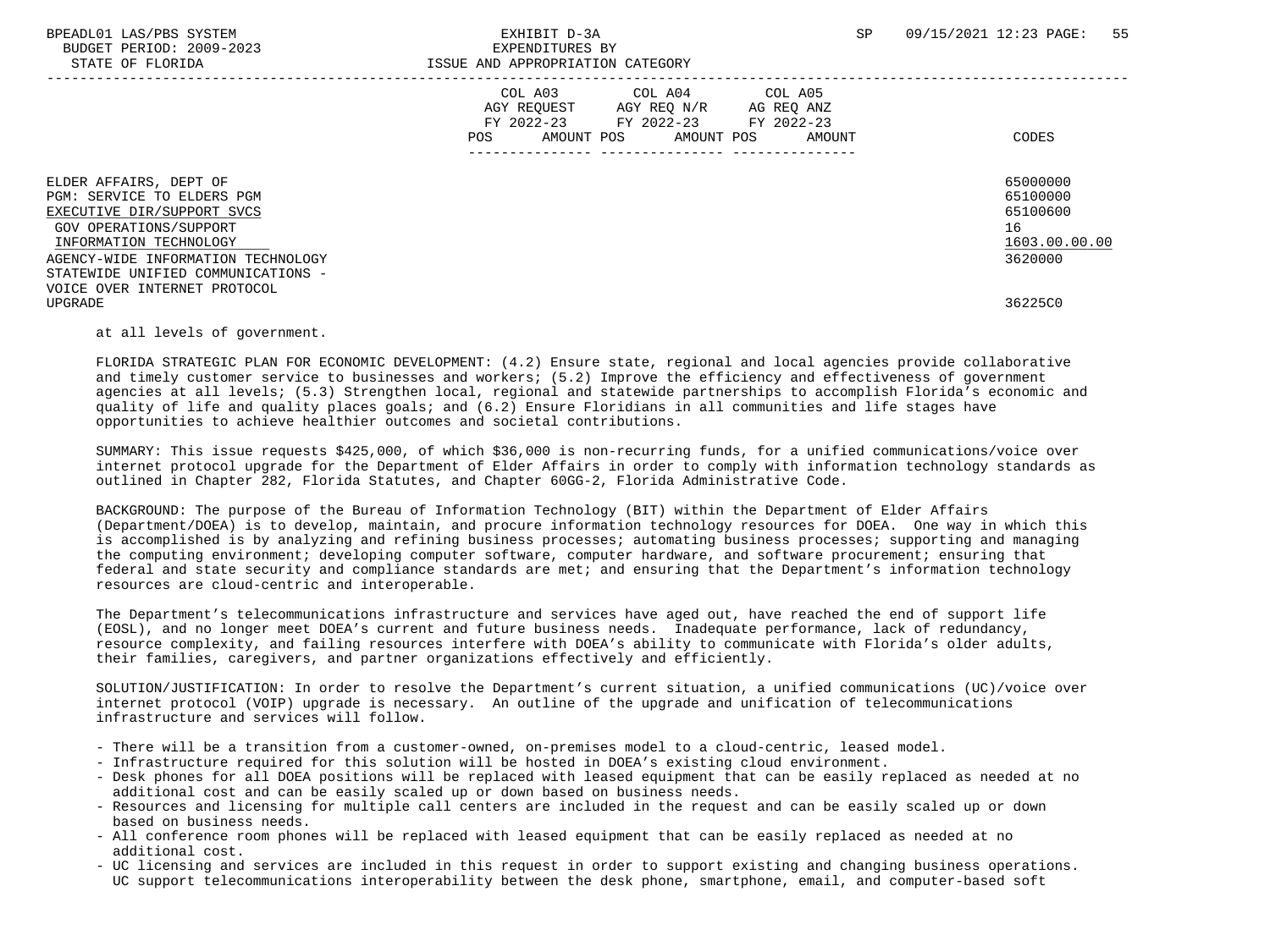BPEADL01 LAS/PBS SYSTEM SALL SO THE SEXHIBIT D-3A SP 09/15/2021 12:23 PAGE: 56 BUDGET PERIOD: 2009-2023 EXPENDITURES BY STATE OF FLORIDA **ISSUE AND APPROPRIATION CATEGORY**  ----------------------------------------------------------------------------------------------------------------------------------- COL A03 COL A04 COL A05 AGY REQUEST AGY REQ N/R AG REQ ANZ FY 2022-23 FY 2022-23 FY 2022-23 POS AMOUNT POS AMOUNT POS AMOUNT CODES --------------- --------------- --------------- ELDER AFFAIRS, DEPT OF 65000000 ELDER AFFAIRS, DEPT OF 65000000 ELDER AFFAIRS, DEPT OF 65000000 ELDER AFFAIRS, DEPT OF 65100000 ELDER AFFAIRS POWER AT LOCAL AND SELLER AT LOCAL AND SELLER AT LOCAL AND SELLER AT LOCAL AT LO PGM: SERVICE TO ELDERS PGM<br>EXECUTIVE DIR/SUPPORT SVCS 65100000<br>EXECUTIVE DIR/SUPPORT SVCS EXECUTIVE DIR/SUPPORT SVCS GOV OPERATIONS/SUPPORT 16<br>
INFORMATION TECHNOLOGY 1603.00.00 POLOGY 1603.00.00 POLOGY 1603.00.00 POLOGY 1603.00.00  $\frac{\text{INFORMATION TECHNOLOGY}}{\text{GENCY-WIDE INFORMATION TECHNOLOGY}}$ AGENCY-WIDE INFORMATION TECHNOLOGY STATEWIDE UNIFIED COMMUNICATIONS - VOICE OVER INTERNET PROTOCOL UPGRADE 36225C0

phone capabilities thereby minimizing risks associated with future telecommunication interruptions.

- Vendor professional services related to installation and implementation are also included in this request.

 The estimated cost for this upgrade and unification of telecommunications infrastructure is based on hosted UC/VOIP vendor(s) and pricing which are currently available through the Department of Management Services. The breakdown of the cost for this request will follow.

\$389,000 - Annual recurring cost for the UC/VOIP upgrade.

 \$ 36,000 - Non-recurring cost for installation and implementation (\$30,000) and contingency funding due to the size and scope of the project (\$6,000).

 The return on investment for this issue will be realized by no significant interruption of telephonic communications and the ability to conduct incoming and outgoing communications more efficiently and effectively.

 BUDGET IMPACT: This issue requests \$425,000, of which \$36,000 is non-recurring funds, in the Contracted Services (100777) appropriation category in the General Revenue Fund (1000) in the Executive Direction and Support Services (65100600) budget entity. This issue is dependent on two other requests; they are Issue Code 36210C0 (Cybersecurity - Cloud-First - Enterprise Bandwidth Increase) and Issue Code 36220C0 (Network Infrastructure Upgrade and Managed Services).

 65100600 - Executive Direction and Support Services Budget Entity ACT0340 - Information Technology - Network Operations

|                                                                 | RECURRING<br>FY 2022-23 | NON-RECURRING<br>FY 2022-23 | TOTAL<br>FY 2022-23 | ANNUALIZATION<br>FY 2023-24 |  |
|-----------------------------------------------------------------|-------------------------|-----------------------------|---------------------|-----------------------------|--|
| Contracted Services (100777)<br>General Revenue Fund (1000 - 1) | \$389,000               | \$36,000                    | \$425,000           | \$0                         |  |
| Issue Total                                                     | \$389.000               | \$36,000                    | \$425.000           | SO                          |  |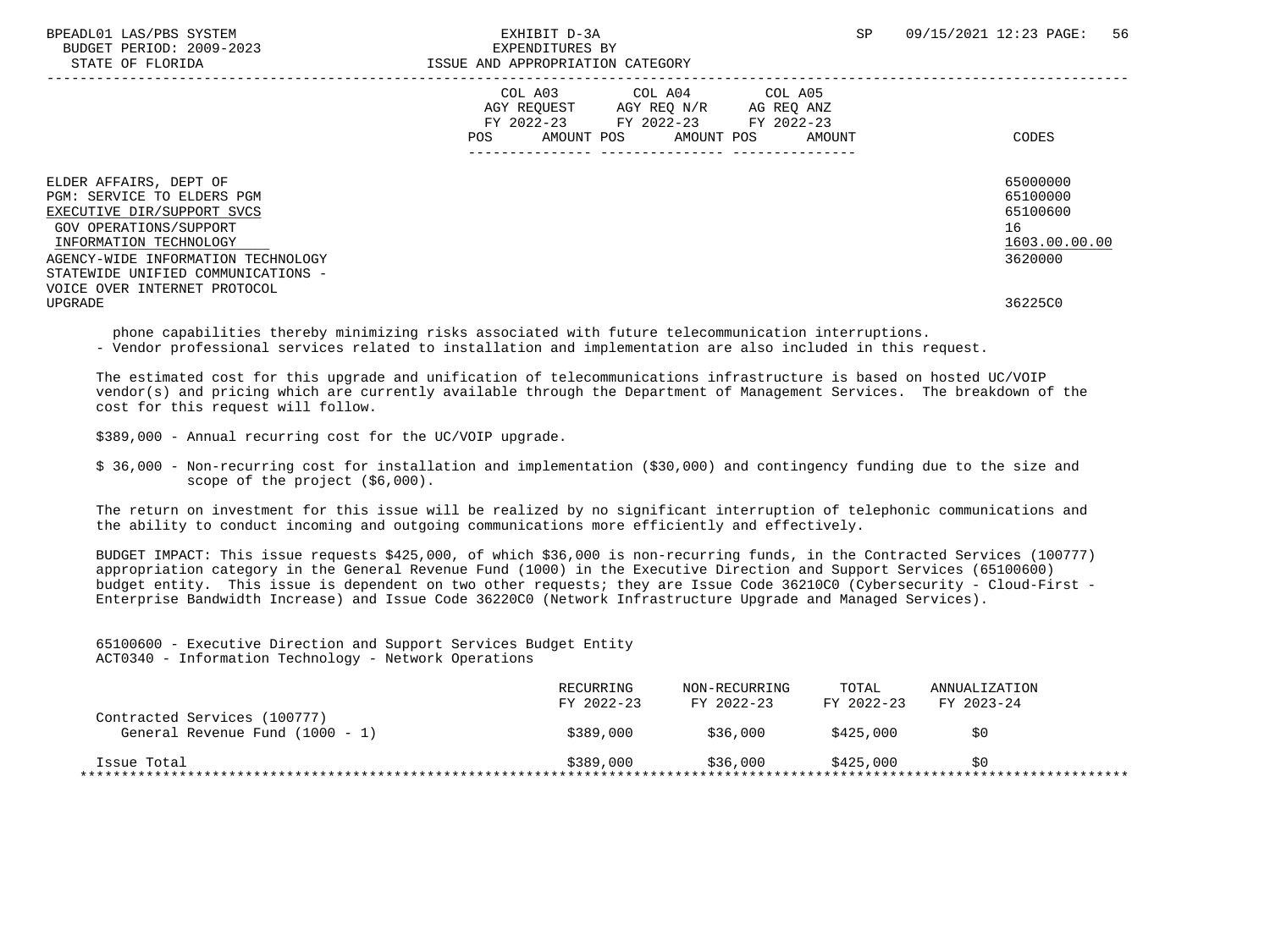| BPEADL01 LAS/PBS SYSTEM  | EXHIBIT D-3A                     | SP | 09/15/2021 12:23 PAGE: 57 |  |
|--------------------------|----------------------------------|----|---------------------------|--|
| BUDGET PERIOD: 2009-2023 | EXPENDITURES BY                  |    |                           |  |
| STATE OF FLORIDA         | ISSUE AND APPROPRIATION CATEGORY |    |                           |  |
|                          |                                  |    |                           |  |

|                                                                                                                                        |          | AMOUNT POS<br>POS  | COL A03 COL A04 COL A05<br>AGY REQUEST AGY REQ N/R AG REQ ANZ<br>FY 2022-23 FY 2022-23 FY 2022-23<br>AMOUNT POS | AMOUNT | CODES                                                   |
|----------------------------------------------------------------------------------------------------------------------------------------|----------|--------------------|-----------------------------------------------------------------------------------------------------------------|--------|---------------------------------------------------------|
| ELDER AFFAIRS, DEPT OF<br>PGM: SERVICE TO ELDERS PGM<br>EXECUTIVE DIR/SUPPORT SVCS<br>GOV OPERATIONS/SUPPORT<br>INFORMATION TECHNOLOGY |          |                    |                                                                                                                 |        | 65000000<br>65100000<br>65100600<br>16<br>1603.00.00.00 |
| TOTAL: INFORMATION TECHNOLOGY                                                                                                          |          |                    |                                                                                                                 |        | 1603.00.00.00                                           |
| BY FUND TYPE<br>GENERAL REVENUE FUND<br>TRUST FUNDS                                                                                    |          |                    | 2,421,586 1,431,966<br>3,340,870 1,441,267                                                                      |        | 1000<br>2000                                            |
| TOTAL POSITIONS<br>TOTAL PROG COMP<br>TOTAL SALARY RATE                                                                                |          | 12.00<br>648,009   | 5,762,456 2,873,233                                                                                             |        |                                                         |
| TOTAL: EXECUTIVE DIR/SUPPORT SVCS<br>BY FUND                                                                                           |          |                    |                                                                                                                 |        | 65100600                                                |
| GENERAL REVENUE FUND -STATE                                                                                                            | $-MATCH$ |                    | 3,627,796 956,081<br>1,202,797 480,422                                                                          |        | 1000 1<br>1000 2                                        |
| TOTAL GENERAL REVENUE FUND                                                                                                             |          |                    | 4,830,593 1,436,503                                                                                             |        | 1000                                                    |
| ADMINISTRATIVE TRUST FUND -FEDERL                                                                                                      |          | 2,828,111          |                                                                                                                 |        | $2021 - 3$                                              |
| FEDERAL GRANTS TRUST FUND -FEDERL                                                                                                      |          |                    | 3.980.747 740.296                                                                                               |        | 2261 3                                                  |
| OPERATIONS AND MAINT TF -FEDERL                                                                                                        |          |                    | 925,869 700,971                                                                                                 |        | 2516 3                                                  |
| TOTAL POSITIONS<br>TOTAL BUREAU<br>TOTAL SALARY RATE                                                                                   |          | 64.50<br>3,717,500 | 12,565,320 2,877,770                                                                                            |        |                                                         |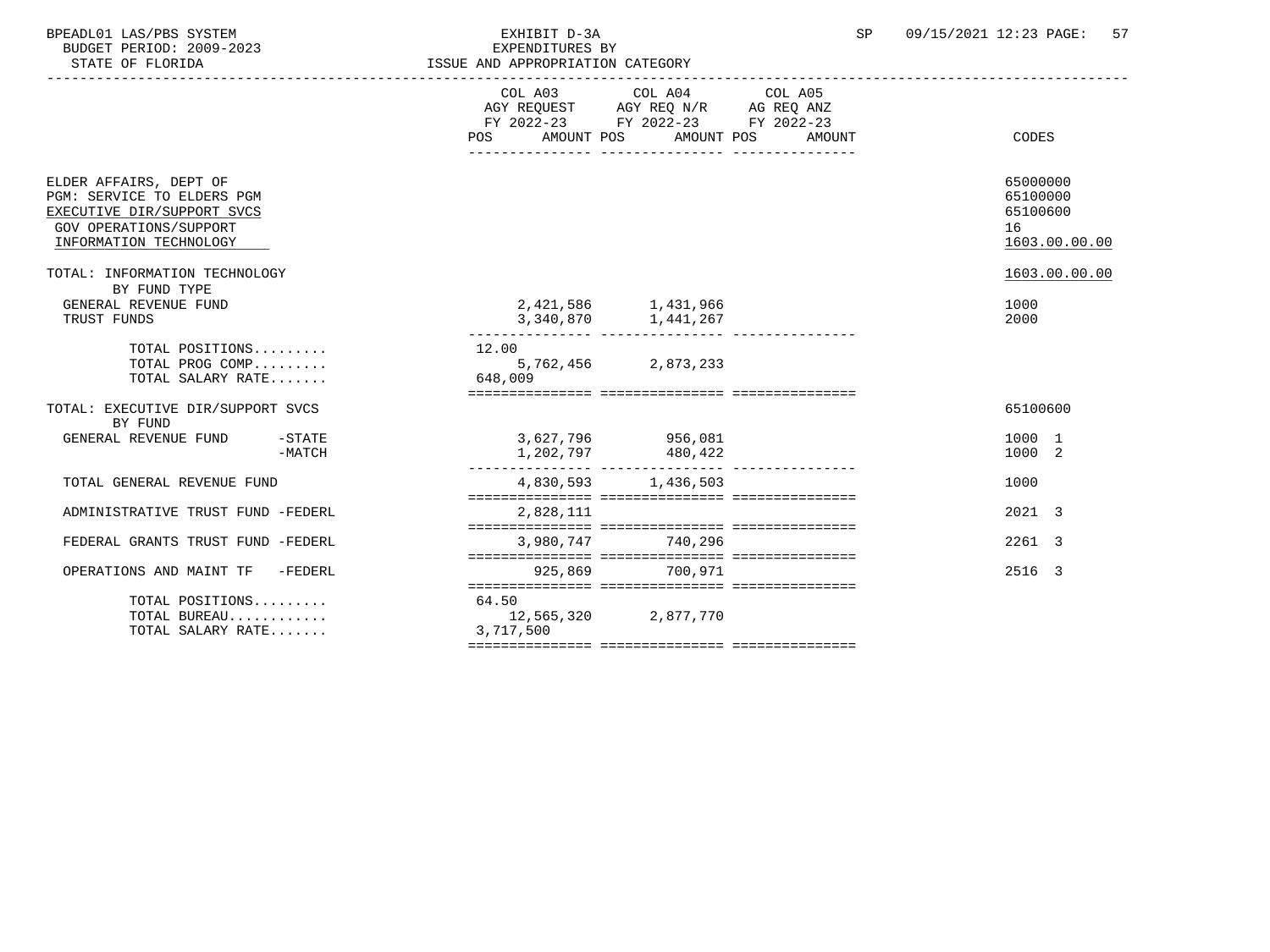| BPEADL01 LAS/PBS SYSTEM<br>BUDGET PERIOD: 2009-2023<br>STATE OF FLORIDA                                                                                                                                                                      |                    | EXHIBIT D-3A<br>EXPENDITURES BY<br>ISSUE AND APPROPRIATION CATEGORY |                                                           | SP     | 09/15/2021 12:23 PAGE:<br>58                                                            |
|----------------------------------------------------------------------------------------------------------------------------------------------------------------------------------------------------------------------------------------------|--------------------|---------------------------------------------------------------------|-----------------------------------------------------------|--------|-----------------------------------------------------------------------------------------|
|                                                                                                                                                                                                                                              |                    | POS                                                                 | FY 2022-23 FY 2022-23 FY 2022-23<br>AMOUNT POS AMOUNT POS | AMOUNT | -----------------------------------<br>CODES                                            |
| ELDER AFFAIRS, DEPT OF<br>PGM: SERVICE TO ELDERS PGM<br>CONSUMER ADVOCATE SERVICES<br>HEALTH AND HUMAN SERVICES<br>SERVICES/MOST VULNERABLE<br>ESTIMATED EXPENDITURES<br>ESTIMATED EXPENDITURES - OPERATIONS<br>SALARY RATE<br>$SALARY$ RATE |                    | 1,625,792                                                           |                                                           |        | 65000000<br>65100000<br>65101000<br>13<br>1304.00.00.00<br>1000000<br>1001000<br>000000 |
| SALARIES AND BENEFITS                                                                                                                                                                                                                        |                    |                                                                     |                                                           |        | 010000                                                                                  |
| GENERAL REVENUE FUND                                                                                                                                                                                                                         | -STATE<br>$-MATCH$ | 714,595<br>75,701                                                   |                                                           |        | 1000 1<br>1000 2                                                                        |
| TOTAL GENERAL REVENUE FUND                                                                                                                                                                                                                   |                    | --------------<br>790,296                                           |                                                           |        | 1000                                                                                    |
| FEDERAL GRANTS TRUST FUND -FEDERL                                                                                                                                                                                                            |                    | 1,513,516                                                           |                                                           |        | 2261 3                                                                                  |
| TOTAL POSITIONS<br>TOTAL APPRO                                                                                                                                                                                                               |                    | 35.00<br>2,303,812                                                  |                                                           |        |                                                                                         |
| OTHER PERSONAL SERVICES                                                                                                                                                                                                                      |                    |                                                                     |                                                           |        | 030000                                                                                  |
| ADMINISTRATIVE TRUST FUND -STATE<br>FEDERAL GRANTS TRUST FUND -FEDERL                                                                                                                                                                        |                    | 162,150<br>424,415                                                  |                                                           |        | 2021 1<br>2261 3                                                                        |
| TOTAL APPRO                                                                                                                                                                                                                                  |                    | 586,565                                                             |                                                           |        |                                                                                         |
| <b>EXPENSES</b>                                                                                                                                                                                                                              |                    |                                                                     |                                                           |        | 040000                                                                                  |
| GENERAL REVENUE FUND<br>ADMINISTRATIVE TRUST FUND -STATE<br>FEDERAL GRANTS TRUST FUND -FEDERL                                                                                                                                                | -STATE             | 209,359<br>106,740<br>107,427                                       |                                                           |        | 1000 1<br>2021 1<br>2261 3                                                              |
| TOTAL APPRO                                                                                                                                                                                                                                  |                    | 423,526                                                             |                                                           |        |                                                                                         |
| SPECIAL CATEGORIES<br>PUBLIC GUARDIAN CONTR. SVC                                                                                                                                                                                             |                    |                                                                     |                                                           |        | 100000<br>100633                                                                        |
| GENERAL REVENUE FUND<br>ADMINISTRATIVE TRUST FUND -STATE                                                                                                                                                                                     | $-STATE$           | 15,961,663<br>154,816                                               |                                                           |        | 1000 1<br>2021 1                                                                        |
|                                                                                                                                                                                                                                              |                    |                                                                     |                                                           |        |                                                                                         |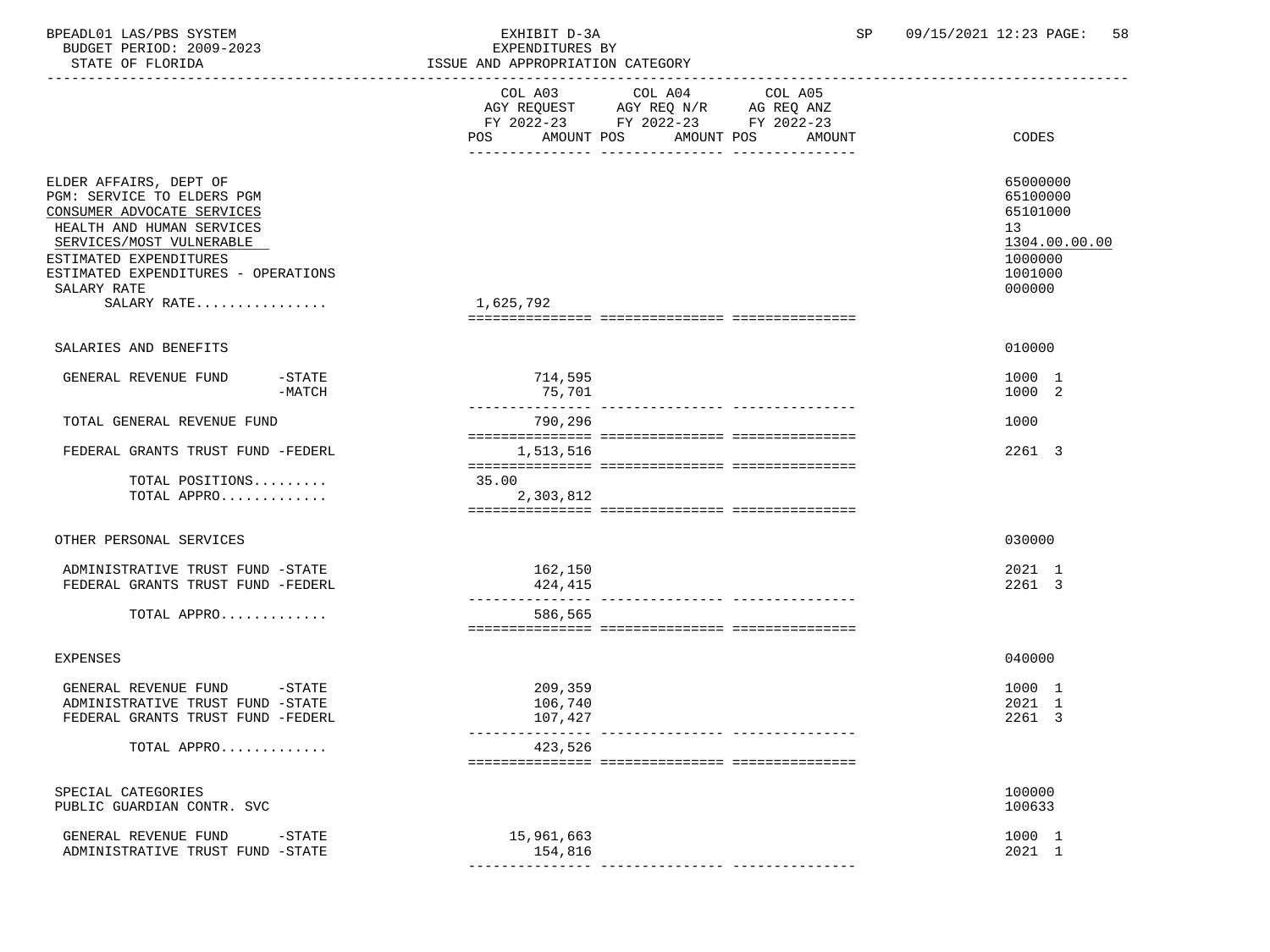| BPEADL01 LAS/PBS SYSTEM<br>BUDGET PERIOD: 2009-2023<br>STATE OF FLORIDA                                                                                                                                                                                                         | EXHIBIT D-3A<br>EXPENDITURES BY<br>ISSUE AND APPROPRIATION CATEGORY                                                                                                             | 09/15/2021 12:23 PAGE:<br>59<br>SP                                                                |
|---------------------------------------------------------------------------------------------------------------------------------------------------------------------------------------------------------------------------------------------------------------------------------|---------------------------------------------------------------------------------------------------------------------------------------------------------------------------------|---------------------------------------------------------------------------------------------------|
| ----------------------------                                                                                                                                                                                                                                                    | COL A03<br>COL A04<br>COL A05<br>COL AU3 COL AU4 COL AU5<br>AGY REQUEST AGY REQ N/R AG REQ ANZ<br>FY 2022-23 FY 2022-23 FY 2022-23<br>AMOUNT POS<br>POS<br>AMOUNT POS<br>AMOUNT | CODES                                                                                             |
| ELDER AFFAIRS, DEPT OF<br>PGM: SERVICE TO ELDERS PGM<br>CONSUMER ADVOCATE SERVICES<br>HEALTH AND HUMAN SERVICES<br>SERVICES/MOST VULNERABLE<br>ESTIMATED EXPENDITURES<br>ESTIMATED EXPENDITURES - OPERATIONS<br>SPECIAL CATEGORIES<br>PUBLIC GUARDIAN CONTR. SVC<br>TOTAL APPRO | 16,116,479                                                                                                                                                                      | 65000000<br>65100000<br>65101000<br>13<br>1304.00.00.00<br>1000000<br>1001000<br>100000<br>100633 |
| CONTRACTED SERVICES                                                                                                                                                                                                                                                             |                                                                                                                                                                                 | 100777                                                                                            |
| GENERAL REVENUE FUND -STATE<br>ADMINISTRATIVE TRUST FUND -STATE                                                                                                                                                                                                                 | 727,652<br>149,000                                                                                                                                                              | 1000 1<br>2021 1                                                                                  |
| TOTAL APPRO                                                                                                                                                                                                                                                                     | ---------------<br>876,652                                                                                                                                                      |                                                                                                   |
| RISK MANAGEMENT INSURANCE                                                                                                                                                                                                                                                       |                                                                                                                                                                                 | 103241                                                                                            |
| $-$ STATE<br>GENERAL REVENUE FUND                                                                                                                                                                                                                                               | 35,415                                                                                                                                                                          | 1000 1                                                                                            |
| LONG TERM CARE OMBUD CNCL                                                                                                                                                                                                                                                       |                                                                                                                                                                                 | 103566                                                                                            |
| GENERAL REVENUE FUND<br>$-\mathtt{STATE}$<br>FEDERAL GRANTS TRUST FUND -FEDERL                                                                                                                                                                                                  | 877,388<br>626,020                                                                                                                                                              | 1000 1<br>2261 3                                                                                  |
| TOTAL APPRO                                                                                                                                                                                                                                                                     | 1,503,408                                                                                                                                                                       |                                                                                                   |
| LEASE/PURCHASE/EQUIPMENT                                                                                                                                                                                                                                                        |                                                                                                                                                                                 | 105281                                                                                            |
| GENERAL REVENUE FUND<br>$-$ STATE<br>-MATCH                                                                                                                                                                                                                                     | 30,092<br>20,000                                                                                                                                                                | 1000 1<br>1000 2                                                                                  |
| TOTAL GENERAL REVENUE FUND                                                                                                                                                                                                                                                      | 50,092                                                                                                                                                                          | 1000                                                                                              |
| TOTAL APPRO                                                                                                                                                                                                                                                                     | 50,092                                                                                                                                                                          |                                                                                                   |
| TR/DMS/HR SVCS/STW CONTRCT                                                                                                                                                                                                                                                      |                                                                                                                                                                                 | 107040                                                                                            |
| GENERAL REVENUE FUND<br>$-STATE$<br>FEDERAL GRANTS TRUST FUND -FEDERL                                                                                                                                                                                                           | 5,707<br>7,858                                                                                                                                                                  | 1000 1<br>2261 3                                                                                  |

--------------- --------------- ---------------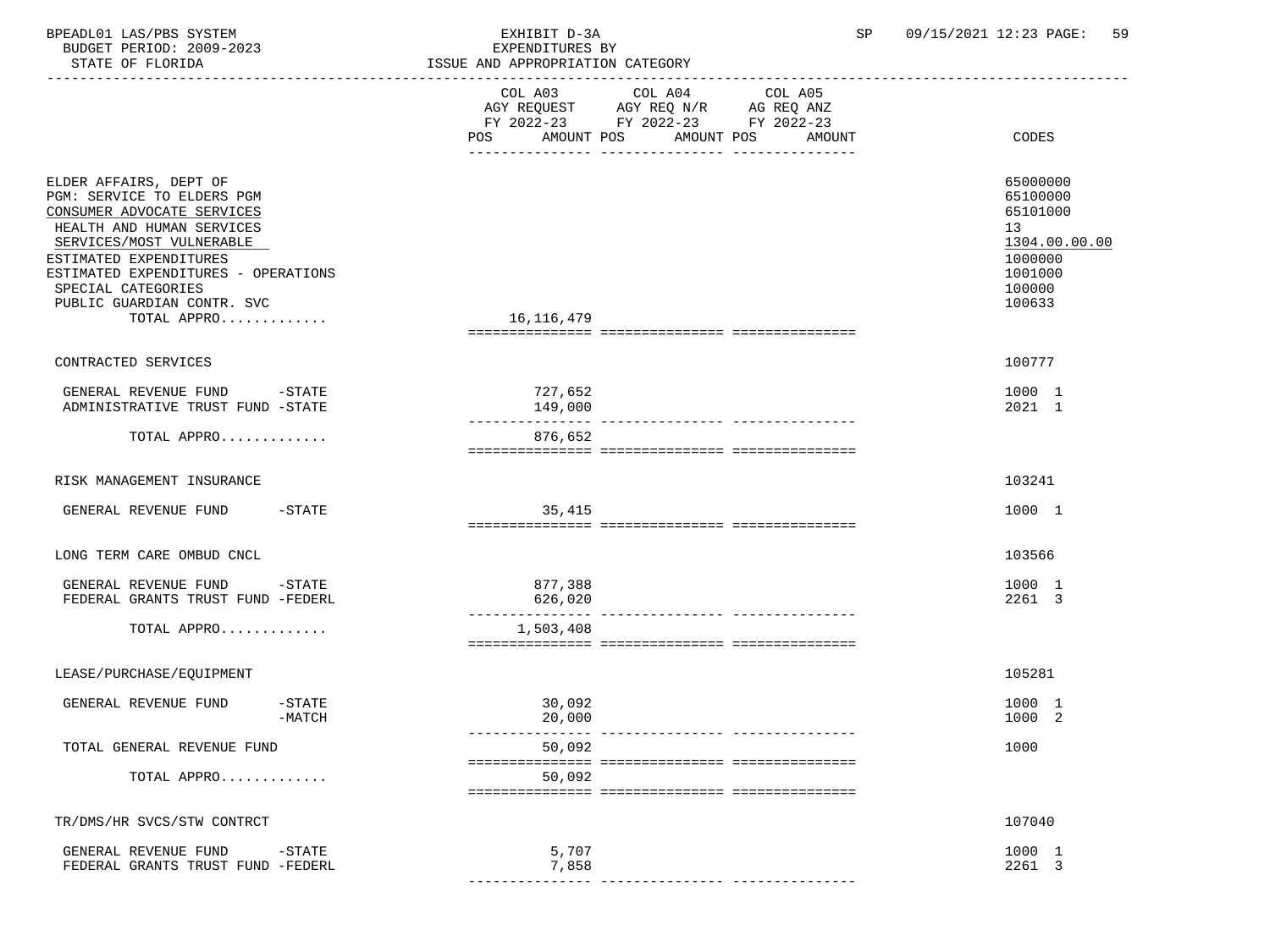BUDGET PERIOD: 2009-2023 EXPENDITURES BY STATE OF FLORIDA **ISSUE AND APPROPRIATION CATEGORY**  ----------------------------------------------------------------------------------------------------------------------------------- COL A03 COL A04 AGY REQUEST AGY REQ N/R AG REQ ANZ FY 2022-23 FY 2022-23 FY 2022-23 POS AMOUNT POS AMOUNT POS AMOUNT CODES --------------- --------------- --------------- ELDER AFFAIRS, DEPT OF 65000000 PGM: SERVICE TO ELDERS PGM 65100000 CONSUMER ADVOCATE SERVICES HEALTH AND HUMAN SERVICES 13<br>SERVICES/MOST VULNERABLE 1304.00.00 SERVICES/MOST VULNERABLE 1304.00.00.00 \_\_\_\_\_\_\_\_\_\_\_\_\_\_\_\_\_\_\_\_\_\_\_\_\_\_ \_\_\_\_\_\_\_\_\_\_\_\_\_ ESTIMATED EXPENDITURES ESTIMATED EXPENDITURES - OPERATIONS 1001000 SPECIAL CATEGORIES 100000 TR/DMS/HR SVCS/STW CONTRCT 107040<br>TOTAL APPRO (1999) (107040 TOTAL APPRO............ =============== =============== =============== TOTAL: ESTIMATED EXPENDITURES - OPERATIONS 1001000 TOTAL POSITIONS......... TOTAL ISSUE............. 21,909,514 TOTAL SALARY RATE....... =============== =============== =============== SALARY INCREASES FOR FY 2021-22 - STATE EMPLOYEE MINIMUM WAGE INCREASE – EFFECTIVE 7/1/2021<br>SALARY RATE 000000  $\texttt{SALARY RATE}$  . The contract of the contract of the contract of the contract of the contract of the contract of the contract of the contract of the contract of the contract of the contract of the contract of the contract o SALARY RATE................ 11,712 =============== =============== =============== SALARIES AND BENEFITS 010000 GENERAL REVENUE FUND -STATE - 1000 1<br>
-MATCH - 1000 2 -MATCH 456 1000 2 --------------- --------------- --------------- TOTAL GENERAL REVENUE FUND 1000 12000 12000 12000 12000 12000 12000 12000 12000 12000 12000 12000 12000 12000 1 =============== =============== =============== FEDERAL GRANTS TRUST FUND -FEDERL 8 (1999) 2001 12 =============== =============== =============== TOTAL APPRO............. 13,876

OTHER PERSONAL SERVICES 030000

 ADMINISTRATIVE TRUST FUND -STATE 36 2021 1 FEDERAL GRANTS TRUST FUND -FEDERL 1994 2261 3 --------------- --------------- --------------- TOTAL APPRO............. 130 =============== =============== =============== TOTAL: SALARY INCREASES FOR FY 2021-22 - 1001030 STATE EMPLOYEE MINIMUM WAGE INCREASE - EFFECTIVE 7/1/2021

## TOTAL ISSUE............. 14,006 TOTAL SALARY RATE....... 11,712

=============== =============== ===============

=============== =============== ===============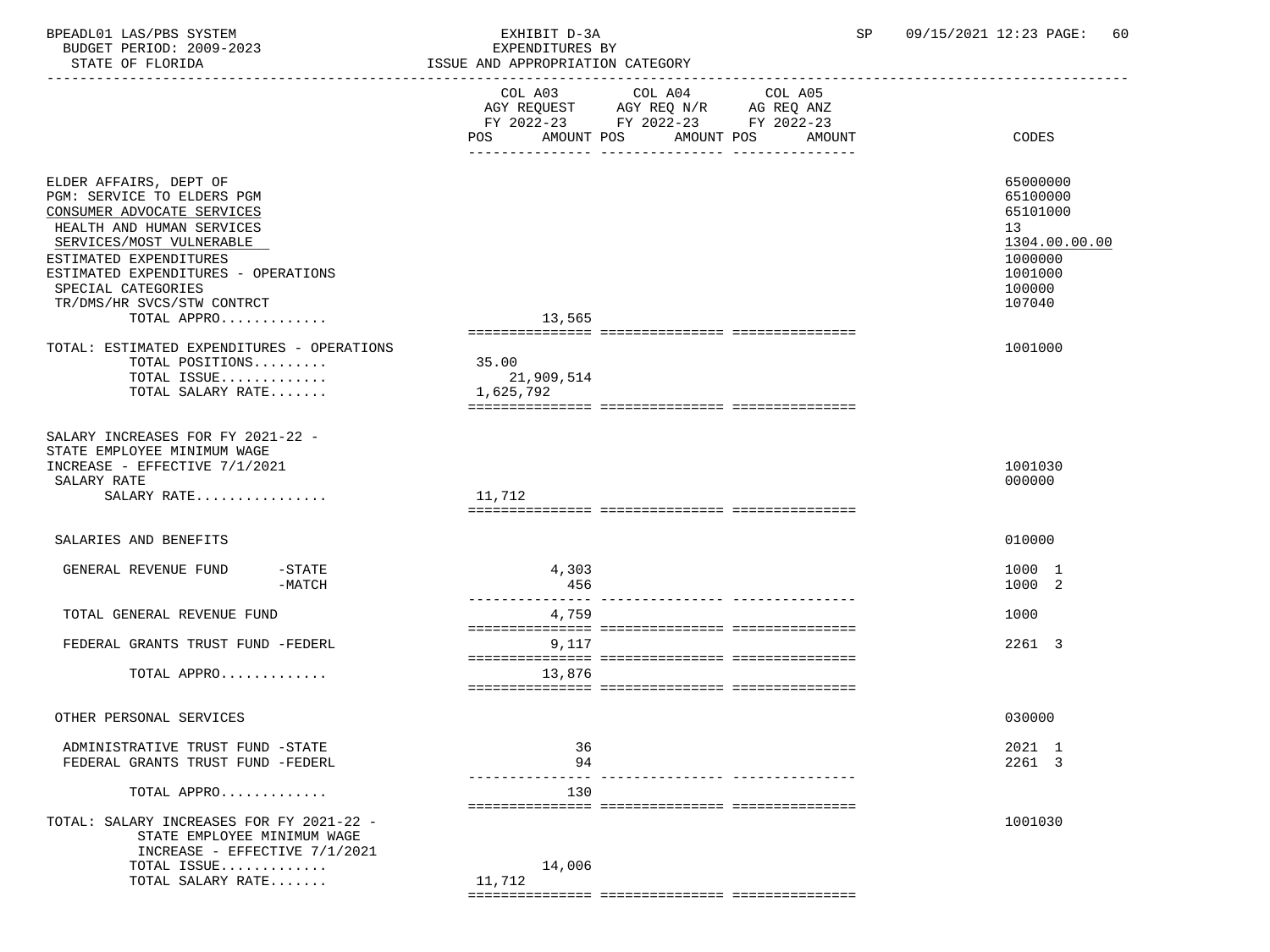| BPEADL01 LAS/PBS SYSTEM  | EXHIBIT D-3A    | 09/15/2021 12:23 PAGE: | 61 |
|--------------------------|-----------------|------------------------|----|
| BUDGET PERIOD: 2009-2023 | EXPENDITURES BY |                        |    |

| STATE OF FLORIDA                                                                                                                                                                                                                                                      | ISSUE AND APPROPRIATION CATEGORY                                                                                                                     |                                                                    |
|-----------------------------------------------------------------------------------------------------------------------------------------------------------------------------------------------------------------------------------------------------------------------|------------------------------------------------------------------------------------------------------------------------------------------------------|--------------------------------------------------------------------|
|                                                                                                                                                                                                                                                                       | COL A03<br>COL A04<br>COL A05<br>AGY REQUEST AGY REQ N/R AG REQ ANZ<br>FY 2022-23 FY 2022-23 FY 2022-23<br>AMOUNT POS<br>AMOUNT POS<br>AMOUNT<br>POS | CODES                                                              |
| ELDER AFFAIRS, DEPT OF<br>PGM: SERVICE TO ELDERS PGM<br>CONSUMER ADVOCATE SERVICES<br>HEALTH AND HUMAN SERVICES<br>SERVICES/MOST VULNERABLE<br>ESTIMATED EXPENDITURES<br>FLORIDA RETIREMENT SYSTEM<br>ADJUSTMENT - FY 2021-22 - NORMAL<br>COST AND UNFUNDED ACTUARIAL |                                                                                                                                                      | 65000000<br>65100000<br>65101000<br>13<br>1304.00.00.00<br>1000000 |
| LIABILITY<br>SALARIES AND BENEFITS                                                                                                                                                                                                                                    |                                                                                                                                                      | 1001070<br>010000                                                  |
| $-\mathtt{STATE}$<br>GENERAL REVENUE FUND<br>$-MATCH$                                                                                                                                                                                                                 | 3,903<br>413<br>----------------                                                                                                                     | 1000 1<br>1000 2                                                   |
| TOTAL GENERAL REVENUE FUND                                                                                                                                                                                                                                            | ---------------- ---------<br>4,316                                                                                                                  | 1000                                                               |
| FEDERAL GRANTS TRUST FUND -FEDERL                                                                                                                                                                                                                                     | 8,268                                                                                                                                                | 2261 3                                                             |
| TOTAL APPRO                                                                                                                                                                                                                                                           | 12,584                                                                                                                                               |                                                                    |
| CASUALTY INSURANCE PREMIUM<br>ADJUSTMENT<br>SPECIAL CATEGORIES<br>RISK MANAGEMENT INSURANCE<br>GENERAL REVENUE FUND<br>$-$ STATE                                                                                                                                      | $4,107-$                                                                                                                                             | 1001090<br>100000<br>103241<br>1000 1                              |
| REALLOCATION OF HUMAN RESOURCES<br>OUTSOURCING<br>SPECIAL CATEGORIES<br>TR/DMS/HR SVCS/STW CONTRCT                                                                                                                                                                    |                                                                                                                                                      | 1005900<br>100000<br>107040                                        |
| GENERAL REVENUE FUND<br>$-$ STATE<br>FEDERAL GRANTS TRUST FUND -FEDERL                                                                                                                                                                                                | $455 -$<br>$626 -$                                                                                                                                   | 1000 1<br>2261 3                                                   |
| TOTAL APPRO                                                                                                                                                                                                                                                           | $1,081-$                                                                                                                                             |                                                                    |

=============== =============== ===============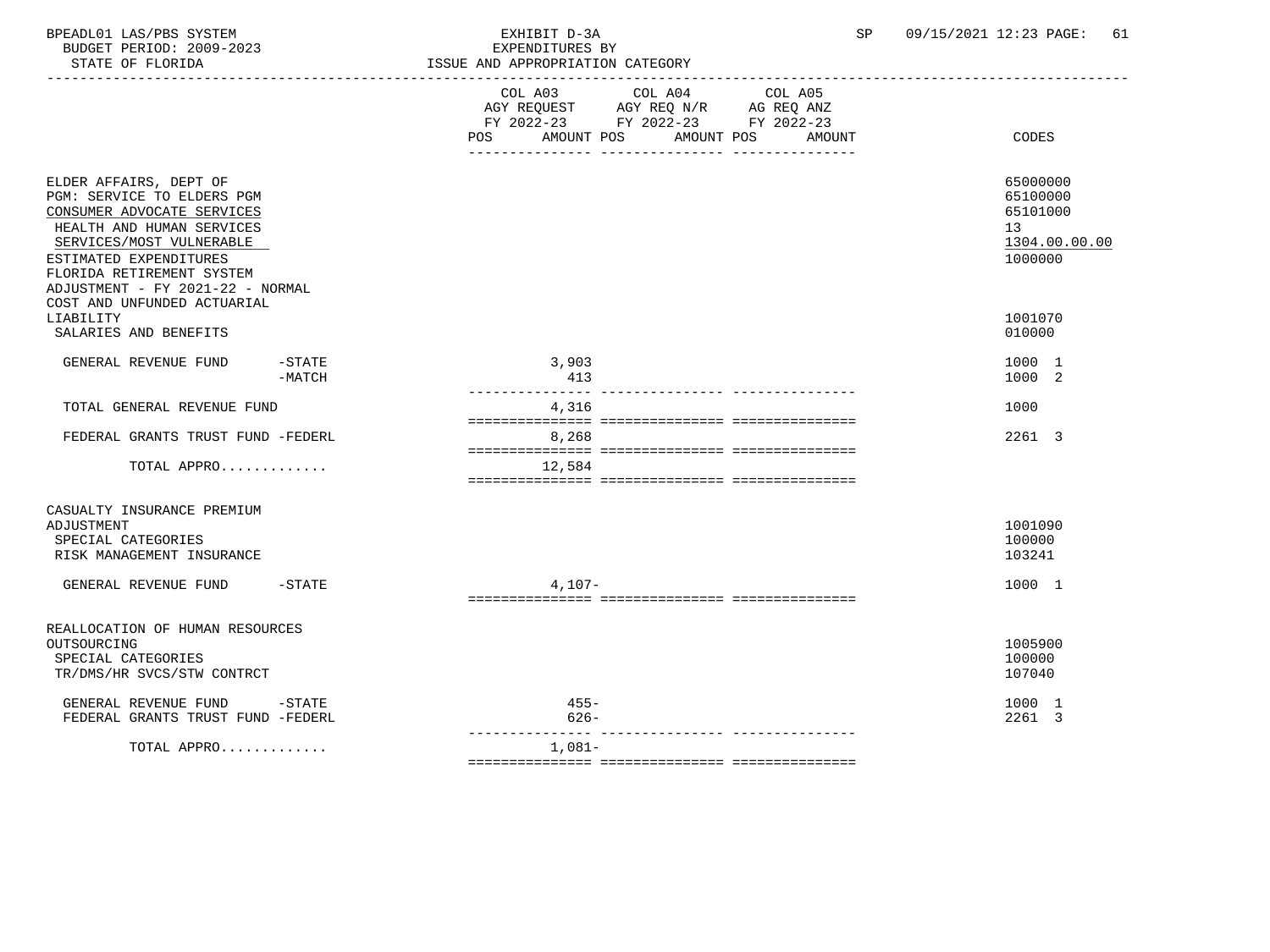|                                                                                                                                                                                                                                                                                                                                               | COL A03 COL A04 COL A05<br>AGY REQ N/R AG REQ ANZ<br>AGY REQUEST<br>FY 2022-23 FY 2022-23 FY 2022-23<br>POS<br>AMOUNT POS AMOUNT POS<br>AMOUNT | CODES                                                                                   |
|-----------------------------------------------------------------------------------------------------------------------------------------------------------------------------------------------------------------------------------------------------------------------------------------------------------------------------------------------|------------------------------------------------------------------------------------------------------------------------------------------------|-----------------------------------------------------------------------------------------|
| ELDER AFFAIRS, DEPT OF<br>PGM: SERVICE TO ELDERS PGM<br>CONSUMER ADVOCATE SERVICES<br>HEALTH AND HUMAN SERVICES<br>SERVICES/MOST VULNERABLE<br>ESTIMATED EXPENDITURES REALIGNMENT<br>TRANSFER BUDGET AUTHORITY TO FUND<br>OTHER PERSONAL SERVICES STAFF<br>CONVERTED TO FULL-TIME EQUIVALENT<br>POSITIONS - DEDUCT<br>OTHER PERSONAL SERVICES |                                                                                                                                                | 65000000<br>65100000<br>65101000<br>13<br>1304.00.00.00<br>2000000<br>2000090<br>030000 |
| ADMINISTRATIVE TRUST FUND -STATE                                                                                                                                                                                                                                                                                                              | $127.627-$                                                                                                                                     | 2021 1                                                                                  |
|                                                                                                                                                                                                                                                                                                                                               |                                                                                                                                                |                                                                                         |

AGENCY ISSUE NARRATIVE:

2022-2023 BUDGET YEAR NARRATIVE: IT COMPONENT? NO

 ISSUE TITLE: Transfer Budget Authority to Fund Other Personal Services Staff Converted to Full-Time Equivalent Positions - Deduct

 LINKAGE TO THE GOVERNOR'S PRIORITIES: Health Care - Promote innovation in healthcare that reduces the cost of medical procedures and services and increases access to care for Floridians.

 FLORIDA STRATEGIC PLAN FOR ECONOMIC DEVELOPMENT: (5.2) Improve the efficiency and effectiveness of government agencies at all levels; (5.3) Strengthen local, regional and statewide partnerships to accomplish Florida's economic and quality of life and quality places goals; (6.1) Create and sustain vibrant, safe, healthy and resilient communities that attract workers, residents, businesses and visitors; and (6.2) Ensure Floridians in all communities and life stages have opportunities to achieve healthier outcomes and societal contributions.

 SUMMARY: This issue requests a budget transfer in the amount of \$127,627 from the Other Personal Services appropriation category to the Salaries and Benefits appropriation category in order to support the conversion of two other personal services staff to full-time positions within the Office of Public and Professional Guardians in the Consumer Advocate Services budget entity.

 BACKGROUND: The Office of Public and Professional Guardians (Office/OPPG), housed within the Department of Elder Affairs (Department/DOEA), appoints local public guardians as directed by Chapter 744, Florida Statutes, in order to provide guardianship services to persons who do not have adequate income or assets to afford a private guardian and there are no willing family members or friends to serve. OPPG, which contracts with 17 local Offices of Public Guardianship throughout Florida, is also responsible for the registration and education of professional guardians. Since 2016, the Office has expanded its responsibilities to include oversight and regulation of approximately 550 or more professional guardians statewide. The oversight and regulation consist of investigating, and if appropriate, disciplining the guardians in violation of the law.

 The Office performed an internal review of its other personal services (OPS) staff. The staff is responsible for serving as guardian monitors and contract managers for the 17 public guardian programs, registering all of the guardians in the state, and ensuring compliance in the areas of training, bonding, credit and background screening. As a result of the review, the Executive Director concluded that the duties and responsibilities of these positions are permanent and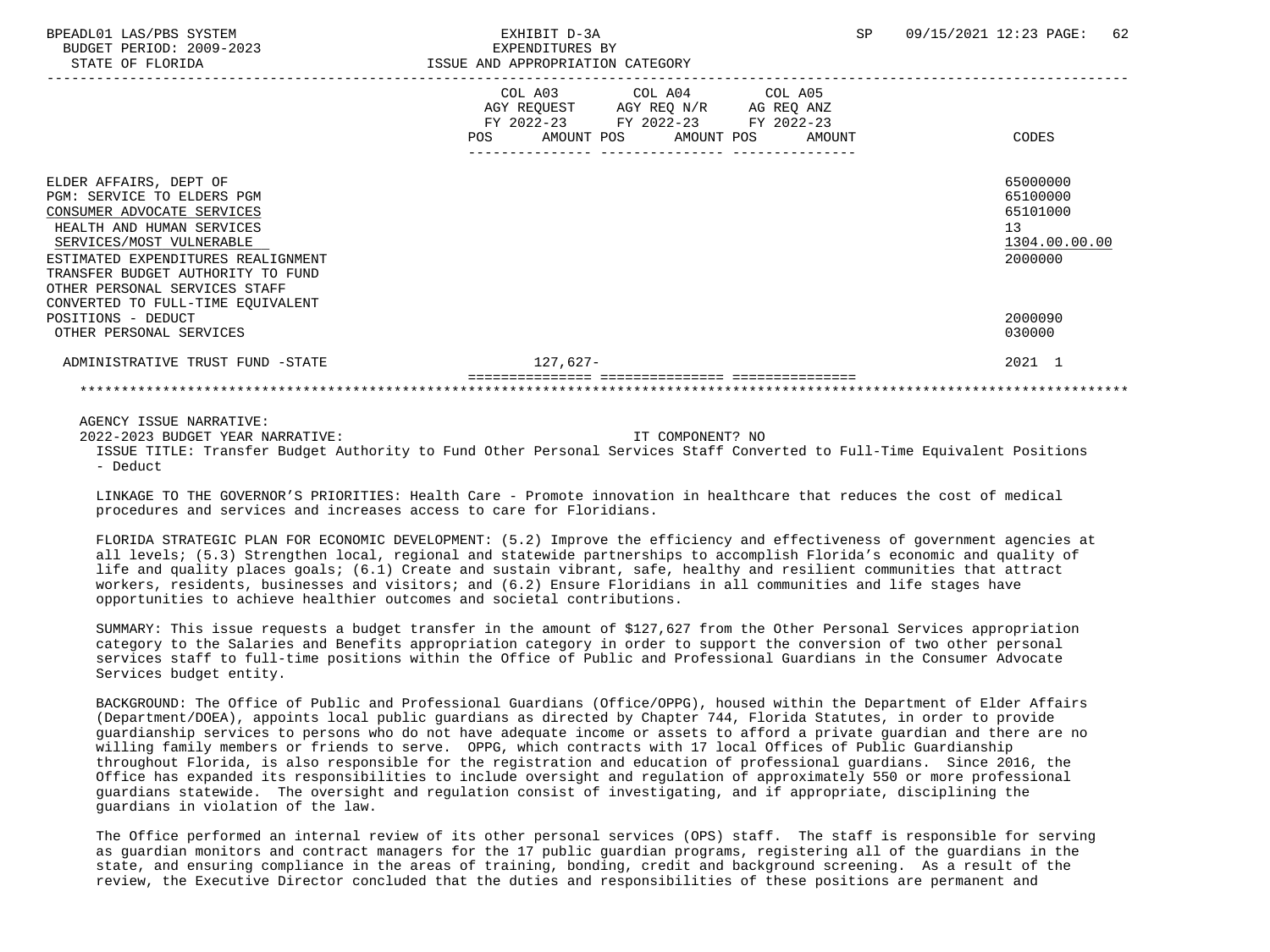BUDGET PERIOD: 2009-2023 EXPENDITURES BY

|                                                                                                                                                                                                                                                                                                                    | COL A03 COL A04 COL A05<br>AGY REQUEST AGY REQ N/R<br>AG REQ ANZ<br>FY 2022-23 FY 2022-23 FY 2022-23<br>AMOUNT POS AMOUNT POS<br><b>POS</b><br>AMOUNT | CODES                                                                         |
|--------------------------------------------------------------------------------------------------------------------------------------------------------------------------------------------------------------------------------------------------------------------------------------------------------------------|-------------------------------------------------------------------------------------------------------------------------------------------------------|-------------------------------------------------------------------------------|
| ELDER AFFAIRS, DEPT OF<br>PGM: SERVICE TO ELDERS PGM<br>CONSUMER ADVOCATE SERVICES<br>HEALTH AND HUMAN SERVICES<br>SERVICES/MOST VULNERABLE<br>ESTIMATED EXPENDITURES REALIGNMENT<br>TRANSFER BUDGET AUTHORITY TO FUND<br>OTHER PERSONAL SERVICES STAFF<br>CONVERTED TO FULL-TIME EQUIVALENT<br>POSITIONS - DEDUCT |                                                                                                                                                       | 65000000<br>65100000<br>65101000<br>13<br>1304.00.00.00<br>2000000<br>2000090 |

statutorily mandated for the operation of OPPG.

 SOLUTION/JUSTIFICATION: Since the duties and responsibilities of the OPS staff are not of a temporary nature, DOEA requests to establish two full-time positions (one Regulatory Specialist II and one Government Analyst I) in OPPG. Two OPS staff in the Office will be transferred to the new full-time positions resulting in surplus budget authority in the Other Personal Services appropriation category. Therefore, the surplus will be transferred to the Salaries and Benefits appropriation category in order to support the anticipated expenditures associated with Issue Code 3000A10. Conversion of the OPS staff to full-time positions will allow the Department to attract more qualified applicants and retain employees longer in order to carry out the statutory duty of protecting older adults and their families.

 BUDGET IMPACT: This issue requests a budget transfer in the amount of \$127,627 in the Administrative Trust Fund (2021) from the Other Personal Services (030000) appropriation category to the Salaries and Benefits (010000) appropriation category in the Consumer Advocate Services (65101000) budget entity. This issue is budget neutral; the add for this transfer is in Issue Code 2000100.

 65101000 - Consumer Advocate Services Budget Entity ACT1200 - Public Guardianship Program

|                                                                          | RECURRING<br>FY 2022-23 | NON-RECURRING<br>FY 2022-23 | TOTAL<br>FY 2022-23 | ANNUALIZATION<br>FY 2023-24 |
|--------------------------------------------------------------------------|-------------------------|-----------------------------|---------------------|-----------------------------|
| Other Personal Services (030000)<br>Administrative Trust Fund (2021 - 1) | (S127.627)              | 50                          | (S127.627)          | SO                          |
| Issue Total                                                              | (S127.627)              | 50                          | (5127.627)          | 50                          |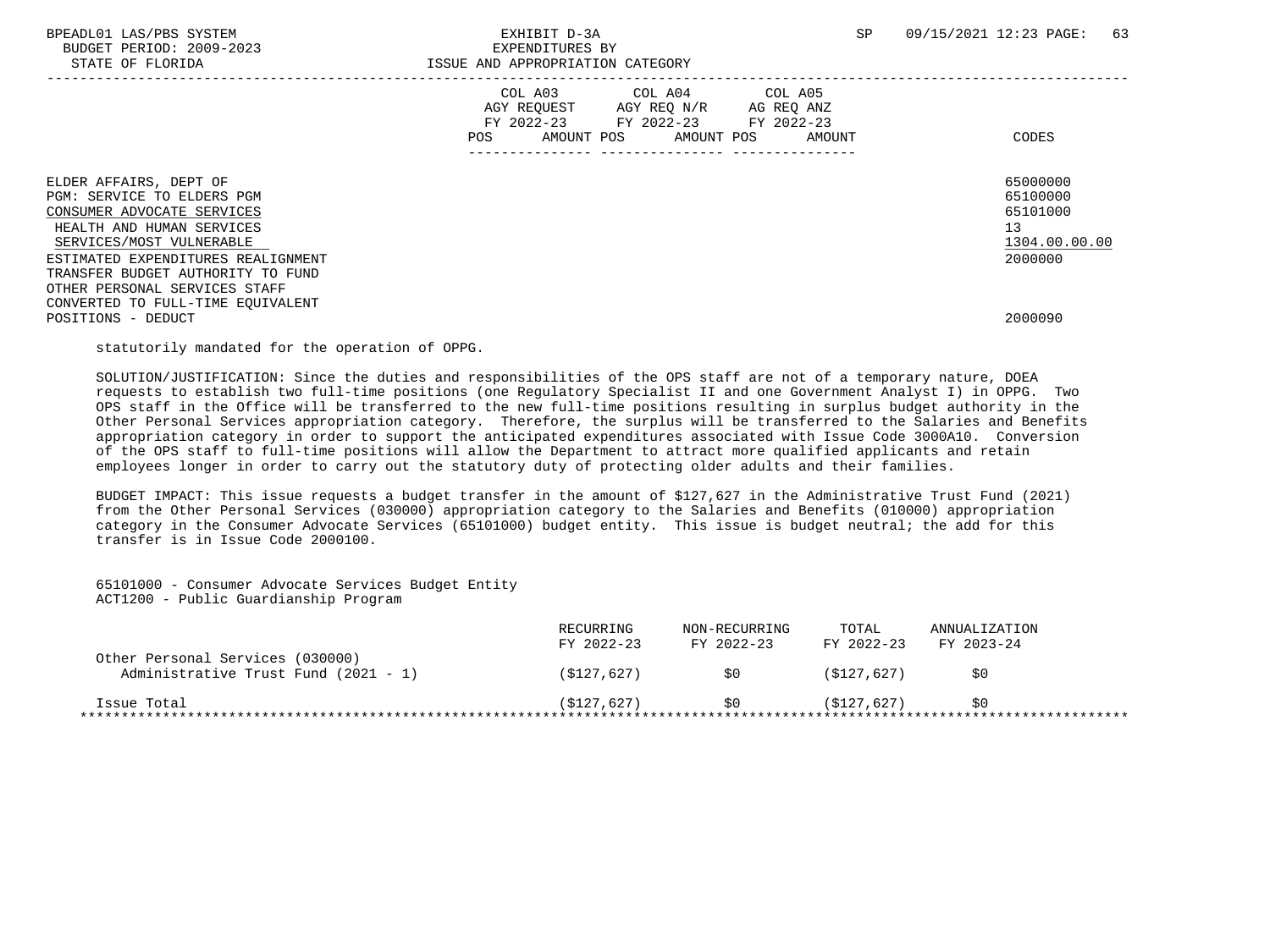BPEADL01 LAS/PBS SYSTEM EXHIBIT D-3A SP 09/15/2021 12:23 PAGE: 64 BUDGET PERIOD: 2009-2023 EXPENDITURES BY STATE OF FLORIDA **ISSUE AND APPROPRIATION CATEGORY**  ----------------------------------------------------------------------------------------------------------------------------------- COL A03 COL A04 AGY REQUEST AGY REQ N/R AG REQ ANZ FY 2022-23 FY 2022-23 FY 2022-23 POS AMOUNT POS AMOUNT POS AMOUNT CODES --------------- --------------- --------------- ELDER AFFAIRS, DEPT OF 65000000 ELDER AFFAIRS, DEPT OF 65000000 ELDER AFFAIRS, DEPT OF 65000000 ELDER AFFAIRS<br>PGM: SERVICE TO ELDERS PGM PGM: SERVICE TO ELDERS PGM<br>CONSUMER ADVOCATE SERVICES 65100000 CONSUMER ADVOCATE SERVICES HEALTH AND HUMAN SERVICES 13<br>SERVICES/MOST VULNERABLE 1304.00.00 PHOTOSHOLD SERVICES 1304.00.00.00  $\frac{\rm SERVICES/MOST~~VULNERABLE}{2000000}$ ESTIMATED EXPENDITURES REALIGNMENT TRANSFER BUDGET AUTHORITY TO FUND OTHER PERSONAL SERVICES STAFF CONVERTED TO FULL-TIME EQUIVALENT POSITIONS - ADD 2000100 SALARIES AND BENEFITS 010000 ADMINISTRATIVE TRUST FUND -STATE 127,627 127,627 129 127,627 12021 1 =============== =============== =============== \*\*\*\*\*\*\*\*\*\*\*\*\*\*\*\*\*\*\*\*\*\*\*\*\*\*\*\*\*\*\*\*\*\*\*\*\*\*\*\*\*\*\*\*\*\*\*\*\*\*\*\*\*\*\*\*\*\*\*\*\*\*\*\*\*\*\*\*\*\*\*\*\*\*\*\*\*\*\*\*\*\*\*\*\*\*\*\*\*\*\*\*\*\*\*\*\*\*\*\*\*\*\*\*\*\*\*\*\*\*\*\*\*\*\*\*\*\*\*\*\*\*\*\*\*\*\*

AGENCY ISSUE NARRATIVE:

2022-2023 BUDGET YEAR NARRATIVE: IT COMPONENT? NO

 ISSUE TITLE: Transfer Budget Authority to Fund Other Personal Services Staff Converted to Full-Time Equivalent Positions - Add

 LINKAGE TO THE GOVERNOR'S PRIORITIES: Health Care - Promote innovation in healthcare that reduces the cost of medical procedures and services and increases access to care for Floridians.

 FLORIDA STRATEGIC PLAN FOR ECONOMIC DEVELOPMENT: (5.2) Improve the efficiency and effectiveness of government agencies at all levels; (5.3) Strengthen local, regional and statewide partnerships to accomplish Florida's economic and quality of life and quality places goals; (6.1) Create and sustain vibrant, safe, healthy and resilient communities that attract workers, residents, businesses and visitors; and (6.2) Ensure Floridians in all communities and life stages have opportunities to achieve healthier outcomes and societal contributions.

 SUMMARY: This issue requests a budget transfer in the amount of \$127,627 from the Other Personal Services appropriation category to the Salaries and Benefits appropriation category in order to support the conversion of two other personal services staff to full-time positions within the Office of Public and Professional Guardians in the Consumer Advocate Services budget entity.

 BACKGROUND: The Office of Public and Professional Guardians (Office/OPPG), housed within the Department of Elder Affairs (Department/DOEA), appoints local public guardians as directed by Chapter 744, Florida Statutes, in order to provide guardianship services to persons who do not have adequate income or assets to afford a private guardian and there are no willing family members or friends to serve. OPPG, which contracts with 17 local Offices of Public Guardianship throughout Florida, is also responsible for the registration and education of professional guardians. Since 2016, the Office has expanded its responsibilities to include oversight and regulation of approximately 550 or more professional guardians statewide. The oversight and regulation consist of investigating, and if appropriate, disciplining the guardians in violation of the law.

 The Office performed an internal review of its other personal services (OPS) staff. The staff is responsible for serving as guardian monitors and contract managers for the 17 public guardian programs, registering all of the guardians in the state, and ensuring compliance in the areas of training, bonding, credit and background screening. As a result of the review, the Executive Director concluded that the duties and responsibilities of these positions are permanent and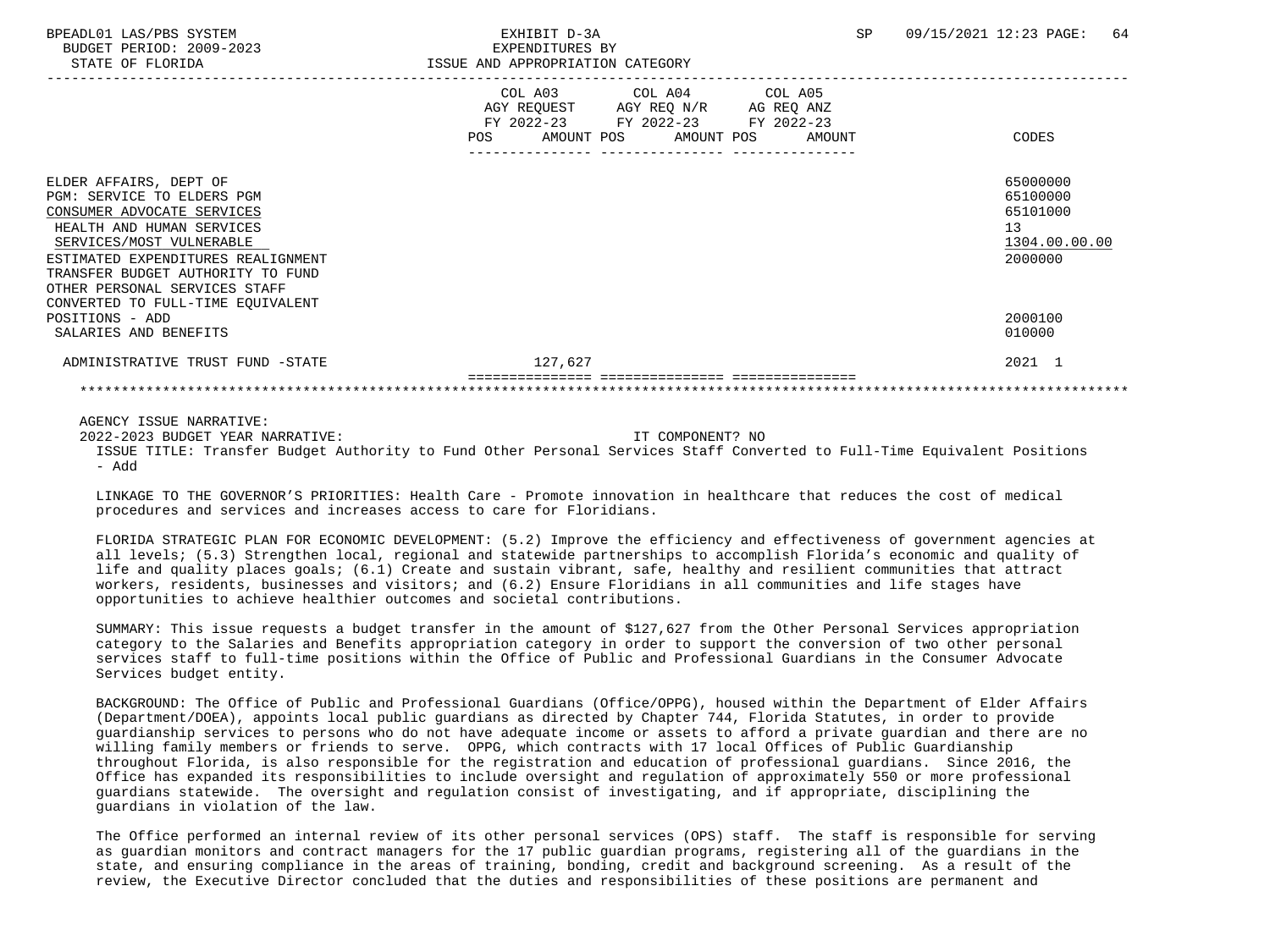BUDGET PERIOD: 2009-2023 EXPENDITURES BY

|                                                                                                                                                                                                                                                                                                                 | AGY REQUEST AGY REQ N/R | COL A03 COL A04 COL A05                                   |                      |                                                                               |
|-----------------------------------------------------------------------------------------------------------------------------------------------------------------------------------------------------------------------------------------------------------------------------------------------------------------|-------------------------|-----------------------------------------------------------|----------------------|-------------------------------------------------------------------------------|
|                                                                                                                                                                                                                                                                                                                 | POS                     | FY 2022-23 FY 2022-23 FY 2022-23<br>AMOUNT POS AMOUNT POS | AG REQ ANZ<br>AMOUNT | CODES                                                                         |
| ELDER AFFAIRS, DEPT OF<br>PGM: SERVICE TO ELDERS PGM<br>CONSUMER ADVOCATE SERVICES<br>HEALTH AND HUMAN SERVICES<br>SERVICES/MOST VULNERABLE<br>ESTIMATED EXPENDITURES REALIGNMENT<br>TRANSFER BUDGET AUTHORITY TO FUND<br>OTHER PERSONAL SERVICES STAFF<br>CONVERTED TO FULL-TIME EQUIVALENT<br>POSITIONS - ADD |                         |                                                           |                      | 65000000<br>65100000<br>65101000<br>13<br>1304.00.00.00<br>2000000<br>2000100 |

statutorily mandated for the operation of OPPG.

 SOLUTION/JUSTIFICATION: Since the duties and responsibilities of the OPS staff are not of a temporary nature, DOEA requests to establish two full-time positions (one Regulatory Specialist II and one Government Analyst I) in OPPG. Two OPS staff in the Office will be transferred to the new full-time positions resulting in surplus budget authority in the Other Personal Services appropriation category. Therefore, the surplus will be transferred to the Salaries and Benefits appropriation category in order to support the anticipated expenditures associated with Issue Code 3000A10. Conversion of the OPS staff to full-time positions will allow the Department to attract more qualified applicants and retain employees longer in order to carry out the statutory duty of protecting older adults and their families.

 BUDGET IMPACT: This issue requests a budget transfer in the amount of \$127,627 in the Administrative Trust Fund (2021) from the Other Personal Services (030000) appropriation category to the Salaries and Benefits (010000) appropriation category in the Consumer Advocate Services (65101000) budget entity. This issue utilizes an other salary adjustment of \$127,627 in order to reflect the correct amount transferred to the Salaries and Benefits appropriation category. This issue is budget neutral; the deduct for this transfer is in Issue Code 2000090.

 65101000 - Consumer Advocate Services Budget Entity ACT1200 - Public Guardianship Program

|                                                                        | RECURRING<br>FY 2022-23 | NON-RECURRING<br>FY 2022-23 | TOTAL<br>FY 2022-23 | ANNUALIZATION<br>FY 2023-24 |  |
|------------------------------------------------------------------------|-------------------------|-----------------------------|---------------------|-----------------------------|--|
| Salaries and Benefits (010000)<br>Administrative Trust Fund (2021 - 1) | \$127,627               | SO.                         | \$127.627           | S0                          |  |
| Issue Total                                                            | \$127,627               | S O                         | \$127.627           | 50                          |  |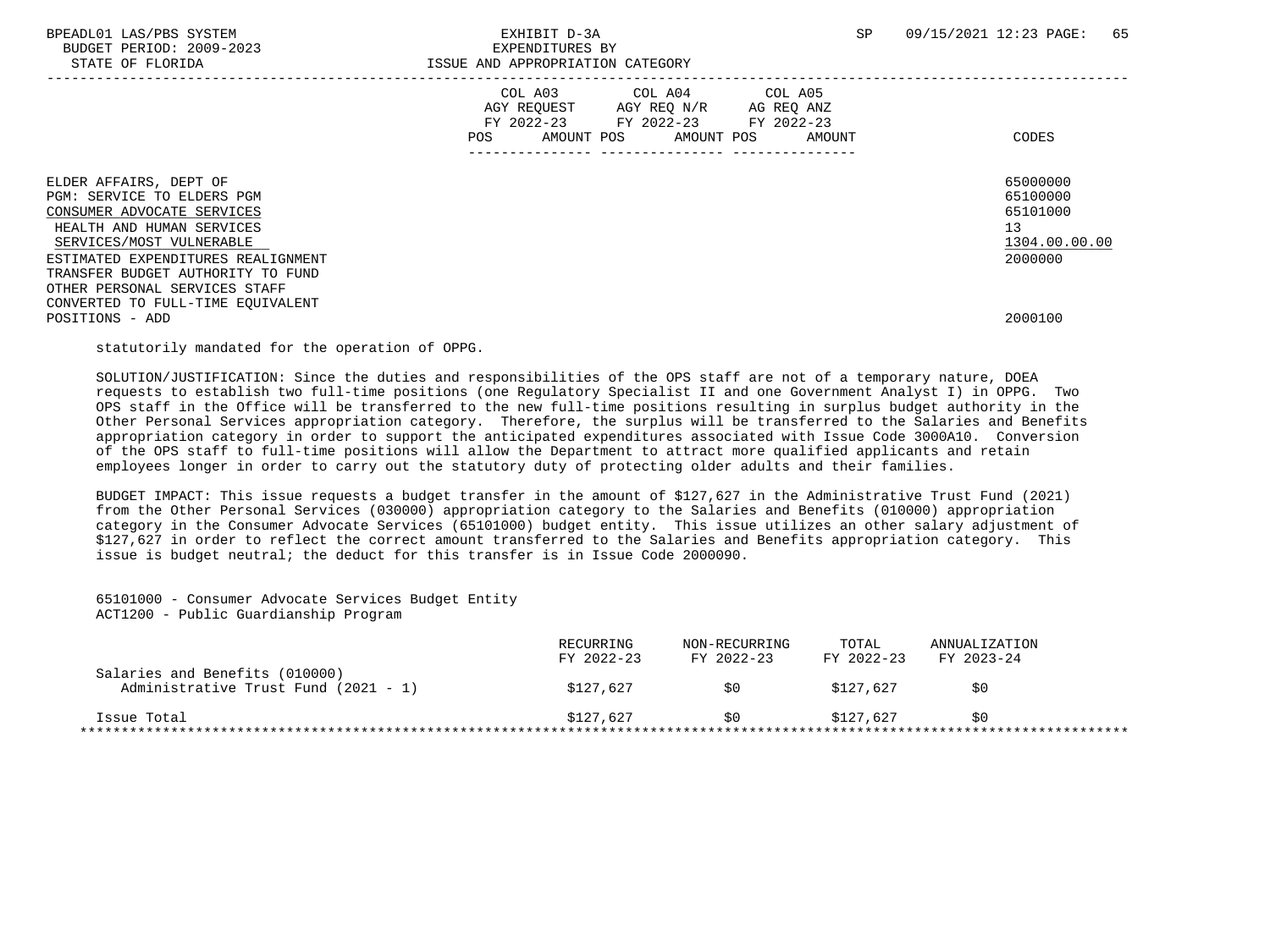| BPEADL01 LAS/PBS SYSTEM<br>BUDGET PERIOD: 2009-2023<br>STATE OF FLORIDA                                                                                                                                                                                                                      |           | EXHIBIT D-3A<br>EXPENDITURES BY<br>ISSUE AND APPROPRIATION CATEGORY               |            |                               |        | SP       |                         | 09/15/2021 12:23 PAGE:<br>66                                       |
|----------------------------------------------------------------------------------------------------------------------------------------------------------------------------------------------------------------------------------------------------------------------------------------------|-----------|-----------------------------------------------------------------------------------|------------|-------------------------------|--------|----------|-------------------------|--------------------------------------------------------------------|
|                                                                                                                                                                                                                                                                                              | POS       | COL A03<br>AGY REQUEST AGY REQ N/R AG REQ ANZ<br>FY 2022-23 FY 2022-23 FY 2022-23 | AMOUNT POS | COL A04 COL A05<br>AMOUNT POS | AMOUNT |          |                         | CODES                                                              |
| ELDER AFFAIRS, DEPT OF<br>PGM: SERVICE TO ELDERS PGM<br>CONSUMER ADVOCATE SERVICES<br>HEALTH AND HUMAN SERVICES<br>SERVICES/MOST VULNERABLE<br>ESTIMATED EXPENDITURES REALIGNMENT<br>TRANSFER BUDGET AUTHORITY TO FUND<br>OTHER PERSONAL SERVICES STAFF<br>CONVERTED TO FULL-TIME EQUIVALENT |           |                                                                                   |            |                               |        |          |                         | 65000000<br>65100000<br>65101000<br>13<br>1304.00.00.00<br>2000000 |
| POSITIONS - ADD                                                                                                                                                                                                                                                                              |           |                                                                                   |            |                               |        |          |                         | 2000100                                                            |
| POSITION DETAIL OF SALARIES AND BENEFITS:<br>FTE                                                                                                                                                                                                                                             | BASE RATE |                                                                                   | ADDITIVES  | BENEFITS                      |        | SUBTOTAL | <b>이 아이 어린 아이 어린 어린</b> | LAPSE LAPSED SALARIES<br>AND BENEFITS                              |
| A03 - AGY REOUEST FY 2022-23                                                                                                                                                                                                                                                                 |           |                                                                                   |            |                               |        |          |                         |                                                                    |
| NEW POSITIONS                                                                                                                                                                                                                                                                                |           |                                                                                   |            |                               |        |          |                         |                                                                    |
| OTHER SALARY AMOUNT<br>2021 ADMINISTRATIVE TRUST FUND                                                                                                                                                                                                                                        |           |                                                                                   |            |                               |        |          |                         | 127,627                                                            |
|                                                                                                                                                                                                                                                                                              |           |                                                                                   |            |                               |        |          |                         | --------<br>127,627<br>==============                              |
|                                                                                                                                                                                                                                                                                              |           |                                                                                   |            |                               |        |          |                         |                                                                    |
| WORKLOAD<br>CONVERT OTHER PERSONAL SERVICES                                                                                                                                                                                                                                                  |           |                                                                                   |            |                               |        |          |                         | 3000000                                                            |
| STAFF TO FULL-TIME EQUIVALENT<br>POSITIONS<br>SALARY RATE                                                                                                                                                                                                                                    |           |                                                                                   |            |                               |        |          |                         | 3000A10<br>000000                                                  |
| SALARY RATE                                                                                                                                                                                                                                                                                  | 83,200    |                                                                                   |            |                               |        |          |                         |                                                                    |
| SALARIES AND BENEFITS                                                                                                                                                                                                                                                                        | 2.00      |                                                                                   |            |                               |        |          |                         | 010000                                                             |
| SPECIAL CATEGORIES<br>TR/DMS/HR SVCS/STW CONTRCT                                                                                                                                                                                                                                             |           |                                                                                   |            |                               |        |          |                         | 100000<br>107040                                                   |
| ADMINISTRATIVE TRUST FUND -STATE                                                                                                                                                                                                                                                             |           | 419                                                                               |            |                               |        |          |                         | 2021 1                                                             |
| TOTAL: CONVERT OTHER PERSONAL SERVICES<br>STAFF TO FULL-TIME EQUIVALENT<br>POSITIONS                                                                                                                                                                                                         |           |                                                                                   |            |                               |        |          |                         | 3000A10                                                            |
| TOTAL POSITIONS                                                                                                                                                                                                                                                                              | 2.00      |                                                                                   |            |                               |        |          |                         |                                                                    |
| TOTAL ISSUE<br>TOTAL SALARY RATE                                                                                                                                                                                                                                                             | 83,200    | 419                                                                               |            |                               |        |          |                         |                                                                    |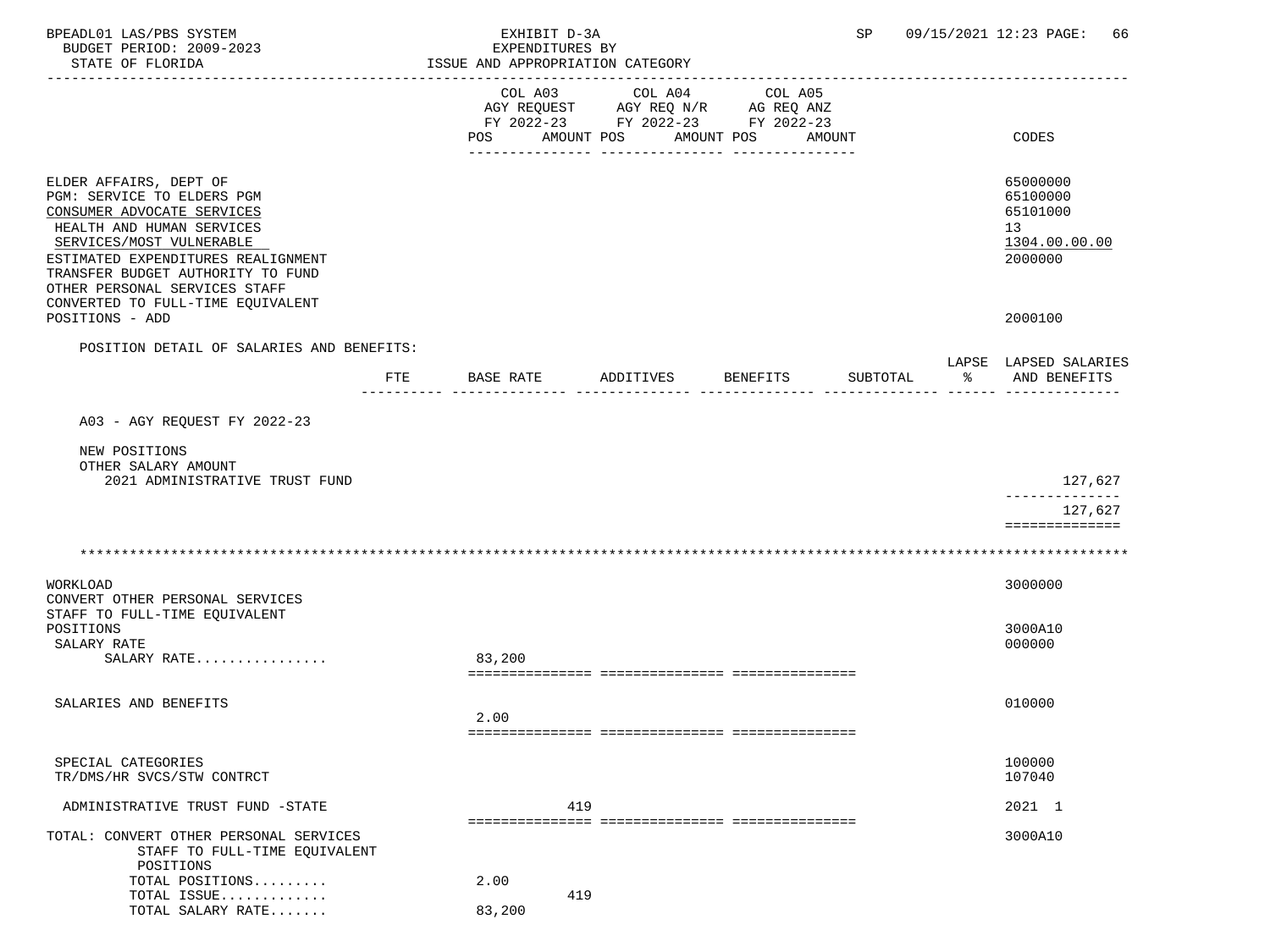|                                                                                                                                                                                            | COL A03 COL A04<br>COL A05<br>AGY REQ N/R<br>AGY REQUEST<br>AG REQ ANZ<br>FY 2022-23<br>FY 2022-23 FY 2022-23<br>AMOUNT POS<br>AMOUNT<br><b>POS</b><br>AMOUNT POS | CODES                                                              |
|--------------------------------------------------------------------------------------------------------------------------------------------------------------------------------------------|-------------------------------------------------------------------------------------------------------------------------------------------------------------------|--------------------------------------------------------------------|
| ELDER AFFAIRS, DEPT OF<br>PGM: SERVICE TO ELDERS PGM<br>CONSUMER ADVOCATE SERVICES<br>HEALTH AND HUMAN SERVICES<br>SERVICES/MOST VULNERABLE<br>WORKLOAD<br>CONVERT OTHER PERSONAL SERVICES |                                                                                                                                                                   | 65000000<br>65100000<br>65101000<br>13<br>1304.00.00.00<br>3000000 |
| STAFF TO FULL-TIME EQUIVALENT<br>POSITIONS                                                                                                                                                 |                                                                                                                                                                   | 3000A10                                                            |
|                                                                                                                                                                                            |                                                                                                                                                                   |                                                                    |

AGENCY ISSUE NARRATIVE:

 2022-2023 BUDGET YEAR NARRATIVE: IT COMPONENT? NO ISSUE TITLE: Convert Other Personal Services Staff to Full-Time Equivalent Positions

 LINKAGE TO THE GOVERNOR'S PRIORITIES: Health Care - Promote innovation in healthcare that reduces the cost of medical procedures and services and increases access to care for Floridians.

 FLORIDA STRATEGIC PLAN FOR ECONOMIC DEVELOPMENT: (5.2) Improve the efficiency and effectiveness of government agencies at all levels; (5.3) Strengthen local, regional and statewide partnerships to accomplish Florida's economic and quality of life and quality places goals; (6.1) Create and sustain vibrant, safe, healthy and resilient communities that attract workers, residents, businesses and visitors; and (6.2) Ensure Floridians in all communities and life stages have opportunities to achieve healthier outcomes and societal contributions.

 SUMMARY: This issue requests salary rate of 83,200 and a net budget amount of \$419 in order to convert two existing other personal services (OPS) staff in the Office of Public and Professional Guardians to full-time positions. The salary budget related to this request can be transferred from the Department of Elder Affairs' base budget in the Consumer Advocate Services budget entity that is currently allocated to support the existing OPS staff. This budget transfer is captured in Issue Codes 2000090 and 2000100.

 BACKGROUND: The Office of Public and Professional Guardians (Office/OPPG), housed within the Department of Elder Affairs (Department/DOEA), appoints local public guardians as directed by Chapter 744, Florida Statutes, in order to provide guardianship services to persons who do not have adequate income or assets to afford a private guardian and there are no willing family members or friends to serve. OPPG, which contracts with 17 local Offices of Public Guardianship throughout Florida, is also responsible for the registration and education of professional guardians. Since 2016, the Office has expanded its responsibilities to include oversight and regulation of approximately 550 or more professional guardians statewide. The oversight and regulation consist of investigating, and if appropriate, disciplining the guardians in violation of the law.

 The Office performed an internal review of its OPS staff. The staff is responsible for serving as guardian monitors and contract managers for the 17 public guardian programs, registering all of the guardians in the state, and ensuring compliance in the areas of training, bonding, credit and background screening. As a result of the review, the Executive Director concluded that the duties and responsibilities of these positions are permanent and statutorily mandated for the operation of OPPG.

SOLUTION/JUSTIFICATION: Since the duties and responsibilities of the OPS staff are not of a temporary nature, DOEA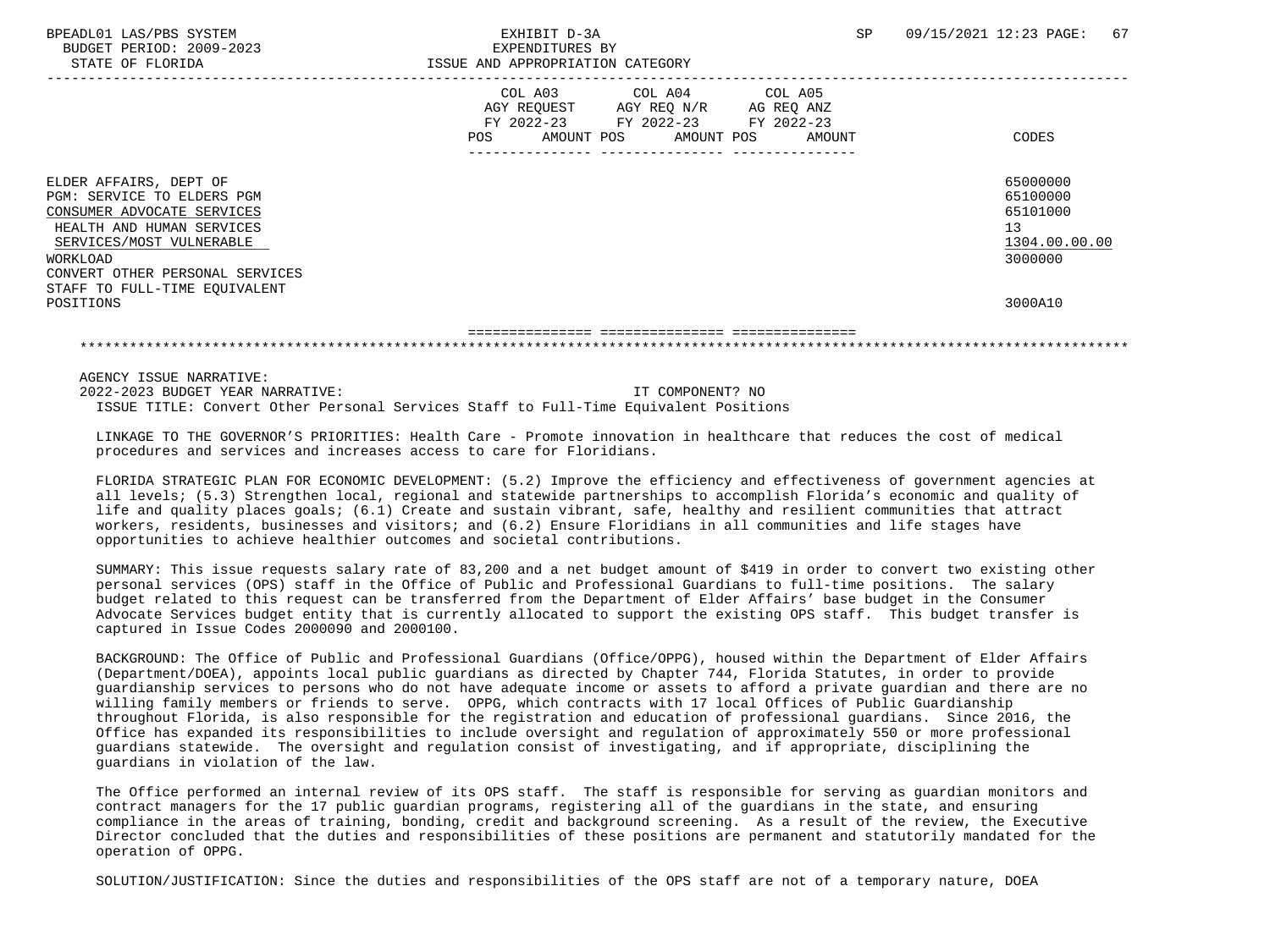| BPEADL01 LAS/PBS SYSTEM<br>BUDGET PERIOD: 2009-2023<br>STATE OF FLORIDA                                                                                                                    | EXHIBIT D-3A<br>EXPENDITURES BY<br>ISSUE AND APPROPRIATION CATEGORY                                                    | <b>SP</b>            | 09/15/2021 12:23 PAGE:<br>68                                       |
|--------------------------------------------------------------------------------------------------------------------------------------------------------------------------------------------|------------------------------------------------------------------------------------------------------------------------|----------------------|--------------------------------------------------------------------|
|                                                                                                                                                                                            | COL A03 COL A04 COL A05<br>AGY REOUEST AGY REO N/R<br>FY 2022-23 FY 2022-23 FY 2022-23<br>POS<br>AMOUNT POS AMOUNT POS | AG REO ANZ<br>AMOUNT | CODES                                                              |
| ELDER AFFAIRS, DEPT OF<br>PGM: SERVICE TO ELDERS PGM<br>CONSUMER ADVOCATE SERVICES<br>HEALTH AND HUMAN SERVICES<br>SERVICES/MOST VULNERABLE<br>WORKLOAD<br>CONVERT OTHER PERSONAL SERVICES |                                                                                                                        |                      | 65000000<br>65100000<br>65101000<br>13<br>1304.00.00.00<br>3000000 |
| STAFF TO FULL-TIME EOUIVALENT<br>POSITIONS                                                                                                                                                 |                                                                                                                        |                      | 3000A10                                                            |

 requests to establish two full-time positions (one Regulatory Specialist II and one Government Analyst I) in OPPG. Two OPS staff in the Office will be transferred to the new full-time positions resulting in surplus budget authority in the Other Personal Services appropriation category. The excess budget authority will be transferred to the Salaries and Benefits appropriation category; this transfer is reflected in Issue Codes 2000090 and 2000100.

 Conversion of the OPS staff to full-time positions will allow the Department to attract more qualified applicants and retain employees longer in order to carry out the statutory duty of protecting older adults and their families.

 BUDGET IMPACT: This issue requests two full-time positions, the associated salary rate of 83,200 and a net budget amount of \$419 in the Transfer/DMS/HR Services (107040) appropriation category in the Administrative Trust Fund (2021) in the Consumer Advocate Services (65101000) budget entity. Hiring above the pay grade minimum is necessary due to the duties and responsibilities for the positions. The budget related to this request is transferred from the Other Personal Services (030000) appropriation category to the Salaries and Benefits (010000) appropriation category in Issue Codes 2000090 and 2000100. In addition, this issue includes an other salary adjustment of (\$127,627) since DOEA anticipates the utilization of its base budget that is captured in Issue Code 2000100.

 65101000 - Consumer Advocate Services Budget Entity ACT1200 - Public Guardianship Program

|                                                                           | RECURRING<br>FY 2022-23 | NON-RECURRING<br>FY 2022-23 | TOTAL<br>FY 2022-23 | ANNUALIZATION<br>FY 2023-24 |  |
|---------------------------------------------------------------------------|-------------------------|-----------------------------|---------------------|-----------------------------|--|
| Transfer/DMS/HR Services (107040)<br>Administrative Trust Fund (2021 - 1) | \$419                   | \$0                         | \$419               | SO                          |  |
| Issue Total                                                               | \$419                   | S O                         | \$419               | SO                          |  |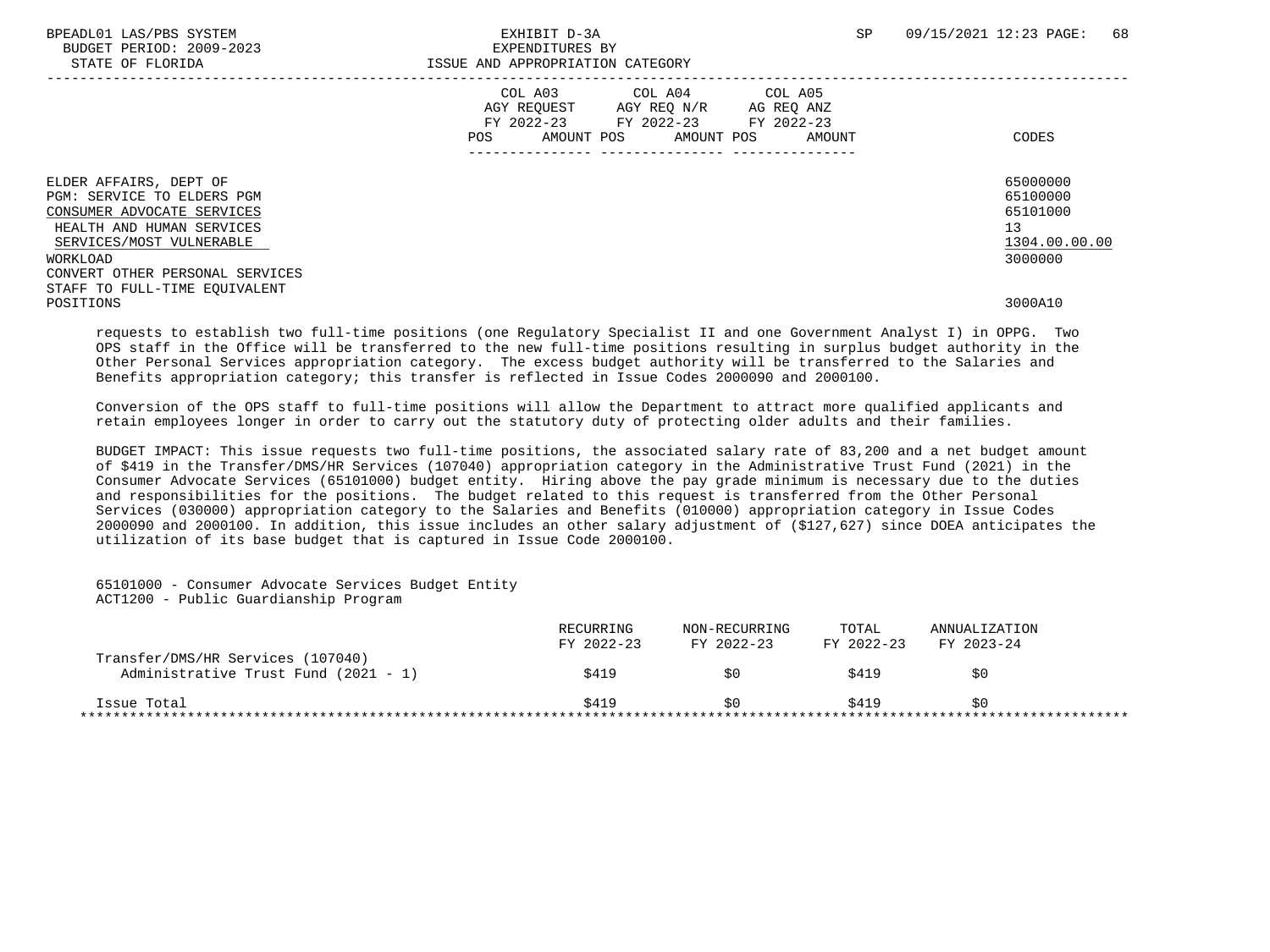| BPEADL01 LAS/PBS SYSTEM<br>BUDGET PERIOD: 2009-2023<br>STATE OF FLORIDA                                                                                                                                                                  |      | EXHIBIT D-3A<br>EXPENDITURES BY | ISSUE AND APPROPRIATION CATEGORY                                                                                           | ________________ | SP             | 09/15/2021 12:23 PAGE:<br>-69                                                 |
|------------------------------------------------------------------------------------------------------------------------------------------------------------------------------------------------------------------------------------------|------|---------------------------------|----------------------------------------------------------------------------------------------------------------------------|------------------|----------------|-------------------------------------------------------------------------------|
|                                                                                                                                                                                                                                          |      | POS                             | COL A03 COL A04 COL A05<br>AGY REQUEST AGY REQ N/R AG REQ ANZ<br>FY 2022-23 FY 2022-23 FY 2022-23<br>AMOUNT POS AMOUNT POS | AMOUNT           |                | CODES                                                                         |
| ELDER AFFAIRS, DEPT OF<br>PGM: SERVICE TO ELDERS PGM<br>CONSUMER ADVOCATE SERVICES<br>HEALTH AND HUMAN SERVICES<br>SERVICES/MOST VULNERABLE<br>WORKLOAD<br>CONVERT OTHER PERSONAL SERVICES<br>STAFF TO FULL-TIME EOUIVALENT<br>POSITIONS |      |                                 |                                                                                                                            |                  |                | 65000000<br>65100000<br>65101000<br>13<br>1304.00.00.00<br>3000000<br>3000A10 |
| POSITION DETAIL OF SALARIES AND BENEFITS:                                                                                                                                                                                                |      |                                 |                                                                                                                            |                  |                | LAPSE LAPSED SALARIES                                                         |
| FTE                                                                                                                                                                                                                                      |      |                                 | BASE RATE ADDITIVES BENEFITS                                                                                               |                  | SUBTOTAL       | % AND BENEFITS                                                                |
| A03 - AGY REQUEST FY 2022-23                                                                                                                                                                                                             |      |                                 |                                                                                                                            |                  |                |                                                                               |
| NEW POSITIONS<br>0441 REGULATORY SPECIALIST II<br>N1001 001                                                                                                                                                                              |      | 1.00 37,440                     |                                                                                                                            |                  |                | 21,445 58,885 0.00 58,885                                                     |
| 2224 GOVERNMENT ANALYST I<br>N1002 002                                                                                                                                                                                                   |      | 1.00 45,760                     |                                                                                                                            | 22,982           |                | 68,742 0.00<br>68,742                                                         |
| TOTALS FOR ISSUE BY FUND<br>2021 ADMINISTRATIVE TRUST FUND                                                                                                                                                                               |      |                                 |                                                                                                                            |                  |                | 127,627                                                                       |
|                                                                                                                                                                                                                                          | 2.00 | 83,200                          |                                                                                                                            |                  | 44,427 127,627 | ______________<br>127,627<br>==============                                   |
| OTHER SALARY AMOUNT<br>2021 ADMINISTRATIVE TRUST FUND                                                                                                                                                                                    |      |                                 |                                                                                                                            |                  |                | 127,627-                                                                      |
|                                                                                                                                                                                                                                          |      |                                 |                                                                                                                            |                  |                | =============                                                                 |

\*\*\*\*\*\*\*\*\*\*\*\*\*\*\*\*\*\*\*\*\*\*\*\*\*\*\*\*\*\*\*\*\*\*\*\*\*\*\*\*\*\*\*\*\*\*\*\*\*\*\*\*\*\*\*\*\*\*\*\*\*\*\*\*\*\*\*\*\*\*\*\*\*\*\*\*\*\*\*\*\*\*\*\*\*\*\*\*\*\*\*\*\*\*\*\*\*\*\*\*\*\*\*\*\*\*\*\*\*\*\*\*\*\*\*\*\*\*\*\*\*\*\*\*\*\*\*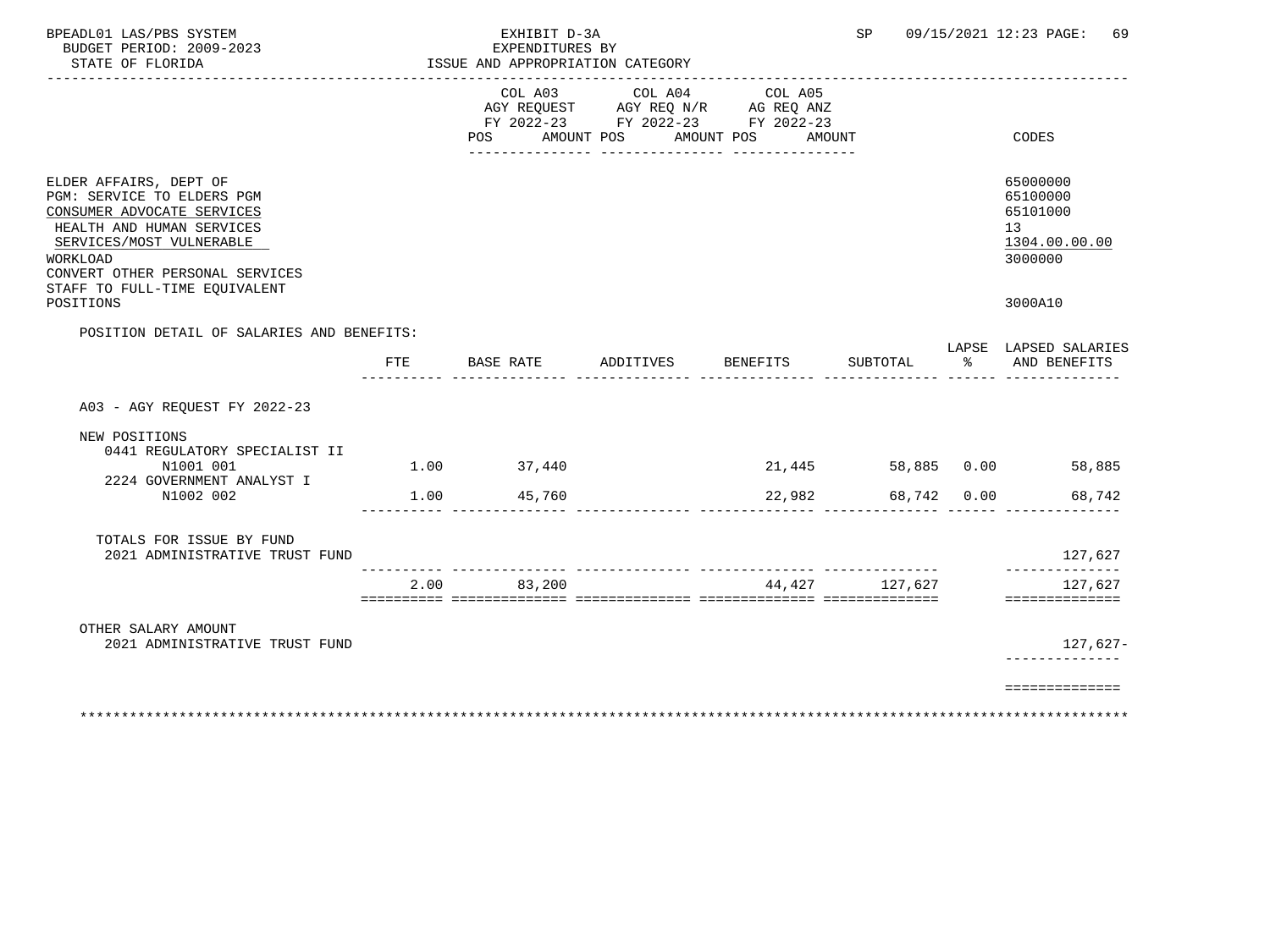|                                   |  | COL A03 COL A04 COL A05<br>AGY REQUEST AGY REQ N/R AG REQ ANZ<br>FY 2022-23 FY 2022-23 FY 2022-23<br>POS AMOUNT POS AMOUNT POS AMOUNT | CODES         |  |
|-----------------------------------|--|---------------------------------------------------------------------------------------------------------------------------------------|---------------|--|
|                                   |  |                                                                                                                                       |               |  |
|                                   |  |                                                                                                                                       |               |  |
| ELDER AFFAIRS, DEPT OF            |  |                                                                                                                                       | 65000000      |  |
| PGM: SERVICE TO ELDERS PGM        |  |                                                                                                                                       | 65100000      |  |
| CONSUMER ADVOCATE SERVICES        |  |                                                                                                                                       | 65101000      |  |
| HEALTH AND HUMAN SERVICES         |  |                                                                                                                                       | 13            |  |
| SERVICES/MOST VULNERABLE          |  |                                                                                                                                       | 1304.00.00.00 |  |
| PROGRAM OR SERVICE-LEVEL          |  |                                                                                                                                       |               |  |
| INFORMATION TECHNOLOGY            |  |                                                                                                                                       | 3630000       |  |
| OFFICE OF PUBLIC AND PROFESSIONAL |  |                                                                                                                                       |               |  |
| GUARDIANS CLIENT MANAGEMENT AND   |  |                                                                                                                                       |               |  |
| MONITORING                        |  |                                                                                                                                       | 36320C0       |  |
| SPECIAL CATEGORIES                |  |                                                                                                                                       | 100000        |  |
| CONTRACTED SERVICES               |  |                                                                                                                                       | 100777        |  |
|                                   |  |                                                                                                                                       |               |  |
| GENERAL REVENUE FUND<br>$-$ STATE |  | 504,950 420,250                                                                                                                       | 1000 1        |  |
|                                   |  |                                                                                                                                       |               |  |
|                                   |  |                                                                                                                                       |               |  |

AGENCY ISSUE NARRATIVE:

 2022-2023 BUDGET YEAR NARRATIVE: IT COMPONENT? YES ISSUE TITLE: Office of Public and Professional Guardians Client Management and Monitoring

 LINKAGE TO THE GOVERNOR'S PRIORITIES: Health Care - Promote innovation in healthcare that reduces the cost of medical procedures and services and increases access to care for Floridians; and Public Integrity - Promote greater transparency at all levels of government.

 FLORIDA STRATEGIC PLAN FOR ECONOMIC DEVELOPMENT: (4.2) Ensure state, regional and local agencies provide collaborative and timely customer service to businesses and workers; (5.2) Improve the efficiency and effectiveness of government agencies at all levels; (5.3) Strengthen local, regional and statewide partnerships to accomplish Florida's economic and quality of life and quality places goals; (6.1) Create and sustain vibrant, safe, healthy and resilient communities that attract workers, residents, businesses and visitors; and (6.2) Ensure Floridians in all communities and life stages have opportunities to achieve healthier outcomes and societal contributions.

 SUMMARY: This issue requests \$504,950, of which \$420,250 is non-recurring funds, for client management and monitoring purposes for the Office of Public and Professional Guardians.

 BACKGROUND: The Office of Public and Professional Guardians (Office/OPPG) is tasked with oversight responsibilities for all public and professional guardians. The Office's duties and responsibilities include establishing standards of practice; reviewing and approving the standards and criteria for education, registration, and certification requirements; investigating complaints; and enacting appropriate administrative discipline. Since 2016, the OPPG has expanded its responsibilities to include oversight and regulation of approximately 550 or more professional guardians statewide. Due to the expansion, the Office must review all complaints regarding a professional guardian violating the established standards of practice, and if determined legally sufficient, initiate an investigation.

 OPPG contracts with 17 local Offices of Public Guardianship throughout Florida. Based on contractual arrangements, the 17 offices should use a client management system provided by the Department of Elder Affairs (Department/DOEA). The system is necessary to manage the offices as well as the documents and files of each ward. Also, DOEA will have the ability to access records and will have oversight of the entire public guardian program. The current solution does not have the necessary reporting, trending and financial management capabilities and includes an annual recurring cost of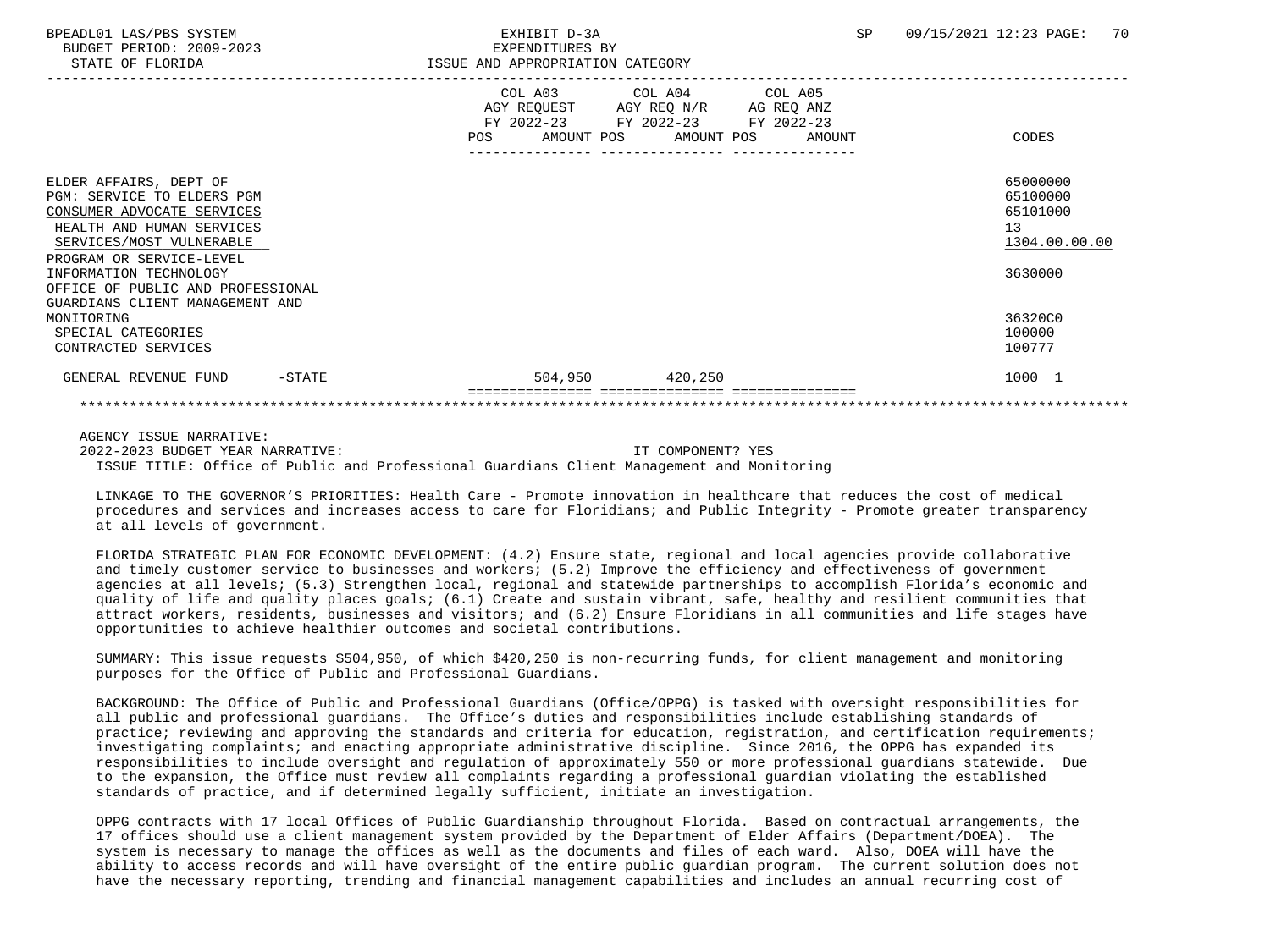|                                                                                                                                             | COL A03<br>FY 2022-23<br>POS | COL A04<br>AGY REQUEST AGY REQ N/R<br>AMOUNT POS<br>AMOUNT POS | COL A05<br>AG REQ ANZ<br>FY 2022-23 FY 2022-23<br>AMOUNT | CODES                                                   |
|---------------------------------------------------------------------------------------------------------------------------------------------|------------------------------|----------------------------------------------------------------|----------------------------------------------------------|---------------------------------------------------------|
| ELDER AFFAIRS, DEPT OF<br>PGM: SERVICE TO ELDERS PGM<br>CONSUMER ADVOCATE SERVICES<br>HEALTH AND HUMAN SERVICES<br>SERVICES/MOST VULNERABLE |                              |                                                                |                                                          | 65000000<br>65100000<br>65101000<br>13<br>1304.00.00.00 |
| PROGRAM OR SERVICE-LEVEL<br>INFORMATION TECHNOLOGY<br>OFFICE OF PUBLIC AND PROFESSIONAL                                                     |                              |                                                                |                                                          | 3630000                                                 |
| GUARDIANS CLIENT MANAGEMENT AND<br>MONITORING                                                                                               |                              |                                                                |                                                          | 36320C0                                                 |

\$84,700 for provider user licenses and reporting user access.

 In addition, the Department was appropriated \$500,000 for Fiscal Year 2020-2021 in order to develop, implement and maintain a professional monitoring tool that could appropriately monitor guardian compliance with the legislatively mandated standards of practice to ensure appropriate oversight and to prevent abuse, neglect, and exploitation. OPPG currently has manual processes that do not allow for effective monitoring of guardians across the state. Therefore, the Office, in consultation with professional guardianship associations, needs to develop a monitoring tool and database which will allow DOEA to house data, track compliance related to guardian registrations, track and report complaints, and record client/ward registries. Even though the Department was appropriated \$500,000, the funding does not cover the cost to design and build such a monitoring tool.

 SOLUTION/JUSTIFICATION: Since enhancements to the client management system are necessary and the development and implementation of the monitoring tool are ongoing, additional funding has been requested by the Department.

The breakdown of the cost associated with enhancing the client management system will follow.

- \$ 60,000 Enhanced Support Services Fees: Includes services such as consultation, configuration, and support of the installed product in order to effectively deploy and administer the Public Guardians' software. A maximum of 320 hours at an hourly rate of \$187.50 can be flexibly provided by the selected vendor over a 1-year contract term. At DOEA's discretion, the selected vendor can provide services which include, but are not limited to, system optimization tasks, end-user support, system administration, training, and custom report development.
- \$229,500 One-time Development Fee: Includes the development and maintenance of the financial module for ward asset management. The selected vendor will provide other activities, such as report writing and provider registration, simultaneously as the final phase of delivery of the services.
- \$ 84,700 Annual recurring cost for state and provider user licenses as well as reporting user access for the state. The user licenses and access will be provided by the selected vendor.
	- \* \$ 7,200 State User Licenses (9 @ \$800 each)
	- \* \$ 75,000 Provider User Licenses (150 @ \$500 each)
	- \* \$ 1,700 Advanced Reporting (1 @ \$1,700)
	- \* \$ 500 Advanced Report Writer Access (2 @ \$250)
	- 300 Advanced Report Runner Access (2 @ \$150)

The breakdown of the cost associated with the development and implementation of the monitoring tool will follow.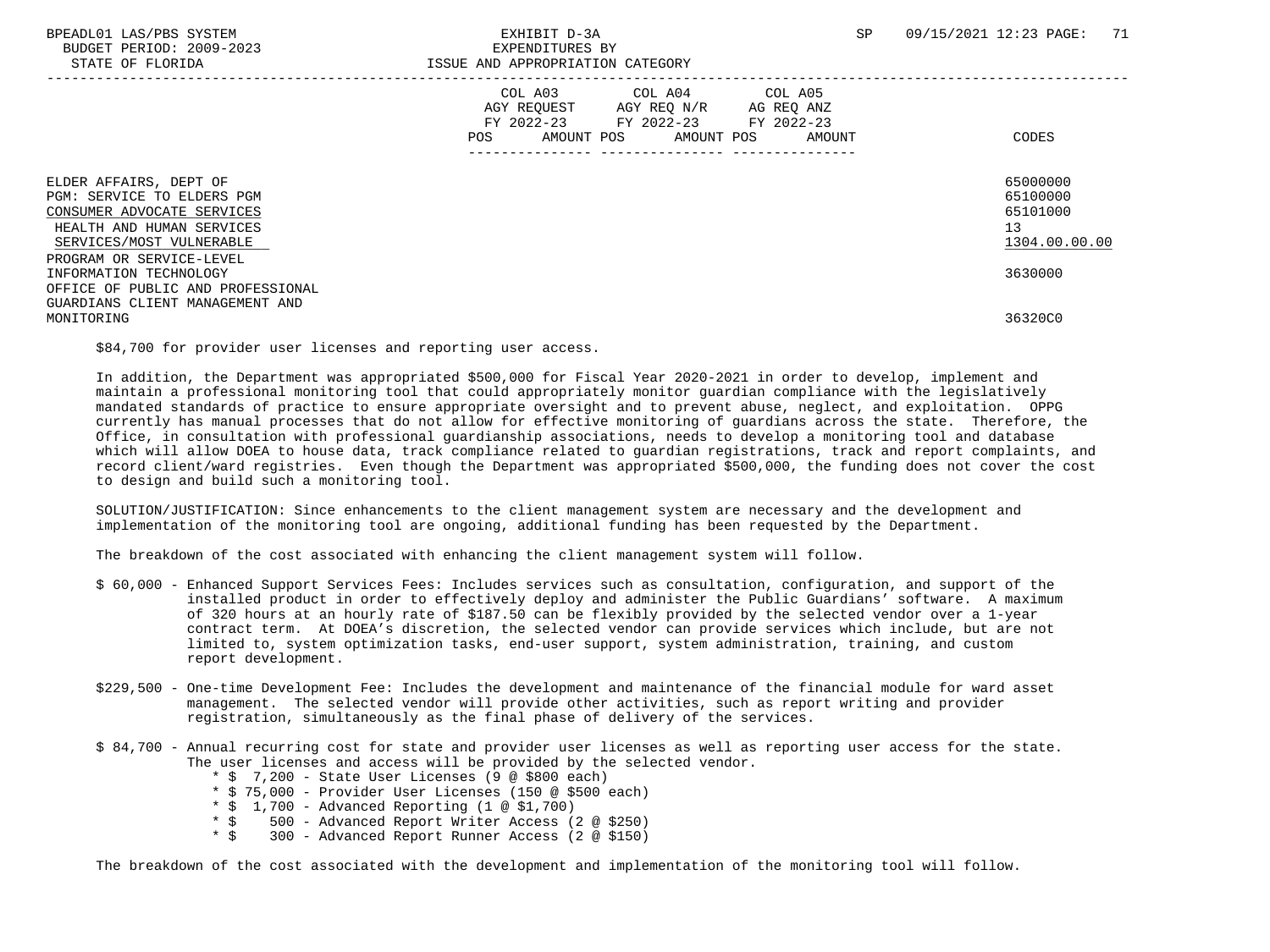|                                                                                                                                                                         | COL A03 COL A04 COL A05<br>AGY REQUEST AGY REQ N/R<br>AG REQ ANZ<br>FY 2022-23 FY 2022-23 FY 2022-23<br>POS<br>AMOUNT POS AMOUNT POS<br>AMOUNT | CODES                                                   |
|-------------------------------------------------------------------------------------------------------------------------------------------------------------------------|------------------------------------------------------------------------------------------------------------------------------------------------|---------------------------------------------------------|
| ELDER AFFAIRS, DEPT OF<br>PGM: SERVICE TO ELDERS PGM<br>CONSUMER ADVOCATE SERVICES<br>HEALTH AND HUMAN SERVICES<br>SERVICES/MOST VULNERABLE<br>PROGRAM OR SERVICE-LEVEL |                                                                                                                                                | 65000000<br>65100000<br>65101000<br>13<br>1304.00.00.00 |
| INFORMATION TECHNOLOGY<br>OFFICE OF PUBLIC AND PROFESSIONAL<br>GUARDIANS CLIENT MANAGEMENT AND<br>MONITORING                                                            |                                                                                                                                                | 3630000<br>36320C0                                      |

- \$ 70,750 Implementation Services Fees: The total of these fees is \$570,750; however, only \$70,750 is requested due to the re-appropriation of the Fiscal Year 2020-2021 funding of \$500,000.
	- \* \$250,800 Implementation Phase 1: Private Professional Guardian Registration and Oversight Private professional guardian registration and annual registration renewals will be automated via a standardized workflow-driven process configured by the selected vendor. In addition, the system will allow for the tracking and management of basic client information (e.g., name, date of birth, address and county) in a manner similar to how client demographics are currently tracked for the Offices of Public Guardianship thereby allowing OPPG to monitor professional guardians' registration, wards and complaints from a single, integrated database.
		- \* \$154,450 Implementation Phase 2: Complaint Reporting and Tracking The selected vendor will configure a solution to support a standardized and automated process for receiving, investigating and managing complaints filed about public and private professional guardians. The Complaint Management functionality will automate critical workflows to help protect wards and help keep OPPG compliant with mandated investigation and resolution timelines.
		- \* \$165,500 Implementation Phase 3: Public Guardian Oversight The current manual process of monitoring and auditing the 17 local Offices of Public Guardianship will be automated via an existing solution configuration. This will enable OPPG to apply and track corrective action plans.
- \$ 60,000 Enhanced Support Services Fees: Enhanced support hours for tasks to help support effective system use and administration. A maximum of 320 hours at an hourly rate of \$187.50 can be provided by the selected vendor over a 1-year contract term in order to perform needed system administration, end-user support, training, and custom report development.

 The return on investment for this issue will be realized by increasing oversight into the public guardian programs and private professional guardians; allowing the Department to collect data on individuals served; enabling OPPG to develop performance measures for the public guardian programs; and preventing abuse, neglect, and exploitation of wards under guardianship.

 BUDGET IMPACT: This issue requests \$504,950, of which \$420,250 is non-recurring funds, in the Contracted Services (100777) appropriation category in the General Revenue Fund (1000) in the Consumer Advocate Services (65101000) budget entity.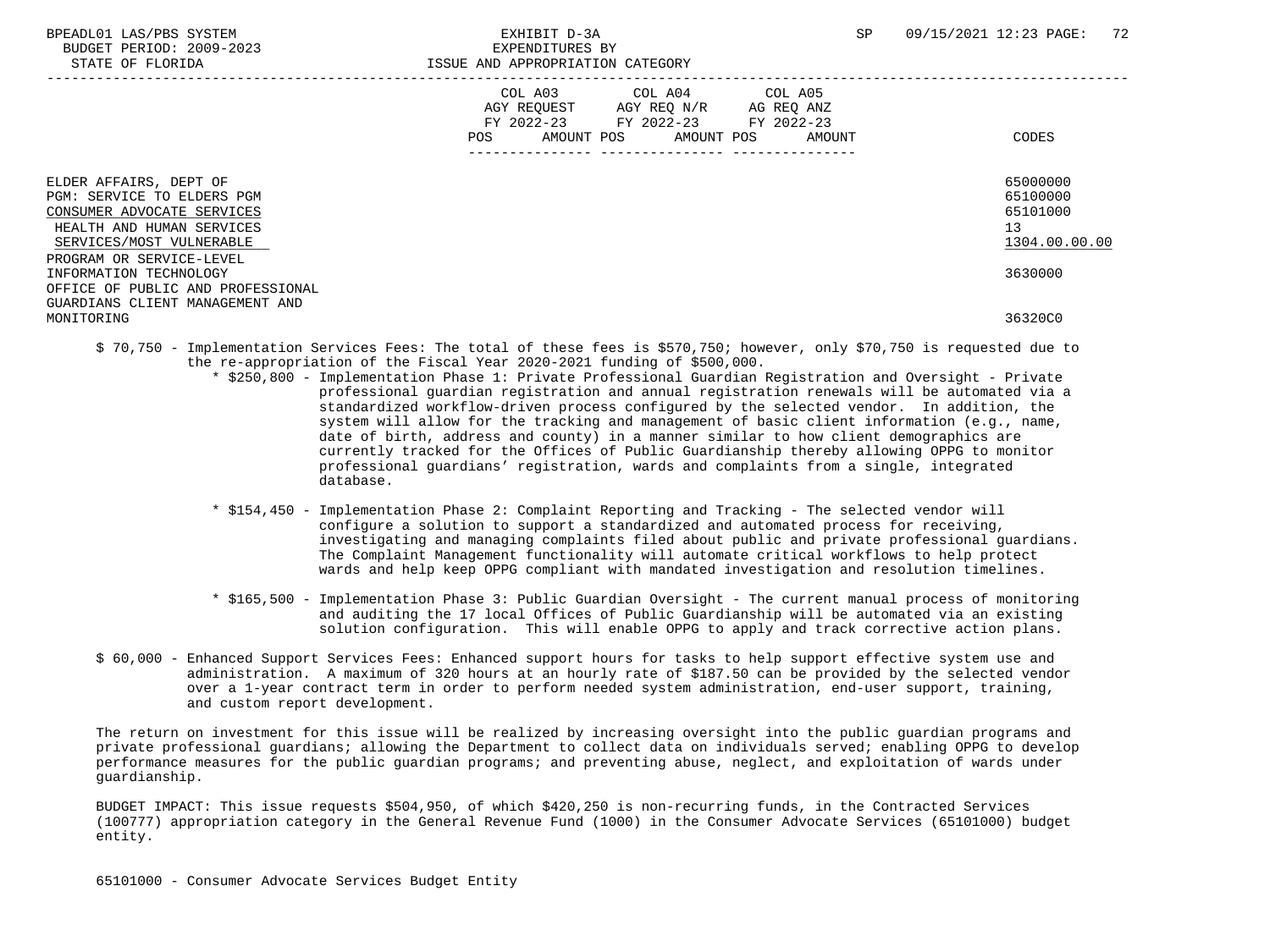| BPEADL01 LAS/PBS SYSTEM<br>BUDGET PERIOD: 2009-2023<br>STATE OF FLORIDA                                                                                                 | EXHIBIT D-3A<br>EXPENDITURES BY<br>ISSUE AND APPROPRIATION CATEGORY |                                                                                                                                                     | SP     | 09/15/2021 12:23 PAGE:<br>73                            |
|-------------------------------------------------------------------------------------------------------------------------------------------------------------------------|---------------------------------------------------------------------|-----------------------------------------------------------------------------------------------------------------------------------------------------|--------|---------------------------------------------------------|
|                                                                                                                                                                         | POS                                                                 | COL A03 COL A04 COL A05<br>AGY REQUEST       AGY REQ N/R       AG REQ ANZ<br>FY 2022-23        FY 2022-23       FY 2022-23<br>AMOUNT POS AMOUNT POS | AMOUNT | CODES                                                   |
|                                                                                                                                                                         |                                                                     |                                                                                                                                                     |        |                                                         |
| ELDER AFFAIRS, DEPT OF<br>PGM: SERVICE TO ELDERS PGM<br>CONSUMER ADVOCATE SERVICES<br>HEALTH AND HUMAN SERVICES<br>SERVICES/MOST VULNERABLE<br>PROGRAM OR SERVICE-LEVEL |                                                                     |                                                                                                                                                     |        | 65000000<br>65100000<br>65101000<br>13<br>1304.00.00.00 |
| INFORMATION TECHNOLOGY<br>OFFICE OF PUBLIC AND PROFESSIONAL<br>GUARDIANS CLIENT MANAGEMENT AND                                                                          |                                                                     |                                                                                                                                                     |        | 3630000                                                 |
| MONITORING                                                                                                                                                              |                                                                     |                                                                                                                                                     |        | 36320C0                                                 |
| ACT1200 - Public Guardianship Program                                                                                                                                   |                                                                     |                                                                                                                                                     |        |                                                         |
|                                                                                                                                                                         |                                                                     | RECURRING NON-RECURRING TOTAL ANNUALIZATION<br>FY 2022-23 FY 2022-23 FY 2022-23 FY 2023-24                                                          |        |                                                         |
| Contracted Services (100777)<br>General Revenue Fund (1000 - 1)                                                                                                         |                                                                     | \$84,700 \$420,250 \$504,950                                                                                                                        |        | \$0                                                     |
| Issue Total                                                                                                                                                             | \$84,700                                                            | $$420, 250$ $$504, 950$                                                                                                                             |        | \$0                                                     |
| TOTAL: SERVICES/MOST VULNERABLE                                                                                                                                         |                                                                     |                                                                                                                                                     |        | 1304.00.00.00                                           |
| BY FUND TYPE                                                                                                                                                            |                                                                     |                                                                                                                                                     |        |                                                         |
| GENERAL REVENUE FUND<br>TRUST FUNDS                                                                                                                                     | 19,167,035 420,250<br>3,269,250                                     |                                                                                                                                                     |        | 1000<br>2000                                            |
| TOTAL POSITIONS                                                                                                                                                         | 37.00                                                               |                                                                                                                                                     |        |                                                         |
| TOTAL PROG COMP<br>TOTAL SALARY RATE                                                                                                                                    | 22,436,285 420,250<br>22,430<br>1,720,704                           |                                                                                                                                                     |        |                                                         |
| TOTAL: CONSUMER ADVOCATE SERVICES                                                                                                                                       |                                                                     |                                                                                                                                                     |        | 65101000                                                |
| BY FUND<br>GENERAL REVENUE FUND -STATE<br>$-MATCH$                                                                                                                      | 19,070,465<br>96,570                                                | 420,250                                                                                                                                             |        | 1000 1<br>1000 2                                        |
| TOTAL GENERAL REVENUE FUND                                                                                                                                              | 19,167,035                                                          | 420,250                                                                                                                                             |        | 1000                                                    |
| ADMINISTRATIVE TRUST FUND -STATE                                                                                                                                        | 573,161                                                             |                                                                                                                                                     |        | 2021 1                                                  |
|                                                                                                                                                                         |                                                                     |                                                                                                                                                     |        |                                                         |
| FEDERAL GRANTS TRUST FUND -FEDERL                                                                                                                                       | 2,696,089                                                           |                                                                                                                                                     |        | 2261 3                                                  |
| TOTAL POSITIONS                                                                                                                                                         | 37.00                                                               |                                                                                                                                                     |        |                                                         |
| TOTAL BUREAU<br>TOTAL SALARY RATE                                                                                                                                       | 22, 436, 285<br>1,720,704                                           | 420,250                                                                                                                                             |        |                                                         |